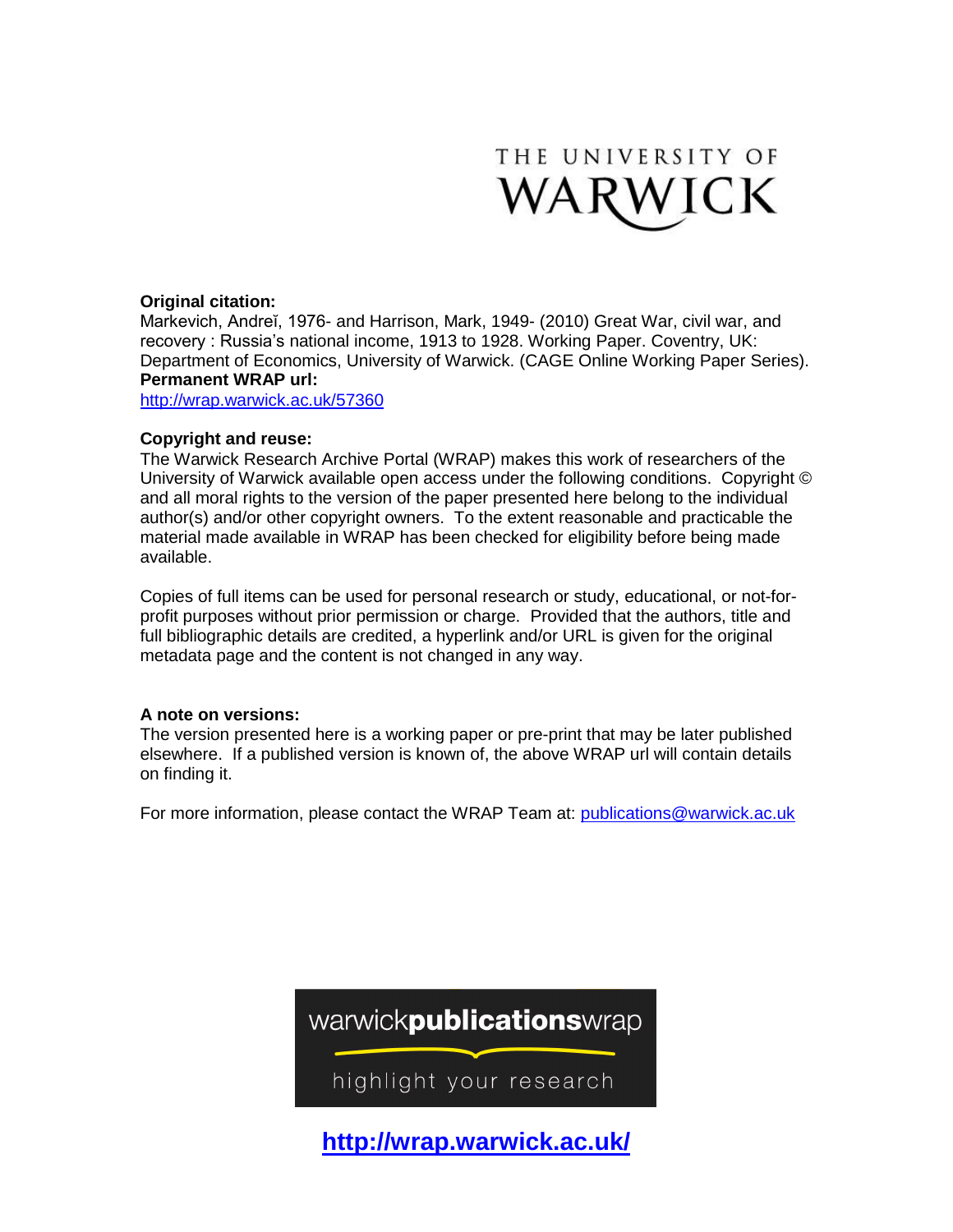

November 2010 No.28

**Great War, Civil War, and Recovery: Russia's National Income, 1913 to 1928**

Andrei Markevich, New Economic School, Moscow & Department of Economics, University of Warwick.

Mark Harrison, Department of Economics & CAGE, University of Warwick, Centre for Russian and East European Studies, University of Birmingham Hoover Institution on War, Revolution, and Peace, Stanford University

# **WORKING PAPER SERIES**

Centre for Competitive Advantage in the Global Economy

Department of Economics



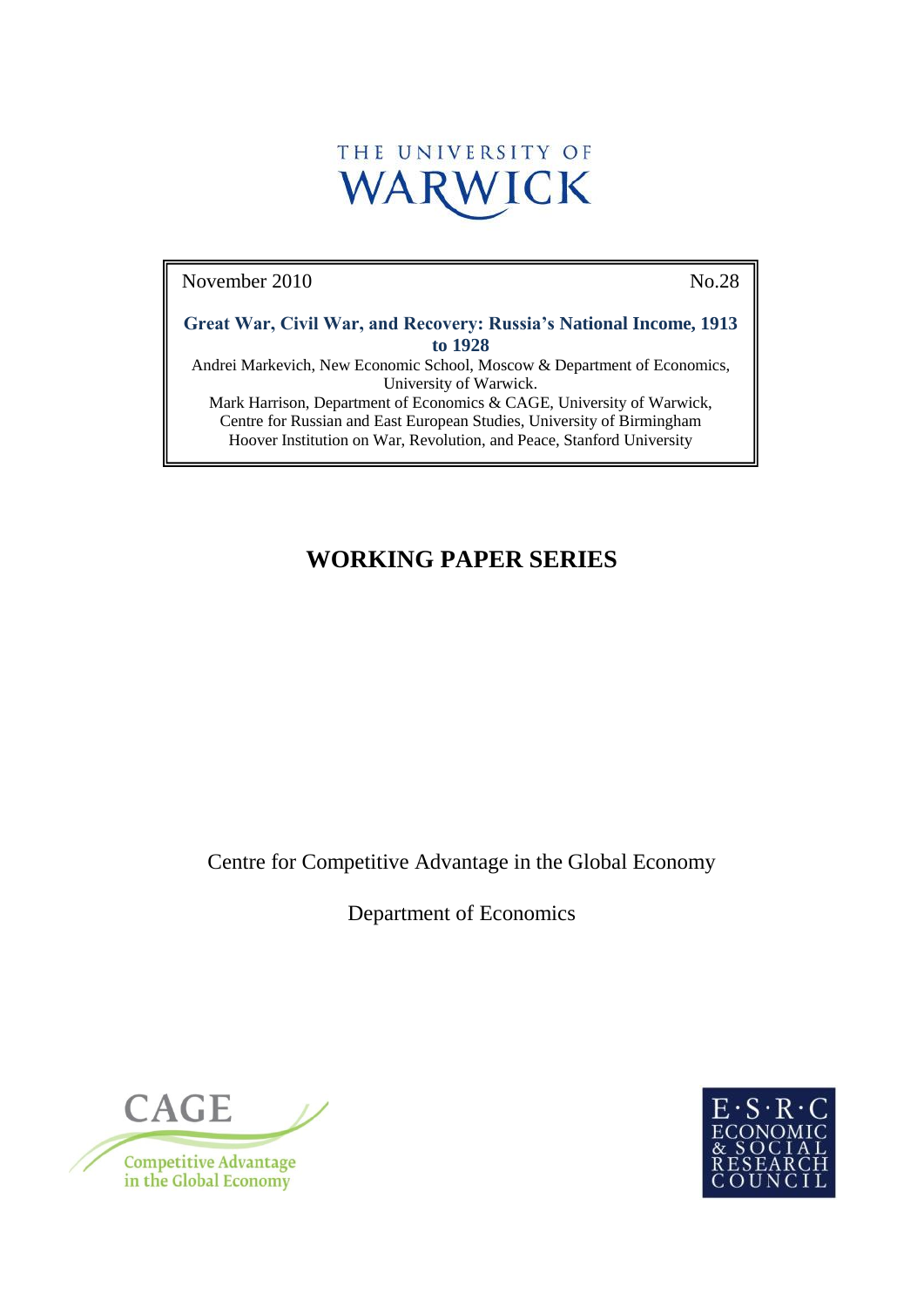# Great War, Civil War, and Recovery: Russia's National Income, 1913 to 1928\*

Andrei Markevich\*\* New Economic School, Moscow Department of Economics, University of Warwick

Mark Harrison\*\*\* Department of Economics and Centre on Competitive Advantage in the Global Economy, University of Warwick Centre for Russian and East European Studies, University of Birmingham Hoover Institution on War, Revolution, and Peace, Stanford University

### *Abstract*

The last remaining gap in the national accounts of Russia and the USSR in the twentieth century, 1913 to 1928, includes the Great War, the Civil War, and postwar recovery. Filling this gap, we find that the Russian economy did somewhat better in the Great War than was previously thought; in the Civil War it did correspondingly worse; war losses persisted into peacetime, and were not fully restored under the New Economic Policy. We compare this experience across regions and over time. The Great War and Civil War produced the deepest economic trauma of Russia's troubled twentieth century.

Keywords: Civil War, GDP, Russia, Soviet Union, World War I.

JEL Codes: E20, N14, N44, O52.

First draft: May 31, 2009. This version: November 26, 2010.

<sup>\*</sup> Earlier versions of this paper were presented at the World Economic History Congress, Utrecht, August 3 to 7, 2009, the Higher School of Economics annual conference, Moscow, April 6 to 8, 2010, and the seminar of the New Economic School, Moscow, November 11 to 13, 2010. The authors thank Sergei Afontsev, Michael Ellman, Iurii Goland, Sergei Guriev, Paul R. Gregory, Sherman Xiaogang Lai, Andrei Poletaev, Stephen Wheatcroft, Gavin Wright, and the editor and referees for advice, and Natalia Gonzalez and Marina Tsetlin for assistance. Markevich thanks the New Economic School for its support and facilities. Harrison thanks the University of Warwick for research leave and the Hoover Institution for generous hospitality.

<sup>\*\*</sup> Mail: New Economic School, Suite 1721, Nakhimovskii Prospekt 47, 117418 Moscow, Russia. E-mail: amarkevich@nes.ru.

<sup>\*\*\*</sup> Mail: Department of Economics, University of Warwick, Coventry CV4 7AL, United Kingdom. Email: mark.harrison@warwick.ac.uk.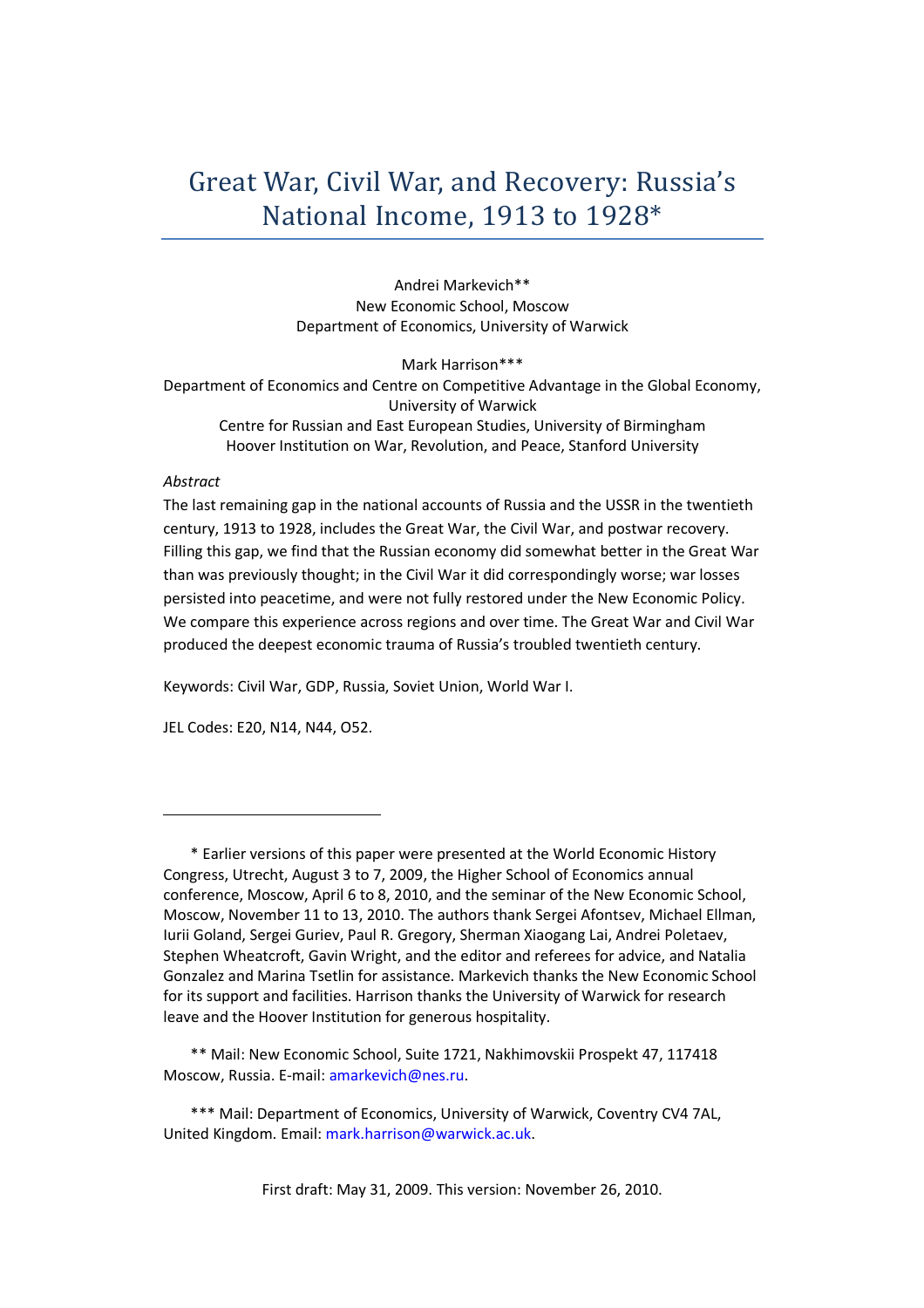# Great War, Civil War, and Recovery: Russia's National Income, 1913 to 1928

The long-run impact of the Great War (1914 to 1917), the Bolshevik Revolution of 1917, and the Civil War (1918 to 1921) on the economic life of Russia's citizens can scarcely be overstated. Their immediate impact was also profound, but comprehensive measures of this are lacking. Paul R. Gregory (1982) has provided our best measure of the real national product of the Russian Empire, based on final expenditures, year by year from 1885 to 1913. The annual record begins again in 1928 with Abram Bergson (1961) (GNP by final uses in 1928 and subsequent benchmark years), Moorsteen and Powell (1966) (GNP by sector of origin, 1928 and annually thereafter to 1966), and the U.S. Central Intelligence Agency (CIA 1982, 1990) (GNP from 1950 to 1985), summarized by Ofer (1987). The interval from 1913 to 1928 is left.

Why does the gap matter? The real national income of a country is, after all, only one dimension of its national experience. In this case, however, it is a missing dimension. Without it, we cannot offer conclusive judgments about the performance of Russia's wartime economy. How effectively did alternative government policies and economic systems mobilize the economy in time of war? After seven years of international and civil conflict, how great and how persistent were the damage and losses? It is not easy to judge the pace of the postwar recovery when we do not know exactly the scale of the catastrophe that recovery was from. It is also important to understand the starting point of Soviet industrialization under Stalin's five-year plans. By 1928, was the Soviet recovery from Russia's Great War and Revolution complete, adjusted for territorial change? Had national income per head, on average, returned to its 1913 benchmark by 1928? The answer has a clear bearing on the success or otherwise of Stalin's early five-year plans.

The missing years have a wider significance beyond Russia. The horrors of war and civil war in Russia were not unique. By filling the gap we aim to place Russia more precisely in the spectrum of national experiences of war and civil war in the nineteenth and twentieth centuries.

In this paper we consider, first, the legacy of our predecessors and, in that context, the contributions we can hope to make. Second, we review the economic and demographic challenges presented by the changing borders of Russia and the Soviet Union. In the third section we discuss Russia's national income in 1913, our chosen base year. The fourth section sets out our detailed results. Fifth, we place our results in an international comparative context and, sixth, in the context of more than a century of Russian and Soviet economic growth. The final section concludes.

# 1. Starting Points

We are not the first to labor in this vineyard. Sectoral and national income and production estimates were previously compiled and published within Soviet Russia and the Soviet Union by Prokopovich (1918b), Litoshenko (1925, 1927), Groman (1927), Gukhman (1928), Varzar (1929),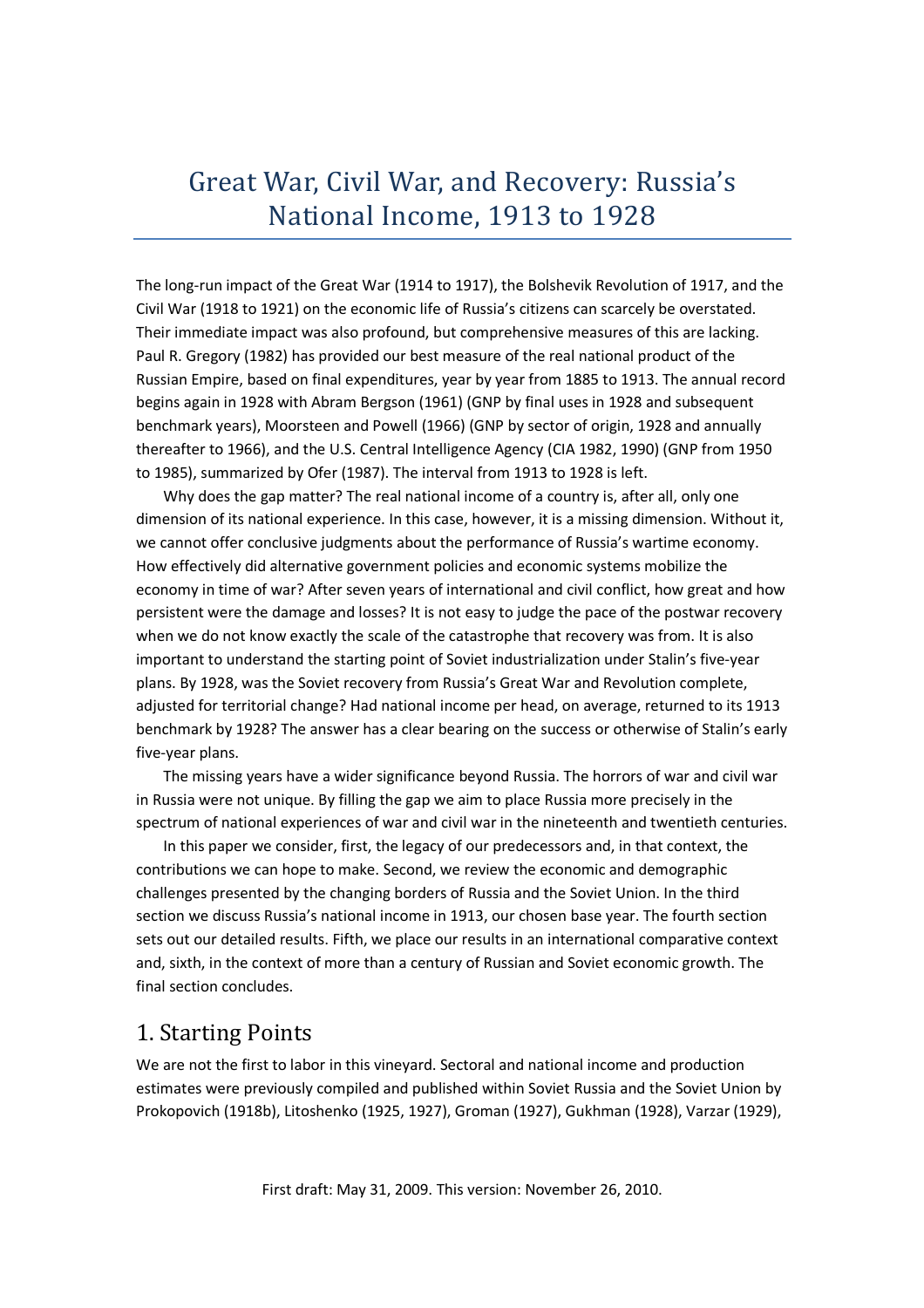and various official agencies including Gosplan (1929), TsUNKhU (1939), and TsSU (1957). Some of these have been helpfully collated by Poletaev (1998). Outside Russia we note Prokopovich (1930), Nutter (1963), Falkus (1968), Gatrell and Harrison (1993), and Gatrell (2005). In Appendix A we report and compare these estimates in more detail.

None of these estimates was complete, consistent, and internationally comparable in relation to the period, territory, and branches of activity that were covered. Some estimates took into account only industry and agriculture. As we discuss below, nearly all estimates conformed, intentionally or by default, to a material-product concept that excluded the contribution of final services to national income. A number of estimates incorporated significant statistical biases.

In the west there have been concerted efforts to understand the quantitative changes in the Soviet economy of 1928 compared with the Russian economy in 1913. The multi-author collections edited by Davies (1990) and Davies, Harrison, and Wheatcroft (1994) included chapters on national income by Gregory (1990), on agriculture by Wheatcroft (1990), on statistics, population, and agriculture by Davies and Wheatcroft (1994a,b,c), on transport by Westwood (1990, 1994), and specifically on the Great War and Civil War by Gatrell (1994).

Of all past attempts to understand what happened to Russian national income, by far the cleanest are those of Gregory. Gregory (1982) built up his expenditure-side figures from nominal outlays up to 1913, and also in 1928, deflated by price indices. Gregory (1990) modified the 1928 comparison in response to criticisms by Wheatcroft, Davies, and Cooper (1986). The result is a glass bridge across the gap from 1913 to 1928, providing consistent and comparable estimates of Soviet real national income in the final year relative to the initial year. As Table 1 shows, Gregory found that by 1928 real national income exceeded the 1913 level (within Soviet frontiers) by at most 6.5 percent; since the population on that territory increased by more, average incomes declined somewhat over the years that lay between.

As yet, we lack definitive measures of aggregate economic performance for the years in between. This lack has not deterred scholars from setting out to evaluate the changing Soviet economic policies and institutions over this period. Useful studies of the economic organization of Soviet Russia from the Bolshevik Revolution through the Civil War and the years of recovery include Dobb (1949), Carr (1952), Zaleski (1962), Nove (1972), Davies (1989), Malle (1985), and Boettke (1990). More specialized studies have given attention to agriculture and the peasantry (Kabanov 1988, Figes 1989; Lih 1990; Litoshenko 2001), industry (Kafengaus 1993), urban consumption and trade (Hessler 2004), the famine (Adamets 2006), public finance (Goland 2006; McMeekin 2009; Osokina 2009), and labour (Il'iukhov 2010) in this period.

Allen's (2003) reevaluation of Soviet economic development over the longer term does not address the Great War-Civil War period specifically but has important implications that we will address.

The page from which we start is not, therefore, completely blank, but there are significant gaps and discrepancies. To what extent and to what effect can we improve on what already exists? Our contributions to Russian national accounting fall under three headings – intertemporal completeness; conceptual improvement; and explicit consideration of the welfare aspect of national income in wartime.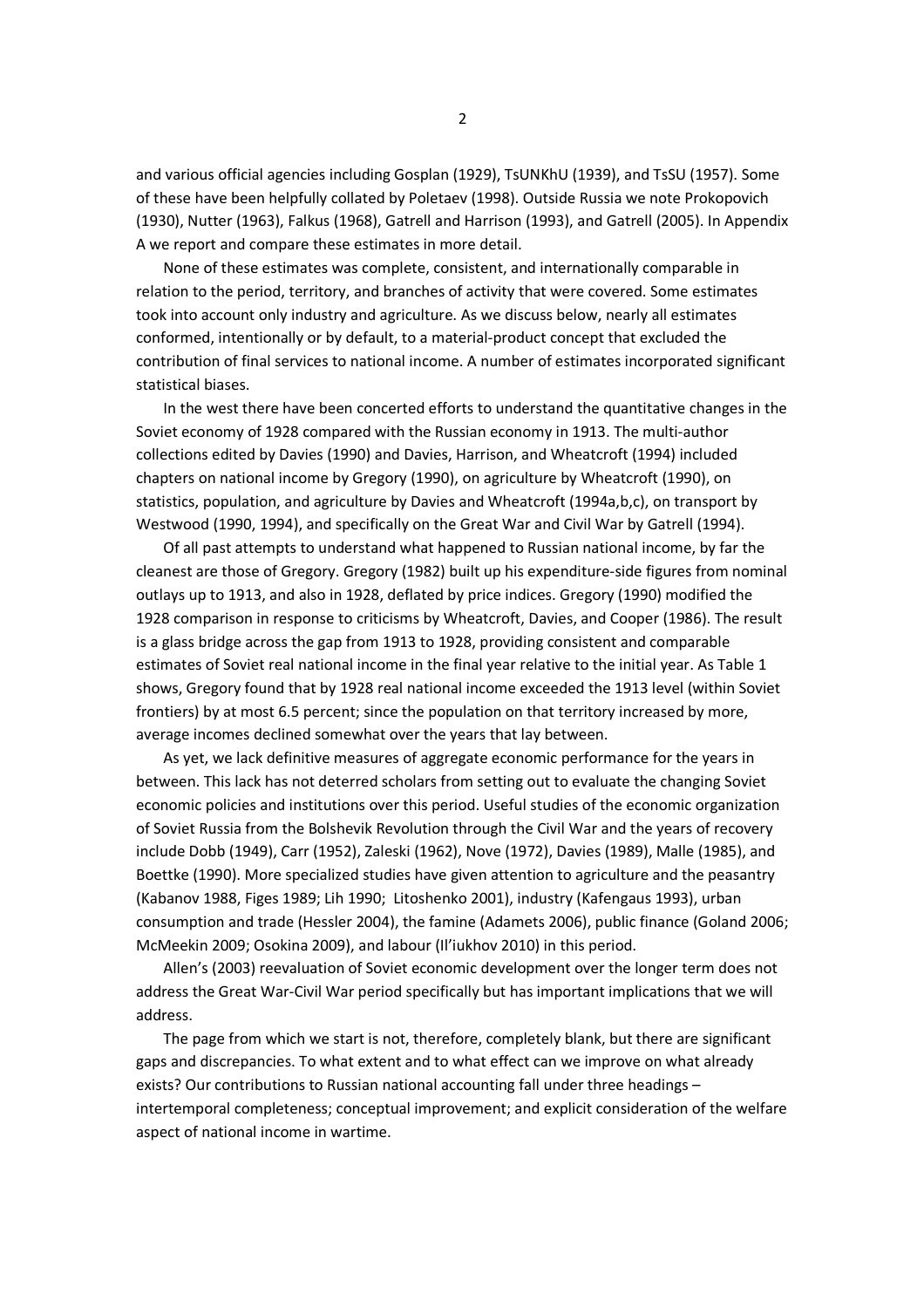First, we provide intertemporal completeness. We fill in all years of this turbulent period. Second, we improve conceptually on existing measures of Russian and Soviet wartime GNP. Russian national accounting has been dogged by the legacy of the "material product system." This was formalized by the United Nations after World War II (UN 1971), but its intellectual roots go back to Adam Smith and before, and go deep into the thinking of many that would be unfamiliar with its methodological detail. The material product of a society is based on the value of physical commodities produced; this includes the value of intermediate services, such as freight transport, consumed in their production, but excludes services of all kinds (civilian and military, provided privately and by the government) that meet final demand. It has a natural appeal for all that prefer the counting of things over intangible services that are consumed in the same moment that they are produced. This includes many economic historians, given the priority that our discipline has traditionally granted to industrial over commercial revolution. These preferences are present in all previous estimates of Russia's national income that extend into the period of Great War and Civil War.

Yet, for good reason, the GNP-based "system of national accounts," which the 2008 SNA is the most recent version (UN 2009), insists that national income should include the value added by the factors of production engaging in producing all goods and services, including services that satisfy final demands. Final services contribute to consumer utility and social welfare. To omit them would make much economic growth in Europe and North America disappear (Broadberry 2006). Even in the short run, the neglect of final services would result in significant distortion if the final services component of GNP were to change sharply. National security is, by convention, a final demand, and the military services that produce it are a final use of resources. In wartime, when the share of the economy devoted to producing military services is relatively expanded. A national income concept that omitted this would ignore a vital discontinuity in the pace of economic activity.

This is what the international conventions say; is it right? It leads to our third contribution. We will offer explicit consideration of the welfare aspects of warfare. The measurement of GNP in wartime raises ethical issues, reviewed recently by Harrison (1996) and Higgs (2006). In principle, GNP should measure the aspect of social welfare that is associated with the provision of goods and services. There is then a paradox in war booms, when war and GNP move oppositely. War reduces social welfare, yet wartime mobilization may raise GNP, measured on a basis that includes military services as an addition to GNP. (In the same way, a crime wave lowers welfare, but crime fighting adds to GNP.)

There are two ways to resolve this paradox. One way is surgical: to exclude expenditures on national defense from GNP. In this perspective, defense is not a final service but an intermediate one that contributes to the costs of maintaining society (Higgs 2006). Accordingly, we should redefine defense as an intermediate use of resources, and count only civilian goods and services as final contributions to social welfare. On this basis, the paradox goes away because the outbreak of war shifts GNP and social welfare in the same direction – downwards.

The surgical procedure is a not unattractive solution, but leaves us with the same problem as with surgery generally: where to stop cutting. On the surgical criterion we should also cut the costs of policing out of GNP, because policing is an input into personal security. Going further,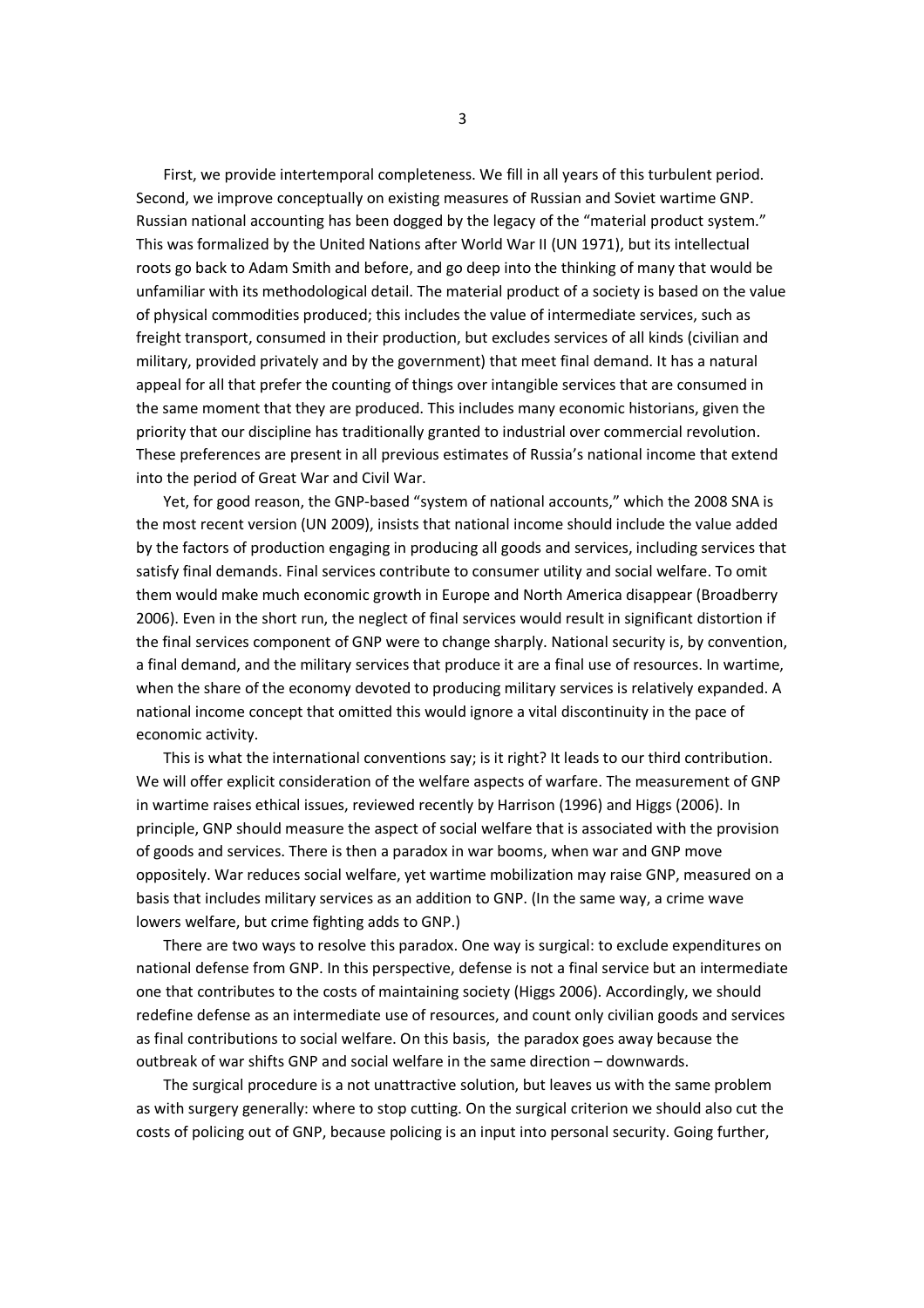should we not also cut away the value of basic housing, fuel, and food? These are essential inputs into personal maintenance; without them, people would die off and so society would break down. In other words, housing, fuel, and food are costs of society's upkeep, just like defense; if defense should be removed from GNP, so should they. In fact, just about everything can potentially be removed from GNP on the basis that it is intermediate to some other final goal.

Another problem with the surgical approach is that it would violate the international conventions on GNP that now give a more or less universal answer to what we mean by national income. Imperfect as the rules may be, it is questionable whether we should deviate unilaterally. One result would be to destroy the comparability of measures of Russian economic growth and development over both time and space, and what then is the point of producing them?

There are other solutions to the paradox that allow us reasonably to conserve existing conventions on the measurement of GNP. One involves a thought experiment. When war breaks out welfare declines and GNP rises but, without the increase in GNP, welfare would presumably decline by even more. In this sense the output generated to wage war contributes positively to social welfare since, in its absence, society would be undefended and so worse off. This is one reason why military services ought to count positively in GNP.

There is one powerful objection to this argument: the case of civil war. When one part of a society wages war on each other, what is the "society" that stands to benefit from "national defense"? Civil war is a negative-sum game, since the military spending of each faction is not only to the detriment of the other, but also to the detriment of all. Note that, if this argument applies to civil wars, then it must apply to all wars. If we are one race, the human race, sharing a single planet, then all wars are fratricidal. It is a problem, however, that international relations are governed by a prisoner's dilemma: conditional on the possibility of international conflict, the dominant strategy of each nation must be to protect its own welfare by force. Thus, we include the military spending of each nation when we aggregate GNPs up to a global measure of economic development – world GNP – despite the fact that military competition is a detriment for the world as a whole. If we apply this logic globally, is there any reason not to extend it to the fractions of society that engage in civil conflict with each other? One reason might be the principle of legitimate force. Under international law it is legitimate for states to maintain armed forces, whereas the preparation of civil war is always a crime under domestic law.

Finally, Abram Bergson (1961) argued cogently that, whether or not it corresponds with actual social welfare, GNP as conventionally measured does at least represent an observation of society's productive possibilities, or the potential to deliver social welfare under alternative conditions – for example, the absence of war. Objections to this line of reasoning (Rosefielde and Pfouts 1995; Rosefielde 2005) are based primarily on the presumed divergence of Soviet "planned" prices from proportionality of marginal rates of transformation and substitution. These objections do not seem to be compelling in the present case, given that our base year is 1913 when Russia was still a relatively free market economy.

To conclude, we have no original solutions to the paradox of GNP in wartime. Our default is to follow convention so as to produce measures of GNP that, whatever they mean, are at least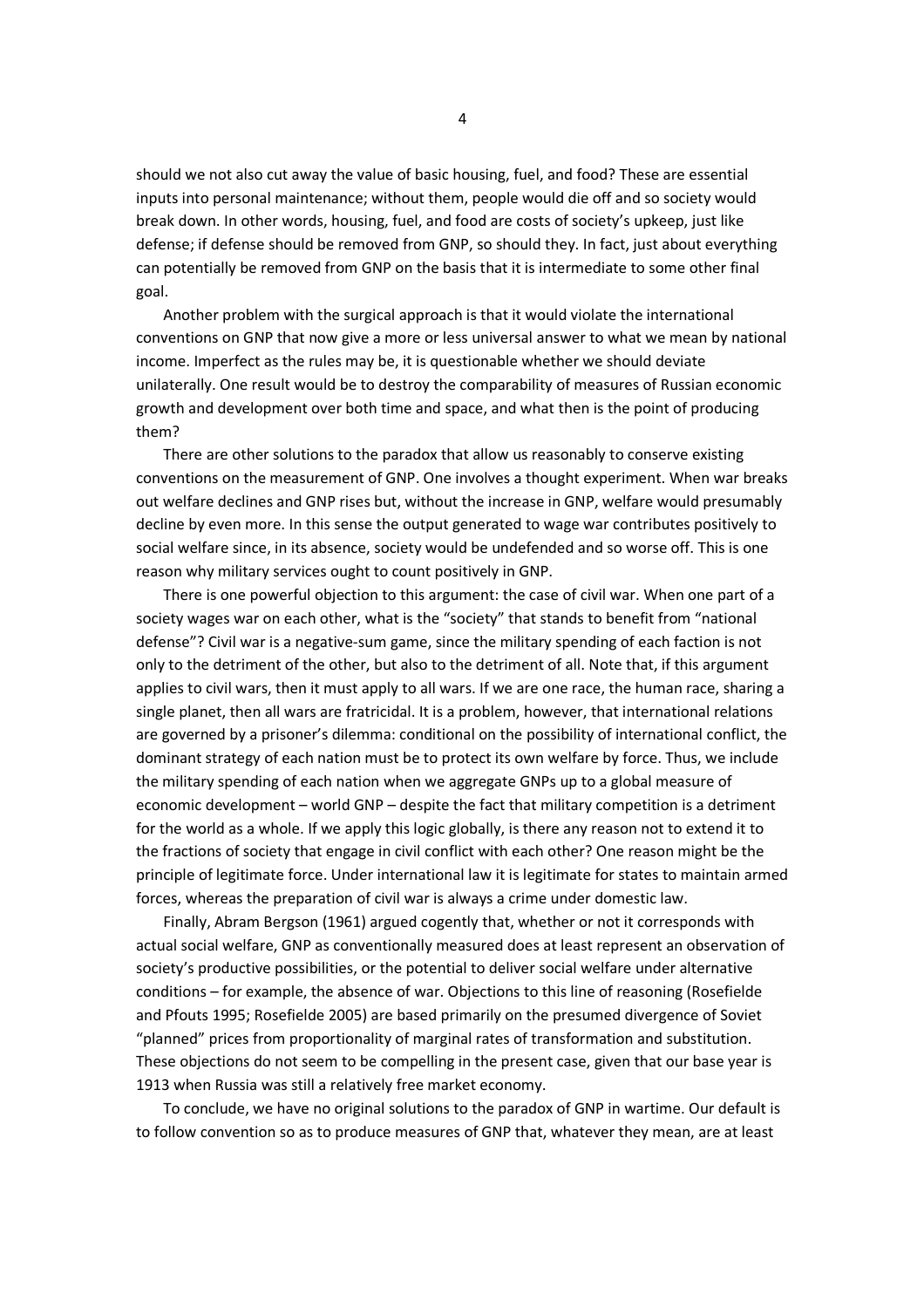internationally recognizable and comparable with national accounts of other periods and other countries. At the same time we will, where appropriate, make explicit the welfare implications. This will be our third contribution. Even then, having measured output and incomes, we will not have measured human development or the economic aspect of well being. When inequality is changing, for example, Stevenson and Wolfers (2008) have proposed that the trend in welfare may be captured by the average of logs of personal incomes better than average incomes. This is far beyond what we can do now, and is likely to remain out of reach.

# 2. Territory and Population

Between 1913 and 1928 the territory that we are accounting for changed. The Russian Empire disintegrated and was reassembled. During the revolutionary upheaval, Finland, Estonia, Latvia, Lithuania, Poland, and parts of the Ukraine and Belorussia left the Russian Empire. Then, in Central Asia the territories of Khiva and Bukhara were incorporated into the Soviet Union, a process formalized in February 1925 by the creation of the Uzbek and Turkmen union republics (Carr 1959, pp. 288-289). Table 2 lists the effects of these changes on the territory and population of the Russian Empire and the Soviet Union. The net effect on territory was small; the land surface under Moscow's dominion in the 1920s was reduced by less than three per cent, compared with that under St Petersburg in 1913. Since the areas lost were densely settled, the effect on population was dramatic, removing one fifth of the official residents of the Empire of 1913 from Moscow's control.

The confusion of border changes raises the question of what national entity and associated territory we should take for our 1913 baseline. One option would be the Russian Empire, perhaps excluding Poland and Finland. We can follow what happened on this territory through 1917, but no further. Our other option is to take the territory of the Soviet state within the frontiers of 1925 to 1939 ("interwar borders") as our benchmark. What happened on this territory can be tracked back to 1913, either from estimates made retrospectively in the 1920s or, where possible, by ourselves deducting the western regions from the Empire. We then follow it through the years after 1917 with relative ease.

As shown in Table 2, the population of the Russian empire (excluding Poland and Finland) in 1913 was officially some 159 million; on the same official figures, the number of people living on the territory of the future Soviet state in the same year, at 138 million, was more than 20 million less. These figures require correction. Government statistics overstated the population of the Russian Empire. The only census of the imperial population was held in 1897. Over the years that followed, in the rural localities of European Russia, the authorities correctly registered births and deaths but failed to count the out-migration of peasants to cities or to Siberia. At the same time, these newcomers were counted at their new places of residence. As a result, they appeared twice in the demographic statistics. This double counting accumulated for almost twenty years.

The scale of correction required is not completely clear. Statisticians were aware of the problem at the time. In the 1920s there were several attempts, reviewed by Vainshtein (1960), to estimate the true numbers. Because these authors generally did not describe their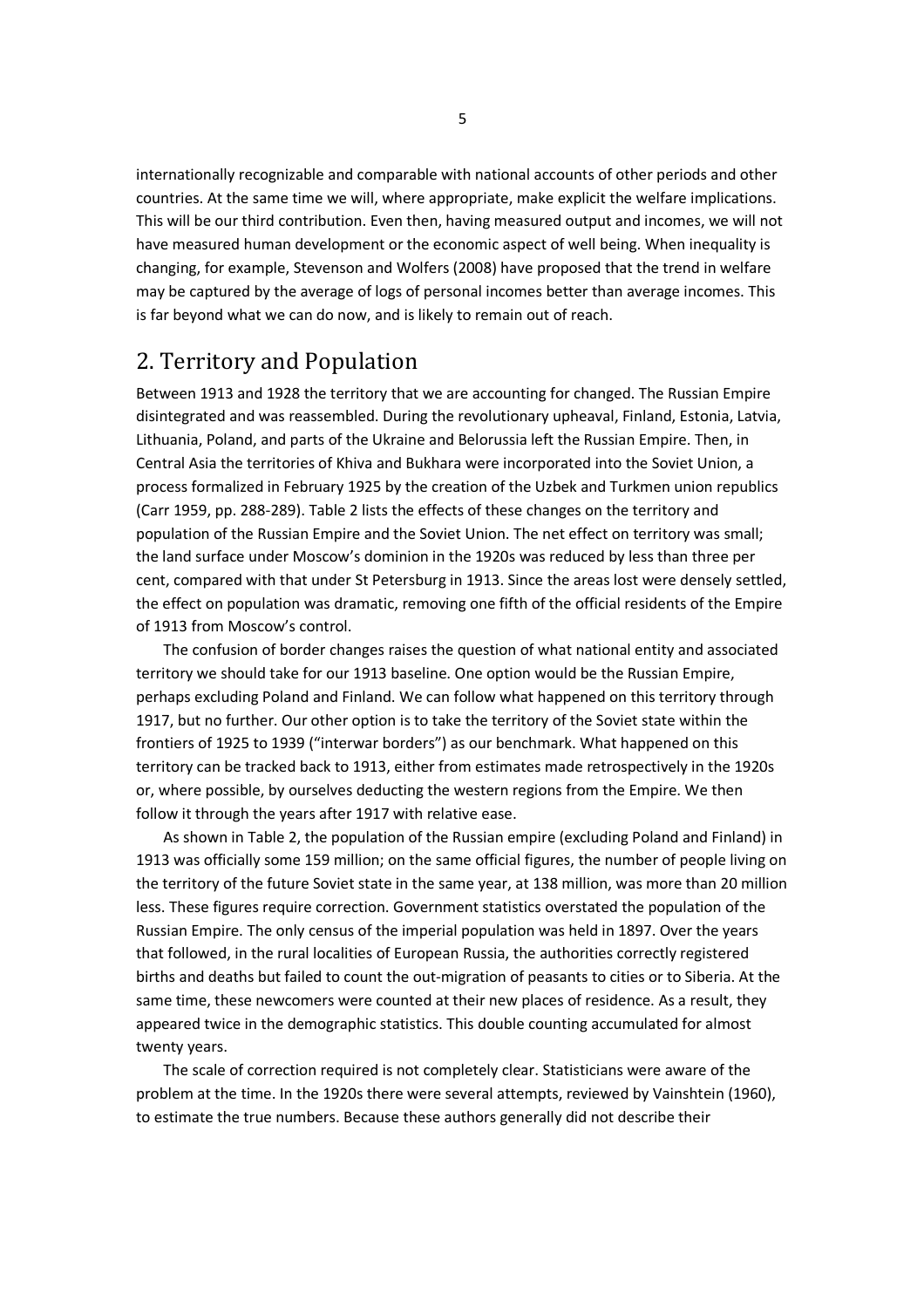methodologies, it is hard for us prefer one correction over another. Nearer to our own time, working forward from the 1897 census on the basis of births, deaths, and net migration in each year, Sifman (1977) proposed to subtract 5.38 percent from the 1914 population, and it is this that provides our point of departure.

Table 2 shows the corrected population of the Russian Empire at the beginning of 1913 (excluding Poland and Finland) as 150 millions. Correspondingly, about 133 million people lived on future Soviet territory in the same year. Appendix B provides full details of this transition. By 1928, the Soviet population had grown to 152 millions – a relatively safe figure, based on the first Soviet census of 1926. Accounting for what happened between 1913 and 1926 is, in contrast, uncertain. Three demographic catastrophes overlapped, arising from the Great War, the Civil War, and a postwar famine. Apportioning deaths among them is a hazardous and unfinished business; Vyshnevskii (2006) reviews previous attempts. To summarize the appendix briefly, we divide the period into 1913 to 1918 and 1920 to 1928. In the first period, we start from Sifman's corrected 1914 population figure. For 1913 and 1915 to 1918 we apply annual birth and death rates from Boiarskii (1948), with war losses and net migration, forced and voluntary, from Volkov (1930). From the closing stage of the Civil War (1920) to the first USSR population census (1926), we use figures reconstructed by Andreev, Darskii, and Khar'kova (1993). $<sup>1</sup>$  That leaves 1919, for which we average 1918 and 1920.</sup>

Table 3 presents the results of our reconstruction.<sup>2</sup> Series for Soviet interwar territory and the Russian empire both show an increase in the population during the first years of the Great War. After 1915 trends diverge. On the Empire territory population then fell continuously until the data come to an end. The main factors were a rise in mortality and (to a smaller extent) a drop in fertility. On Soviet territory, in contrast, the population continued to grow until 1918. The reason was that an incoming wave refugees from the borderland territories of the future independent states, which were strongly affected by conflict, to the interior regions of the Empire that would later form the Soviet Union. The influx onto Soviet territory more than offset the decline in the indigenous population. It came to an end when the Empire collapsed and Russia's Great War ended. Then the Civil War began and the Soviet population went into decline for several years. Its net natural increase remained negative because of high death rates associated with combat, infectious diseases, and famine. At the same time the earlier inward migration was partly reversed because some wartime refugees from the borderlands returned home, leaving Soviet territory to do so, and some indigenous inhabitants joined the White

 $<sup>1</sup>$  For full details see Appendix B. Andreev et al. (1993) provide three variants for the early</sup> years, based on higher, lower, and median estimates of mortality. We use the higher mortality series on the basis of a study on mortality by Adamets (2003). We further correct the figure for net migration used by Andreev et al. for a misprint that they took over from their original source, Maksudov (1989).

 $2$  In this and other tables, numbers are italicized when they are found by interpolation on other series or extrapolation from preceding or subsequent years.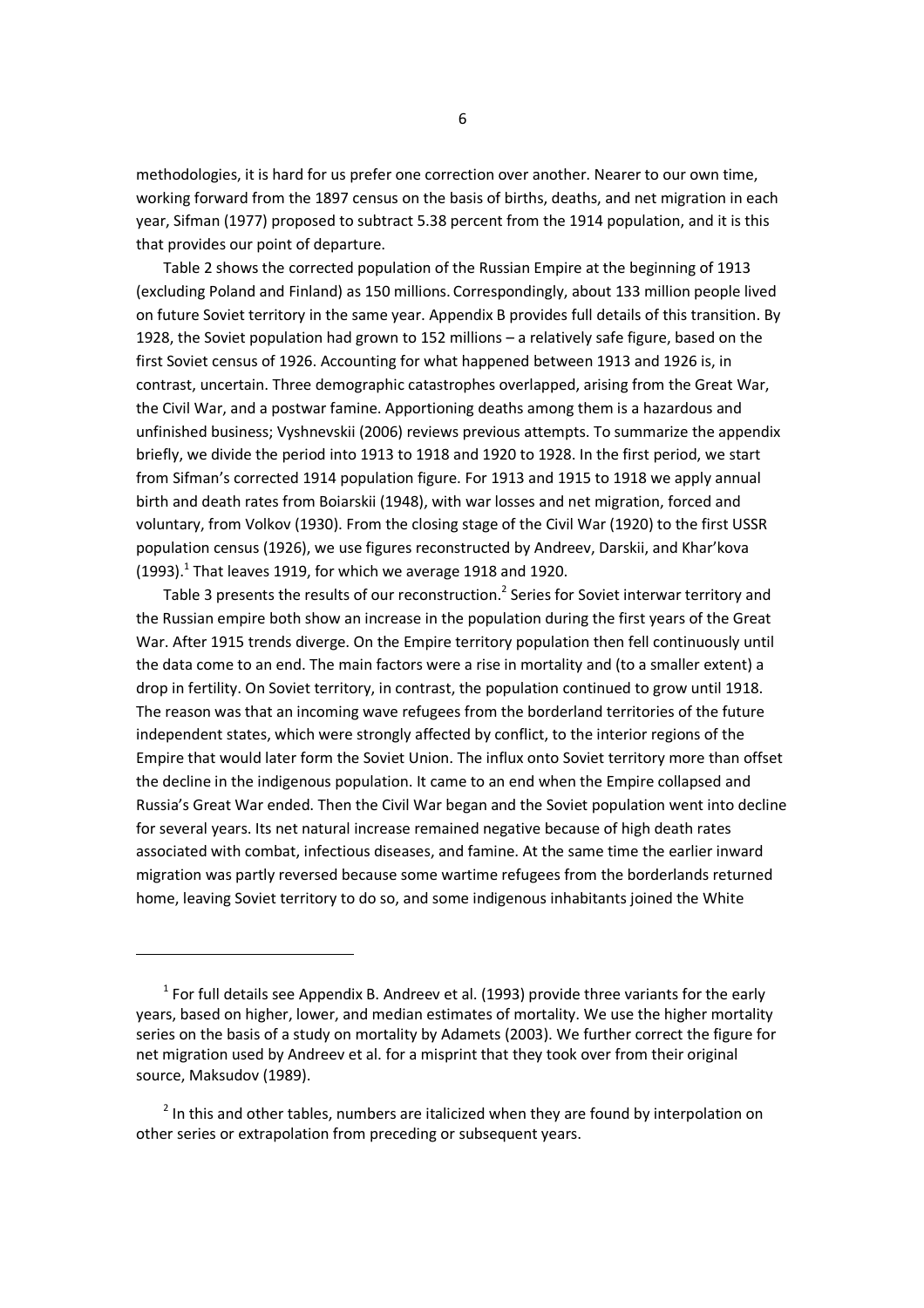emigration. Only after 1923 did population growth resume at the rate of 2.5 million per year on average.

Over the turbulent decade from the first day of 1914 to the last of 1923, the net change of the population on Soviet territory was positive by a small margin. We account for the components of this increase as follows (in thousands): $3$ 

| 1. Net increase                        | 3,834     |
|----------------------------------------|-----------|
| 2. Births, total                       | 52,156    |
| 3. Deaths, total                       | -49,994   |
| Of which,                              |           |
| 4. Normal deaths                       | $-36,958$ |
| 5. Excess deaths (row 4, less 5)       | -13,037   |
| Of which,                              |           |
| 6. Military deaths, 1914 to 1917       | $-1,626$  |
| 7. Other excess deaths (row 6, less 7) | $-11,411$ |
| 8. Net migration                       | 1,672     |

"Excess" deaths are not the exact number that were killed or died prematurely as a direct result of the Great War and Civil War, for this number is not knowable. Rather, it is the least number that must have been killed or died prematurely because of warfare, given the peacetime probability that some would have died anyway. Our figure of 13 million excess deaths falls between the 12 million proposed by Boiarskii (1948) and the 13.8 million found by Maksudov (1989).

 $3$  For full details, see Appendix B, Table B-3. Our starting point is the 3.8 million net increase found by subtracting the population of 1913 (working forward from the 1897 census) from that of 1924 (working backwards from the 1926 census). We calculate the total of births from fertility rates of Boiarskii (1948), based on the age composition of the population from 1926 census and aging factors. The total of deaths is based on civilian death rates from Boiarskii (1948) for 1914 to 1917, Great War military losses from Volkov (1930), and total death rates from Adamets (2003) for 1918 and 1919 and Andreev et al (1993) for 1920 to 1928. We project normal losses on the base of average mortality in the years before and after the decade. Subtracting normal from total mortality leaves 13 million excess deaths. Thus the total number of births over the decade exceeded the total number of deaths by 2.16 millions. Since this falls short of the net increase in the population, we estimate net migration as the residual. The inflow of refugees from the Western provinces of the Empire before 1918 exceeded the combined sum of the return migration after this year and the White emigration by 1.67 million people. Because the White emigration was about 2 million people it follows that, of the inward refugees, 3.67 million resettled in the USSR. This result is consistent with the findings of Volkov (1930) and Gatrell (1999), who report that report 9.7 million as the gross number of inward refugees, and 4.75 million as the number that were registered as having subsequently left Soviet territory; an unknown fraction of the remaining 4.95 million also left without being registered.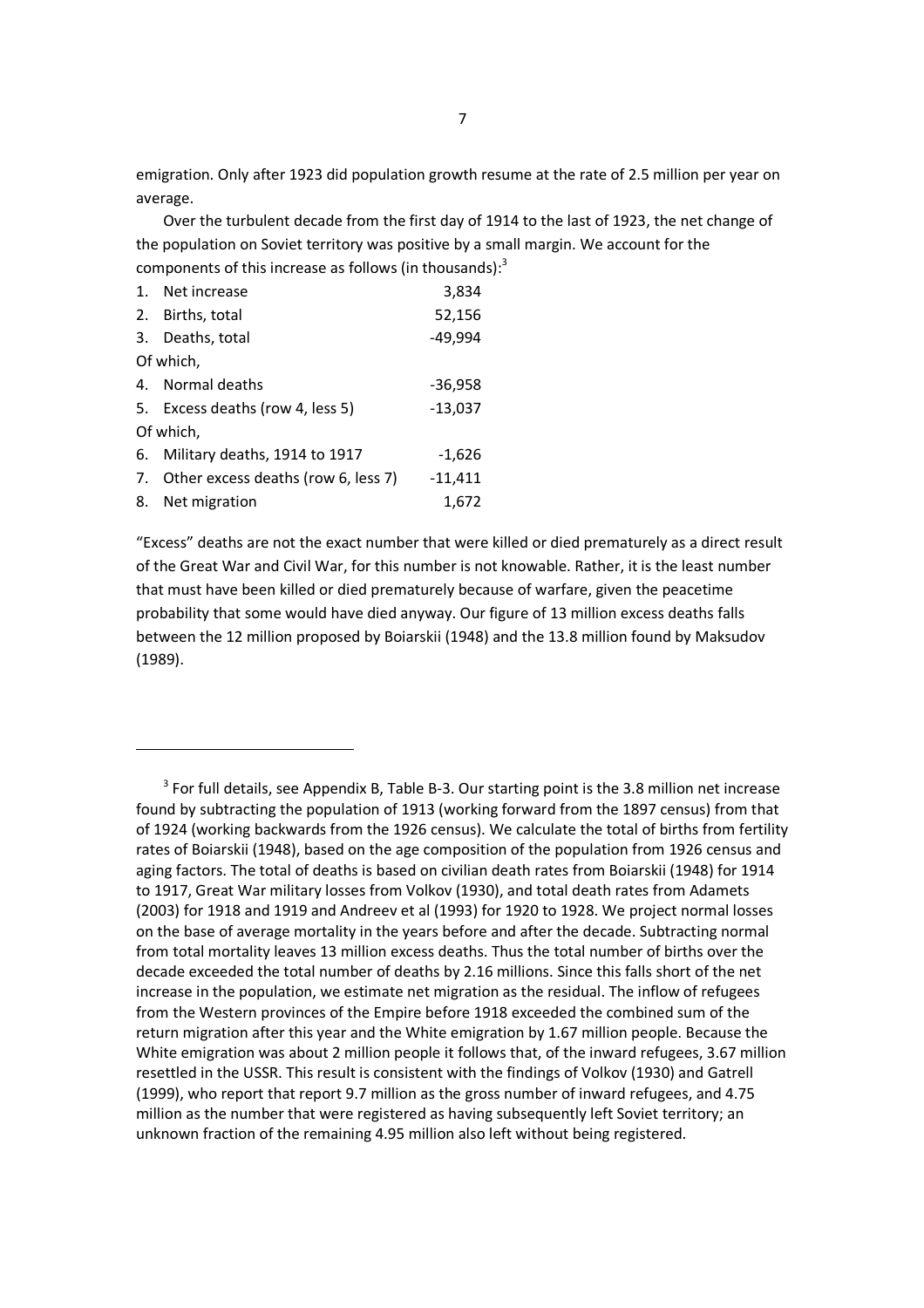# 3. Values and Prices

The importance of index number relativity for Russian and Soviet economic history has been recognized since Alexander Gerschenkron's (1951) work on Soviet machinery output identified the gap between alternative measures of the change in economic volume when price and quantity changes are negatively correlated.

We calculate the real national income of Russia and the Soviet Union only in the prevailing prices of 1913. We do not expect revaluation in the prices of 1928 to be either meaningful or informative. With regard to meaning, the most important consideration is that in 1913 Russia had a relatively free and open market economy, participating extensively in world trade, with market prices responding flexibly to supply and demand. From this point of view the national income of 1928, revalued at 1913 prices, has a reasonably clear economic meaning.

The economic meaning of the national income of 1913, revalued at the prices of 1928, is not so clear. By 1928, the Soviet economy had been cut off from the world by a state monopoly of foreign trade. Domestic prices were distorted by controls, subsidies, and pervasive market disequilibria. The terms of peasant trade with industry were much less favorable than before (Harrison 1990, pp. 113, 288; Allen 2003, p. 83). Bolshevik interventions sought increasingly to control both prices and quantities (Harrison 2008). In fact, when Abram Bergson (1961) surveyed the interwar years for the closest approximation to market-clearing prices, he preferred 1937 to 1928 – which says little for 1937, but even less for 1928. This is why we do not expect revaluation in the prices of 1928 to be particularly meaningful.

The reason we do not expect it to be productive is more practical. A change in base-year prices will affect comparisons of economic volumes across time only in the presence of structural change. If relative volumes do not change, change in relative prices will leave volume measures unaffected. We will see in Table 4 that the sector shares of the main branches in value added, calculated at 1913 prices, were as follows:

|         |             | Civilian non- | Military |            |
|---------|-------------|---------------|----------|------------|
|         | Agriculture | agriculture   | services | <b>NNP</b> |
| 1913    | 44.4%       | 54.3%         | 1.3%     | 100%       |
| 1920    | 53.0%       | 36.5%         | 10.5%    | 100%       |
| 1927/28 | 44.9%       | 54.6%         | 0.5%     | 100%       |

Branch shares in the Soviet economy in 1927/28 were nearly identical to those of the Russian economy in 1913.<sup>4</sup> There was some within-sector change: in agriculture, livestock and industrial

 $<sup>4</sup>$  From 1922 to 1930, annual Soviet economic accounts were organized on the basis of the</sup> "economic year," which ran from October to September, i.e. from harvest to harvest. Our usage follows the rule that "1922" refers to the calendar year, while "1922/23" is the economic year, running from October 1, 1922, to September 30, 1923. This is why, in Table 3, we were at pains to identify the July 1 (mid-calendar year) and April 1 (mid-economic year) population totals separately.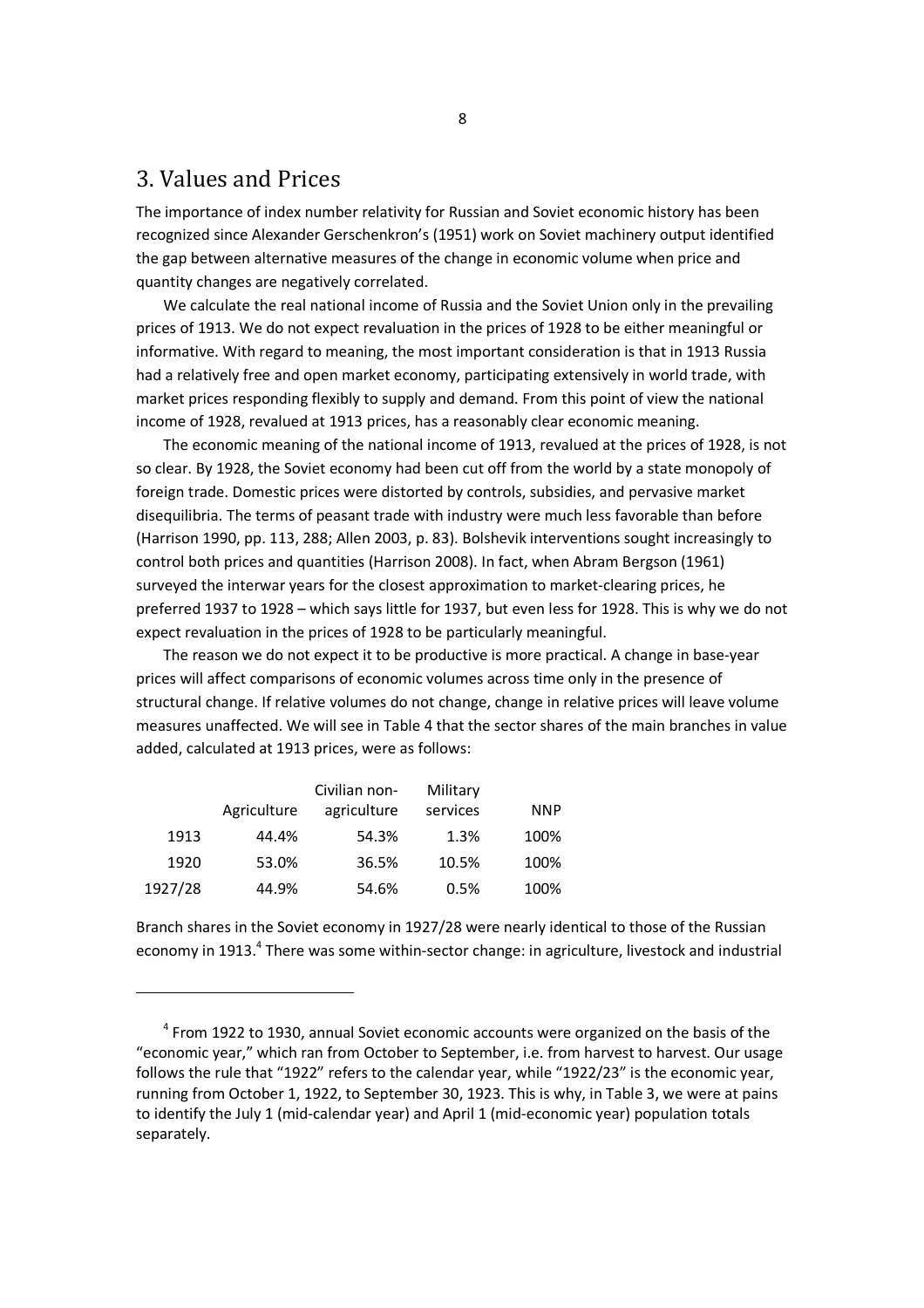crops expanded at the expense of grains, and in industry large scale public establishments squeezed the private artisan sector. These changes were very limited. The effect is that revaluing industrial commodities relative to agricultural produce would leave the comparison of 1928 to 1913 approximately unchanged. To this extent, revaluation in the prices of 1928 would be unproductive.

The figures do show that sector shares varied a lot in intervening years; it was only the starting and finishing points that were roughly similar. In wartime civilian nonagriculture lost ground relatively as well as absolutely, and would be relatively favored by a shift to 1928 prices. Because of this, revaluing everything in terms of 1928 would make the wartime decline look still more catastrophic and the recovery correspondingly steeper. This is what makes the choice of base year non-trivial. But we would not learn anything from it that we do not know already.

A completely separate reason to question our choice of 1913 as a benchmark is the argument that it may have been an abnormal year. There was a bumper harvest of food grains, much above the trend since 1885 (Harrison 1994, p. 333n). This prompted Wheatcroft, Davies, and Cooper (1986), Davies (1990), and Harrison (1994) to recommend that the 1920s should be benchmarked against the non-agricultural production of 1913 combined with agricultural production averaged over 1909 to 1913.

We reject this procedure. What happened in 1913 happened. If smoothing is required, it should be done after calculating the national income, not in the course of doing so. If smoothing is applied to the grain harvest, moreover, consistency requires that it should also be done to the other four fifths of national income. But this turns out to be unnecessary. The log-linear trend of average real incomes from 1885 to 1912 predicts the outcome in 1913 within one half of one per cent.<sup>5</sup> For the economy as a whole, in other words, 1913 was a normal year.

## 4. Real National Income

In Table 4, we estimate the real national income of the Russian Empire and the Soviet Union by sector of origin. We start from the production branch structure of net value added in 1913 on the territories of the Russian Empire (excluding Finland) and the USSR within interwar borders. We use these to weight annual series of branch production, rolling national income of the two territories forward in parallel, year on year to 1917.<sup>6</sup> In each year of the overlap, the transition

Ln(*INCOME*) = -28.48 (7.535) + 0.01738 (8.731) x *YEAR*; *N* = 28, *R* 2 = 0.7457.

Predicted income per head in 1913 is then 118 rubles 5 kopecks compared with measured 118 rubles 50 kopecks.

 $6$  Underlying national income shares are taken from Appendix C, Table C-1. There is a discrepancy of territorial coverage for the Russian Empire up to 1917. Annual time series of wartime production of the Russian Empire by sector of origin are based on the Empire territory,

 $<sup>5</sup>$  Net national income per head from 1885 to 1913 in rubles and 1913 prices is from Gregory</sup> (1980, pp. 56-57). Taking natural logs, with *t* ratios in brackets, and omitting 1913,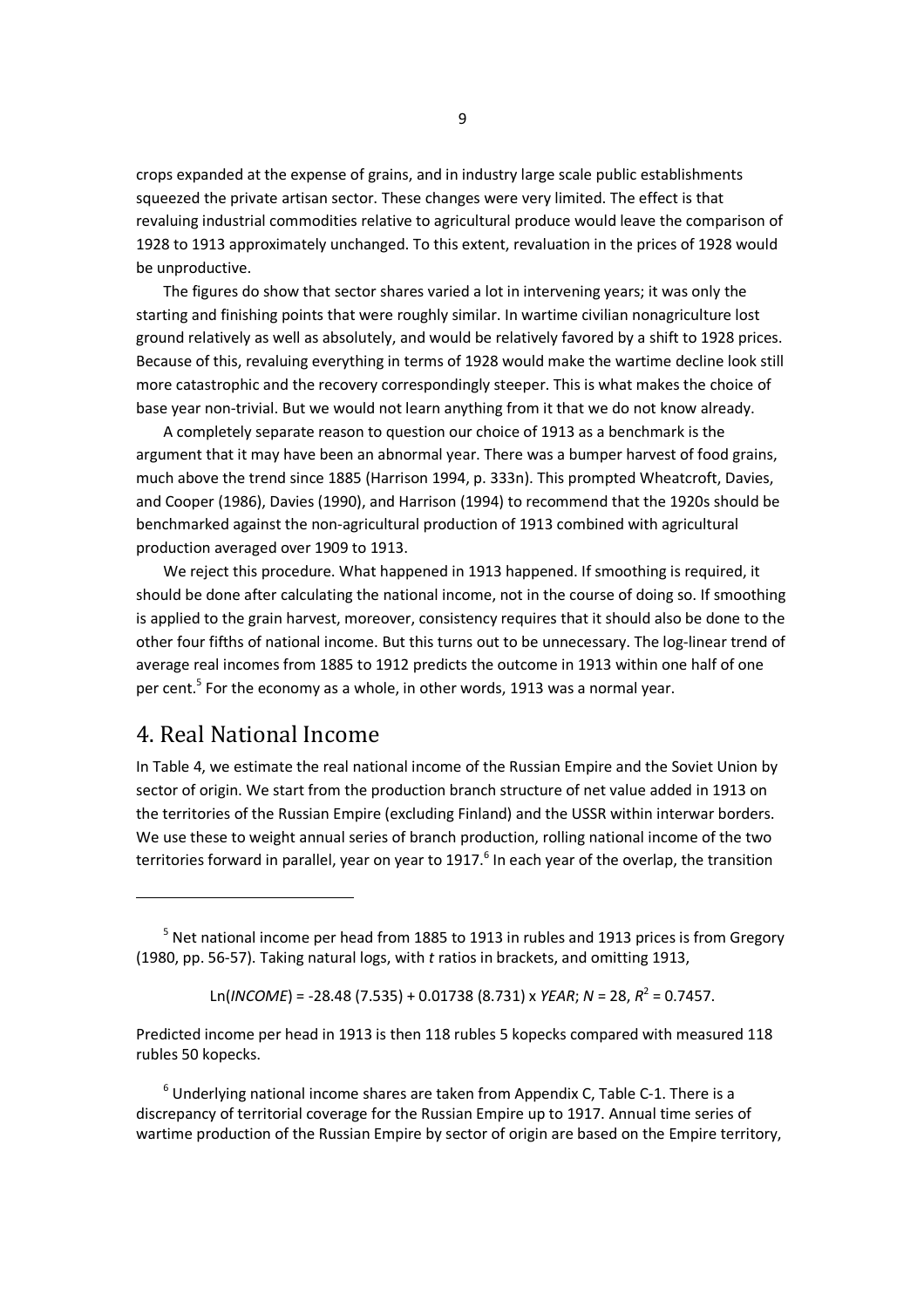from Russian to Soviet territory is found by subtracting activity on the lost territories (agriculture and transport); or by interpolating the trend in one territory on the trend in the other (industry, construction, and other civilian sectors); or by assuming a common trend and scaling from one territory to the other on the basis of relative populations (military services). From 1918 Appendix C provides branch-level data and describes sources and methods, while Appendixes D and E provide commodity-level data for agriculture and industry.

Chart 1 compares our aggregate figures for national income with previous estimates for comparable years, setting both Russia and USSR to 100 percent in the base year (1913 or thereabouts). Some previous estimates have provided relatively complete series for industry and agriculture combined, and Chart 2 compares these with our estimates for these two sectors alone.





Source: Tables 1 and 4 and Appendix A, Tables A-2 to A-4.

Table 5 compares output with population to find average incomes. While aggregate real output was about 10 percent greater in 1928 than in 1913, average incomes did not fully recover. The reason is that the total population increased by about 14 percent, within constant

excluding Finland and Poland. We weight them by national income shares based on the territory excluding Finland only. Ideally we would deduct the contributions of the Polish provinces of the Russian empire from these shares. The Polish provinces, with other western provinces of the future independent states, formed the economically most developed region of the Russian Empire, but the exact sectoral composition of Poland's national income in 1913 is unknown. Correction for this would leave our estimates effectively unchanged. As a cross-check, we applied Soviet-territory production branch weights estimated for 1913 to the Russian Empire production series. Annual pairs differed by not more than 0.15% in any year.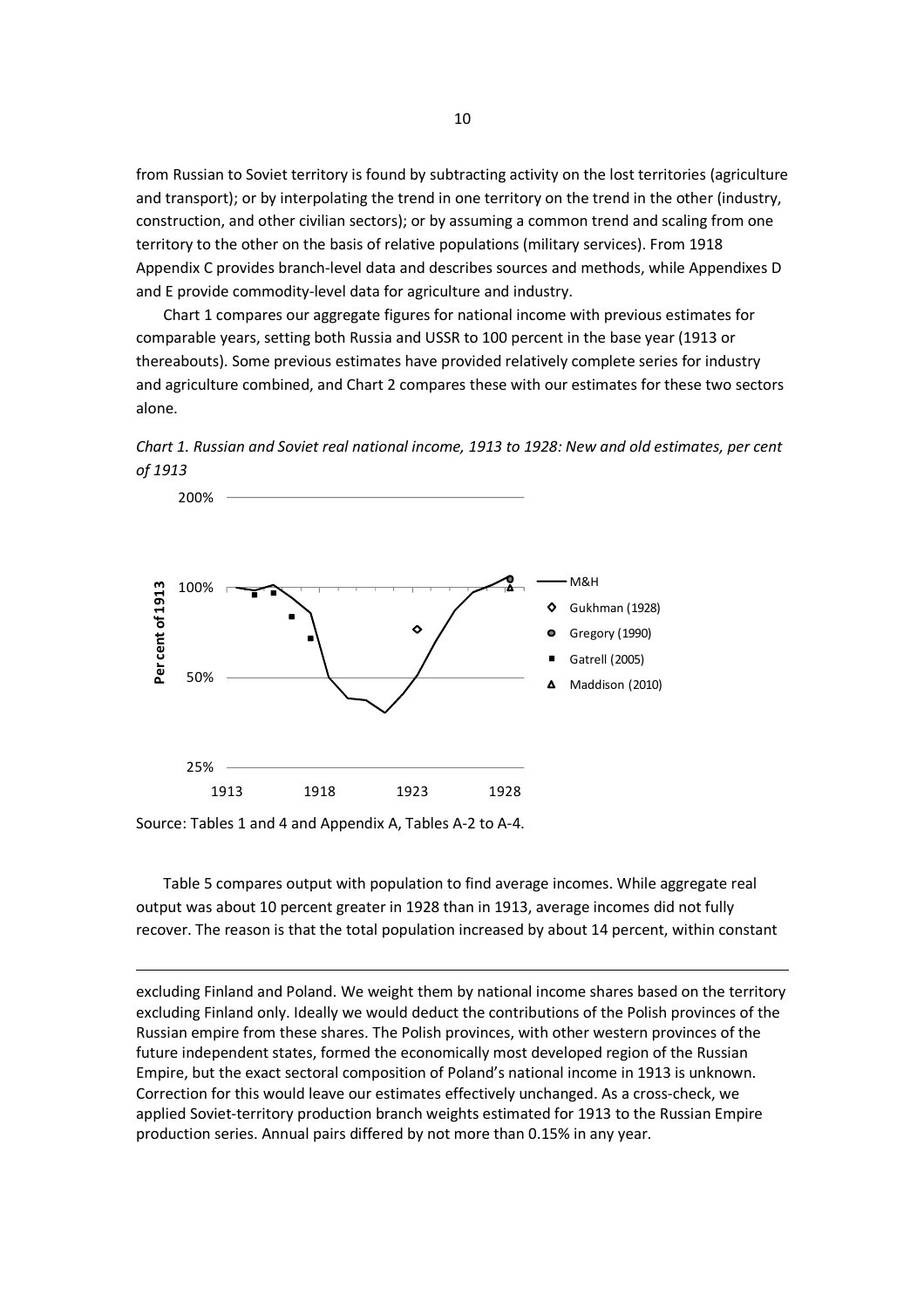boundaries and taking the period as a whole. As a result, Soviet national income per head in 1928 fell short of the prewar benchmark by around 3 percent. This finding confirms the shortfall found independently by Gregory (1990) and reported in Table 1.

*Chart 2. Real national income produced in industry and agriculture on Soviet interwar territory, 1913 to 1928: New and old estimates, per cent of 1913*



Source: Table 4 and Appendix A, Tables A-1 and A-5.

*Chart 3. Real national income and consumption per head, 1913 to 1927/28: Soviet territory and various measures in rubles and 1913 prices*



Source: Table 5.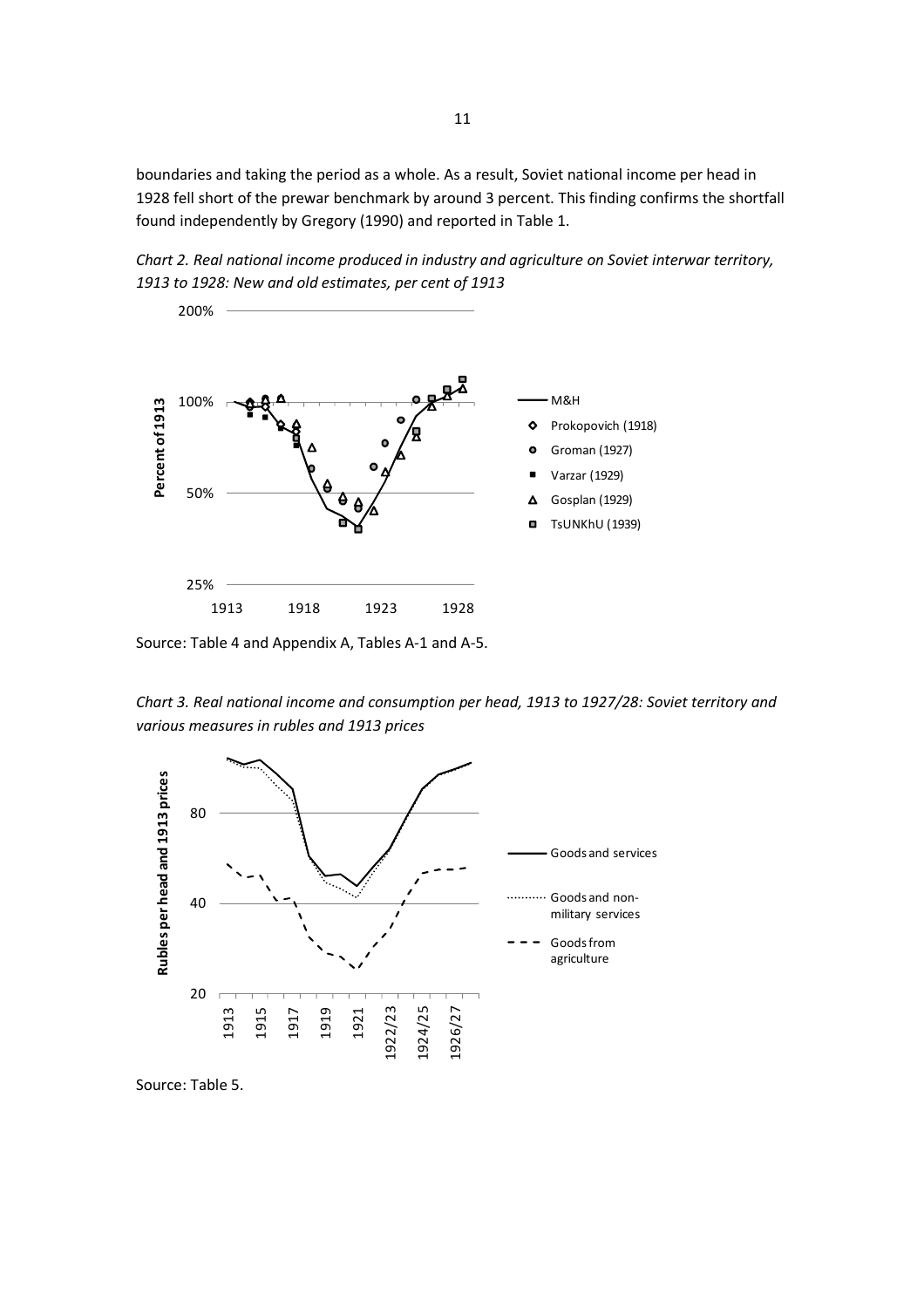Chart 3 shows, in addition to national income ("goods and services") per head, two other measures of the average level of existence of Russian and Soviet citizens. "Goods and nonmilitary services" aims to capture the availability of resources for civilian use. In the spirit of Higgs (2006), it would exclude defense from national income as an intermediate rather than final use of resources. The military services excluded here are the labor services provided to defense; ideally we would also subtract the value of capital services and material consumption in the defense budget, but there are no measures on which we could base such a series. So this series is only an upper bound on the measure we desire. As the chart makes clear, resources for civilian use fell more rapidly than total output during the Great War, and again during the Civil War; although the Red Army never achieved the absolute numbers of the Imperial Army, overall resources were so shrunken by the low point of 1920 and 1921 that the proportional burden it represented was as great or larger.

Finally, "Goods from agriculture" aims to capture the trend in food availability per head, which fell to a catastrophically low level. The result was urban famine, then famine. The February 1917 Revolution that brought down the Tsar was sparked by urban food shortages. In October 1917 the Bolsheviks inherited a public and private distribution system in collapse (Carr 1952). Despite falling harvests, procurement brigades stripped the grain producing regions of food (Malle 1985; Figes 1989). Those who stayed in the towns were forced into a "crisis mode of consumption" (Hessler 2004, pp. 38-48). By the end of the war, money wages were apparently 4 percent of their prewar level in real terms (Il'iukhov 2010, p. 24), with workers surviving on public and private inventories and barter.

Although average incomes were not fully restored in 1927/28, the composition of national income by sector of origin was almost the same as it had been 1913. This is found by comparing the first and last rows of Table 4. There were two important differences. One was the growth of large-scale industry, mostly under public ownership, at the expense of small-scale industry under mostly private ownership. Another was a decline in the share of military activities by more than one half. From the standpoint of the civilian economy and consumption this was a "peace dividend," but one that caused military and political leaders huge anxiety given Soviet Russia's state of military encirclement– both real and imagined – in the late 1920s (Simonov 1996; Sokolov 2008). This concern became an important stimulus to Stalin's Great Leap Forward.

The year-on-year pattern of change in real national income per head is revealing in various ways. As Chart 1 suggests, our results give Russia fuller credit for the military mobilization of 1914 through 1916 than previous estimates, and revise the pessimistic view of Russia's Great War that is well established in the literature (Sidorov 1973, Gatrell 2005). The economy held up through 1915. By 1916 it was in decline, but was still less than 10 percent below the peacetime benchmark of 1913.

By the same token, the economic decline through the Revolution and Civil War appears sharper than in previous accounts. Comparing 1917 with 1913, output per head fell by one fifth in four years. Over the two years that followed, from 1917 to 1919, output per head halved. On Soviet territory the year-on-year decline (taken from Table 5) was as follows: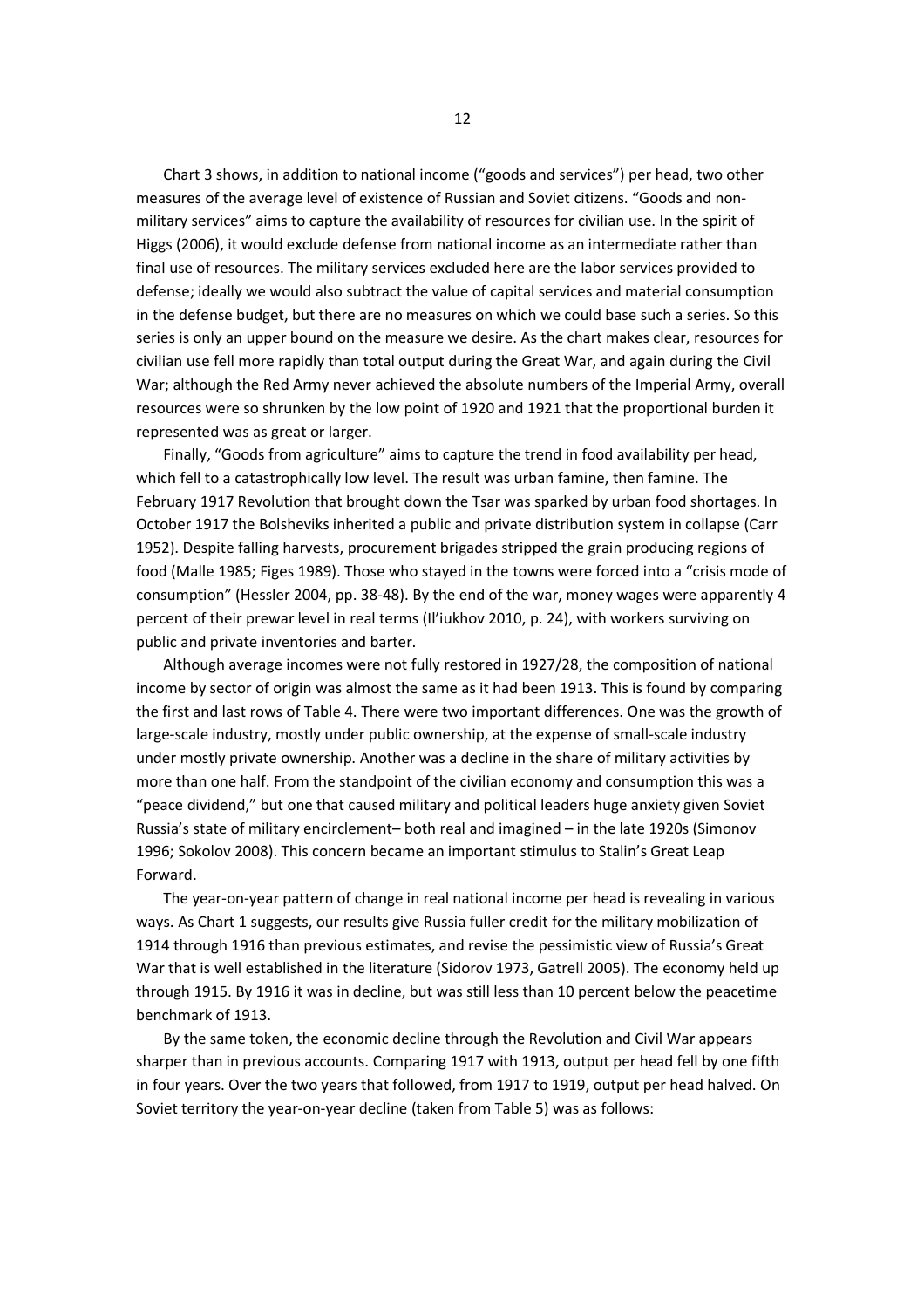| 1914 | -4.5%  |
|------|--------|
| 1915 | 2.9%   |
| 1916 | -11.1% |
| 1917 | -12.1% |
| 1918 | -38.8% |
| 1919 | -13.7% |
| 1920 | 0.3%   |
| 1921 | -8.5%  |
|      |        |

Notably, output fell most precipitously *before* 1919 when the Red and White armies clashed most fiercely. This suggests strongly that the confrontational policies of "war communism," with widespread nationalization of finance and industry, and rule by decree instead of market incentives, caused greater disruption than the fighting. Moreover, as the fighting died away, the economy stabilized at around 40 percent of prewar output but did not at first recover. By 1920, with a command economy in place, the Bolsheviks were able to stabilize large-scale state industry and return it to a path of modest growth. But agriculture continued to struggle, because the policy of surplus confiscation under war communism gave peasants no reason to produce food above subsistence (Litoshenko 2001). A deadly game ensued between the farmers and the authorities over the true level of food reserves in the countryside.

A notable feature of our results is that the famine year of 1921 came after a run of disastrous harvests. Ó Gráda (2007, pp. 7-9) has shown that famine is much more likely after two consecutive harvest failures, when the countryside has exhausted its reserves. As Table 4 and chart 3 reveal, 1921 was the third and worst year in a series of catastrophic grain harvests. Consistently with this, new research by Adamets (2003), suggests that the famine actually began in the summer of 1920, and in some regions as early as 1919.

Postwar recovery began only in 1922, following the revolutionary government's decision to restore market relations and the private sector in small industry and urban-rural trade. The "New Economic Policy" (NEP) was announced in March 1921 under crisis conditions of accelerating hyperinflation and famine; recovery was marked only in the following year. The main mechanism of recovery was the exploitation of spare capacity which, according to Davies (1994, p. 345, footnote 15), continued until 1929/30. The year-on-year growth of Soviet GDP per head up to 1927/28 was then as follows:

| 16.1% |
|-------|
| 15.3% |
| 26.6% |
| 24.9% |
| 12.3% |
| 4.1%  |
| 5.2%  |
|       |

Strong at first, the recovery slowed rapidly to single-digit growth. In April 1929 when the Bolsheviks officially endorsed the "optimal" variant of the first Five-Year Plan, average incomes were just below the prewar level. In fact, Soviet GDP per head did not significantly exceed this benchmark until 1934. The prewar benchmark is a intuitive focal point for comparison, but is it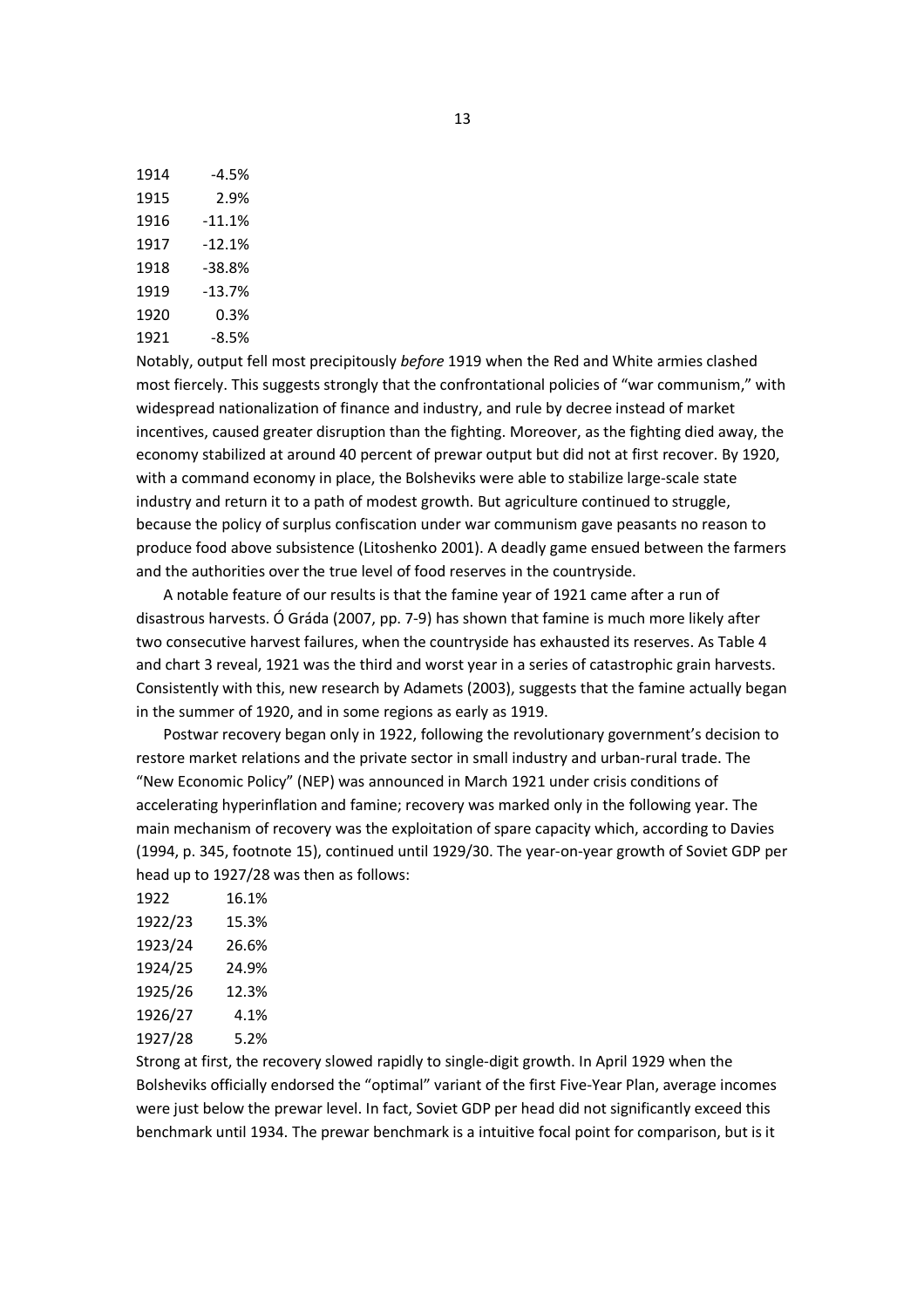the right one? Inspired by Jánossy (1971), the comparative literature on trend growth, war, and postwar catch-up (Crafts and Mills 1996; Crafts and Toniolo 1996; Harrison 1998) suggests that productive potential does not stand still when war breaks out. From this point of view, the prewar benchmark is an excessively low bar. By 1928, fifteen years had passed since the outbreak of the Great War. If in the intervening period Russia's potential GDP per head had risen along its modest pre-1913 log-linear trend of 1.75 percent per year, then by the end of the 1920s the actual fell short of the potential by about one quarter.

While the period under scrutiny is all too short, our figures do not support the view that NEP provided effective institutions and policies for long term Soviet economic development. Once widely held, this view was updated recently by Allen (2003). Specifically, Allen argued that the best development strategy for the Soviet economy in the 1930s would have been industrialization under a soft budget constraint on industrial producers and without collectivization of agriculture, i.e. the New Economic Policy as it was implemented in the late 1920s. This conclusion is hard for us to swallow. One reason is in our figures: agriculture stagnated as the investment mobilization intensified, with significant aggregate effects that showed up in the deceleration and failed restoration of average incomes. Another reason is that Stalin was turning to violence against the peasantry at exactly this time, motivated by the need to resolve the urban rural market disequilibrium brought about by the soft budget constraint on industry.<sup>7</sup>

# 5. Russia in Comparison

In this section we aim to compare Russia's economic experience of world war, civil war, and recovery with that of other countries. Russia's experience of the Great War up to 1917 was neither better nor worse than that of most other European countries that entered the war. Previous research has suggested that national success in wartime mobilization varied inversely with the prewar level of economic development, controlling for contingent factors such as distance from the war and the time to mobilize (Broadberry and Harrison 2005, 2008; Eloranta and Harrison 2010). But this relationship is created with a limited sample, largely by contrasting

 $^7$  These views have long pedigrees. It was the rethinking of the Soviet "model" of economic development in the 1960s and 1970s that did most to propagate favourable reevaluation of the New Economic Policy; for a survey see Harrison (1980). The adverse impact of macroeconomic disequilibrium on microeconomic incentives in the late 1920s, emphasized by Harrison (1980, 1990) and Johnson and Temin (1993), provides necessary context for new evidence on Bolshevik decision making surveyed by Harrison (2008). Allen's (2003) rethinking of the macroeconomics of NEP appears inconsistent: in simulations he finds that a soft budget constraint on publicsector industry added to Soviet welfare by raising aggregate employment and output (2003, pp. 167-171), while in narrating the history of the 1920s he accepts that macroeconomic imbalance contributed to the demise of NEP (pp. 85-86). But excess aggregate demand in the macroeconomy flowed from the soft budget constraint in the microeconomy. For related reservations see also Davies (2004).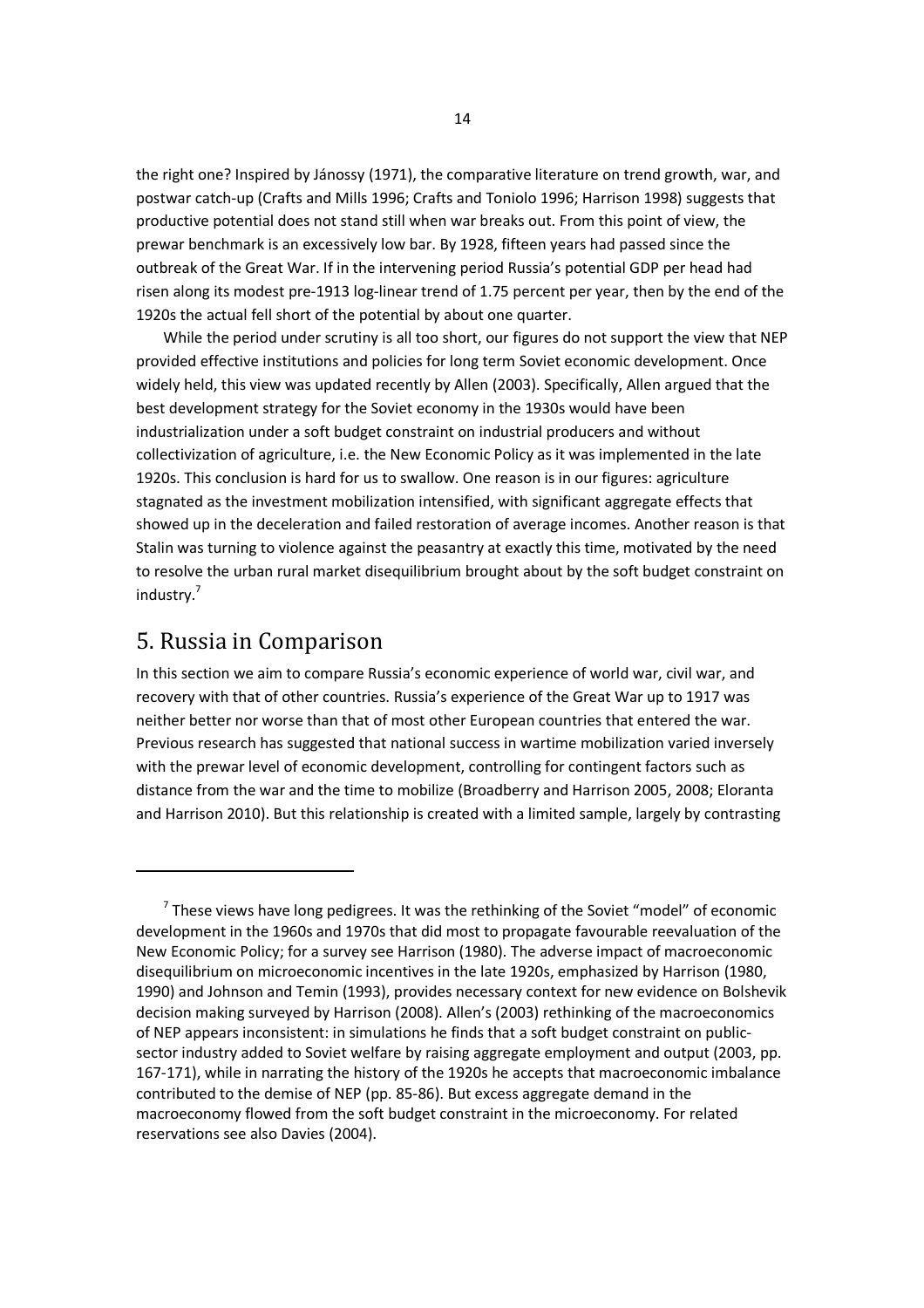the richer maritime powers with poorer continental economies. It is also sensitive to the revision of individual data points.

Chart 4 plots changes in real GDP of ten Eurasian countries from 1913 to 1917 against their prewar level of economic development, represented by GDP per head in 1913, and incorporating revised data for Russia. In addition to Russia itself, we observe eight other continental powers (Belgium, Germany, France, Austria, Finland, Hungary, Greece, and Turkey), and one offshore power (the United Kingdom). There is a positive slope to the relationship, but this slope relies on two observations, the richest country (the United Kingdom, the only offshore power) and the third poorest (Greece). If these are excluded, the relationship is flat; the average for the continental powers was a GDP decline of 23%, while Russia's GDP declined by 20%.

Underlying this was a continental Eurasian pattern of wartime economic decline. The pattern reflected a common story, based on the burden of subsistence agriculture (Broadberry and Harrison 2005). Across the continent from Russia through Germany, Austria, Hungary, and the Balkans to the Ottoman Empire, military mobilization deprived peasant farmers of men and horses, which initiated a production decline. But the supply effect was secondary compared with the market disruption caused by the mobilization of domestic industry; this squeezed the availability of all those things for which peasants were willing to trade their food surpluses. Peasants withdrew from the market, cutting flows of food from country to town to a trickle. Interventions to ration food at low prices to urban consumers generally increased the market disequilibrium that already existed.



*Chart 4. Wartime mobilization: The GDPs of selected Eurasian countries in 1917, percent of 1913*

Source: Appendix F, Table F-1.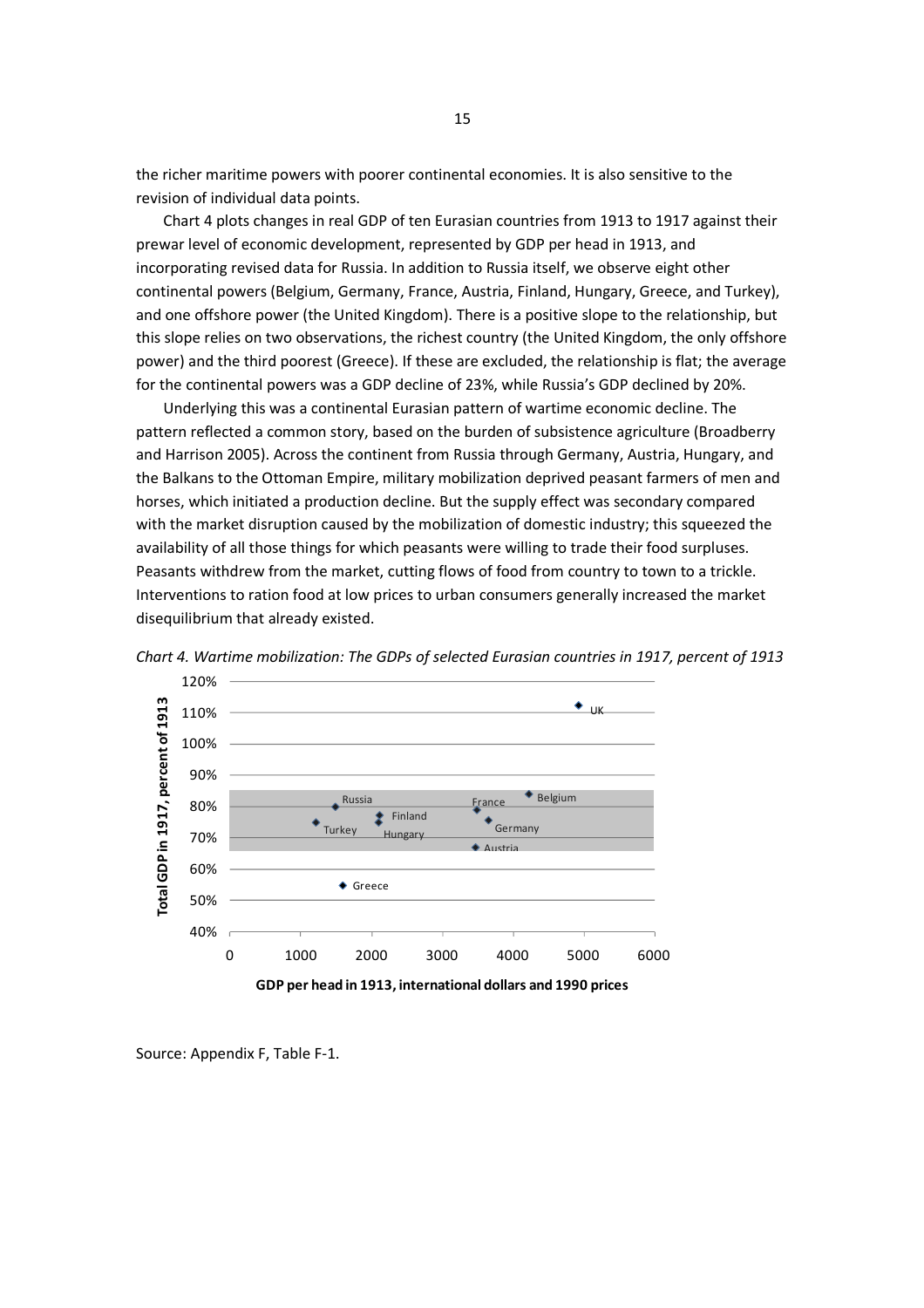In Russia, town and country were drifting apart well before the revolutions of February and October 1917. This drift led to urban food shortage in 1916/17 and so contributed to the downfall of the old regime. But Russia was not alone in its experience of urban famine, and Russia's overall economic performance was no worse than that of other countries that conformed to the continental pattern of decline. Other factors must be called upon to explain why Russia took first place among the countries where the Great War ended in revolution.

The turn to political and social confrontation and civil war vastly magnified Russia's economic disintegration. In principle the causes and consequences of Russia's Civil War may be compared with those of other civil wars of the past two centuries. Quantitative studies using cross-country data have been limited to the period after 1945 (Paul Collier and Hoeffler 2007; Blattmann and Miguel 2010); they seem intrinsically unlikely to throw much light on the causes of civil war in Russia in 1917. Russia shows two markers that have had predictive value for the onset of civil war: a political constitution that restricted competition and participation, and several years of declining output (Blattmann and Miguel 2010). But so did most other countries in Central and Eastern Europe at that time; we will probably not be able to explain why Russia was the first to descend into revolution and civil war without reference to historical factors that were unique to that country and period.

In the same way the progress and outcome of Russia's civil war have specific as well as general features. Paul Collier and Hoeffler (2004) have suggested civil conflict may begin with grievances, but selection into the ranks of the contending forces ensures that grievance gives way quickly to greed as the force that drives conflict to a conclusion. We see the Russian conflict sparked by grievance, then fuelled by greed, but with the difference that Bolshevik greed was for totalitarian power to the extent that it was not already for careerism and corruption (Raleigh 2006, p. 154).

The consequences of Russia's civil war were very severe in international comparison. In Russia, output fell by more than one half; this is much more than the average effects found for civil wars since 1945 (Blattmann and Miguel 2010). We look to earlier periods to find devastation on the same scale. On the losing Confederate side of the American Civil War of 1861 to 1865, production fell by half and real wages collapsed to 11 percent of their prewar level (Ransom 2001). What happened in the Russian Civil War was similar or worse. A difference was that it happened to the winners, not the losers.

The economic outcomes of the Russian Civil War also appear to have been more severe than those of civil war in Spain from 1936 to 1939. There, GDP fell by more than one quarter and consumption by more than one third between 1935 and 1938 (Martín Aceña 2006). In addition there was excess mortality of more than half a million up to 1942, or around 2 per cent of Spain's prewar population (Antonio Ortega and Silvestre 2006).

No production figures are available for China during its Civil War, fought intermittently from 1927 to 1949. As in the Russian case it is impossible to disentangle the premature deaths in the Civil War from those of the World War, but the total up to 1945 exceeded 35 million (Tao 2010, p. 13). In proportion to China's prewar population, around 500 million in the early 1930s, Russia's losses were similar or worse.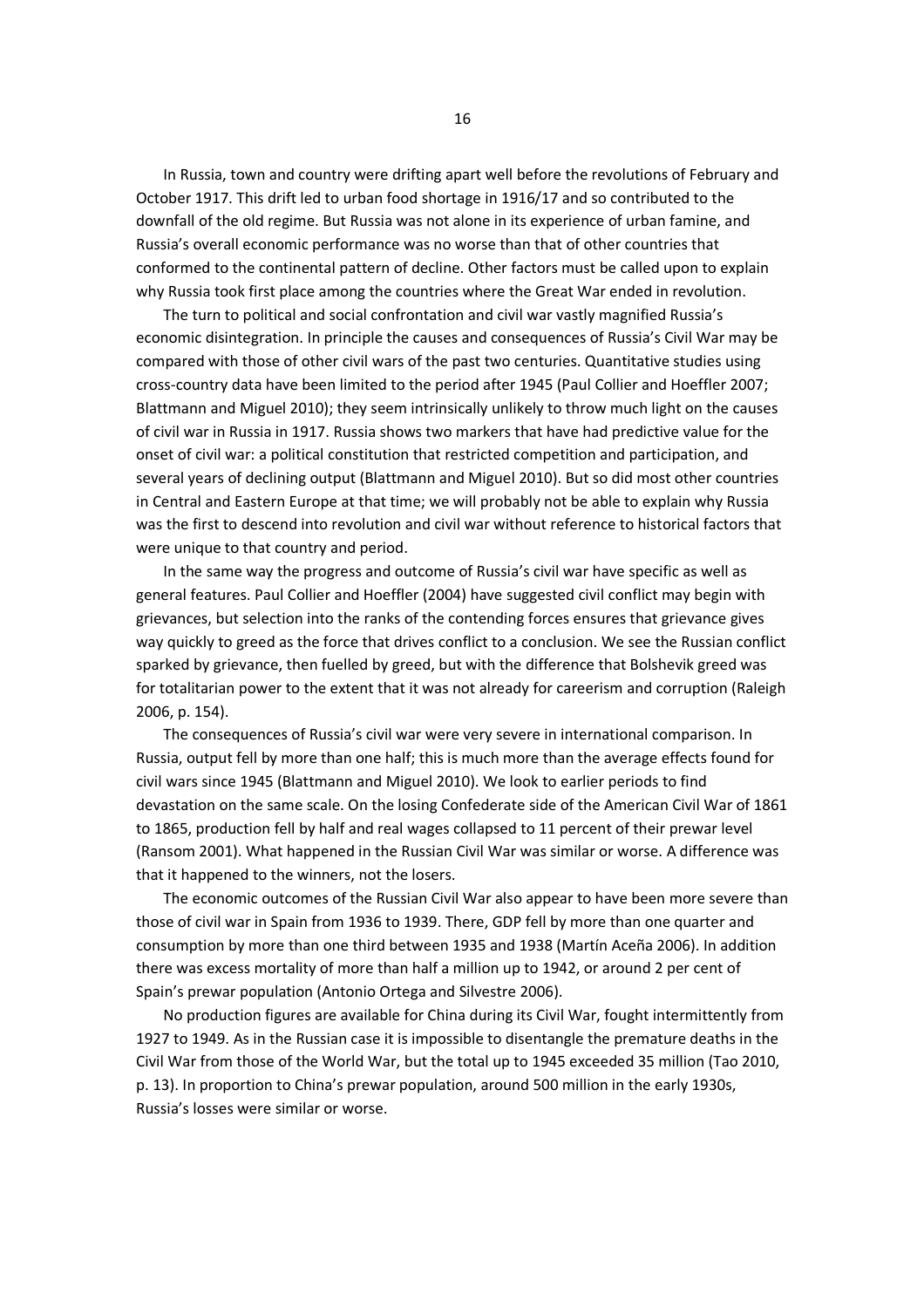

*Chart 5. Postwar recovery: The GDPs of selected Eurasian countries in 1928, percent of 1913*

Source: Appendix F, Table F-1.

Finally, we turn to recovery. Russia's recovery from its Great War and Civil War is placed in Eurasian context in Chart 5. This chart shows two principal moments in the pattern of postwar performance. One group of countries is ranged along a downward sloping convergence frontier from Greece on the left to the UK on the right. To the left, a second group of countries from Yugoslavia to Romania, all relatively poor at the outset, and more or less badly performing over the period, falls below the frontier.<sup>8</sup> The Soviet economy is found in the midst of this group. This confirms our pessimistic evaluation of Soviet economic performance under NEP.

# 6. The Long Run

Chart 6 sets our new estimates in the context of established long run real growth series for Russia and the Soviet Union from 1885 to 2006. It turns out that the Great War and Civil War

```
Rate191328 = 0.07** − 0.007**Ln(GDP/head1913) − 0.009WW1 − 0.015***SU;
                N = 43, R^2 = 0.17
```
Table F-2 provides the dataset and results of other specifications. The coefficient on the Soviet Union is negative and statistically significant at the 1% level, i.e. the annual growth rate of average Soviet incomes between 1913 and 1928 was 1.5% slower than it should have been, conditional on the prewar GDP level and engagement in the war.

 ${}^{8}$  This argument might be formalized further. We regress the annual average growth rate of GDP per head, 1913 to 1928, on the logarithm GDP per capita in 1913, a World War I dummy and a Soviet Union dummy for all 43 countries for which data are available in the Maddison dataset (http://www.ggdc.net/maddison/). We get: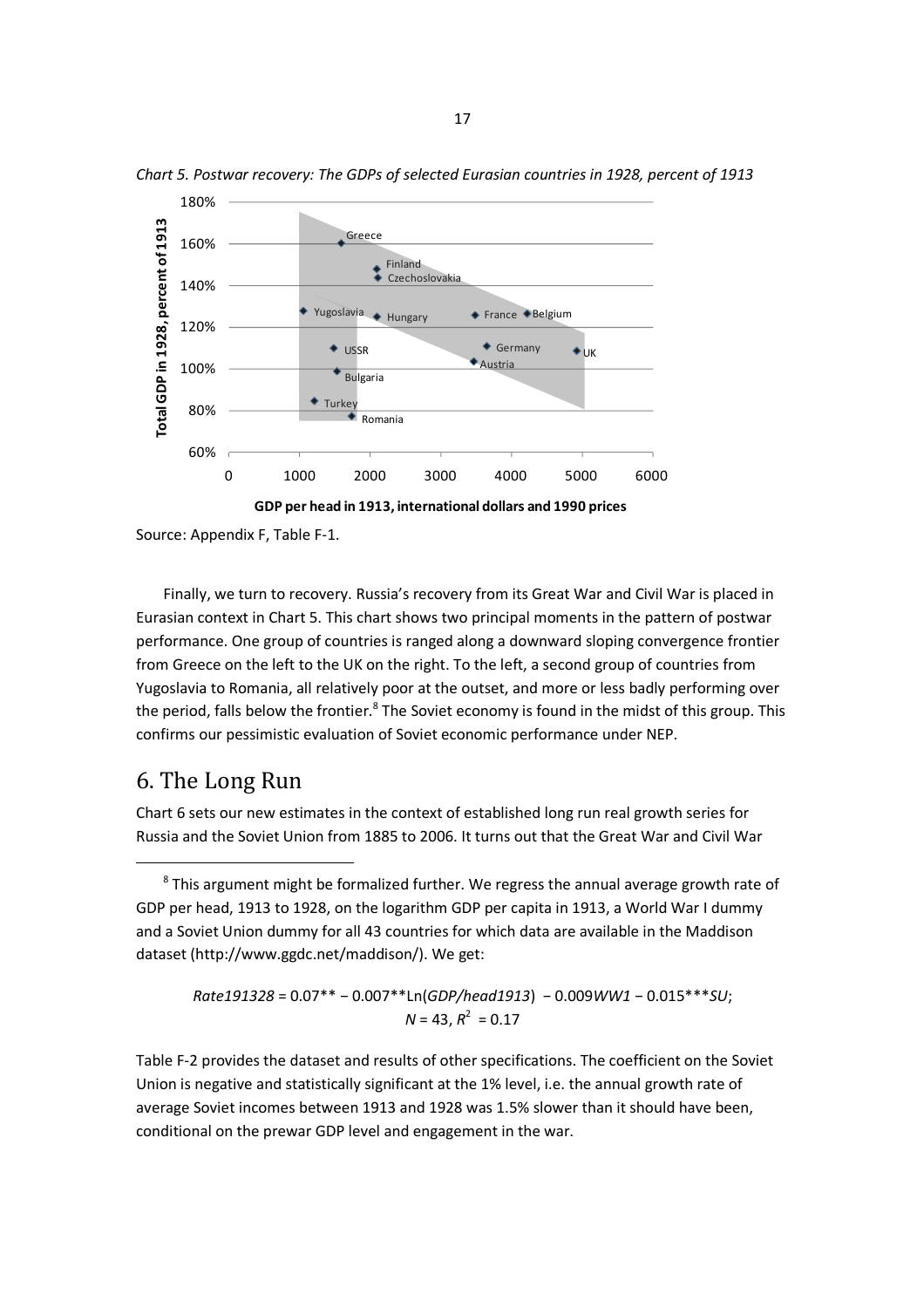induced the deepest crisis that Russia experienced in more than a century of modern economic growth.



*Chart 6. Russia and the Soviet Union: Real national income per head, percent of 1913*

Source: Appendix F, Table F-3. All figures are indexed to 1913.

Table 6 provides a more detailed comparison with other major shocks to Russia in its troubled twentieth century. Taken together these comprise just about every disaster that can befall modern societies, including foreign wars, internal wars, famines, and state collapses. In the table we combine income and consumption measures with estimates of the accompanying demographic losses. Few of the figures in the table will ever command a scholarly consensus in precise terms, but they are broadly instructive. We briefly narrate the stories behind them.

Stalin's Great Breakthrough refers to the events following the adoption of the first Five Year Plan in April 1929. Consumption was repressed; capital was created in industry and labor and food were moved out of agriculture. Since productivity in both sectors declined, there was at first no gain in total output. The average figure for the consumption decline hides wide variation between regions and especially within the countryside. The struggle to control food distribution stripped the countryside of grains and spread famine through the Ukraine, the Volga region, the North Caucasus and Kazakhstan. Famine in the early 1930s contributed 5.5 to 6.5 million premature deaths.

Only in the mid-1930s did living standards begin to recover, peaking in 1937. Allen (2003) has argued with some justice that traditional index number concepts employed, for example, by Bergson (1961), somewhat understated the underlying welfare gain of up to 30 percent by 1937, compared with 1928 to 1937. However, Allen's own estimates for farm income in 1937 are probably too high; they rely too heavily on inferences from production statistics, and make no allowance for market disequilibrium (Davies 2004; Ellman 2004). And it should not be forgotten that millions of citizens who ought to have been alive to enjoy the unexpectedly good harvest of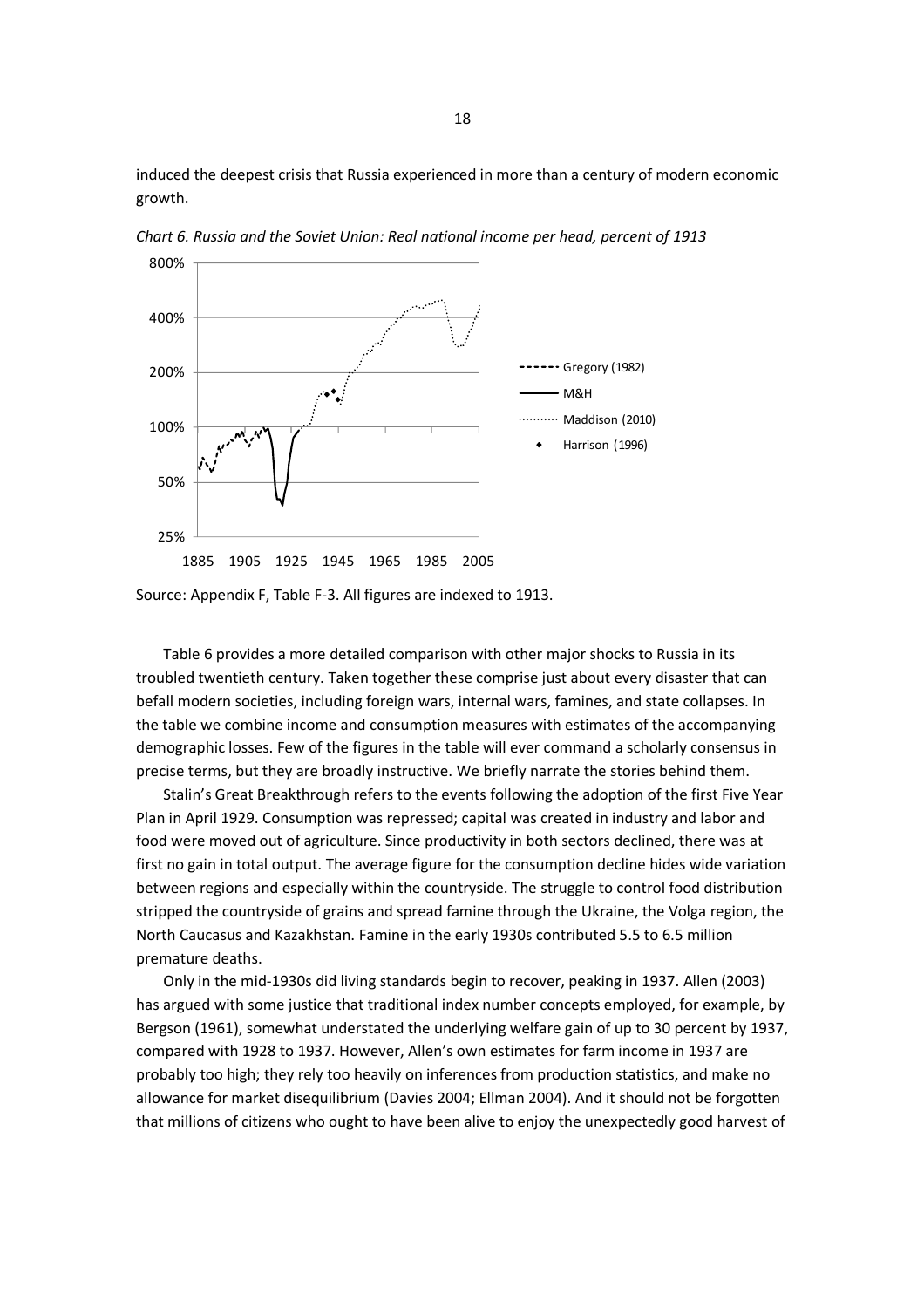1937 had starved to death in the interim. Presumably, their absence helped to lift the average consumption of the survivors.

It is notable from Chart 6 that Soviet average real incomes reached an interwar peak around 1939. Let us compare this peak with an earlier one, not 1913 but 1904, the eve of the 1905 Revolution, when incomes were already almost at the level of 1913. Over the 35 years from 1904 to 1939, incomes rose by about 75 percent. But in most intervening years there was no net growth at all. In fact, three quarters of the net growth that took place from peak to peak was achieved in just five years, from 1933 to 1937. By that year, the Soviet economy had just about struggled back to the pre-1913 trend.<sup>9</sup> This suggests that all Stalin had brought about by World War II was recovery from the 1905 Revolution, World War I, the Bolshevik Revolution, the Civil War, and his own policy of collectivization.

The central event of the decade from 1937 to 1947 was the Great Patriotic War of 1941 to 1945. Linked to it are preparations for war in the preceding years and a food crisis that followed the end of the war. Under war preparations we include both large-scale rearmament and the Great Terror, Stalin's preemptive war against his potential internal enemies (Khlevniuk 1996) that killed up to a million people in 1937/38. The war then added more than 26 million excess deaths in combat, and from disease, famine, and repression on both sides of the front line. With the German invasion, Soviet-controlled territory shrank, but Stalin's policies successfully managed the war economy. The loss of agricultural land and the intense mobilization of resources into war production and military services put living standards into a deadly squeeze, however. Coming on top of a prewar decline induced by rearmament pressures, consumption per head fell by up to one half. At the end of the war, a regional food crisis struck the Ukraine, southwestern Russia, and Soviet Moldavia and carried off more lives.

Finally, the collapse of the Soviet Union led to economic and demographic upheaval for post-Soviet Russia. The transition from socialism is the only crisis in which mass violence did not take the lead. In fact, it was associated with economic losses on the scale of a major war, but with only minor wars taking place. Official figures suggest that up to 1998 average incomes and consumption fell by around two fifths. Such figures overstate the decline in welfare, however, because they neglect the contemporaneous gain to consumers as the retail market evolved from severe shortage to equilibrium; this gain may have been substantial (Irwin Collier 2005).

While economic aspects are debated, assessments of the demographic costs of transition are extremely polarized. In Table 6 we give an upper and a lower limit. Our lower limit is 100,000 deaths arising from small-scale ethnic clashes and regional conflicts. Our upper limit includes additional deaths among men of working age across Russia as a whole, particularly from alcoholic-related causes, interpersonal violence, and other diseases (UNICEF 2000). The causes of increased mortality are disputed. The upper limit attributes all mortality above that predicted by the application of age-specific mortality rates of 1989 to transition. In support, Stuckler, King, and McKee (2009) assign responsibility for the additional mortality burden to mass privatization and the actual or expected unemployment that, they claim, it brought about.

 $^9$  For the pre-1913 trend, see footnote 2.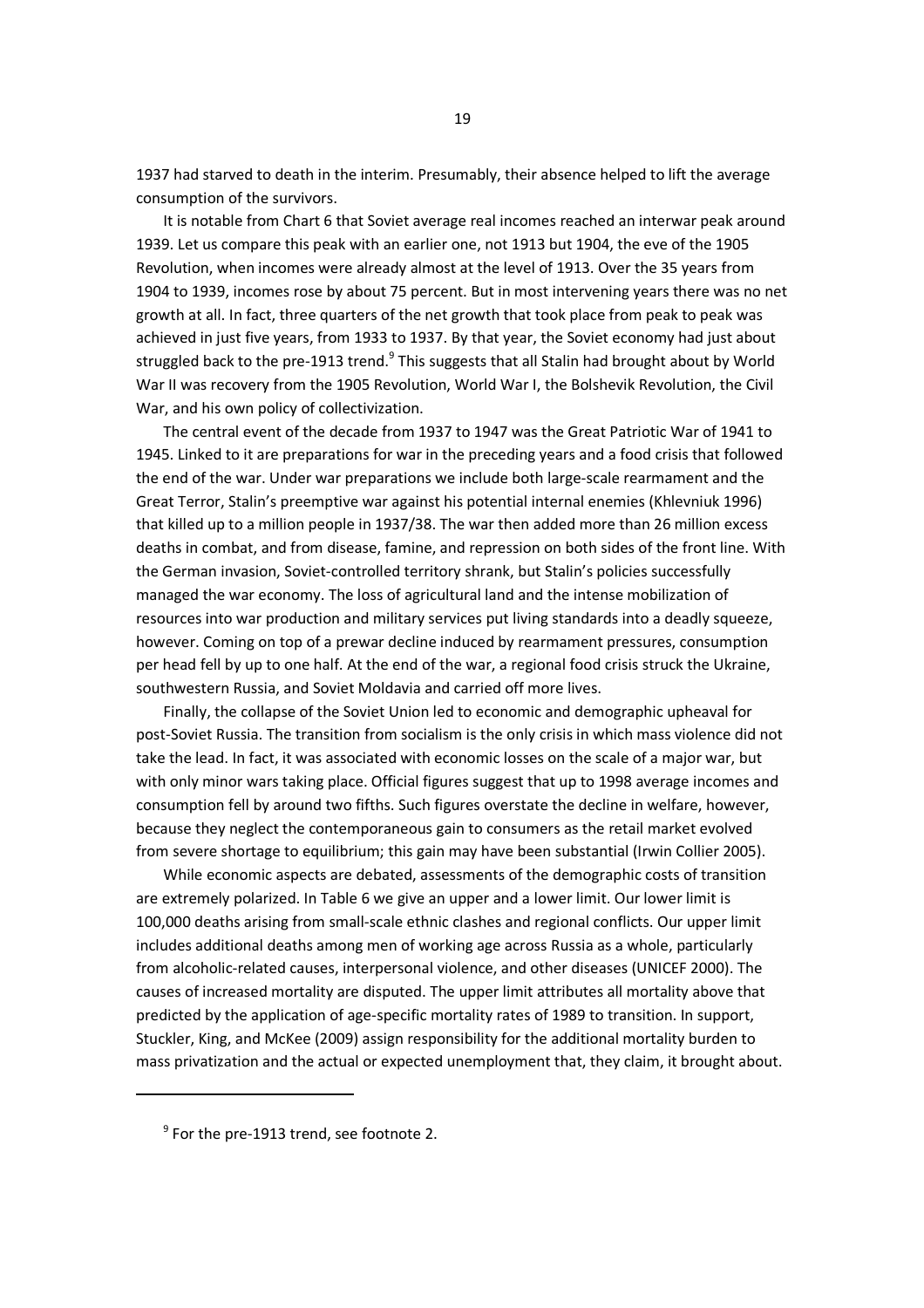To the contrary, Earle (2009), Brown and Gehlbach (2010) and Gerry, Mickiewicz, and Nikoloski (2010) reject the attribution of mortality while Brown, Earle, and Telegdy (2010) reject the transmission from privatization to unemployment. In earlier work, Brainerd and Cutler (2005) attributed up to a quarter of the increased mortality to the relative cheapening of alcohol over the same period. More generally, male life expectancy in the Soviet Union was on a downward trend from the 1960s until the last Soviet anti-alcohol campaign of the mid-1980s (Demoscope 2009). It is plausible that the mortality spike of the early 1990s consisted entirely of deaths that were postponed by the campaign, and so were stored up and waiting to happen when the campaign came to an end. These views of transitional mortality are uncompromisingly opposed to each other, and cannot be averaged.

Table 6 confirms that the Great War and Civil War rank first among Russia's economic disasters of the last century. National income per head fell by more than three fifths from 1913 to 1921. We approximate the consumption loss by agricultural production per head, which fell by more than one half. The overall burden of excess deaths was around 9 percent of the prewar population. Normalized by the prewar population, the demographic burden fell not far short of that of World War II. Hunger-related causes were the most important factor in excess mortality, followed by fighting and terror in the Civil War. Mass emigration also took place.

If there is a general lesson from Table 6, it is the importance of the state in the history of modern Russia. In the Great Breakthrough and the Great Patriotic War, the state remained intact. Production was maintained in the midst of disasters that killed millions of people. In particular the state retained its ability to transfer food from people of secondary status such as peasants and forced laborers, who then died, to soldiers and industrial workers, who then lived. In contrast the state failures of 1917 and 1991 were associated with huge losses of output as well as of consumption and lives. In each case the scale of deaths depended heavily on the presence of open violence; this is exemplified by the comparison of two transitions.

Since Vladimir Putin (2000), Russia's political establishment appears to believe that the answer for Russia is to shore up the "power vertical" of the state at all costs. In this view, no outcome is worse than a failed state. Russia's twentieth century shows that a failed state could be associated with terrible suffering, but it also associates grim suffering with a state powerful enough to starve and kill without restraint, with or without the intention to do so. Whether the answer for Russia is confined to state consolidation, or includes building an economy that is more deeply rooted in civil society and private enterprise and more resilient in the face of political action, is another story.

# 7. Conclusions

Our work fills the last remaining gap in the record of Russian and Soviet national income in the twentieth century. This gap, starting in 1914 and finishing in 1928, is full of historic and traumatic events: Russia's Great War, the Bolshevik Revolution and Civil War, and postwar reconstruction under the New Economic Policy, which set the stage for Stalin's Great Breakthrough to forced industrialization.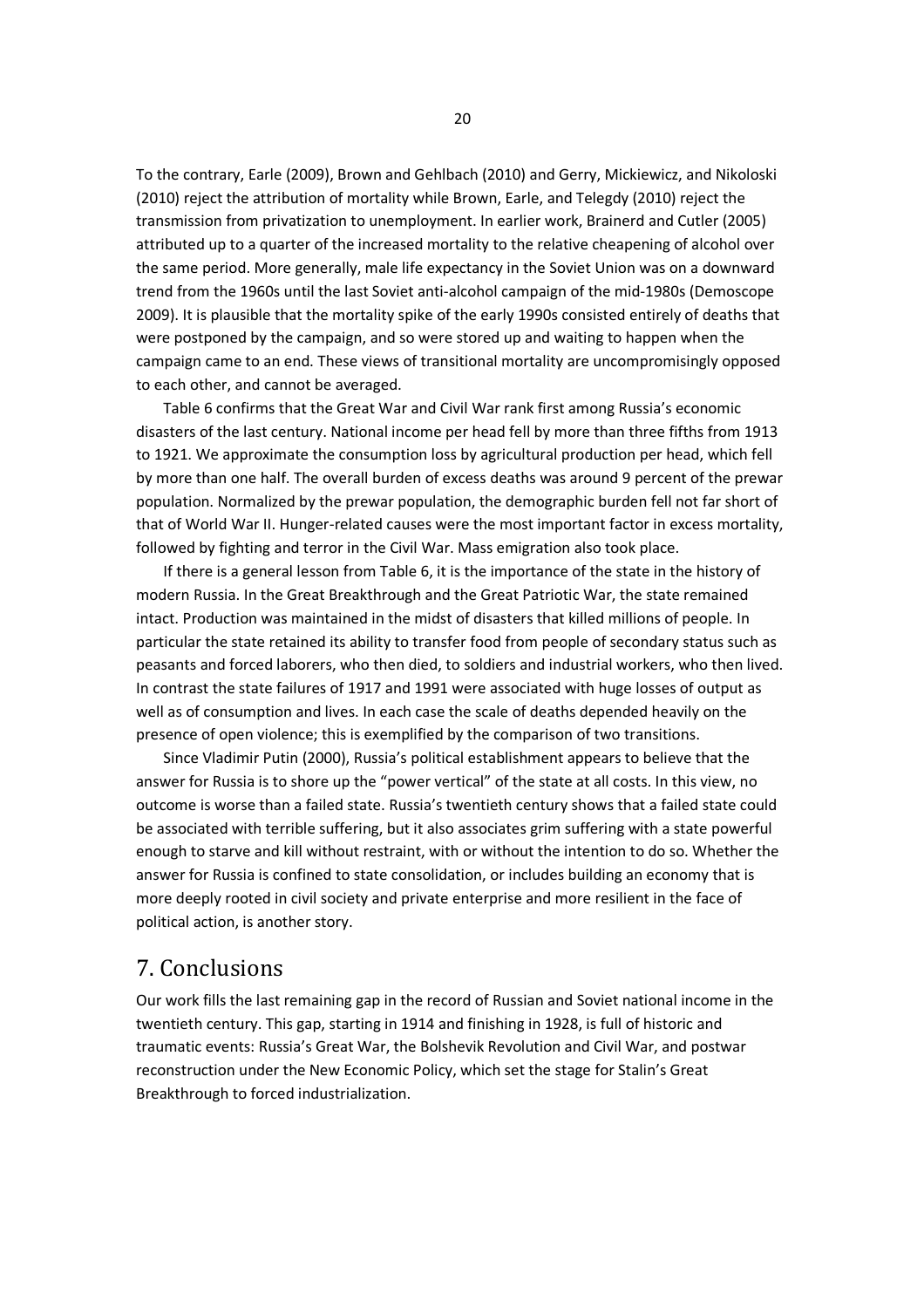In comparison with previous interpretations, our findings give a more favorable picture of Russia's economic mobilization for the Great War. Correspondingly, we show the economic catastrophe of the Civil War in a harsher light. Our results confirm that by 1928 economic recovery, measured by national income per head, was most likely still incomplete. We draw negative inferences concerning both the quality of Soviet economic institutions and policies in the 1920s and the economic achievements of the 1930s.

Wars and revolutions have the capacity to wreak havoc on modern societies. Nesting one inside the other, Russia's Great War and Civil War led to economic disaster and demographic tragedy. The scale of losses can be measured against both Russian and global standards. In Russian terms it was the worst economic disaster of the twentieth century. Only World War II resulted in a greater loss of Russian lives. International comparisons also rank the Russian experience of warfare between 1914 and 1921 highly in the damage done to life and living standards.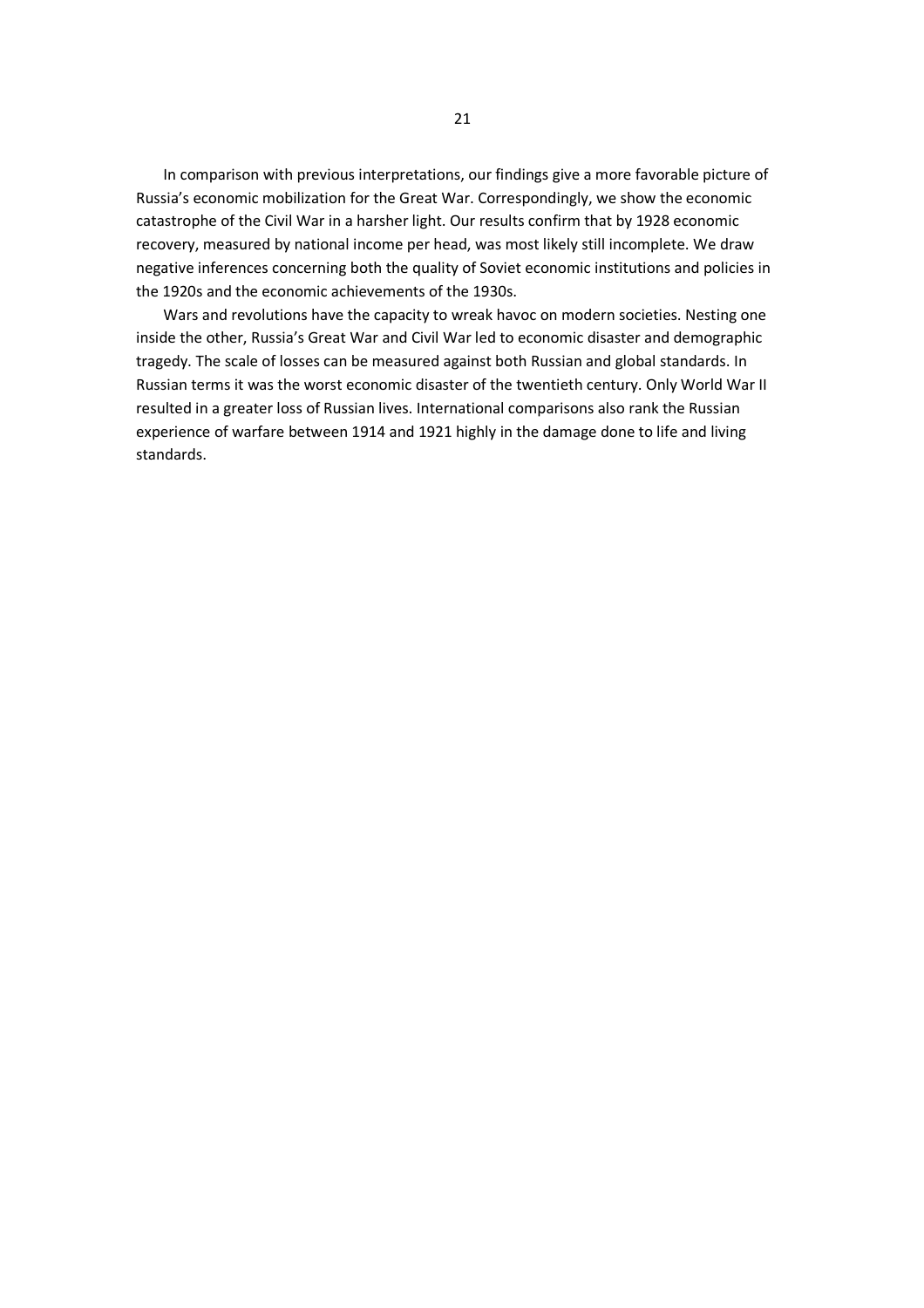# Tables

### **Table 1. Gregory's population and national income: Russia and USSR, 1913 and 1928**

|                                    | Russian | Soviet Union,    |        |  |
|------------------------------------|---------|------------------|--------|--|
|                                    | Empire  | interwar borders |        |  |
|                                    | exc.    | Best             | Upper  |  |
|                                    | Finland | estimate         | limit  |  |
| Population, million                |         |                  |        |  |
| 1913                               | 171     | 139.7            |        |  |
| 1928                               |         | 154              | 154    |  |
| Percent of 1913                    |         | 110.2%           | 110.2% |  |
|                                    |         |                  |        |  |
| NNP, million rubles at 1913 prices |         |                  |        |  |
| 1913                               | 20266   | 16520            |        |  |
| 1928                               |         | 15600            | 17600  |  |
| Percent of 1913                    |         | 94.4%            | 106.5% |  |
|                                    |         |                  |        |  |
| NNP/head, rubles                   |         |                  |        |  |
| 1913                               | 118.5   | 118.3            |        |  |
| 1928                               |         | 101.3            | 114.3  |  |
| Percent of 1913                    |         | 85.7%            | 96.6%  |  |

Sources:

Russia and Soviet Union, best estimate: Gregory (1982, p. 113). Soviet Union, upper limit: Gregory (1990, p. 337).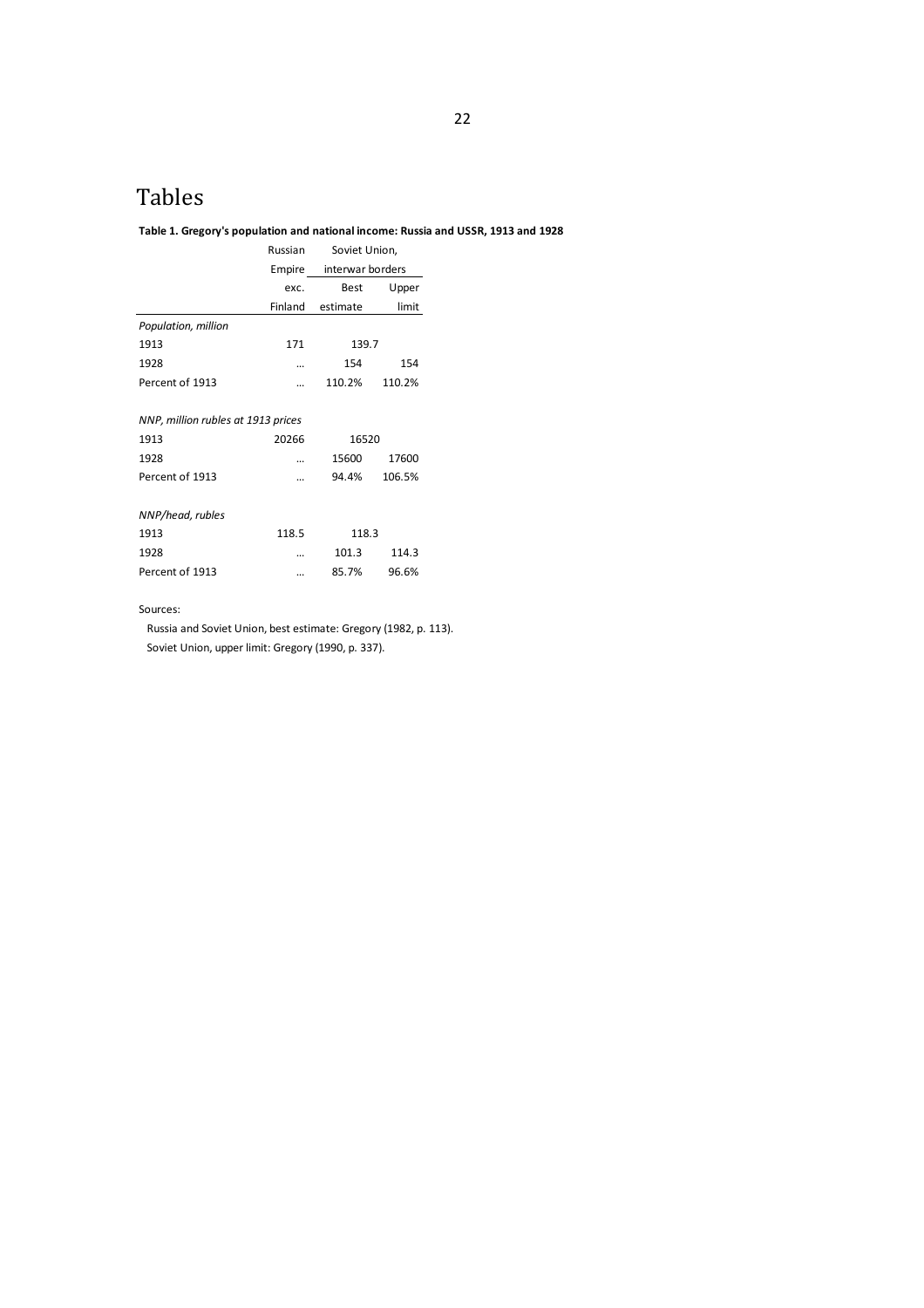|                                | Area in | Official | Less     | Corrected |
|--------------------------------|---------|----------|----------|-----------|
|                                | square  | popula-  | double   | popula-   |
|                                | km      | tion     | counting | tion      |
|                                | 000     | 000      | 000      | 000       |
| Russian Empire in 1913 borders | 21800   | 174100   |          |           |
| Finland                        | $-326$  | $-3197$  |          |           |
| Empire exc. Finland            | 21474   | 170903   | -9195    | 161708    |
| Poland                         | $-113$  | $-11961$ | $\cdots$ |           |
| Empire exc. Finland and Poland | 21361   | 158942   | $-8551$  | 150391    |
| Other territory lost*          |         |          |          |           |
| Western                        | $-375$  | $-20047$ |          |           |
| Caucasus                       | $-22$   | $-475$   |          |           |
| USSR in 1922 borders           | 20964   | 138420   |          |           |
| Territory gained**             |         |          |          |           |
| Central Asia                   | 278     | 2259     |          |           |
| USSR in 1925 borders           | 21242   | 140679   | $-7447$  | 133232    |

### **Table 2. From Russia to the USSR: Territories and Populations of January 1, 1913**

#### Sources:

Area: Figures in square versts given by IRI RAN (1995), pp. 11-15, converted at 1.0668 km per verst.

Population: As Tables B-1 and B-2.

#### Notes:

\* West: The provinces of Bessarabia, Vilno, Vitebsk (33%), Volyn (50%), Grodno, Kovno, Kurliand, Lifliand, Minsk (33%), Podolsk, Pskov (10%), Kholm, Estliand, and insigificant parts of Arkhangel and Petrograd. Caucasus: the provinces of Kars, Batumi (50%), and insignificant parts of Erivan.

\*\* Central Asia: Khiva and Bukhara.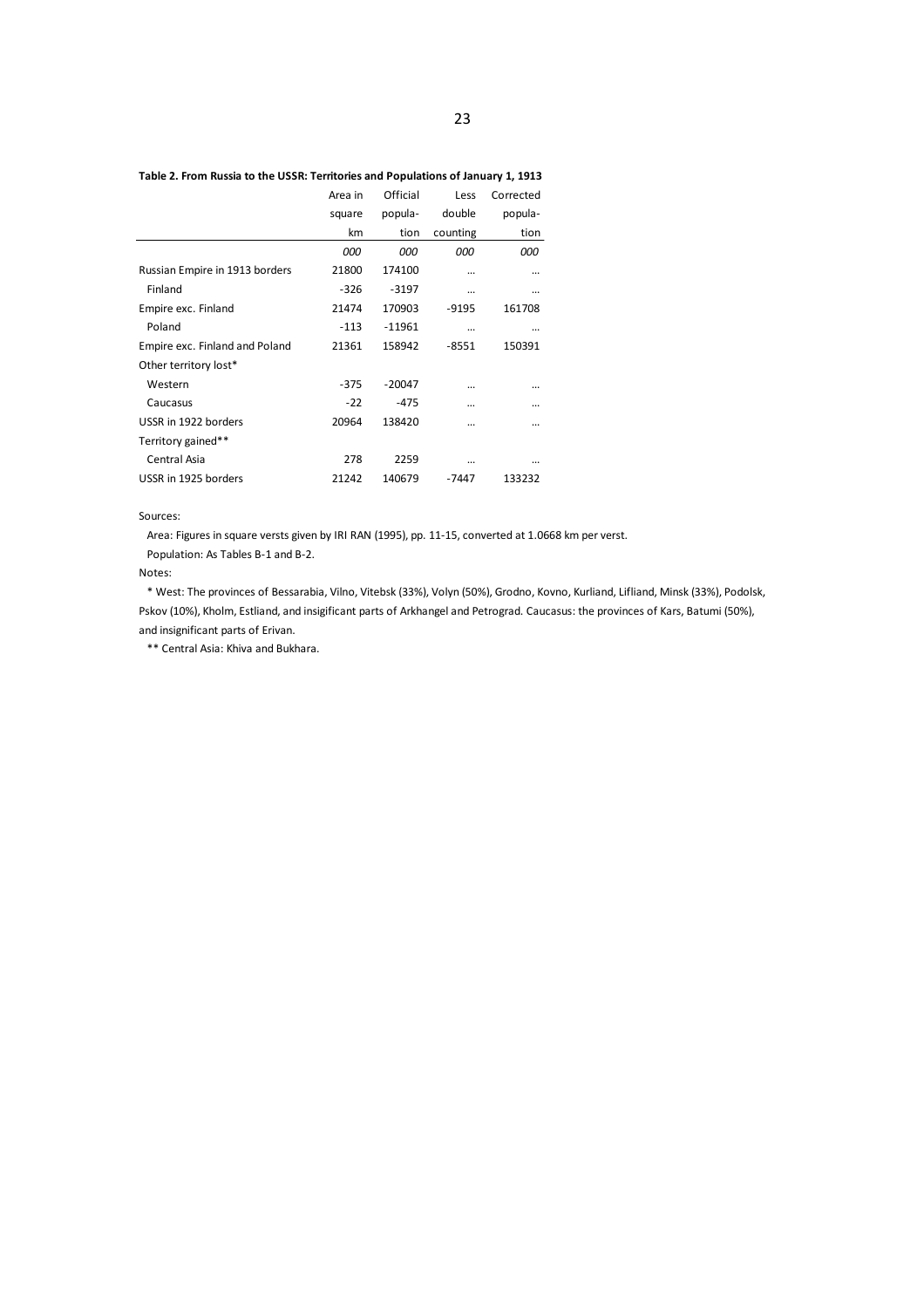|      |                                        |          | Corrected for double-    |        | Territory under |           |  |
|------|----------------------------------------|----------|--------------------------|--------|-----------------|-----------|--|
|      | Official                               |          | counting, border changes |        | government      |           |  |
|      | figures                                |          | and migration            |        | control         |           |  |
|      | Jan. 1                                 | Jan. $1$ | Apr. 1                   | July 1 | Jan. 1          | July 1    |  |
|      | (A)                                    | (B)      | (C)                      | (D)    | (E)             | (F)       |  |
|      | 000                                    | 000      | 000                      | 000    | 000             | 000       |  |
|      | Russian Empire exc. Finland and Poland |          |                          |        |                 |           |  |
| 1913 | 158942                                 | 150391   |                          | 152259 | 150391          | 152259    |  |
| 1914 | 162890                                 | 154127   |                          | 155188 | 154127          | 155188    |  |
| 1915 | 166658                                 | 156249   |                          | 156050 | 156249          | 150620    |  |
| 1916 | 169290                                 | 155851   | $\ldots$                 | 155329 | 144991          | 144469    |  |
| 1917 |                                        | 154807   |                          | 154432 | 143948          | 143573    |  |
| 1918 |                                        | 154057   |                          |        | $\cdots$        |           |  |
|      |                                        |          |                          |        |                 |           |  |
|      | Soviet interwar territory              |          |                          |        |                 |           |  |
| 1913 |                                        | 133232   | 134015                   | 134798 |                 |           |  |
| 1914 |                                        | 136363   | 137073                   | 137783 |                 | $\ddotsc$ |  |
| 1915 | $\cdots$                               | 139203   | 139787                   | 140371 |                 |           |  |
| 1916 |                                        | 141539   | 142087                   | 142634 |                 |           |  |
| 1917 |                                        | 143729   | 143943                   | 144157 |                 | $\ddotsc$ |  |
| 1918 |                                        | 144585   | 144146                   | 143707 |                 |           |  |
| 1919 | $\cdots$                               | 142829   | 142390                   | 141950 |                 |           |  |
| 1920 |                                        | 141072   | 140070                   | 139068 |                 |           |  |
| 1921 |                                        | 139068   | 138722                   | 138376 |                 | $\ddotsc$ |  |
| 1922 |                                        | 137684   | 137720                   | 137756 |                 | $\cdots$  |  |
| 1923 |                                        | 137827   | 138419                   | 139012 |                 |           |  |
| 1924 | $\cdots$                               | 140196   | 140938                   | 141680 |                 |           |  |
| 1925 |                                        | 143163   | 143818                   | 144472 |                 |           |  |
| 1926 |                                        | 145781   | 146500                   | 147219 |                 |           |  |
| 1927 |                                        | 148656   | 149398                   | 150139 |                 | $\cdots$  |  |
| 1928 | $\ddotsc$                              | 151622   | 152388                   | 153155 |                 | $\ddotsc$ |  |

#### **Table 3. Population of Russia and the USSR, 1913 to 1928**

(Table 3 cont.) Sources:

A and B. Figures for 1913 to 1918, official and after adjustment, are from Tables B-1, column H, and B-2, columns H and K. Figures for 1920 to 1928 are from Andreev, Darskii, and Khar'kova (1993, p. 119), using their high-mortality series for 1920 through 1922. For discussion and our own corrections, see Appendix B.

1929 ... 154687 ... ... ... ... ... ... ... ...

C and D. The July 1 figure, which we use for the calendar year average, is found as the average of the January 1 figures for the current and following years. The April 1 figure, used for the economic year (October to September) average, is the average of the January and July figures for the current year.

E and F. Figures are adjusted for territory held by the Imperial government.

#### Note:

In this and following tables, numbers that are interpolated or extrapolated are shown in italics.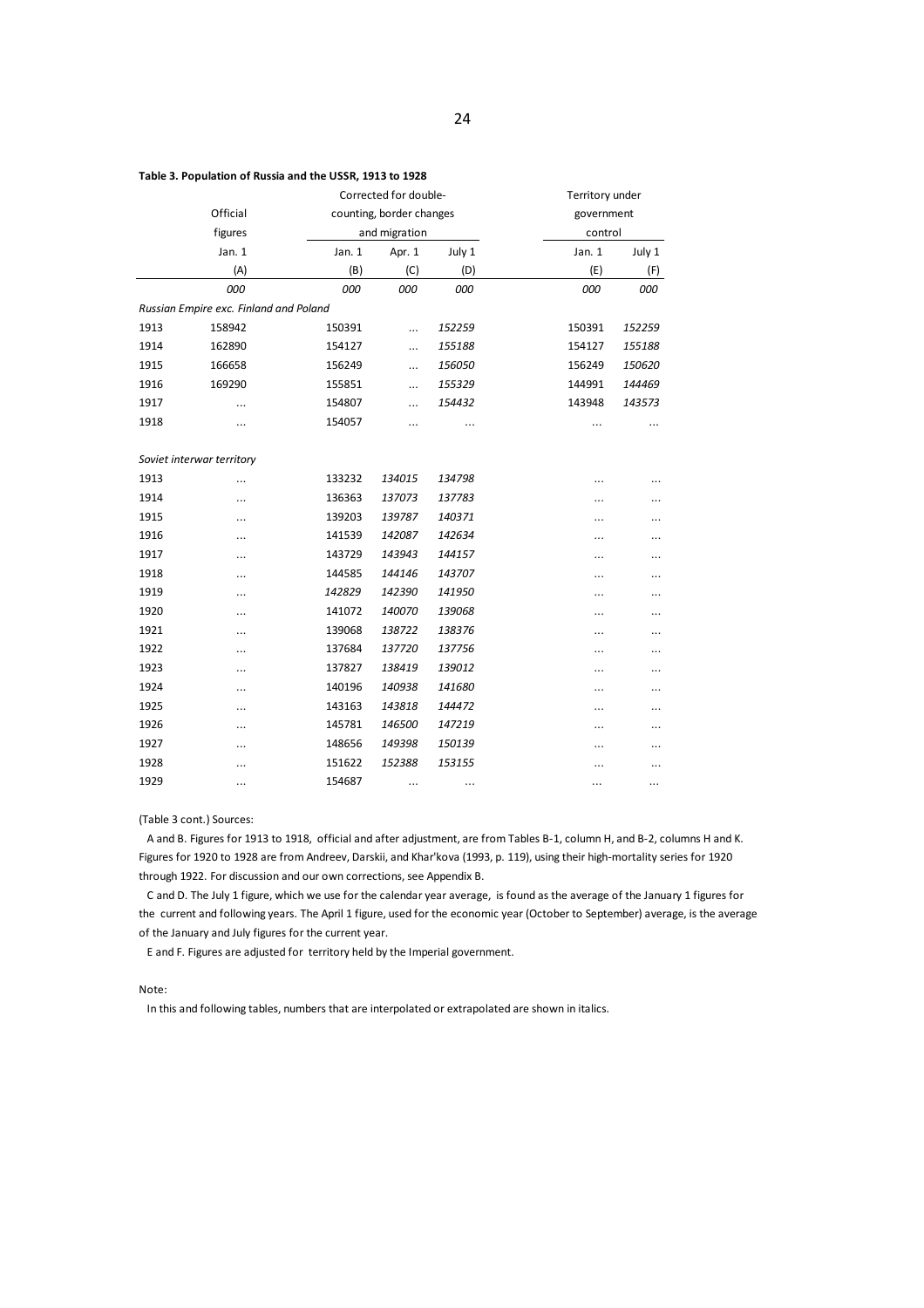|         |                                                                   | Industry |        |           |        |          |          |       |         |
|---------|-------------------------------------------------------------------|----------|--------|-----------|--------|----------|----------|-------|---------|
|         | Agri-                                                             | Large-   | Small- | Con-      | Trans- | Other    | Military |       | Percent |
|         | culture                                                           | scale    | scale  | struction | port   | Civilian | Services | Total | of 1913 |
|         | Russian Empire exc. Finland and Poland                            |          |        |           |        |          |          |       |         |
| 1913    | 8288                                                              | 2793     | 1212   | 956       | 972    | 4263     | 243      | 18727 | 100.0%  |
| 1914    | 7643                                                              | 2969     | 1188   | 971       | 1033   | 4138     | 410      | 18352 | 98.0%   |
| 1915    | 7795                                                              | 3099     | 950    | 714       | 1243   | 4137     | 1095     | 19034 | 101.6%  |
| 1916    | 6709                                                              | 2631     | 1069   | 557       | 1329   | 3686     | 1553     | 17535 | 93.6%   |
| 1917    | 6575                                                              | 2046     | 950    | 400       | 776    | 3222     | 1362     | 15331 | 81.9%   |
| 1918    | 5128                                                              | 876      | 891    | 137       |        | $\cdots$ | $\cdots$ |       |         |
| 1919    | 4464                                                              | 463      | 594    | 104       |        |          |          |       |         |
|         |                                                                   |          |        |           |        |          |          |       |         |
|         | Russian Empire (exc. Finland and Poland) under government control |          |        |           |        |          |          |       |         |
| 1913    | 8288                                                              | 2793     | 1212   | 956       | 972    | 4263     | 243      | 18727 | 100.0%  |
| 1914    | 7643                                                              | 2969     | 1188   | 971       | 1033   | 4138     | 410      | 18352 | 98.0%   |
| 1915    | 7301                                                              | 3099     | 950    | 714       | 1243   | 3989     | 1095     | 18392 | 98.2%   |
| 1916    | 6198                                                              | 2631     | 1069   | 557       | 1329   | 3533     | 1553     | 16870 | 90.1%   |
| 1917    | 6054                                                              | 2046     | 950    | 400       | 776    | 3065     | 1362     | 14653 | 78.2%   |
|         |                                                                   |          |        |           |        |          |          |       |         |
|         | Soviet interwar territory                                         |          |        |           |        |          |          |       |         |
| 1913    | 7292                                                              | 2408     | 981    | 878       | 833    | 3835     | 213      | 16439 | 100.0%  |
| 1914    | 6710                                                              | 2560     | 962    | 891       | 859    | 3708     | 360      | 16050 | 97.6%   |
| 1915    | 6931                                                              | 2671     | 769    | 655       | 1088   | 3750     | 961      | 16825 | 102.3%  |
| 1916    | 5723                                                              | 2268     | 866    | 512       | 1198   | 3270     | 1363     | 15199 | 92.5%   |
| 1917    | 5838                                                              | 1764     | 769    | 367       | 658    | 2908     | 1196     | 13500 | 82.1%   |
| 1918    | 4464                                                              | 755      | 721    | 126       | 175    | 1932     | 62       | 8236  | 50.1%   |
| 1919    | 3878                                                              | 399      | 481    | 96        | 222    | 1571     | 372      | 7019  | 42.7%   |
| 1920    | 3653                                                              | 421      | 433    | 62        | 145    | 1459     | 724      | 6897  | 42.0%   |
| 1921    | 3282                                                              | 384      | 481    | 60        | 178    | 1357     | 535      | 6277  | 38.2%   |
| 1922    | 3927                                                              | 533      | 529    | 113       | 229    | 1650     | 273      | 7254  | 44.1%   |
| 1922/23 | 4527                                                              | 746      | 577    | 178       | 298    | 1958     | 121      | 8406  | 51.1%   |
| 1923/24 | 5891                                                              | 973      | 702    | 242       | 396    | 2539     | 97       | 10839 | 65.9%   |
| 1924/25 | 7236                                                              | 1509     | 813    | 401       | 521    | 3243     | 97       | 13819 | 84.1%   |
| 1925/26 | 7613                                                              | 2152     | 894    | 614       | 728    | 3715     | 97       | 15812 | 96.2%   |
| 1926/27 | 7756                                                              | 2442     | 981    | 744       | 824    | 3945     | 97       | 16788 | 102.1%  |
| 1927/28 | 8079                                                              | 2852     | 981    | 881       | 887    | 4234     | 97       | 18010 | 109.6%  |

**Table 4. Net national income of Russia and USSR: million rubles at 1913 market prices and percent**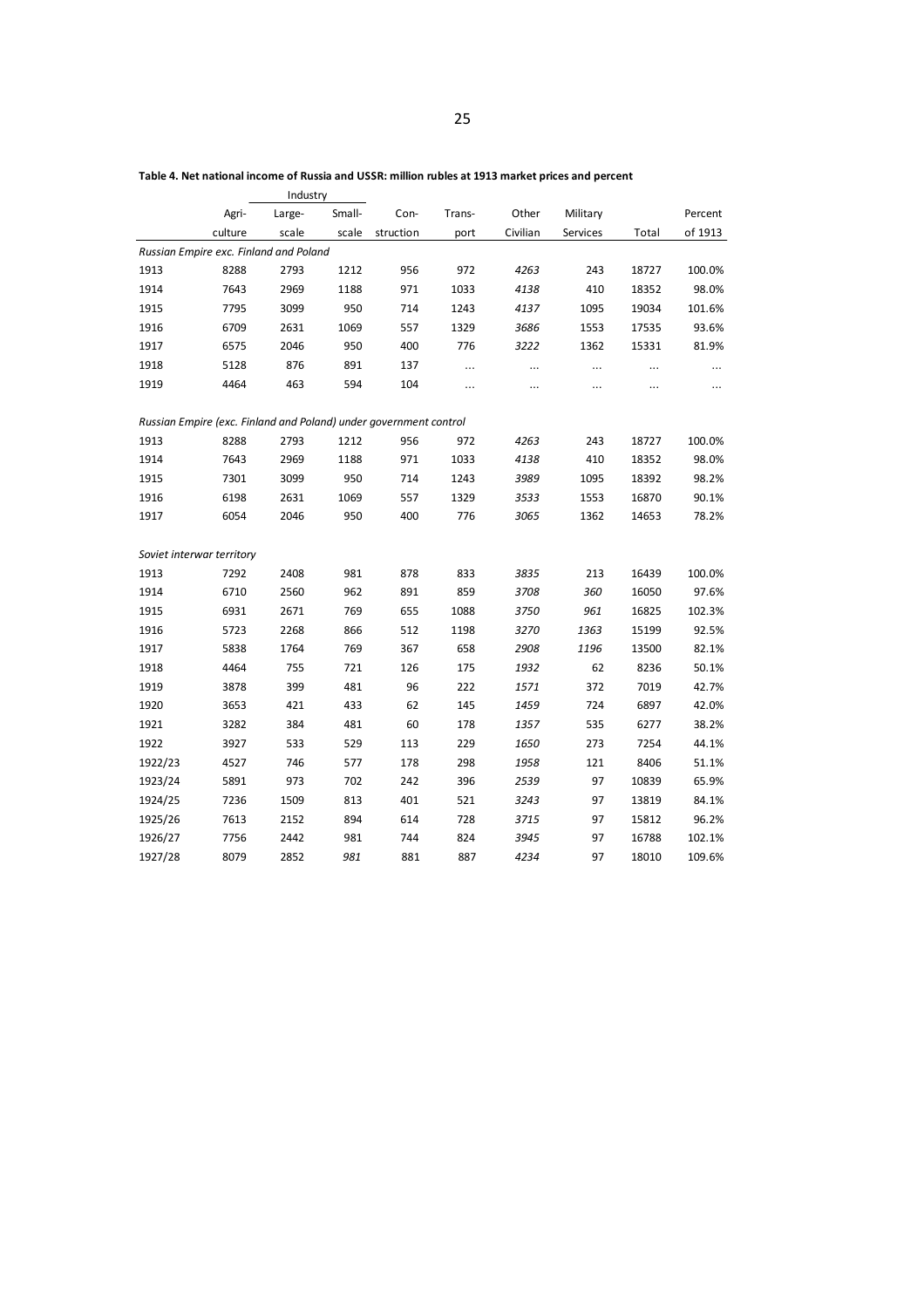(Table 4 cont.) Sources:

For 1913, the starting point for national income and value added by sector of origin on both Russian and Soviet territory is Table C-1, but the Empire territory here includes Poland, which we deduct from national income as a whole in proportion to its population (Table 2) mulitplied by the relative income coefficient of 1.0852. We assume that Poland was at least as wealthy, relative to the rest of the Empire, as all western provinces were, relative to the provinces that formed the Soviet Union. Comparing the two territories shown in Table C-1, it is easily found that, in the western provinces of the empire in 1913, average incomes were 132.3 rubles, compared with 122.0 rubles on Soviet territory. Thus, average incomes of the western provinces exceeded those on Soviet territory by a factor of 1.0852.

Value added by other civilian sectors (forestry, fishing and hunting, communications, trade, and other civilian services) in 1913 is found as the residual after value added by agriculture, large and small industry, construction, transport, and military services is deducted from national income.

Figures for subsequent years are then interpolated on aggregate index numbers or other series as follows: agriculture, Table C-2 (total); large-scale industry, Table C-4 (total); small-scale industry, Table C-5 (column D); construction, Table C-7 (total); transport, Table C-8 (rail and waterways, total); military services, Table C-11 (column D). An exception is the 1927/28 figure for small industry, missing from the source; we assume that, in the deteriorating conditions of the late 1920s, small industry ceased to grow.

For years after 1913, other civilian sectors are interpolated on the sum of agriculture, large and small industry, construction, and transport.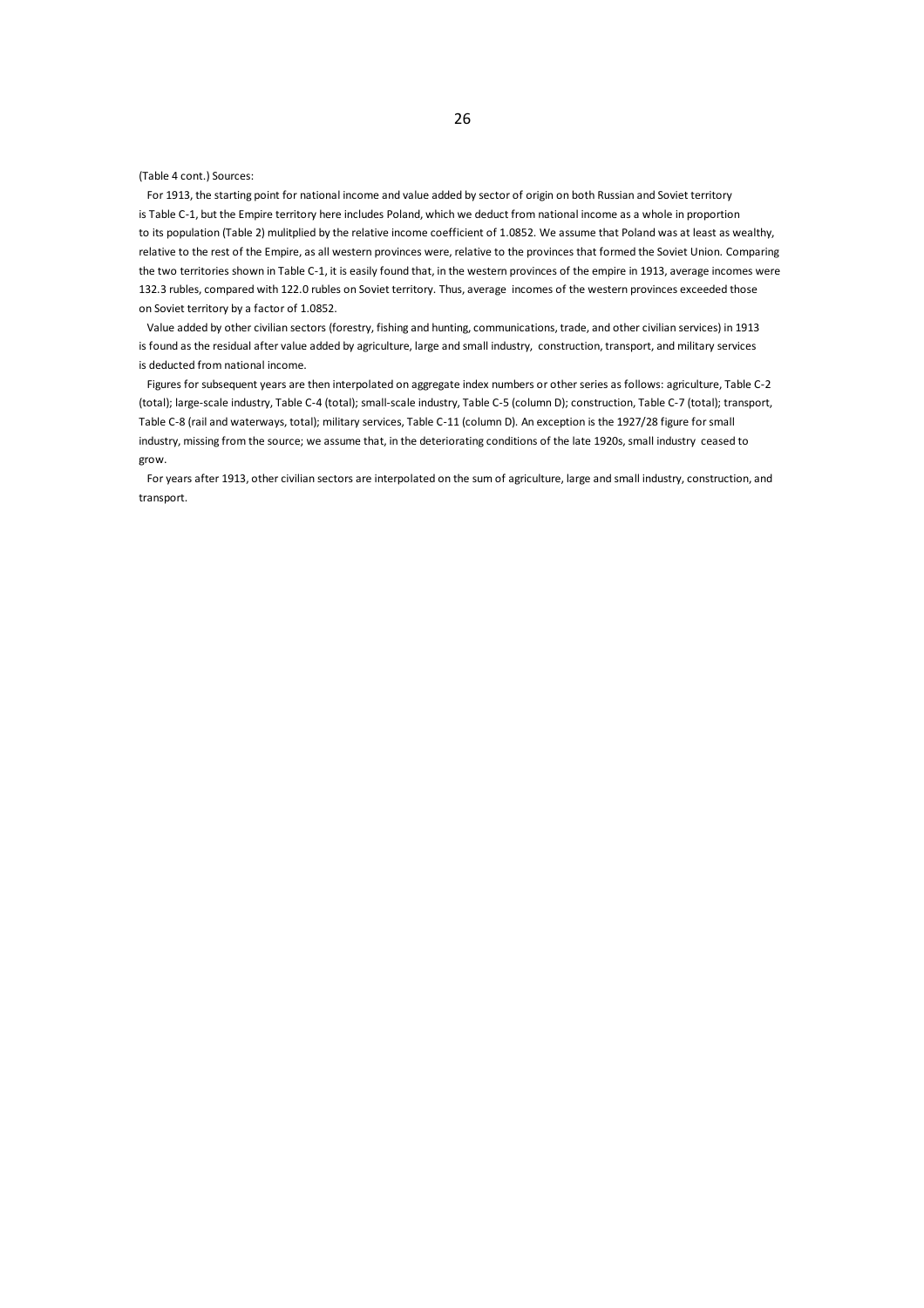|         | National income per head               |          |                     |                                                                             |                  |            |  |  |
|---------|----------------------------------------|----------|---------------------|-----------------------------------------------------------------------------|------------------|------------|--|--|
|         |                                        | Rubles   |                     |                                                                             | Per cent of 1913 |            |  |  |
|         |                                        | Goods    |                     |                                                                             | Goods            |            |  |  |
|         | Goods                                  | and non- | Goods               | Goods                                                                       | and non-         | Goods      |  |  |
|         | and                                    |          | military from agri- | and                                                                         | military         | from agri- |  |  |
|         | services                               | services | culture             | services                                                                    | services         | culture    |  |  |
|         | (A)                                    | (B)      | (C)                 | (A)                                                                         | (B)              | (C)        |  |  |
|         | Russian Empire exc. Finland and Poland |          |                     |                                                                             |                  |            |  |  |
| 1913    | 123.0                                  | 121.4    | 54.4                | 100.0%                                                                      | 100.0%           | 100.0%     |  |  |
| 1914    | 118.3                                  | 115.6    | 49.3                | 96.2%                                                                       | 95.2%            | 90.5%      |  |  |
| 1915    | 122.0                                  | 115.0    | 50.0                | 99.2%                                                                       | 94.7%            | 91.8%      |  |  |
| 1916    | 112.9                                  | 102.9    | 43.2                | 91.8%                                                                       | 84.8%            | 79.3%      |  |  |
| 1917    | 99.3                                   | 90.5     | 42.6                | 80.7%                                                                       | 74.5%            | 78.2%      |  |  |
|         |                                        |          |                     |                                                                             |                  |            |  |  |
|         |                                        |          |                     | Russian Empire territory (exc. Finland and Poland) under government control |                  |            |  |  |
| 1913    | 123.0                                  | 121.4    | 54.4                | 100.0%                                                                      | 100.0%           | 100.0%     |  |  |
| 1914    | 118.3                                  | 115.6    | 49.3                | 96.2%                                                                       | 95.2%            | 90.5%      |  |  |
| 1915    | 122.1                                  | 114.8    | 48.5                | 99.3%                                                                       | 94.6%            | 89.1%      |  |  |
| 1916    | 116.8                                  | 106.0    | 42.9                | 94.9%                                                                       | 87.3%            | 78.8%      |  |  |
| 1917    | 102.1                                  | 92.6     | 42.2                | 83.0%                                                                       | 76.3%            | 77.5%      |  |  |
|         |                                        |          |                     |                                                                             |                  |            |  |  |
|         | Soviet interwar territory              |          |                     |                                                                             |                  |            |  |  |
| 1913    | 122.0                                  | 120.4    | 54.1                | 100.0%                                                                      | 100.0%           | 100.0%     |  |  |
| 1914    | 116.5                                  | 113.9    | 48.7                | 95.5%                                                                       | 94.6%            | 90.0%      |  |  |
| 1915    | 119.9                                  | 113.0    | 49.4                | 98.3%                                                                       | 93.9%            | 91.3%      |  |  |
| 1916    | 106.6                                  | 97.0     | 40.1                | 87.4%                                                                       | 80.6%            | 74.2%      |  |  |
| 1917    | 93.6                                   | 85.4     | 40.5                | 76.8%                                                                       | 70.9%            | 74.9%      |  |  |
| 1918    | 57.3                                   | 56.9     | 31.1                | 47.0%                                                                       | 47.2%            | 57.4%      |  |  |
| 1919    | 49.4                                   | 46.8     | 27.3                | 40.5%                                                                       | 38.9%            | 50.5%      |  |  |
| 1920    | 49.6                                   | 44.4     | 26.3                | 40.7%                                                                       | 36.9%            | 48.6%      |  |  |
| 1921    | 45.4                                   | 41.5     | 23.7                | 37.2%                                                                       | 34.5%            | 43.8%      |  |  |
| 1922    | 52.7                                   | 50.7     | 28.5                | 43.2%                                                                       | 42.1%            | 52.7%      |  |  |
| 1922/23 | 60.7                                   | 59.9     | 32.7                | 49.8%                                                                       | 49.7%            | 60.5%      |  |  |
| 1923/24 | 76.9                                   | 76.2     | 41.8                | 63.1%                                                                       | 63.3%            | 77.3%      |  |  |
| 1924/25 | 96.1                                   | 95.4     | 50.3                | 78.8%                                                                       | 79.3%            | 93.0%      |  |  |
| 1925/26 | 107.9                                  | 107.3    | 52.0                | 88.5%                                                                       | 89.1%            | 96.1%      |  |  |
| 1926/27 | 112.4                                  | 111.7    | 51.9                | 92.1%                                                                       | 92.8%            | 96.0%      |  |  |
| 1927/28 | 118.2                                  | 117.5    | 53.0                | 96.9%                                                                       | 97.7%            | 98.0%      |  |  |

**Table 5. Net national income of Russia and USSR: rubles per head in 1913 market prices**

Sources:

Population: for calendar years, the July 1 figure given in Table 2 and for economic years the April 1 figure. National income: Table 4.

Income per head: national income, divided by population.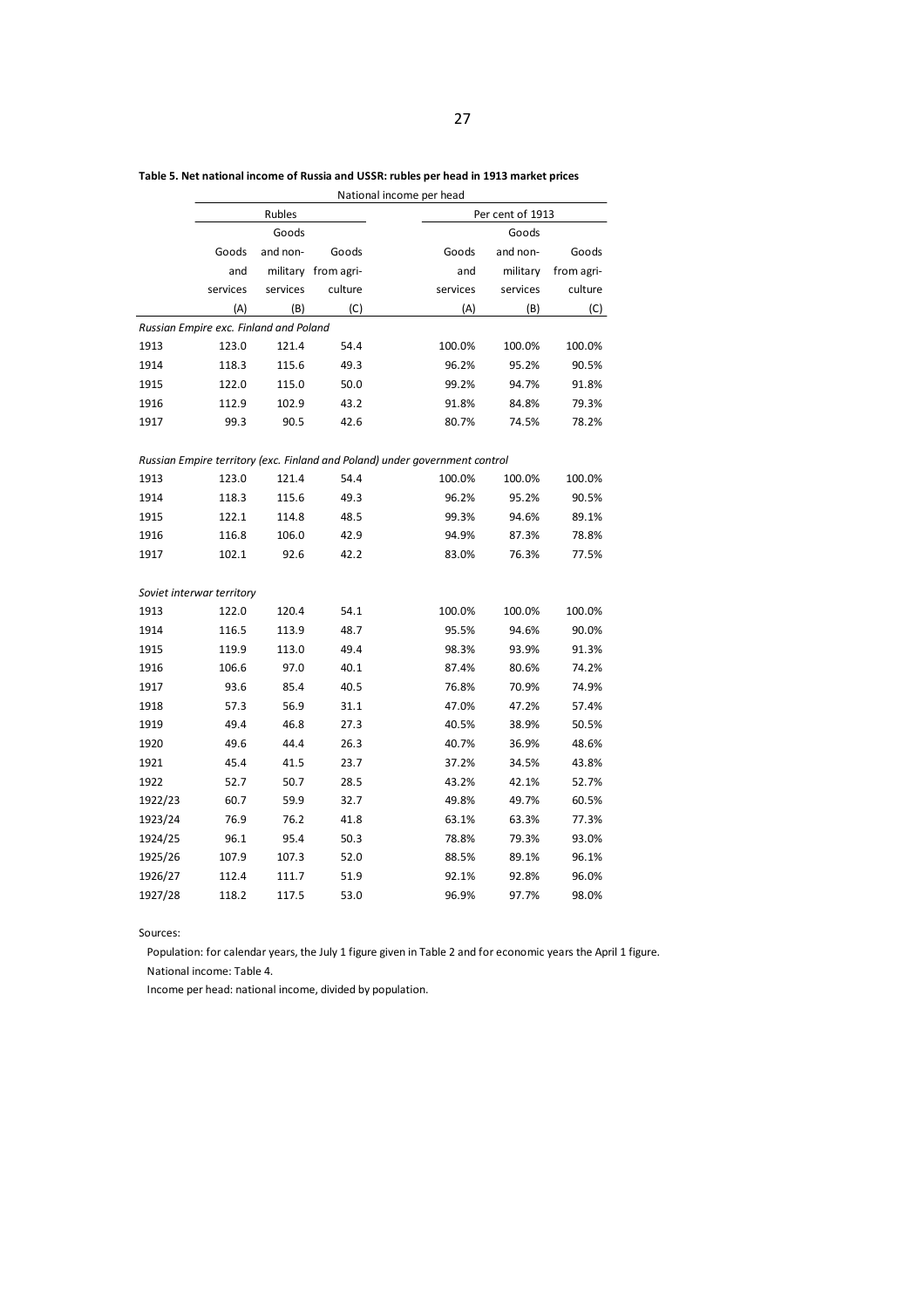#### **Table 6. Russian and Soviet economic and demographic losses in four crises**

|          |          |             |                                 | Premature deaths, million |  |  |  |
|----------|----------|-------------|---------------------------------|---------------------------|--|--|--|
| Personal |          |             | Per cent                        |                           |  |  |  |
| Total    | con-     |             | of initial                      |                           |  |  |  |
| national | sumption |             | popul-                          |                           |  |  |  |
| income   | per head | Years       | Million<br>ation                | Years                     |  |  |  |
| -62%     | $-56%$   | $(1913-21)$ | 13.0<br>8.4%                    | $(1914-23)$               |  |  |  |
| 1%       | $-14%$   | $(1930-32)$ | 6.0<br>3.8%                     | $(1932 - 34)$             |  |  |  |
| $-21%$   | $-44%$   | $(1937-42)$ | 28.6<br>15.1%                   | $(1937-47)$               |  |  |  |
| $-38%$   | $-38%$   | $(1990-94)$ | $0.1 - 2.6%$<br>$0.1 - 3.8$     | $(1991-98)$               |  |  |  |
|          |          |             | Decline over<br>period, percent |                           |  |  |  |

Sources:

*Economic losses*

1913-1921: Table 5 (national income per head at 1913 prices and, for the change in consumption, national income per head from agriculture.

1930-1932: National income per head at 1990 "international" dollars is by Angus Maddison at http://www.ggdc.net/maddison. Consumption per head is from Allen (2003, p. 147).

1937-1943: Total real GDP, percent of 1937, is given by Harrison (1996, p. 93) for government-controlled territory only, which was enlarged by annexations in 1939/40 and then reduced (by much more) by invasion and occupation in 1941 and 1942. Household consumption combines the decline estimated for 1937 to 1940 by Bergson (1961, p. 252 with that estimated for 1940 to 1943 by Harrison (1996, p. 104), both at 1937 prices. The wartime low point for household consumption was most likely 1942, but we have no population figure for that year, so we use 1943 instead.

1990-1994: National income per head at 1990 "international" dollars is by Maddison at http://www.ggdc.net/maddison. Consumption change is for "average money incomes" deflated by consumer prices in Goskomstat Rossii (1995, p. 77).

#### *Demographic losses*

1914-1923: For sources and methods, see the text and Table B-3.

1932-1934: The mid-point of the 5.5 to 6.5 million range given by Davies and Wheatcroft (2004, p. 401).

1937-1947: The official figure for excess war deaths in 1941 to 1945 is now 26.6 million (Andreev, Darskii, and Khar'kova 1990). As Ellman and Maksudov (1994) it may (or more likely may not) include roughly 2.7 million wartime emigrants. To the 26.6 million we add 950,000 as a lower limit on deaths in the Great Terror of 1937/38 (Ellman 2002, p. 1154), plus one million for the lower limit on deaths from famine in 1946/47 Ellman (Ellman 2000a, p. 616).

1990-1998: Our lower limit is the 100,000 violent deaths in regional wars and ethnic conflicts, cited by Ellman (2000b). The upper limit is found by adding 3.7 million excess deaths attributed to transitional reforms by UNICEF (2000, p. 51). The upper and lower limits are based on entirely opposed assumptions and should not be averaged. For their relative merits see discussion in the text. In this crisis, unlike others, Russia received substantial net immigration of more than 13 millions by the year 2000, including many from the "near abroad" (UN 2002, p. 3).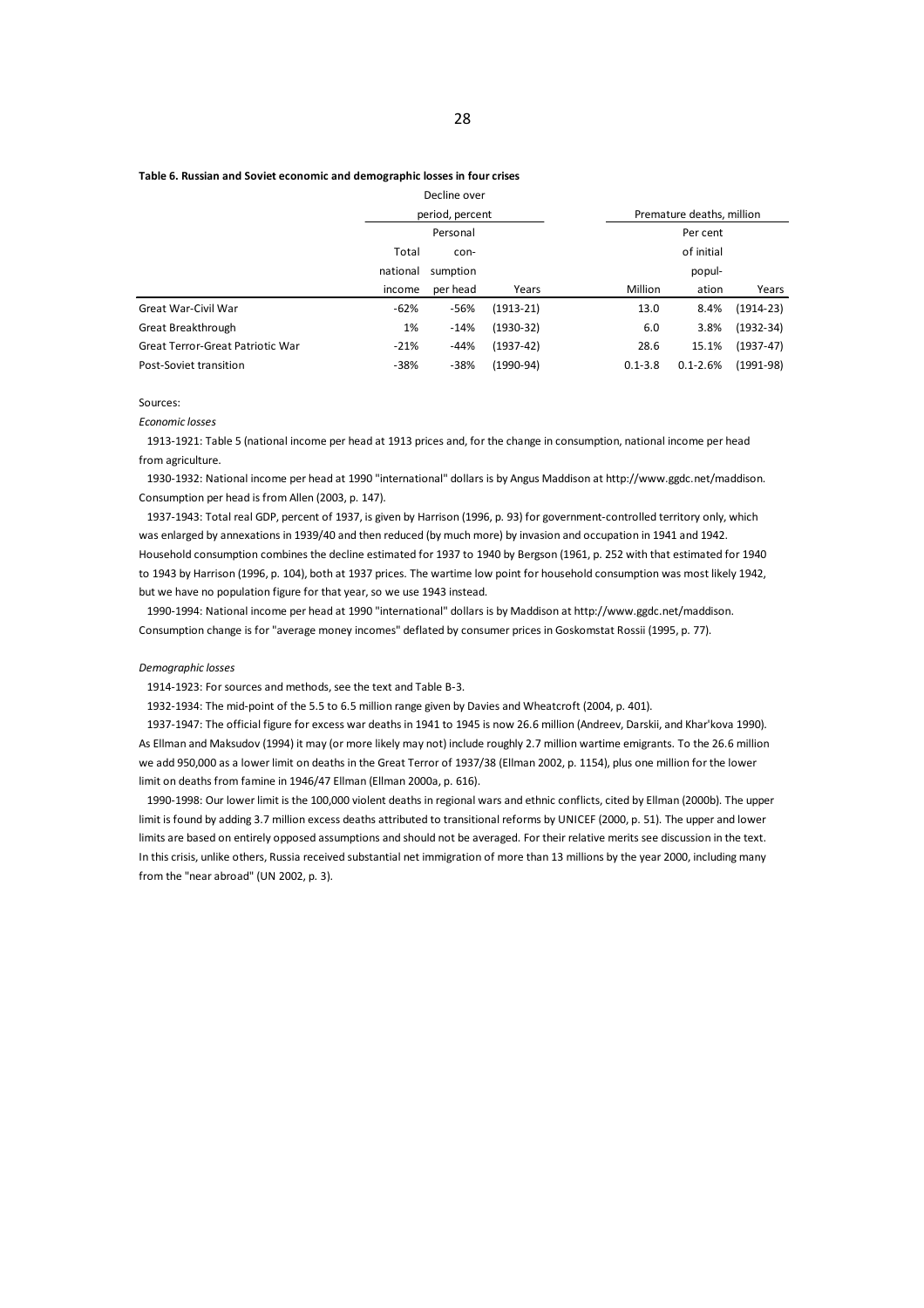# Appendix A. National Income: Past Estimates\*

The Russian literature starts from Prokopovich (1918a,b). His estimates of Russian Empire GDP by sector of origin in 1913, based on changes in industry and agriculture over the war years, shown in Table A-1, formed the starting point for all future scholars.

Soviet statisticians and economists were mainly interested in estimating the depth of the wartime crisis and the rate of recovery from it. There were a number of attempts to produce national income calculations for particular years. Litoshenko (1925, 1927) elaborated on 1922/23 and 1923/24 (Table A-2). He was the only one to work from "social tables," aggregating the personal incomes of socially defined sub-groups of the population deriving incomes from the sphere of material production – industry, agriculture, construction, and intermediate transport and distribution.

Other scholars worked on a sector-of-origin basis, as we do, but generally restricting their scope to industry and agriculture alone. Thus, Gukhman (1928) produced an estimate for 1922/23 (Table A-3), based on the material production of industry and agriculture. The practice of basing national income estimates for our period on industry and agriculture alone continued through the Soviet period. Various Soviet-era estimates on this basis are shown side by side in Table A-4.

There were also important sectoral investigations in the 1920s such as that of Vorob'ev (1923) who contributed a study of large-scale industry during the Great War, based on the 1918 industrial census. Two others were suppressed at the time but survived to be published many years later: a general index of large-scale industry over the forty years from 1887 to 1927 by Kafengaus (1994) and a study of agriculture by Litoshenko (2001).

In the early years of Soviet rule, national accountants were actively engaged into data gathering issues as well as into their analysis, running to many statistical volumes published by the Soviet central statistical agency (TsSU) and the production branch ministries (VSNKh, responsible for industry, and others). The TsSU, with its local branches, was the leading organization responsible for data collection. Established in 1918, it combined two main lines of pre-revolutionary statistics – the Central Statistical Committee attached to the Ministry of Internal Affairs, and the local *zemstvo* statistical agencies – into a unified hierarchy. In the early years of Soviet rule the TsSU was a relatively independent organization dominated by prerevolutionary specialists; up to 1925, in particular, it was headed by a prominent *zemstvo* statistician, P. I. Popov. Early Soviet statistical volumes described the data-gathering methodologies and explicitly discussed data limitations where appropriate. Both Russian and Western scholars view the official statistics of the 1920s, especially from the first half of the decade, as of generally high quality (for more detail see Wheatcroft and Davies 1994a).

The emergence of Stalin's dictatorship in 1929 reduced dramatically the number of statistical publications and put a stop to independent studies on this theme. With one

<sup>\*</sup> Not for publication.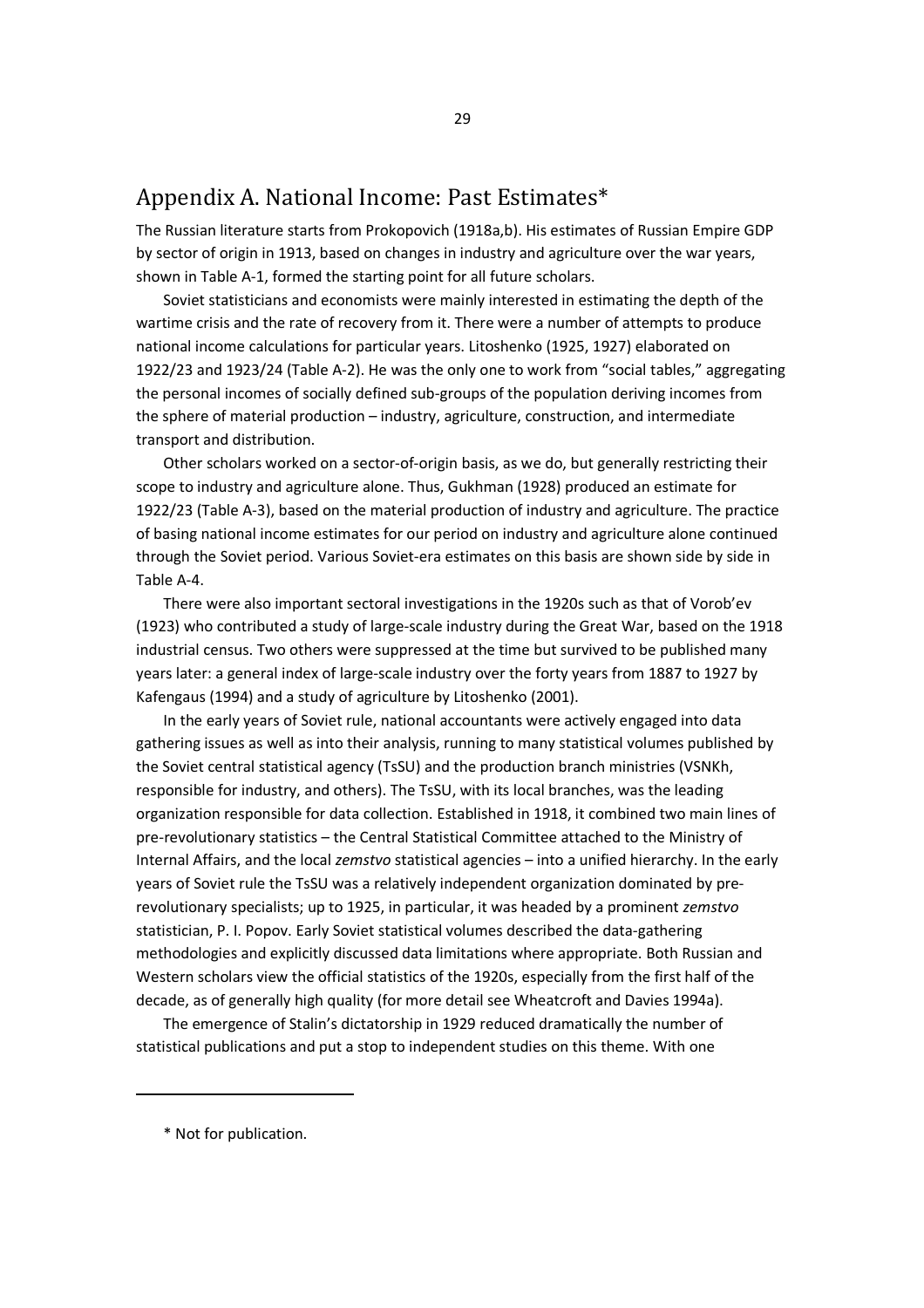outstanding exception, Soviet specialists turned away from the problem of national income to the mobilization of industry and labor (Sidorov 1973 illustrates this at its best).

The exception was Al'bert Vainshtein (1960, 1969), who resumed his work on the topic after returning from more than twenty years in the Gulag and internal exile. Starting from Russia's national wealth in 1914, Vainshtein used his knowledge as an insider to explore the quality of Russian Empire statistics and review previous attempts on Russian and Soviet national income. He proposed adjustments for border changes from the Russian Empire to the Soviet Union, and offered corrections of the population and livestock figures. The population correction was further investigated by later demographers such as Sifman (1977).

Reviving the subject after the Soviet collapse, Poletaev (1998) provided a systematic review of this literature; Poletaev and Savel'eva (2001) compared two crises, one in the 1990s and the other in the 1920s.

The Western literature starts again from Prokopovich (1931) who, exiled from Russia, made his estimates available in English. Thereafter, western scholars have divided their attention between the periods before and after 1917. As for the earlier period, the performance of the Russian economy in World War I has been surveyed by Gatrell and Harrison (1993) and Gatrell (2005). Table A-5 shows the latter's revised estimate of the trend in Russia's national income, based on production in the material production sectors, through 1917. For the period after 1917, worthy of note is the estimate provided by Warren Nutter (1963) for three production sectors in 1920 and 1928 relative to 1913 (Table A-6).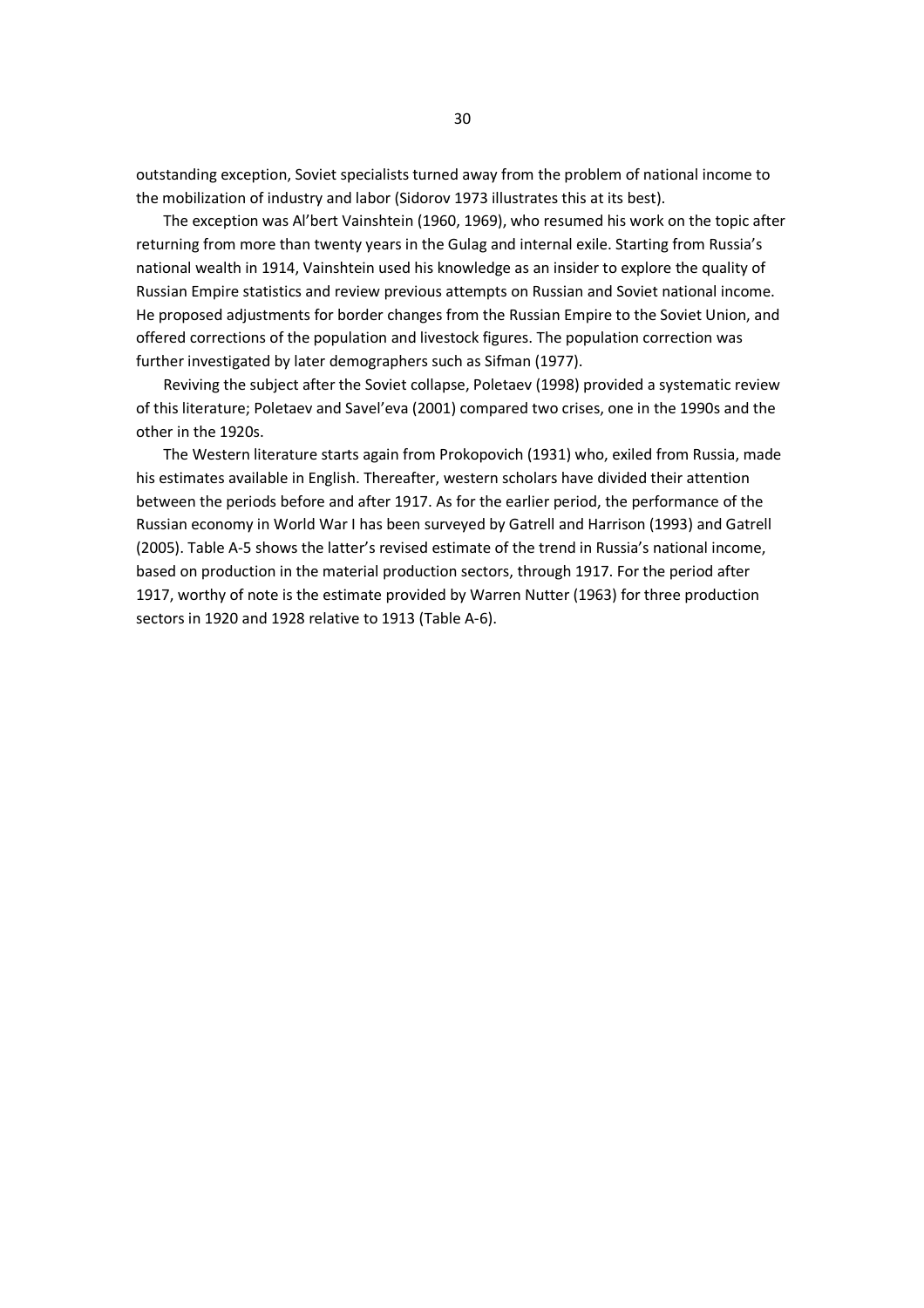### **Table A-1. Prokopovich's national income: Russia, 1914/15 to 1917/18, percent of 1913/14**

|         | Agri-   |          | National |
|---------|---------|----------|----------|
|         | culture | Industry | income   |
| 1914/15 | 100.5%  | 100.0%   | 100.0%   |
| 1915/16 | 98.3%   | 92.6%    | 96.5%    |
| 1916/17 | 90.7%   | 70.9%    | 84.5%    |
| 1917/18 | 93.2%   | 50.0%    | 80.0%    |

Source: Prokopovich (1918b, p. 173).

### **Table A-2. Litoshenko's national income (by social group): USSR, 1922/23 and 1923/24 in budget rubles**

|                          |                          | Manual   |           |        |          |        |  |  |  |  |
|--------------------------|--------------------------|----------|-----------|--------|----------|--------|--|--|--|--|
|                          |                          | and non- | Taxpayers |        | Other    |        |  |  |  |  |
|                          |                          | manual   | Basic     | Higher | urban    |        |  |  |  |  |
|                          | Peasants                 | workers  | rate      | rate   | citizens | Total  |  |  |  |  |
| 1922/23                  |                          |          |           |        |          |        |  |  |  |  |
| Thousands                | 111624                   | 12050    | 3761      | 1202   | 4867     | 133504 |  |  |  |  |
| Annual income in rubles: |                          |          |           |        |          |        |  |  |  |  |
| Average                  | 49.26                    | 96.08    | 172.1     | 555    | 62.24    | 62     |  |  |  |  |
| Total, mn                | 5498                     | 1153     | 654       | 666    | 305      | 8276   |  |  |  |  |
|                          |                          |          |           |        |          |        |  |  |  |  |
| 1923/24                  |                          |          |           |        |          |        |  |  |  |  |
| Thousands                | 113856                   | 12484    | 3438      | 1274   | 5102     | 136154 |  |  |  |  |
|                          | Annual income in rubles: |          |           |        |          |        |  |  |  |  |
| Average                  | 50.38                    | 126.8    | 172.1     | 612    | 73.12    | 66.5   |  |  |  |  |
| Total, mn                | 5736                     | 1574     | 598       | 780    | 373      | 9061   |  |  |  |  |
|                          |                          |          |           |        |          |        |  |  |  |  |

Source: Litoshenko (1925, p. 47).

### **Table A-3. Gukhman's net national income produced in industry and agriculture: USSR, 1913 and 1922/1923 in current and 1913 rubles**

|                    | Industry |        |       |              |       |       |       |
|--------------------|----------|--------|-------|--------------|-------|-------|-------|
|                    | Agri-    | Large- |       | Small-scale: |       |       |       |
|                    | culture  | scale  | Urban | Rural        | Total | Total | Total |
| In 1913 prices:    |          |        |       |              |       |       |       |
| 1913               | 8620     | 2657   | 430   | 326          | 756   | 3413  | 12033 |
| 1922/23            | 6257     | 821    | 114   | 176          | 290   | 1111  | 7368  |
|                    |          |        |       |              |       |       |       |
| In current prices: |          |        |       |              |       |       |       |
| 1922/23            | 4676     | 1100   | 148   | 232          | 380   | 1480  | 6156  |

Source: Gukhman (1928, p. 51).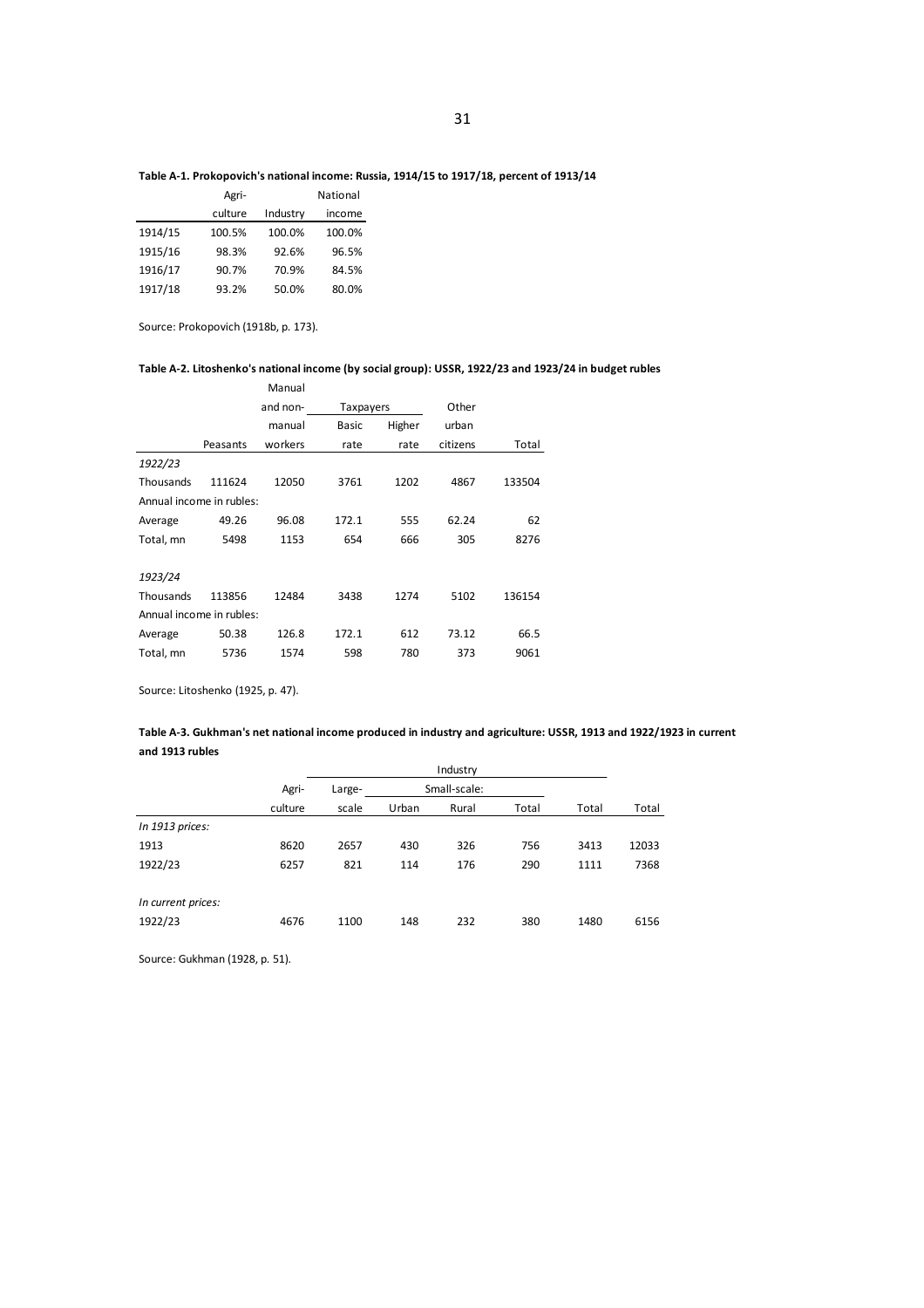| Table A-4. Various Soviet estimates of national income produced in agriculture and industry (percent of 1913) |  |  |  |  |
|---------------------------------------------------------------------------------------------------------------|--|--|--|--|
|---------------------------------------------------------------------------------------------------------------|--|--|--|--|

|      | Groman | Varzar |      | Gosplan TsUNKhU | TsSU |
|------|--------|--------|------|-----------------|------|
|      | 1927   | 1929   | 1929 | 1939            | 1957 |
|      | (A)    | (B)    | (C)  | (D)             | (E)  |
| 1913 | 100    | 100    | 100  | 100             | 100  |
| 1914 | 96     | 91     | 99   |                 |      |
| 1915 | 103    | 89     | 102  |                 | .    |
| 1916 | 103    | 82     | 103  |                 |      |
| 1917 | 83     | 72     | 85   | 76              | 75   |
| 1918 | 61     |        | 71   |                 |      |
| 1919 | 52     |        | 54   |                 |      |
| 1920 | 47     |        | 49   | 40              | 40   |
| 1921 | 45     |        | 47   | 38              | 38   |
| 1922 | 61     |        | 44   |                 | 57   |
| 1923 | 73     |        | 59   |                 | .    |
| 1924 | 87     |        | 67   |                 | .    |
| 1925 | 102    |        | 77   | 80              | 80   |
| 1926 |        |        | 97   | 103             | 103  |
| 1927 |        |        | 105  | 110             | 110  |
| 1928 |        |        | 111  | 119             | 119  |
|      |        |        |      |                 |      |

Sources:

A. Groman (1927, p. 47).

B, C , D, and E. Compiled by Poletaev (1998: unpublished appendix). TsUNKhu (Central Administration for National Economic Accounts) was the acronym for the Soviet official statistical agency from 1930 to 1940; before and after these dates it was known as TsSU (Central Statistical Administration).

#### **Table A-5. Gatrell's national income: Russia, 1914 to 1917, percent of 1913**

|      | Industry |       |         |          |       |           |           |          |
|------|----------|-------|---------|----------|-------|-----------|-----------|----------|
|      | Large    | Small | Agri-   |          |       |           | Con-      | Weighted |
|      | scale    | scale | culture | Forestry | Trade | Transport | struction | total    |
| 1914 | 101%     | 98%   | 100%    | 79%      | 84%   | 73%       | 96%       | 95%      |
| 1915 | 111%     | 78%   | 110%    | 59%      | 68%   | 71%       | 100%      | 96%      |
| 1916 | 104%     | 88%   | 90%     | 31%      | 50%   | 43%       | 81%       | 80%      |
| 1917 | 76%      | 78%   | 87%     | 18%      | 37%   | 29%       | 68%       | 68%      |

Source: Gatrell (2005, p. 241).

### **Table A-6. Nutter's production indexes: USSR, 1920 and 1928, per cent of 1913**

|      | Agri-   |      |                    |
|------|---------|------|--------------------|
|      | culture |      | Industry Transport |
| 1920 | 64%     | 20%  | 22%                |
| 1928 | 118%    | 102% | 106%               |

Source: Nutter (1963, p. 165).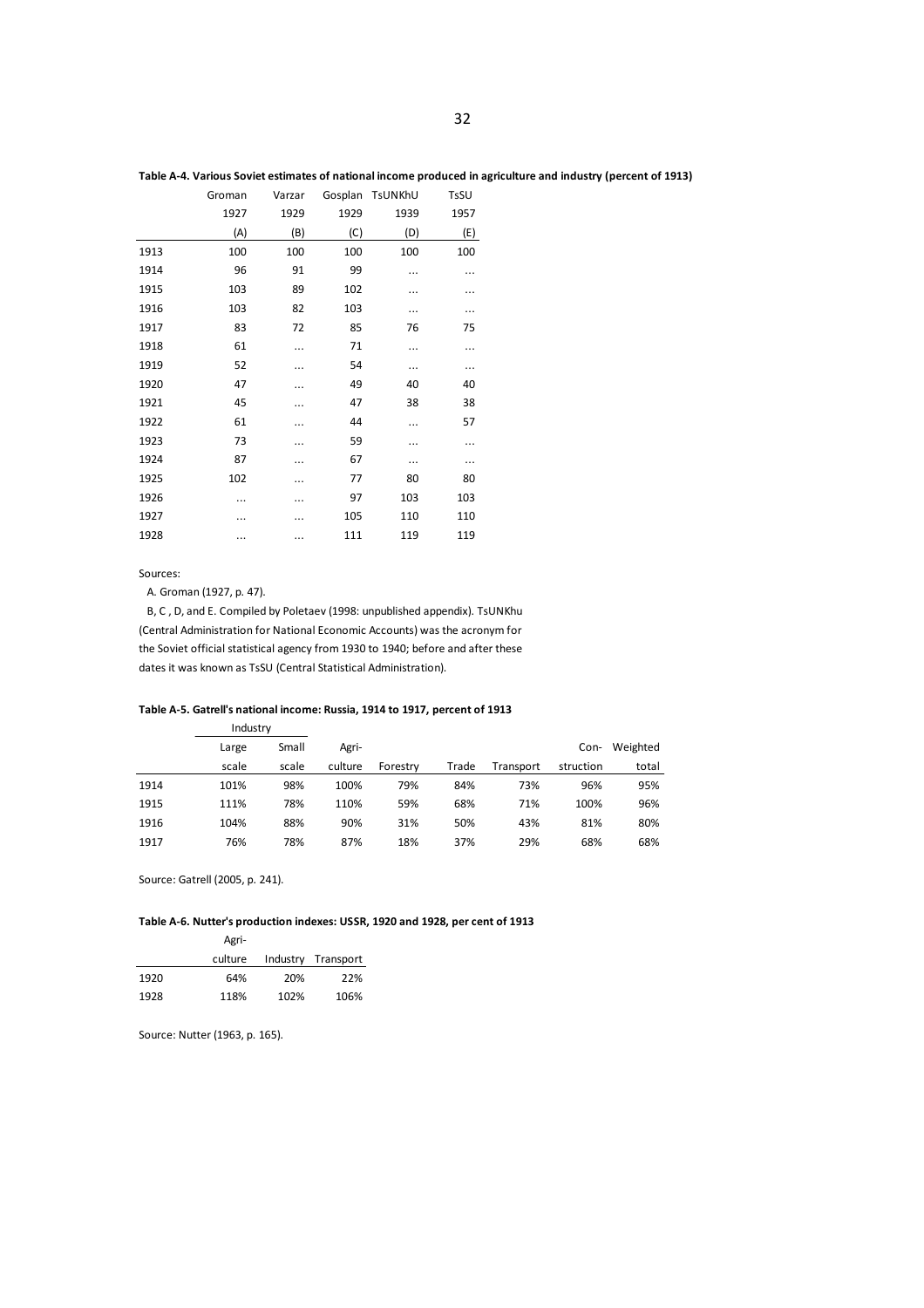# Appendix B. Population

Our population series falls into two subperiods, 1913 to 1918 and 1920 to 1928. For 1919, which cannot be separately reconstructed, we interpolate between 1918 and 1920.

### *1913 to 1918*

Table B-1 reports official figures for the population of the Russian Empire and its main subregions from 1913 through 1916. Table B-2 reports our reconstruction of the figures and their extrapolation through 1918.

Table B-2 is divided horizontally into two sections, showing the territories of the Russian empire (excluding Poland and Finland) and the interwar Soviet Union respectively. In the upper section official figures (column A, drawn from Table B-1), provide the starting point. Reading across, the first adjustment (column D) is for internal migration.

The Imperial registration of births and deaths was of sufficiently high quality, but officials failed to account correctly for rural-urban migration. They double counted migrants, once in the place of origin and again at their destinations. A census could correct for this mistake, but the only Empire census was conducted in 1897. The double counting accumulated each year from that time. In column C we adjust the 1914 population for this error, following Sifman (1977) who, starting from the 1897 population figure, accounts annually for fertility, mortality, and net migration over the next two decades. Vainshtein (1960) previously reviewed various attempts to estimate the true numbers. Sifman's adjustment is close to the mid-point of the range of these corrections. In contrast to Sifman, other authors rarely reported details of their correction procedures. Volkov's (1930) is the most transparent, but does not account for net external migration and does not correct official figures of the population of the Empire's periphery. Prokopovich's (1918a) downward adjustment is too large, because he applied it to the entire country, including Siberia where there was no double-counting.

To estimate annual figures for 1913 and 1915 to 1918, we apply Boiarskii's (1948) net growth rate to the 1914 population figure and adjust for cumulative war losses and net migration on the basis of Volkov (1930) (columns E, F and G respectively). Boiarskii calculated the rate of natural increase for the Soviet interwar territory only; we assume that the two territories followed the same path. Column J reports the results.

In working on this basis, we reject two other options. One would be to continue with the official figures, corrected à la Sifman. Given the government's wartime difficulties, including the loss of some territories and the irregular information from the rest, the figures are just too unreliable. Another option would be to use Volkov's (1930) population estimates. But these rely too heavily on the 1916 and 1917 agricultural censuses, which covered only the rural population, requiring many assumptions and adjustments to arrive at the total population. So, we reject this too. We do make use of Volkov's data for migration and military losses, which appear to be well founded. A separate argument for our methodology is that at least it is free of rural-urban migration bias, since it accounts for wartime migration flows directly.

Table B-2 (columns K,L, and M) reports our estimations for the territory under direct control of the tsarist government. Starting from the Empire territory, we subtract the population on the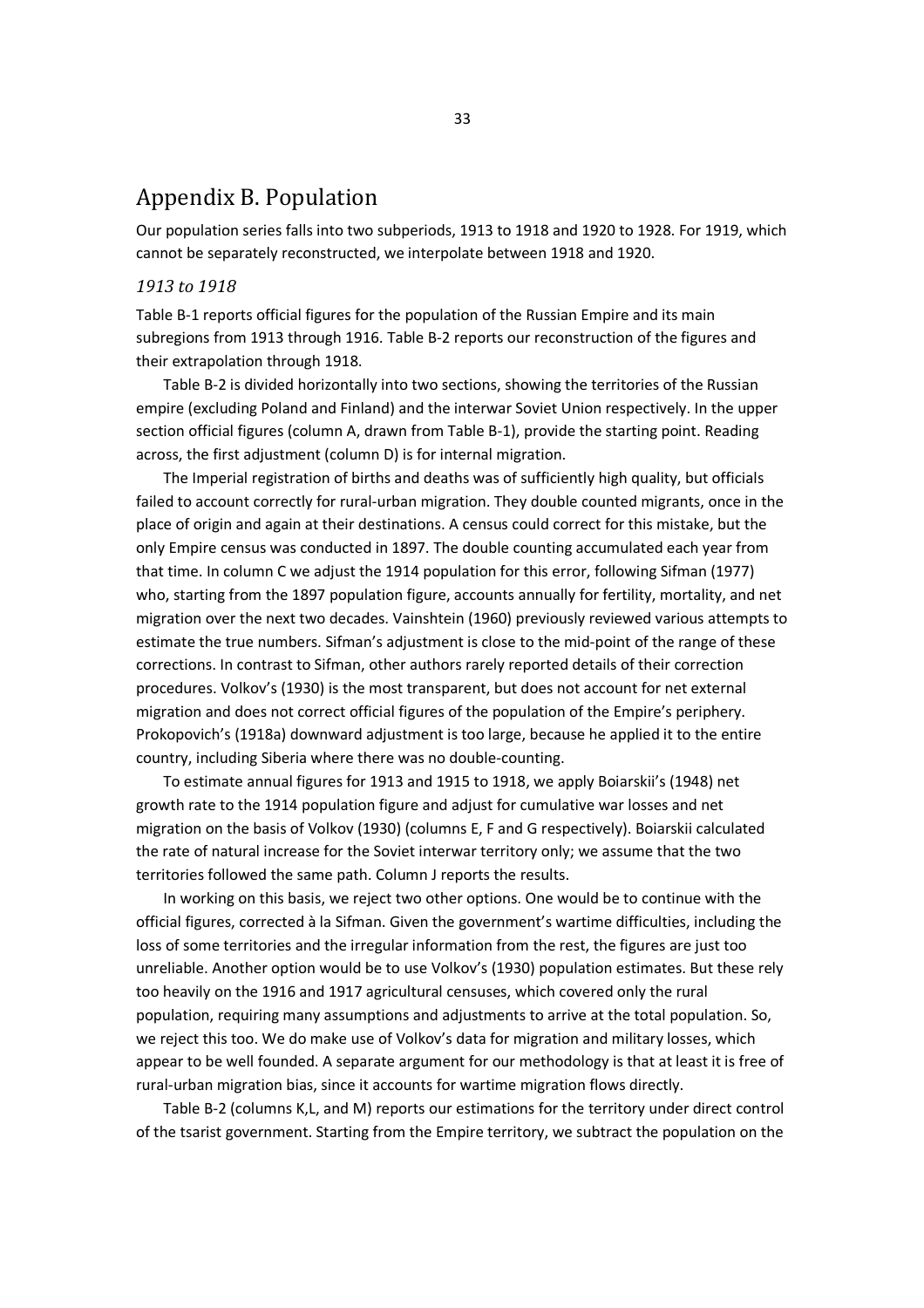periphery occupied by the Central Powers, adding back the inward flow of refugees from these territories.

The lower section of Table B-2 shows our adjustments to Soviet interwar territory. Again, we start from the official Empire population of 1914. We first subtract official populations of the territories of the future independent states (column B), summing figures for the provinces that left the empire in whole (Note 1) and, weighted appropriately from Vainshtein (1960), in part (Note 2). An "official" figure for the 1914 population within 1922 Soviet borders results (column C).

We then repeat the correction for double counting (column D) and extrapolate for the natural increase (column E). We estimate military deaths (column F) from the Empire figure, excluding deaths of soldiers mobilized from the western provinces. Volkov (1930) put the share of soldiers from the future Soviet territory at 81.4 percent of the total mobilized into the army, and we apply the same share to all military deaths. For net migration (column G), we adjust the number of Russian prisoners-of-war in the same proportion, then add the number of incoming refugees from the western provinces based on Volkov (1930). Accounting for refugees changes the sign of net migration from negative to positive.

We add the populations of Khiva and Bukhara (column H), which joined the Soviet Union in 1924 and 1925. Their combined populations in 1914 were about 2.3 million people (Davies et al. 1993), and we extrapolate this figure to subsequent years on the growth of the population in the rest of the country.

The final result (column J) is the population on Soviet interwar territory from 1913 to 1918. We are unable to go beyond 1918 because the data on migration in 1918 and 1919 are substantially incomplete (Volkov 1930). The net migration in these years was large and negative because many refugees and prisoners of the war left Soviet territory.

## *1920 to 1928*

The Soviet 1926 population, based on the census conducted in December of that year, is the most reliable figure in our data. It is free of the double-counting of rural-urban migrants in the Imperial statistics. Demographers agree that this was one of the best Soviet censuses, requiring little correction. Andreev, Darskii, and Khar'kova (1993) (hereinafter ADK) adjust it upward by about 1 percent for the underreporting of Muslim females in Azerbaidzhan and Central Asia and of infants.

We accept this revision, and we generally follow the ADK reconstruction of population for 1923 to 1928.

For 1920 through 1922, ADK offer three variants based on high, low, and medium mortality rate in the famine of 1921/22. They express no preference between the three, noting that the question awaited further investigation. We adopt their "high" mortality series on the basis of Adamets (2003), who conducted a special study on mortality during the Civil War and famine. Adamets did not reconstruct the population himself. He calculated a mortality index in two variants: from available data for particular regions, and from mortality tables, simulated using the age compositions of 1926 and 1910 respectively. His regional mortality index is supportive of the "high" ADK mortality assumptions. His simulated mortality tables produce an even higher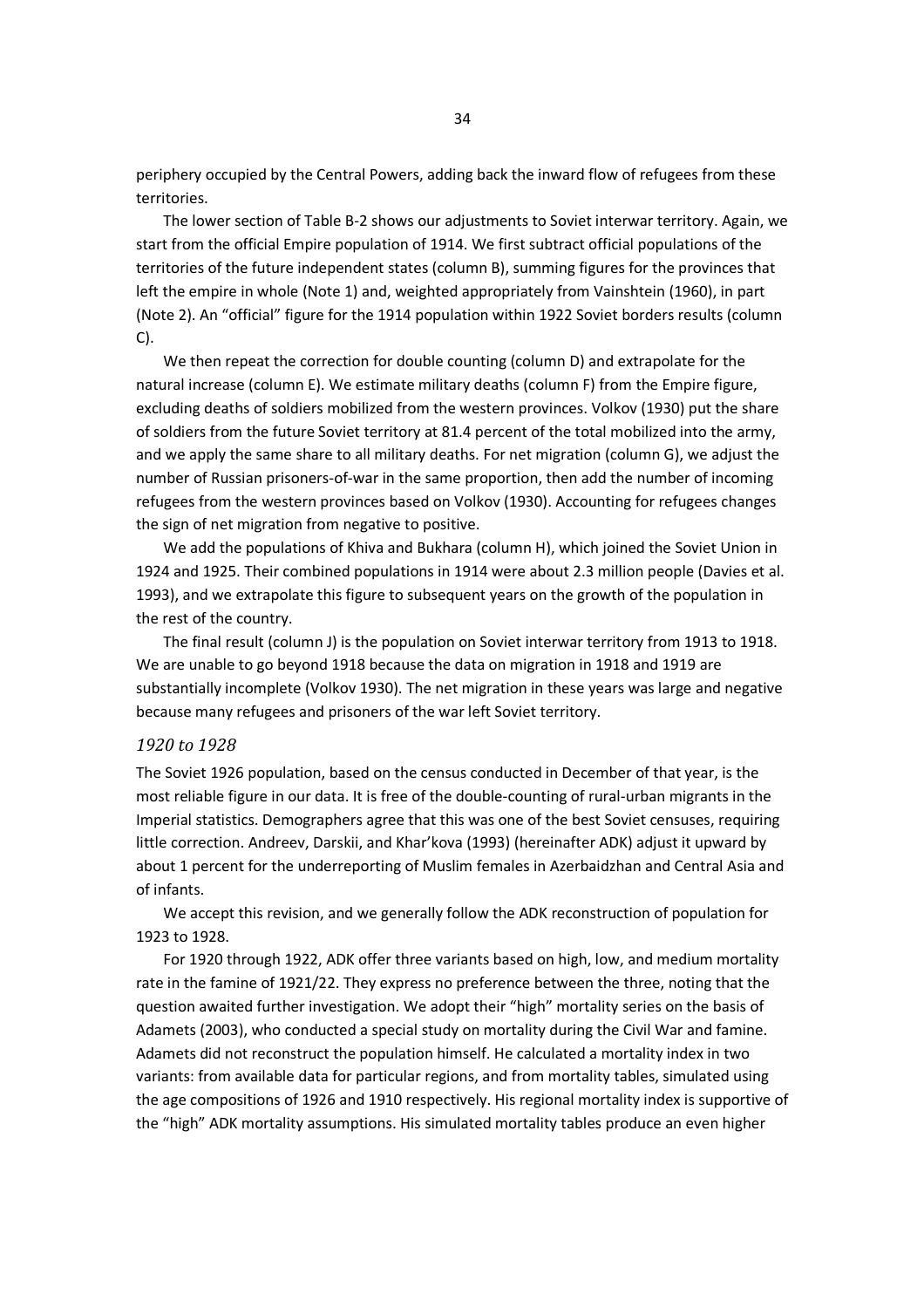estimate of 17 million excess deaths between 1918 and 1922. But this relies on many fragile assumptions, and we find it implausible.

We apply one correction to ADK ourselves. This concerns the figure for 1920, which we inflate by 1.8 million. This corrects a misprint, originally in Maksudov (1989), which ADK cite as their source on the White emigration. In his text (p. 185) Maksudov puts the White emigration between 1920 and 1922 at two million but in the relevant table (p. 202) he reports the annual figures (in millions) as 0.9, -1, and -0.1; the first figure is missing a minus sign. ADK reproduce this misprint in their book (p. 14).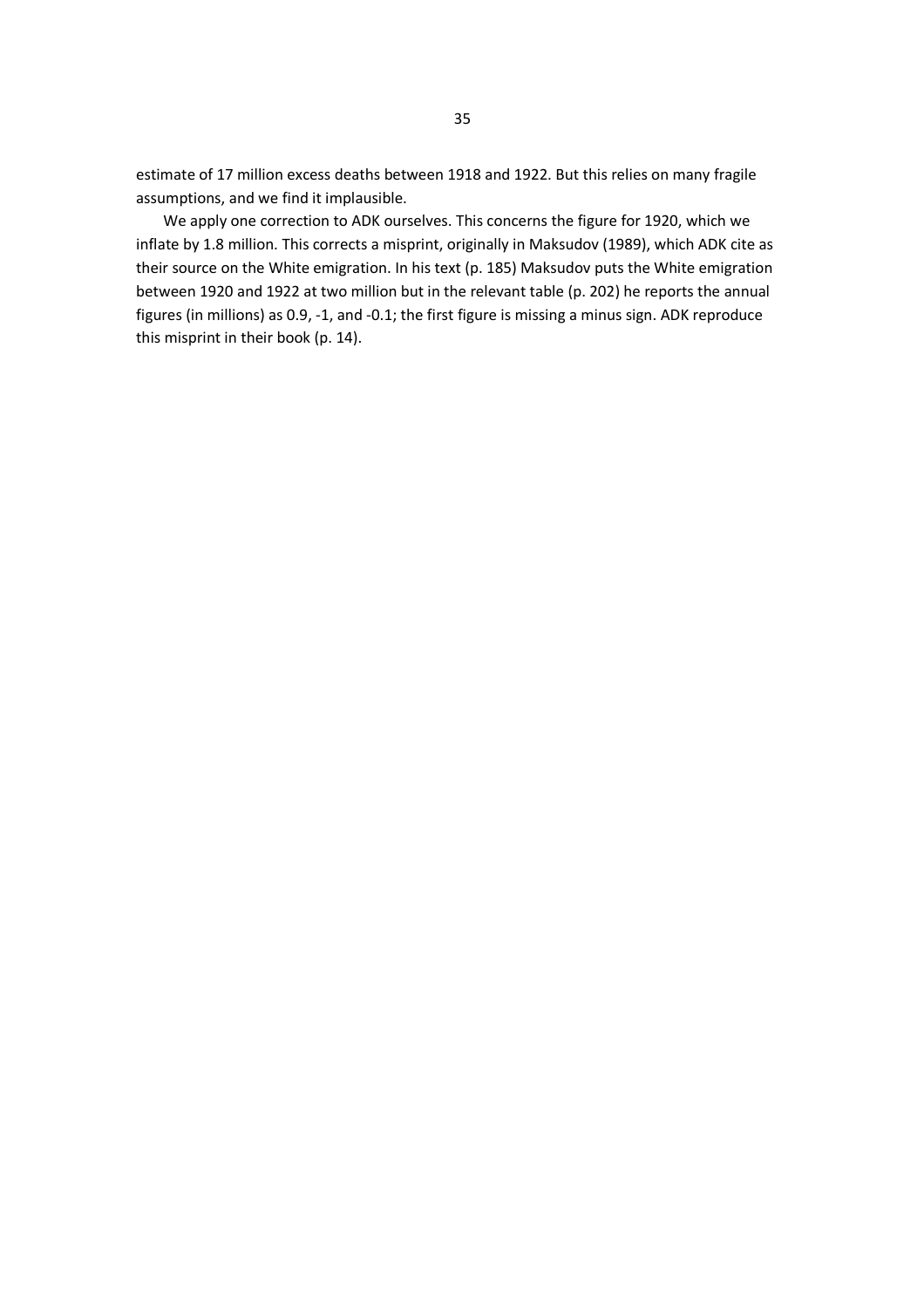### **Table B-1. Official population of the Russian Empire, 1913 to 1916**

The Russian Empire, exc. Finland and Poland

|      |             |          | - - -   |         |          |          |             |      |                |
|------|-------------|----------|---------|---------|----------|----------|-------------|------|----------------|
|      | European    |          |         | Steppe  |          |          | Russian     |      |                |
|      | Russia      |          |         | and     |          |          | Empire,     |      | The            |
|      | $(51 pro -$ |          |         | Central |          |          | exc.        | Fin- | Russian        |
|      | vinces)     | Caucasus | Siberia | Asia    | Subtotal | Poland   | Finland     | land | Empire         |
|      | (A)         | (B)      | (C)     | (D)     | (E)      | (F)      | (G)         | (H)  | $(\mathsf{I})$ |
|      | 000         | 000      | 000     | 000     | 000      | 000      | 000         | 000  | 000            |
| 1913 | 125684      | 12513    | 9788    | 10957   | 158942   | 11961    | 170903<br>п | 3197 | 174100         |
| 1914 | 128864      | 12922    | 10001   | 11104   | 162890   | 12248    | 175138      | 3241 | 178379         |
| 1915 | 131797      | 13229    | 10378   | 11254   | 166658   | $\cdots$ |             | 3277 | $\cdots$       |
| 1916 | 133552      | 13422    | 10558   | 11758   | 169290   | $\cdots$ |             | 3315 | $\cdots$       |

Sources:

1913: TsSK (1914, pp. 33-57).

1914: TsSK (1915, pp. 33-57)

1915: TsSK (1916, pp. 33-57).

1916: TsSK (1918, pp. 25-50).

Notes:

Column E is the sum of A to D; Column G is E plus F; J is G plus H.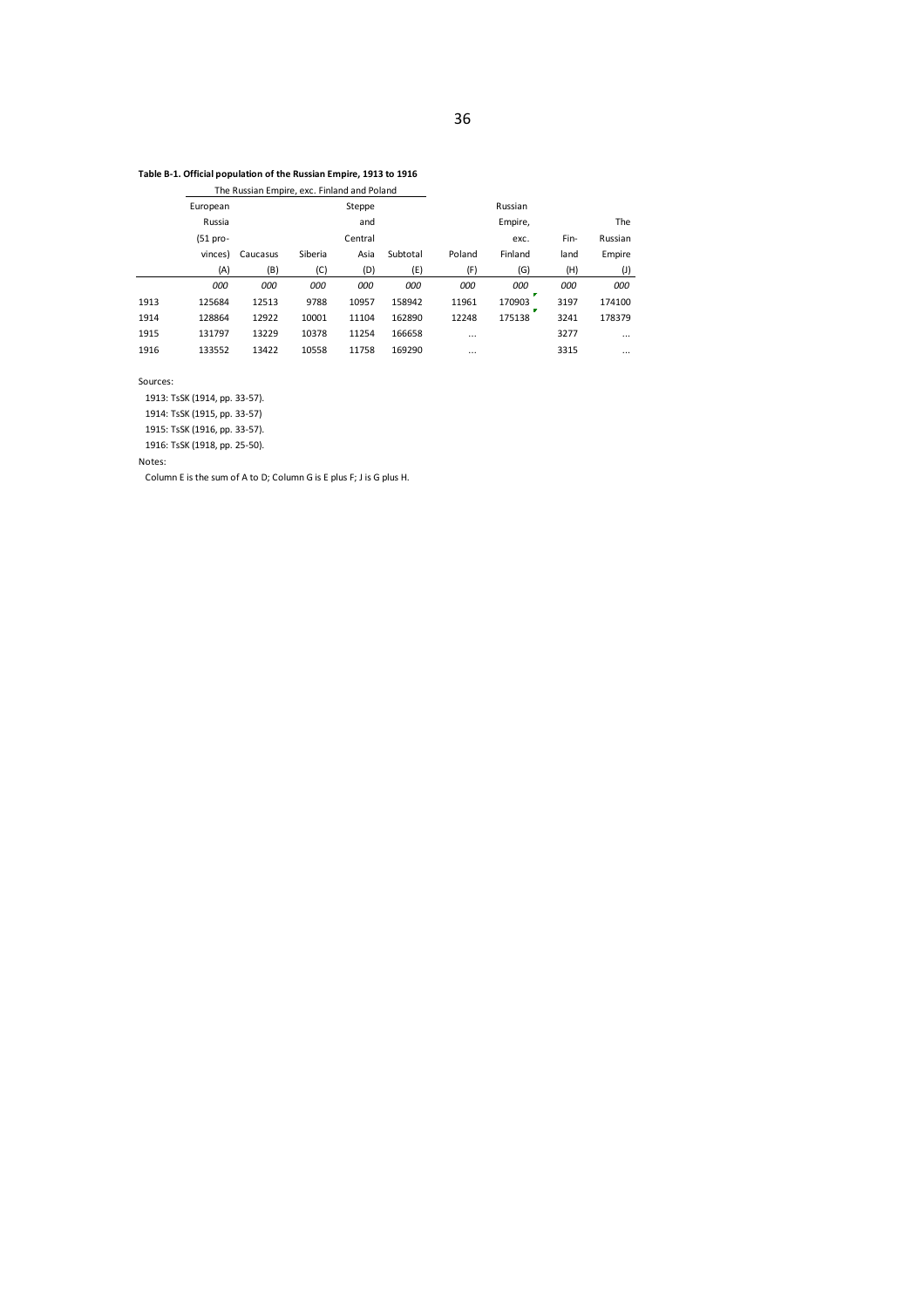### **Table B-2. Population adjustments and corrections, 1913 to 1918**

|      |                                        |                  |             |          |           | Adjusted figures | Less      |           | Popul-         |          |          |          |
|------|----------------------------------------|------------------|-------------|----------|-----------|------------------|-----------|-----------|----------------|----------|----------|----------|
|      |                                        | Official figures |             |          |           | Cumul-           |           |           |                | regions  |          | ation    |
|      | Empire                                 |                  |             |          |           | ative            | Cumul-    |           |                | occupied |          | under    |
|      | exc.                                   |                  |             |          | Extra-    | military         | ative net |           |                | by       | Plus     | Imperial |
|      | Poland                                 | Territory        | <b>USSR</b> | Less     | polated   | losses           | inflow    | Territory | Present        | Central  | refugees | govern-  |
|      | and                                    | lost,            | in 1922     | double   | from      | from             | from      | gained,   | popul-         | Powers   | from     | ment     |
|      | Finland,                               | 1918/22          | borders     | counting | Boiarskii | Volkov           | Volkov    | 1924/25   | ation          | in 1915  | these    | control  |
|      | (A)                                    | (B)              | (C)         | (D)      | (E)       | (F)              | (G)       | (H)       | $(\mathsf{J})$ | (K)      | (L)      | (M)      |
|      | 000                                    | 000              | 000         | 000      | 000       | 000              | 000       | 000       | 000            | 000      | 000      | 000      |
|      | Russian Empire exc. Finland and Poland |                  |             |          |           |                  |           |           |                |          |          |          |
| 1913 | 158942                                 | $\cdots$         | $\cdots$    | $-8551$  | 150391    | $\cdots$         | $\cdots$  | $\cdots$  | 150391         | $\cdots$ | $\cdots$ | $\cdots$ |
| 1914 | 162890                                 | $\cdots$         | $\cdots$    | $-8763$  | 154127    | $-255$           | $-166$    | $\cdots$  | 154127         | $\cdots$ | $\cdots$ | $\cdots$ |
| 1915 |                                        |                  | $\cdots$    | $\cdots$ | 156670    | $-951$           | $-981$    | $\cdots$  | 156249         |          | $\cdots$ | 156249   |
| 1916 | $\cdots$                               | $\cdots$         | $\cdots$    | $\cdots$ | 157782    | $-1675$          | $-1568$   | $\cdots$  | 155851         | $-11752$ | 893      | 144991   |
| 1917 | $\cdots$                               | $\cdots$         | $\cdots$    | $\cdots$ | 158050    | $-1998$          | $-1553$   | $\cdots$  | 154807         | $-11772$ | 2413     | 145449   |
| 1918 |                                        |                  | $\cdots$    | .        | 157608    | $\cdots$         |           | $\cdots$  | 154057         | $-11739$ | 2778     | 145096   |
|      |                                        |                  |             |          |           |                  |           |           |                |          |          |          |
|      | Soviet interwar territory              |                  |             |          |           |                  |           |           |                |          |          |          |
| 1913 | 158942                                 | $-20522$         | 138420      | $-7447$  | 130973    | $\cdots$         | $\cdots$  | 2259      | 133232         | $\cdots$ |          | $\cdots$ |
| 1914 | 162890                                 | $-21204$         | 141686      | $-7623$  | 134063    | $-208$           | 794       | 2300      | 136363         | $\cdots$ |          | $\cdots$ |
| 1915 | $\cdots$                               | $\cdots$         | $\cdots$    | $\cdots$ | 136275    | $-774$           | 2685      | 2342      | 139203         | $\cdots$ | $\cdots$ | $\cdots$ |
| 1916 |                                        |                  | $\cdots$    | $\cdots$ | 137243    | $-1364$          | 5188      | 2385      | 141539         | $\cdots$ | $\cdots$ | $\cdots$ |
| 1917 | $\cdots$                               | $\cdots$         | $\cdots$    | $\cdots$ | 137476    | $-1626$          | 6647      | 2429      | 143729         | $\cdots$ | $\cdots$ | $\cdots$ |
| 1918 | $\cdots$                               | $\cdots$         | $\cdots$    | .        | 137091    |                  |           | 2473      | 144585         | $\cdots$ | $\cdots$ | $\cdots$ |
|      |                                        |                  |             |          |           |                  |           |           |                |          |          |          |

Sources:

A. Table B-1, column E.

B. The sum of totals living in provinces that left the Empire in whole (from Note 1, below) or part (from Note 2).

C. The sum of A and B.

D. Column A (for the Russian Empire territory) or C (for Soviet interwar territory) is deflated by 5.38 percent to correct for prewar double-counting on the authority of Sifman (1977), as described in the text

E. Figures for 1913 and 1914 are the same as in column A. Figures for 1915 onward are calculated by applying Boiarskii's (0000) net reproduction rate to the population in the previous year.

F. Calculated from Volkov (1930, pp. 54-68) as the sum of military losses of all kinds.

G. Calculated from Volkov (1930, pp. 69-77) as the net inflow of migrants, refugees, and prisoners of war.

H. Khiva and Bukhara: Population of 1914 is from Vainshtein (1960, pp. 453) and for adjacent years is assumed to have been

growing at 1.83% annually, the average net reproduction rate in Turkestan for 1900-1913 (Volkov 1930, p.40) J. The sum of E through H.

K. In 1915 the Central Powers occupied the provinces of Kurliand, Kovno, Vilnius, Grodno, Rovno (50%), Minsk (50%), and Kholm. Official figures (as Table B-1) for the populations of these provinces in 1914 (as Table B-1) are extrapolated (as column E) through 1918.

L. War refugees from the occupied regions (as column G) added to the population under Imperial government control.

M. The sum of J through L.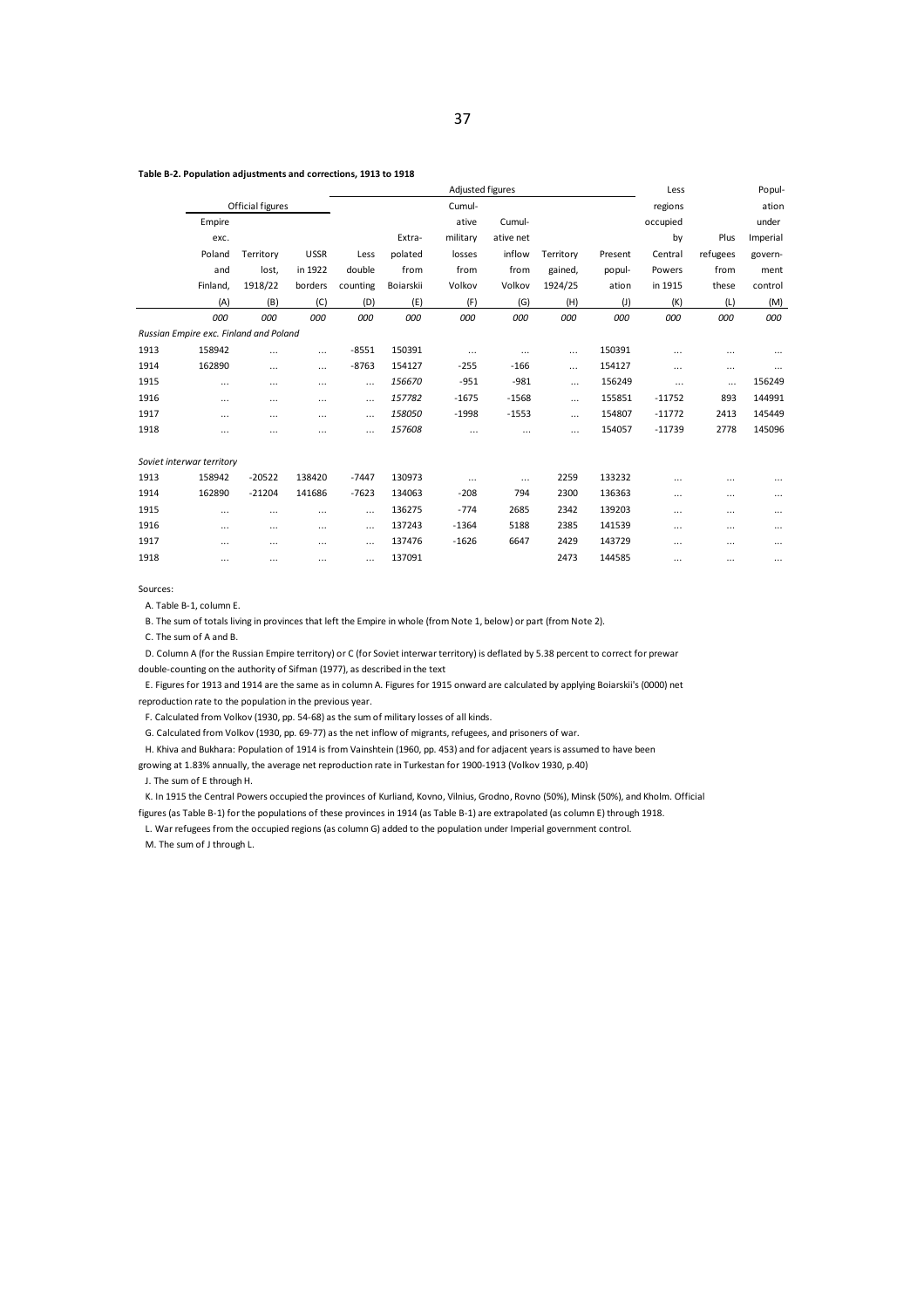Table B-2, note 1. Populations of provinces leaving the Russian Empire in whole

|      | Bess-  |       |        |       | Kur-  | Lif-  |         |       | Est-  |      |       |
|------|--------|-------|--------|-------|-------|-------|---------|-------|-------|------|-------|
|      | arabia | Vilno | Grodno | Kovno | liand | liand | Podolsk | Kholm | liand | Kars | Total |
|      | 000    | 000   | 000    | 000   | 000   | 000   | 000     | 000   | 000   | 000  | 000   |
| 1913 | 2588   | 2020  | 2020   | 1842  | 783   | 1493  | 3955    | 1068  | 492   | 390  | 16652 |
| 1914 | 2657   | 2076  | 2048   | 1857  | 798   | 1744  | 4057    | 1088  | 507   | 396  | 17229 |
| 1915 | 2687   | 2083  | 2094   | 1871  | 812   | 1779  | 4128    | 1088  | 513   | 355  | 17409 |
| 1916 | 2699   | 2083  | 2094   | 1871  | 812   | 1795  | 4191    | 1088  | 517   | 410  | 17561 |

Table B-2, note 2. Populations of provinces leaving the Russian Empire, in part

|                                                 | Volyn | <b>Minsk</b> | Vitebsk | Pskov | Batumi | Total |
|-------------------------------------------------|-------|--------------|---------|-------|--------|-------|
|                                                 | 000   | 000          | 000     | 000   | 000    | 000   |
| Population living within Empire borders:        |       |              |         |       |        |       |
| 1913                                            | 4071  | 2979         | 1896    | 1407  | 171    | .     |
| 1914                                            | 4189  | 3036         | 1953    | 1425  | 183    | .     |
| 1915                                            | 4242  | 3071         | 1985    | 1447  | 186    | .     |
| 1916                                            | 4253  | 3095         | 1995    | 1466  | 188    | .     |
|                                                 |       |              |         |       |        |       |
| Of which, living outside future Soviet borders: |       |              |         |       |        |       |
| Per cent                                        | 50%   | 33%          | 33%     | 10%   | 50%    |       |
|                                                 |       |              |         |       |        |       |
| 1913                                            | 2035  | 983          | 626     | 141   | 86     | 3870  |
| 1914                                            | 2095  | 1002         | 645     | 143   | 92     | 3975  |
| 1915                                            | 2121  | 1013         | 655     | 145   | 93     | 4027  |
| 1916                                            | 2127  | 1021         | 658     | 147   | 94     | 4047  |
|                                                 |       |              |         |       |        |       |

Sources:

Provincial populations: as Table B-1. To fill in observations missing from some columns, numbers (shown in italics) are copied from higher rows.

Proportions living outside future Soviet borders are from Vainshtein (1960,

p. 455). Also left outside future Soviet borders were "insignificantly small"

numbers of the residents of the Petrograd, Arkhangelsk, and Erivan provinces.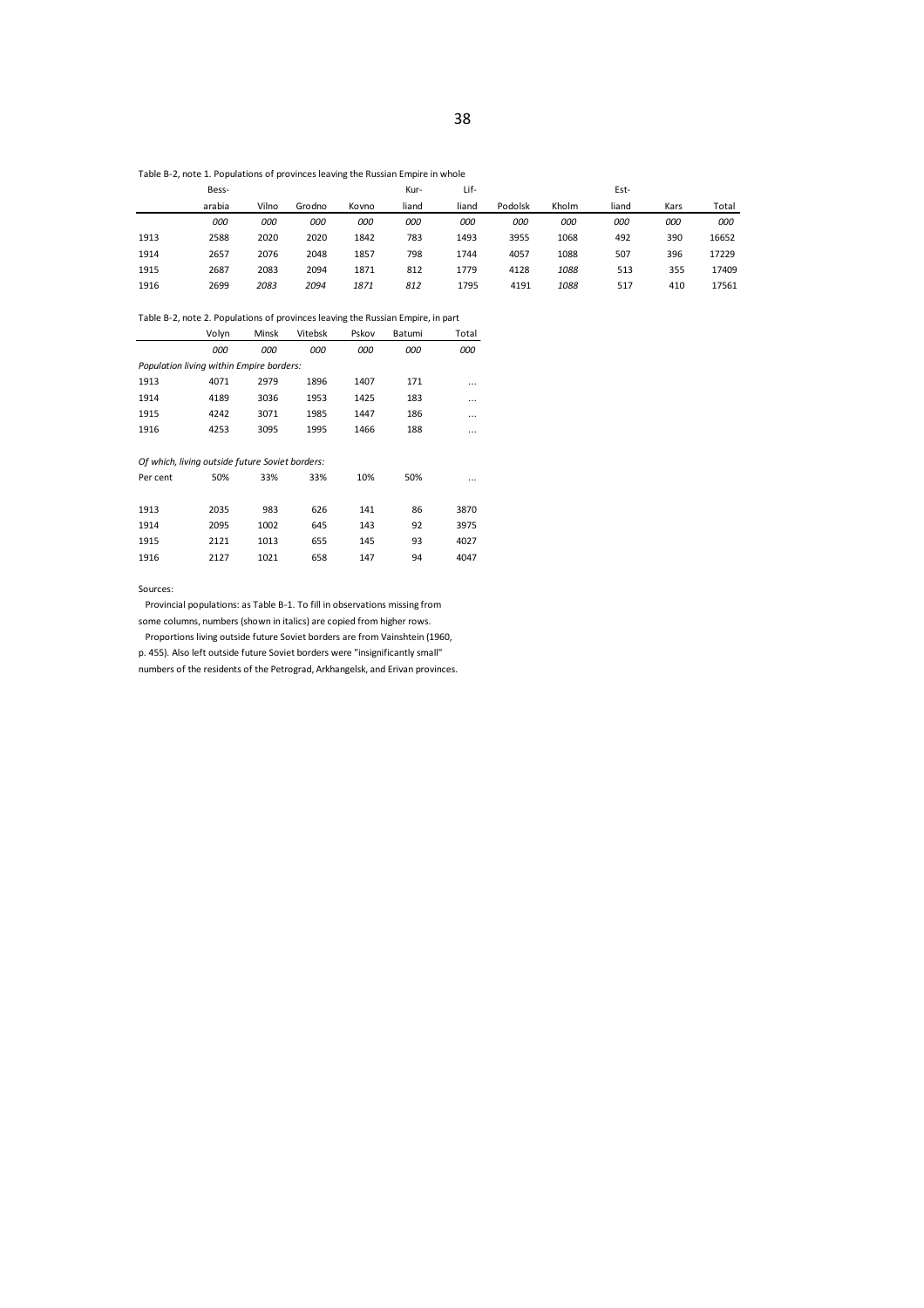|                       | Popul- | Crude  |                  |          |               |           |         | World<br>Warl    |
|-----------------------|--------|--------|------------------|----------|---------------|-----------|---------|------------------|
|                       | ation  | birth  | Crude death rate |          | Estimated     | Estimated | Normal  | military         |
|                       | Jan. 1 | rate   | Option 1         | Option 2 | <b>Births</b> | Deaths    | deaths  | deaths           |
|                       | (A)    | (B)    | (C)              | (D)      | (E)           | (F)       | (G)     | (H)              |
| <b>Annual figures</b> |        |        |                  |          |               | P         |         |                  |
| 1914                  | 136363 | 0.0437 | 0.0272           | 0.0272   | 5959          | $-3709$   | $-3590$ | $-208$           |
| 1915                  | 139203 | 0.0359 | 0.0288           | 0.0288   | 4997          | $-4009$   | $-3665$ | $-566$           |
| 1916                  | 141539 | 0.0271 | 0.0254           | 0.0254   | 3836          | $-3595$   | $-3726$ | $-590$           |
| 1917                  | 143729 | 0.0263 | 0.0291           | 0.0291   | 3780          | $-4183$   | $-3784$ | $-262$           |
| 1918                  | 144585 | 0.0347 | 0.0281           | 0.0302   | 5017          | $-4063$   | $-3806$ | 0                |
| 1919                  | 142829 | 0.0317 | 0.0394           | 0.064    | 4528          | $-5627$   | $-3760$ | 0                |
| 1920                  | 141072 | 0.0372 | 0.0484           | 0.0561   | 5248          | $-6828$   | $-3714$ | $\mathbf{0}$     |
| 1921                  | 139068 | 0.0423 | 0.0448           | 0.0414   | 5883          | $-6230$   | $-3661$ | $\mathbf{0}$     |
| 1922                  | 137684 | 0.0432 | 0.043            | 0.0471   | 5948          | $-5920$   | $-3625$ | $\boldsymbol{0}$ |
| 1923                  | 137827 | 0.0505 | 0.0305           | 0.0287   | 6960          | $-4204$   | $-3628$ | $\mathbf{0}$     |
| 1924                  | 140196 | 0.0472 | 0.0285           | 0.0224   | 6617          | $-3996$   | $-3691$ | $\mathbf{0}$     |
|                       |        |        |                  |          |               |           |         |                  |

### **Table B-3. Population changes, 1914 to 1924: Soviet interwar territory**

*Balance over decade, Jan. 1, 1914, to Dec. 31, 1923:*

| <b>Births</b>                            | 52156    |
|------------------------------------------|----------|
| Deaths                                   | $-49994$ |
| Normal deaths                            | $-36958$ |
| Excess deaths                            | $-13037$ |
| World War I military deaths              | $-1626$  |
| Other excess deaths                      | $-11411$ |
| Net migration (calculated as a residual) | $-1671$  |

Sources:

A. Table 3, column B.

B. 1913-1919, Boiarskii (1948); 1920-1924, Andreev, Darskii, and Khar'kova (1991) mean fertility series.

C. 1913-1917, Boiarskii (1948); 1918-1919, Adamets (2003) regional mortality series; 1920-1924, Andreev, Darskii, and Khar'kova (1991) high mortalityseries

D. 1913-1917, Boiarskii; 1918-1924, Adamets (2003) simulated morality series.

E. Col. A multiplied by col. B.

F. Col. A multiplied by col. C.

G. Col. A mulitplied by average mortality in 1914 and 1924 from cols C and D.

H. Volkov (1930, p. 54-68).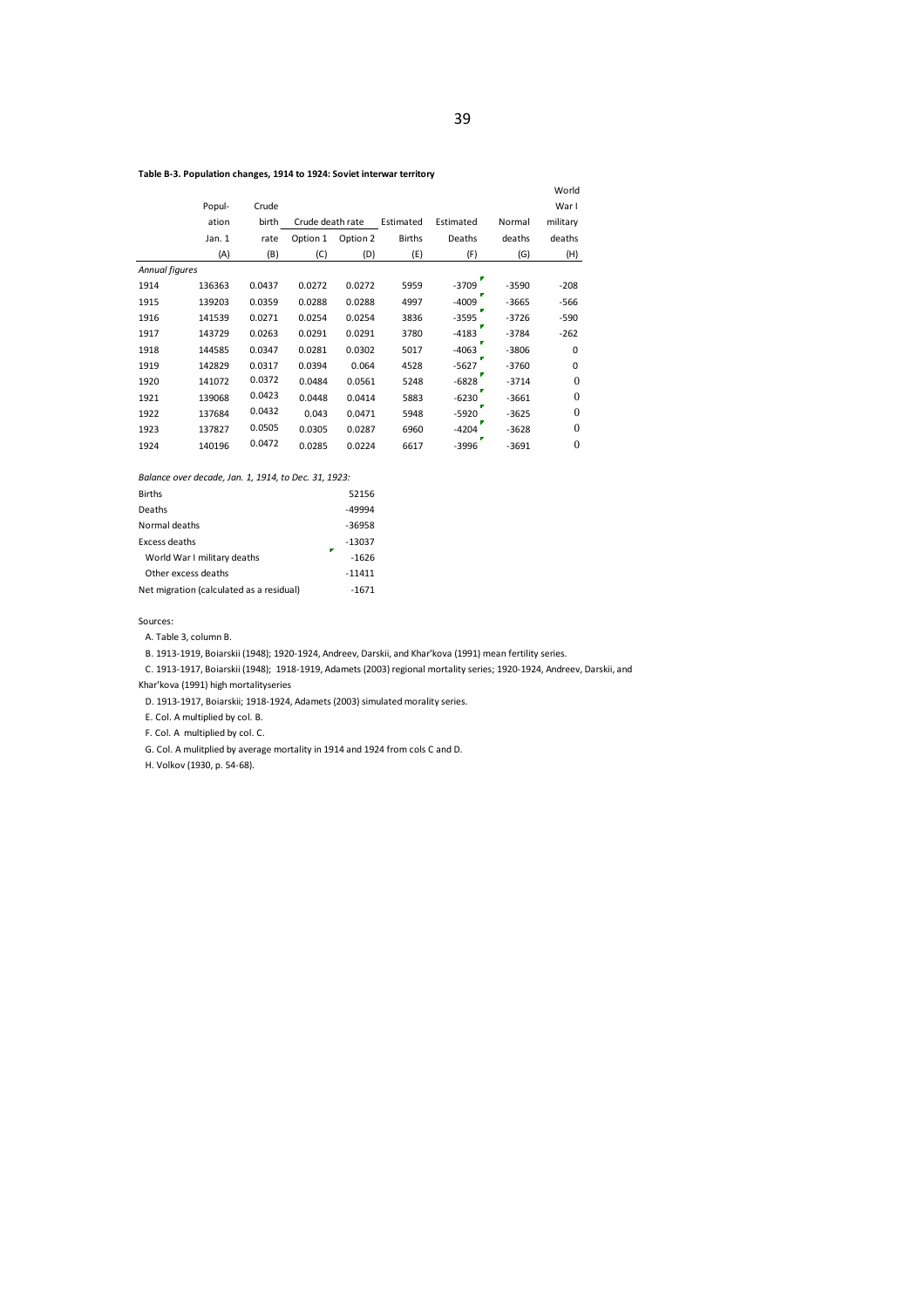## Appendix C. Production by Sector of Origin

Table C-1 is based on Malcolm Falkus's (1968) estimate of the shares of the main sectors in the net income of the Russian economy in 1913 within both Empire and Soviet borders. To reach his findings Falkus began from Prokopovich but found many difficulties with the latter's original estimates. To correct them he relied extensively – correctly in our view – on Gukhman.

In Falkus's work, national income was limited to material production. Material production comprises commodity production, construction, and intermediate services such as transport and trade. Final services are missing, and must be added for national income on a goods-andservices basis.

The upper part of Table C-1 belongs to Falkus; in the lower part, we adjust from material production to net national income by adding final services. For Russian Empire territory, we find final services as the residual that is left when the net material product (18.5 billion rubles, found by Falkus) is deducted from the net national product (20.3 billion rubles, found by Gregory). The 1.8 billion ruble gap amounts to 8.8 per cent of the Gregory total.

Within final services, we identify value added by military services as the cost of soldiers' maintenance in 1913, marked up by 50 per cent as an arbitrary allowance for the contribution of defense capital services. We deduct this from the final services residual to leave civilian final services.

How reliable is our estimate of the importance of civilian final services in 1913? The two aggregates that mainly form it were estimated independently, the net material product from the output side, and the net national product from the expenditure side, so there is plenty of scope for measurement error in determining the size of the gap between them. Employment data for 1913 provide a rough check. According to a Soviet handbook (TsSU 1973, p. 343), trade and other civilian cervices (including medicine, science, culture, and state administration) accounted for 14 per cent of total employment in 1913. Our equivalent is found in Table C-1 from the shares of trade and final civilian services under Soviet territory, which sum to 16.3 per cent. The fit is not exact, but it is close. A closer fit would not change our final results, moreover. This is because we have no independent measure of the changing output of civilian final services over time. Our only option is to allow it to follow the weighted average of the civilian series that are measured. Changing its weight would make no difference.

As described in the table, we adjust final services to Soviet territory in proportion to the adjustment of the net material product found by Falkus.

For subsequent years we estimate the real national income by sector of origin. Tables C-2, C-4, and C-7 to C-11 summarize the production branch data that we use. Our figures for agriculture (Table C-2) and large-scale industry (Table C-4) are based on series for agricultural and industrial commodities production in physical units, found in Appendixes D and E respectively.

Agriculture was the largest sector of the economy. It accounted for nearly half of all economic activity in 1913 and 1928, and more than half of employment. Our figures are the result of painstaking reconstruction of agricultural production, region by region and commodity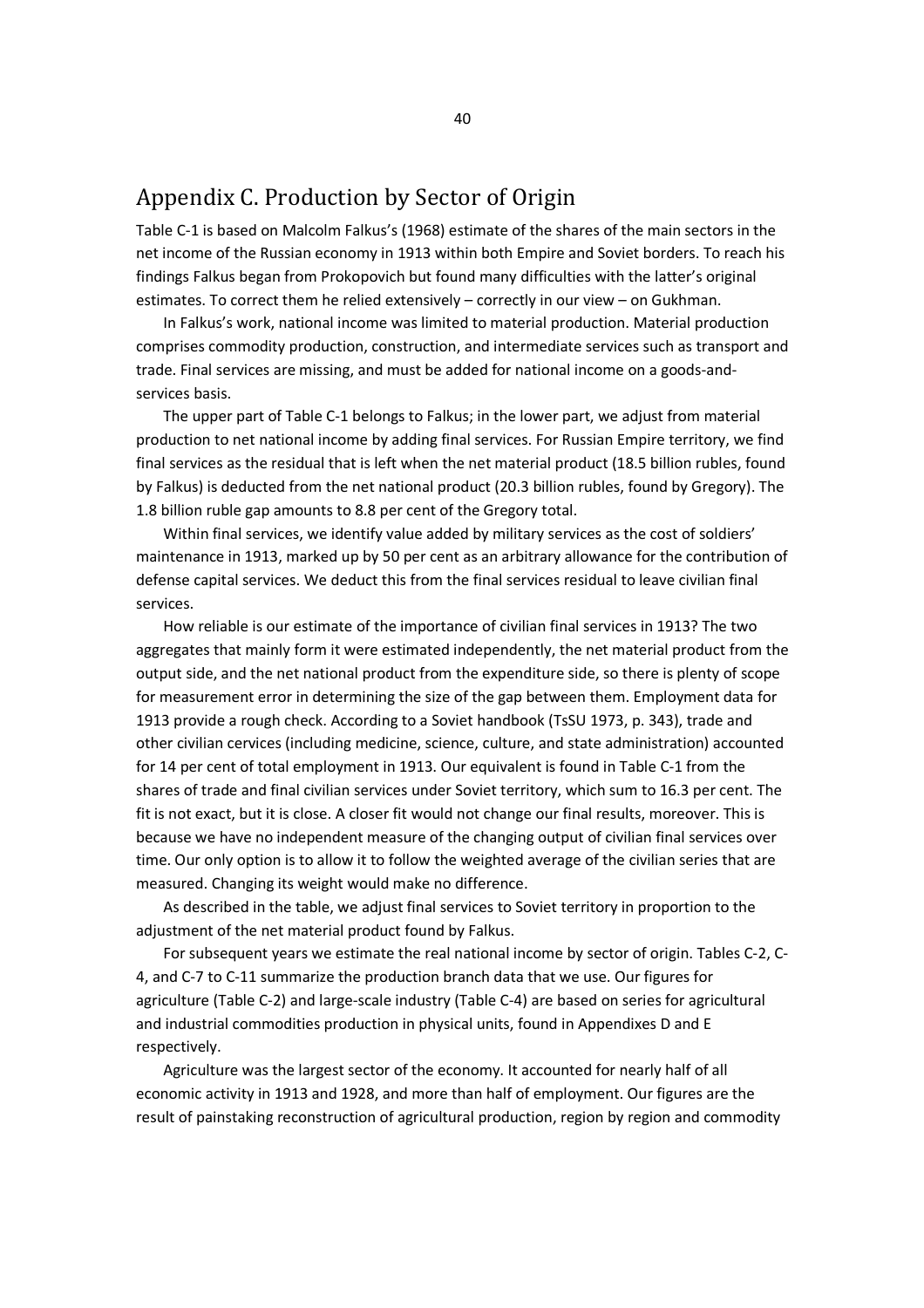by commodity, detailed in Appendix D. In Table C-3 we compare our index with alternative Soviet-era index numbers collected by Poletaev (1998). Chart C-1 plots the aggregate indexes.

*Chart C-1. Agricultural Production on Soviet Territory, 1913 to 1928: Alternative estimates, per cent of 1913*



Source: M&H from Table C-2; other series from Table C-3.

For the mid and late 1920s, we come into agreement with the contemporaneous Gosplan index. For the war period, especially for 1916 and 1918 to 1920, our estimates fall well below the alternatives. It is difficult to identify the sources of disagreement because Soviet-era indexes after the late 1920s were typically published without detailed methodological explanation. The difference is most likely not in the original sources, set out and discussed in Appendix D, because they and we use the same. Most likely, the gap arises from the correction factors that we apply to the low-quality wartime data – particularly to grains. These are discussed in detail in Appendix D, and Table D-1 provides a full list of those used in our estimates.

For industry, data are of better quality (Davies et. al. 1993). We start with large-scale ("census") production on Soviet territory. From Appendix E (Tables E-2 to E-13), we take 78 annual series of industrial products from Kafengaus (1994) and official figures for 1928 (TsSU 1929a). Of the 78 series, many of them incomplete, we actually make use of 60. For some of these, as they are listed in the Appendix, units are not specified or are apparently misspecified in the source. Our methodology for aggregating them is fortunately unit-free, and this saves some data that we would otherwise be unable to exploit.

The industrial classification in use before the Revolution divided industry into 11 branches; the only one on which we have no data, electricity production, was of minor importance at this time. Within each branch, each product series enters with equal weight. At the branch level in 1913 we construct value-added weights from the 1918 industrial census, which includes retrospective figures from 1913 onwards. A special study on the 1918 census (Drobizhev,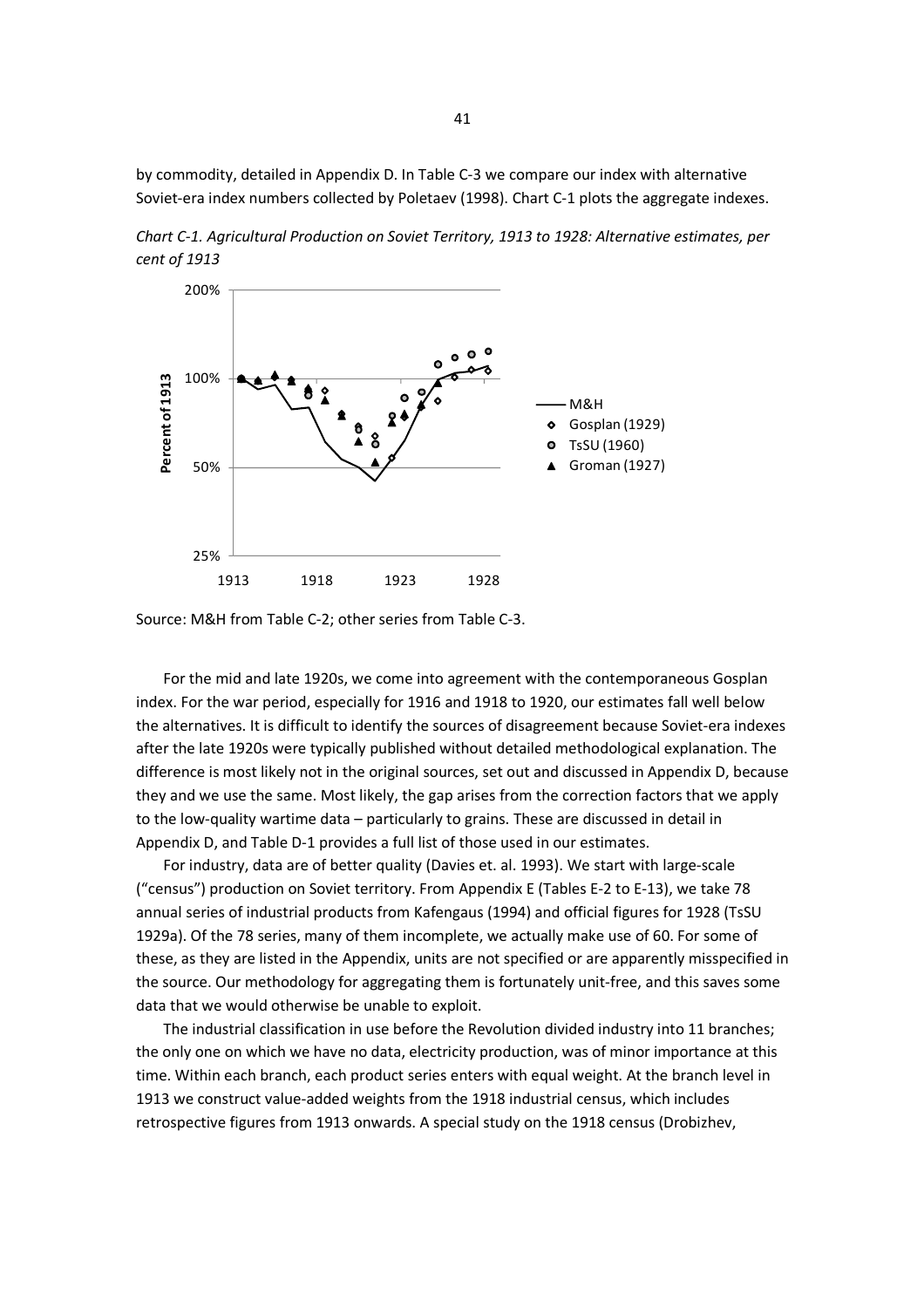Sokolov, and Ustinov 1975, p. 43) gave it high marks for quality and argued that its results could be extrapolated to the whole country despite limited coverage (only 31 provinces). Applying value-added weights to each branch index, we obtain an index for large-scale industry (Table C-4).

Our methodology makes no allowance for quality changes within our period. Prokopovich (1931) made the assumption that between 1913 and 1928 the average quality of Soviet industrial products declined by about one fifth. Quality change cannot have been all one way; the typical airplane of the late 1920s, for example, flew higher and faster for longer than before the war, but we do not allow for this either. Despite such omissions, our index numbers fit within the range proposed by Wheatcroft, Davies, and Cooper (1986, p. 267) based on deflated nominal values of gross output for 1926/27 and 1927/28: 2-6 per cent and then 18-23 per cent higher than in 1913.

We combine our index of large-scale industry with the only available measure of small-scale production, a Soviet official index (Table C-5), using the associated 1913 weights of large and small industry to aggregate them. The nature of small-scale production made accounting for small industry very difficult, before and after the Revolution. One might argue that the Bolshevik anti-market policy gave craftsmen additional incentives to conceal their activities from the state after the Revolution, creating a problem of growing underreporting of small production. The only available check, based on employment data, does not support this view, however. Davies (1990, pp. 45-46) concluded: "The best estimate of the number of persons engaged in smallscale industry in terms of full-time equivalents is … 2-2¼ millions in 1913 and 1½ millions or more in 1926/27": in other words, small industry employment in 1926/27 was most likely 66 to 75 percent of the 1913 level. The Soviet official measure puts small industry output in 1926/27 at 100 percent of 1913. Thus, it is unlikely that, by relying on the latter, we have understated the contribution of small industry in the 1920s. Finally, the weight of small industry in total industrial production is itself small (6.5 percent), so an error is unlikely to have noticeable aggregate effects.

Again, we compare our figures with those of others. Tables C-5 and C-6 report a range of alternatives, and Chart C-2 plots the aggregate index numbers.

For construction (Table C-7) we rely on the production of building materials (cement, red bricks, window glass, and sawn timber). Effectively, we assume that the production of these materials equaled their intermediate consumption in the construction industry, and that the construction industry's ratio of intermediate consumption to value added remained unchanged over the period. A test of this approach would be to estimate the employment trend in this sector and compare it to that of measured output. The main difficulty is that employment in the construction sector is, in the words of Davies (1990, p. 46), "extremely uncertain territory." The problem lies in coming up with a figure for 1913, which requires extrapolation from the 1897 census. Davies concluded: "It seems likely that the right comparison is … between Gukhman's 965,000 for 1913 and the census figure of 542,000 in December 1926," i.e. a decline by 44 percent. Our production series suggest a smaller output decline, by 15 percent up to 1926/27 year. There is a gap, but it is favorable to the performance of the Soviet economy. Moreover, the gap is not large, given the heroic guesswork underlying Gukhman's figure for 1913.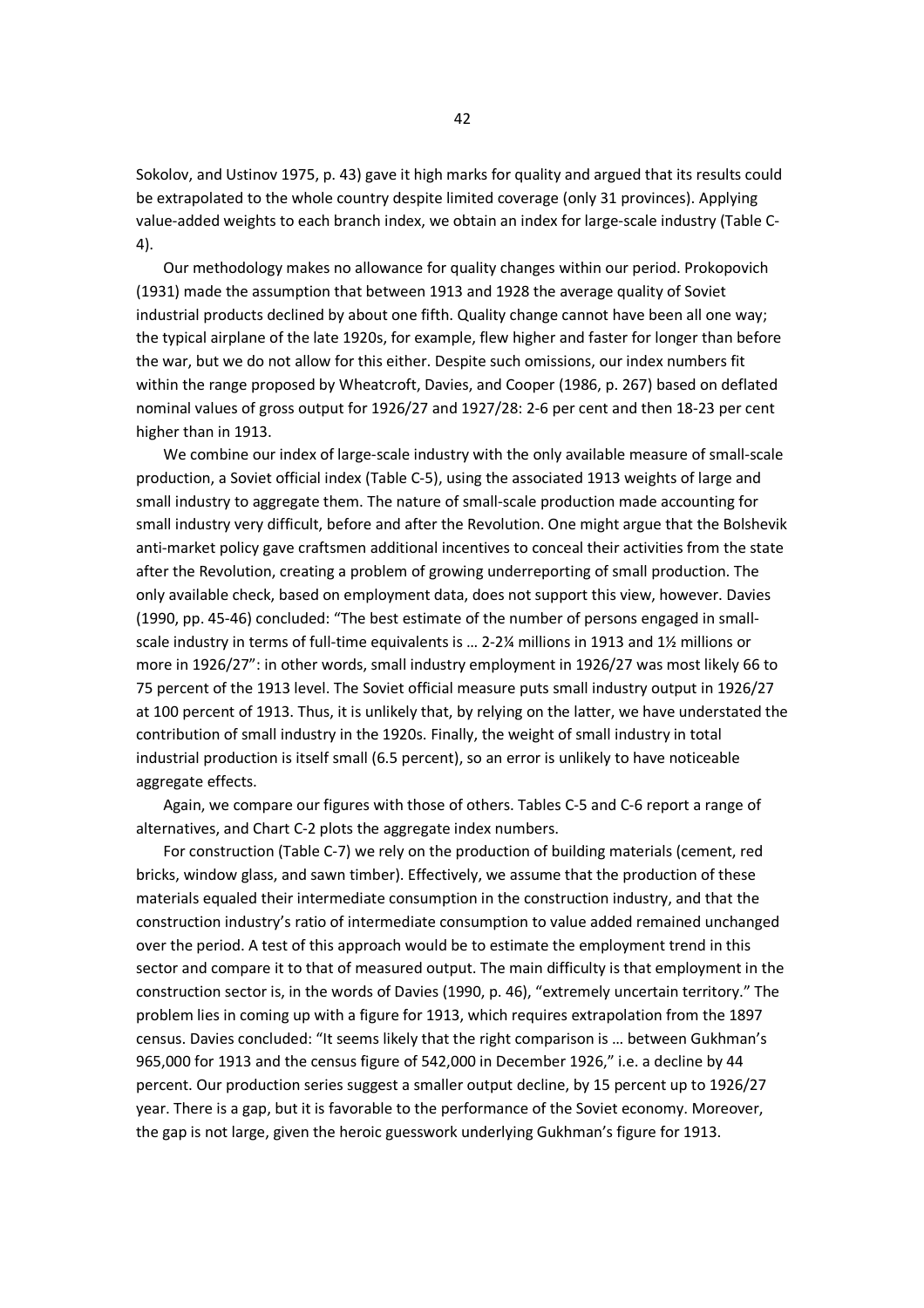

*Chart C-2. Industrial Production on Soviet Territory, 1913 to 1928: Alternative estimates, per cent of 1913*

Source: M&H from Table 4; other series from Table C-6.

Turning to transport (Table C-8), railways are relatively well served by official statistics. We use the dataset assembled by John Westwood (1994) in ton- and passenger-kilometers for both Empire and Soviet territory. Westwood also provides data on waterway freight traffic for widely separated benchmark years; since this element is too large to be omitted, we interpolate missing observations as best we can. Highway traffic was surely important too, but was almost entirely unmeasured. We have data only for mechanical road traffic which, although growing rapidly, remained insignificant in volume until after our period.

The coverage of trade and civilian services (Tables C-9 and C-10) is limited to employment in 1920 and the postwar years. Even employment series are lacking for the pre-Soviet period. We report these figures but we are unable to use them.

We measure military services by employment. Table C-11 shows two series for defense employment; Series A is that provided by the authoritative Correlates of War international historical database, but we believe Series B improves on this significantly from Russian sources. This uses figures on the number of solders from 1913 to 1921 for several months of each year from Golovin (1931, reprinted 2001) and Direktivy (1978). We infer annual averages from the monthly data. For later years we use official Soviet annual averages. The great expansion of the Russian army and navy in 1914 to 1916 is the most notable feature of Table C-11. Even at its 1920 peak, the Red Army was less than half the maximum size of the Imperial army.

It is necessary, but not easy, to account for military services of the anti-Bolshevik forces in 1918 to 1920. The sizes of the White armies are known approximately. Volkov (2002) reports figures for various armies for irregular benchmark dates. According to him, there were almost no White forces during the first half of 1918; by the end of the year the largest White army in 1918, that of Kolchak, had about 50 thousand soldiers. The Kolchak army peaked at 436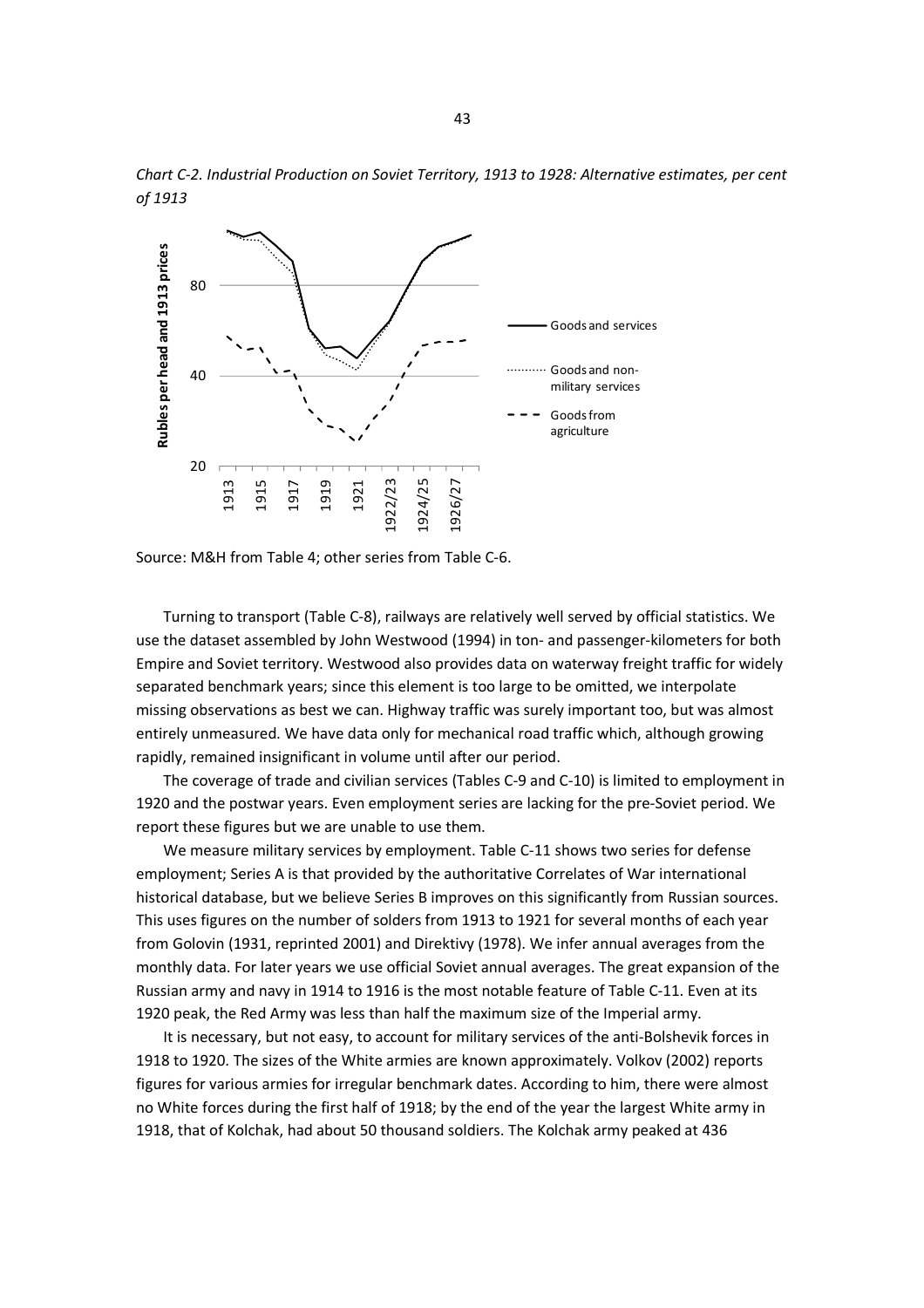thousand in June 1919, and the Denikin army stood at about 250 thousand in July 1919. But their month-on-month variation was also large, by 25 to 80 thousand for the Kolchak forces and 30 to 82 thousand for the Denikin army. On the basis of these numbers we also make a token allowance for national insurgent forces in the Ukraine, the Caucasus, and Central Asia.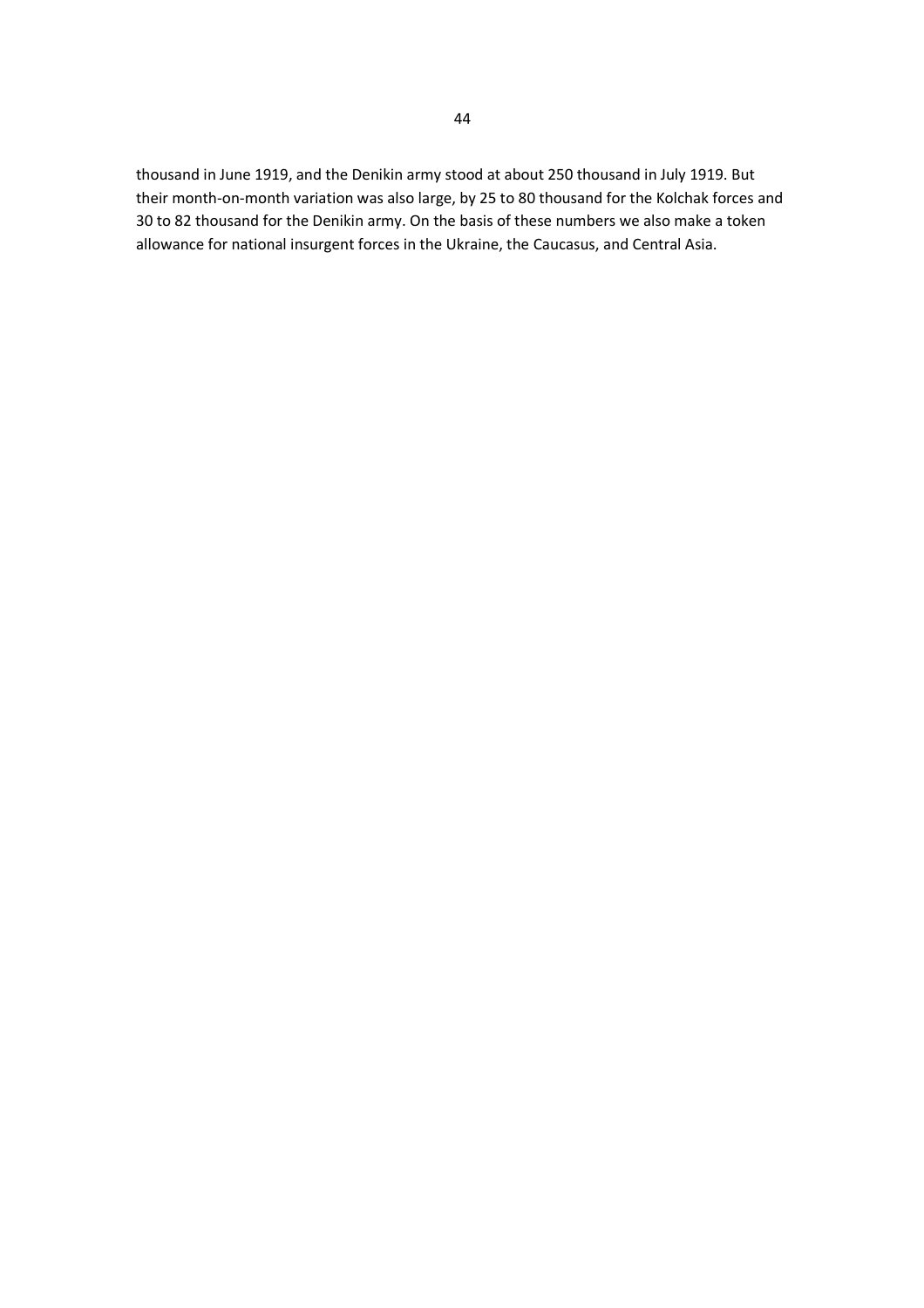### **Table C-1. National income by sector of origin, 1913: Russian and Soviet borders and million rubles**

|                                   | Russian Empire |         |                 |         |
|-----------------------------------|----------------|---------|-----------------|---------|
|                                   | exc. Finland   |         | Soviet teritory |         |
|                                   | Million        |         | Million         |         |
|                                   | Rubles         | Percent | Rubles          | Percent |
| Agriculture                       | 8969.5         | 44.3%   | 7291.6          | 44.4%   |
| Forestry                          | 1067.0         | 5.3%    | 812.0           | 4.9%    |
| Fishing and hunting               | 257.9          | 1.3%    | 244.2           | 1.5%    |
| Industry, large                   | 3022.6         | 14.9%   | 2407.5          | 14.6%   |
| Industry, small                   | 1311.1         | 6.5%    | 981.0           | 6.0%    |
| Construction                      | 1035.0         | 5.1%    | 878.0           | 5.3%    |
| Transport                         | 1051.9         | 5.2%    | 832.7           | 5.1%    |
| Communications                    | 120.9          | 0.6%    | 97.3            | 0.6%    |
| Trade                             | 1639.7         | 8.1%    | 1442.3          | 8.8%    |
| Net material product              | 18475.6        | 91.2%   | 14986.6         | 91.2%   |
| <b>Final services</b>             | 1790.4         | 8.8%    | 1452.3          | 8.8%    |
| Of which:                         |                |         |                 |         |
| Civilian services                 | 1527.9         | 7.5%    | 1239.4          | 7.5%    |
| Military services                 | 262.5          | 1.3%    | 212.9           | 1.3%    |
| Net national income               | 20266          | 100%    | 16439           | 100%    |
| Corrected mid-year population, mi | 163.7          |         | 134.8           |         |
| National income per head, rubles  | 123.8          |         | 122.0           |         |

Source: Rows down to "Net material product" are from Falkus (1968, p. 55). Other rows:

Russian Empire territory: Final services are calculated as the residual when the net material product is deducted from net national income. Military services are soldiers' maintenance, 175 million rubles in 1913, from Gregory (1982, p. 247), marked up 50 per cent to account for the contribution of defense capital services. Final services, less military services, gives final civilian services.

Soviet territory: final services, civilian and military, are adjusted from Russian Empire territory in the same proportion as the net material product. Net national income is then the sum of the net material product and final services.

Populations of January 1, corrected for double counting are from Table 2, adjusted to mid-year as Table 3.

National income per head is national income divided by corrected mid-year population.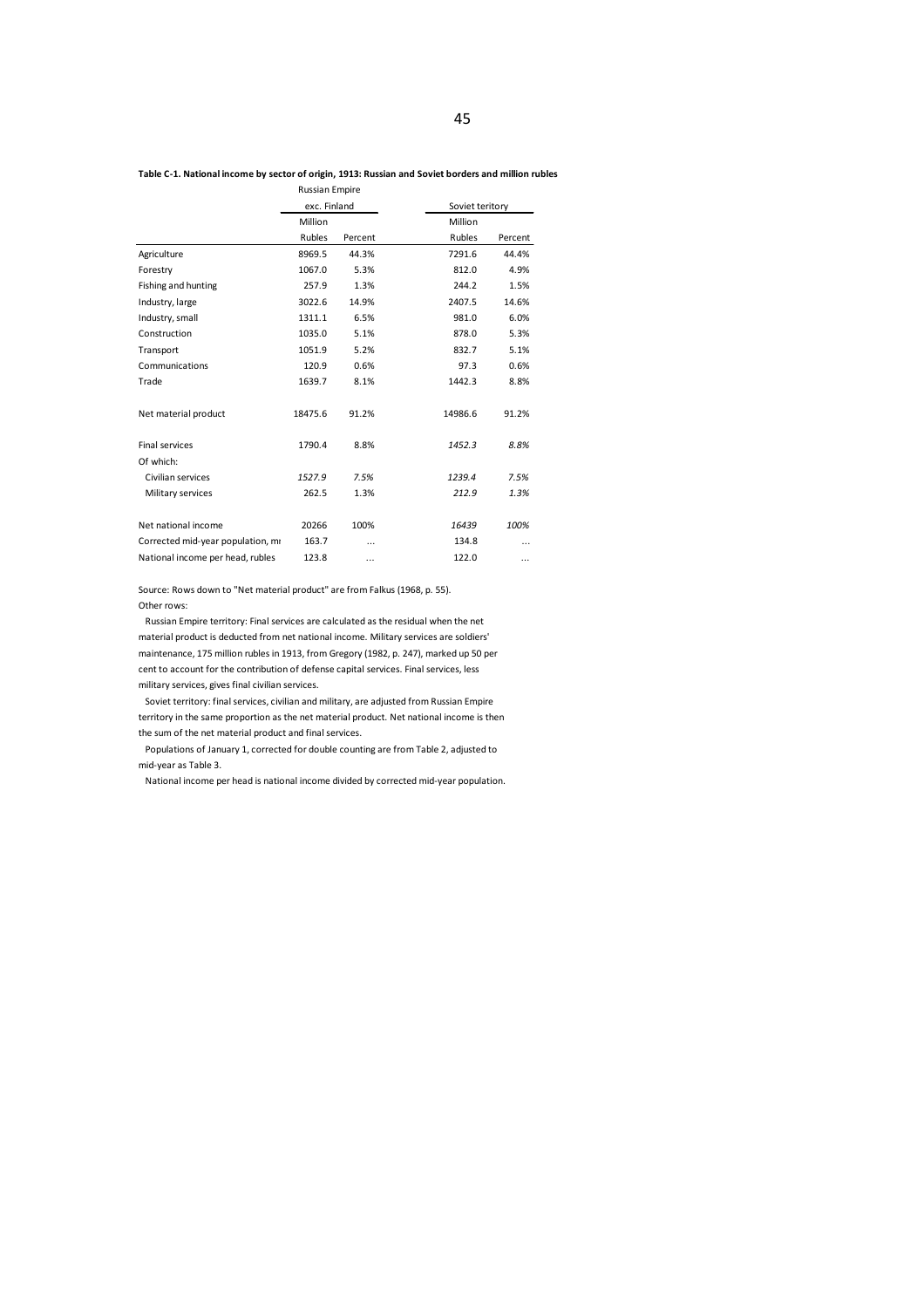### **Table C-2. Agriculture, 1913 to 1928: percent of 1913**

|                           |        |                                                                             |        | Livestock |           |      |                  |        |        |
|---------------------------|--------|-----------------------------------------------------------------------------|--------|-----------|-----------|------|------------------|--------|--------|
|                           |        |                                                                             |        |           | Sheep and |      | Industrial crops |        |        |
|                           | Grains | Potatoes                                                                    | Horses | Cattle    | goats     | Pigs | Flax             | Cotton | Total  |
|                           | Tons   | Tons                                                                        | Head   | Head      | Head      | Head | Tons             | Tons   | % of   |
|                           | 000    | 000                                                                         | 000    | 000       | 000       | 000  | 000              | 000    | 1913   |
|                           |        | Russian Empire exc. Finland and Poland                                      |        |           |           |      |                  |        |        |
| Weight:                   | 48.3%  | 15.6%                                                                       | 7.0%   | 7.0%      | 7.0%      | 7.0% | 4.0%             | 4.0%   | 100.0% |
|                           |        |                                                                             |        |           |           |      |                  |        |        |
| 1913                      | 100%   | 100%                                                                        | 100%   | 100%      | 100%      | 100% | 100%             | 100%   | 100.0% |
| 1914                      | 83%    | 105%                                                                        | 104%   | 102%      | 98%       | 106% | 67%              | 110%   | 92.2%  |
| 1915                      | 94%    | 89%                                                                         | 98%    | 97%       | 102%      | 92%  | 59%              | 128%   | 94.1%  |
| 1916                      | 80%    | 59%                                                                         | 92%    | 88%       | 116%      | 80%  | 58%              | 107%   | 80.9%  |
| 1917                      | 82%    | 80%                                                                         | 82%    | 77%       | 92%       | 78%  | 53%              | 57%    | 79.3%  |
| 1918                      | 54%    | 71%                                                                         | 79%    | 69%       | 81%       | 61%  | 49%              | 60%    | 61.9%  |
| 1919                      | 45%    | 74%                                                                         | 76%    | 62%       | 70%       | 45%  | 37%              | 31%    | 53.9%  |
|                           |        | Russian Empire territory (exc. Finland and Poland) under government control |        |           |           |      |                  |        |        |
| 1913                      | 100%   | 100%                                                                        | 100%   | 100%      | 100%      | 100% | 100%             | 100%   | 100.0% |
| 1914                      | 83%    | 105%                                                                        | 104%   | 102%      | 98%       | 106% | 67%              | 110%   | 92.2%  |
| 1915                      | 87%    | 82%                                                                         | 95%    | 93%       | 100%      | 83%  | 55%              | 128%   | 88.1%  |
| 1916                      | 72%    | 50%                                                                         | 91%    | 86%       | 114%      | 76%  | 55%              | 107%   | 74.8%  |
| 1917                      | 74%    | 75%                                                                         | 76%    | 72%       | 85%       | 72%  | 43%              | 57%    | 73.0%  |
|                           |        |                                                                             |        |           |           |      |                  |        |        |
| Soviet interwar territory |        |                                                                             |        |           |           |      |                  |        |        |
| Weight:                   | 50.3%  | 12.9%                                                                       | 7.1%   | 7.1%      | 7.1%      | 7.1% | 4.2%             | 4.2%   | 100.0% |
| 1913                      | 100%   | 100%                                                                        | 100%   | 100%      | 100%      | 100% | 100%             | 100%   | 100.0% |
| 1914                      | 83%    | 106%                                                                        | 104%   | 100%      | 98%       | 107% | 67%              | 120%   | 92.0%  |
| 1915                      | 93%    | 95%                                                                         | 99%    | 97%       | 103%      | 90%  | 57%              | 140%   | 95.0%  |
| 1916                      | 79%    | 55%                                                                         | 88%    | 82%       | 82%       | 95%  | 58%              | 114%   | 78.5%  |
| 1917                      | 81%    | 85%                                                                         | 79%    | 77%       | 87%       | 86%  | 58%              | 61%    | 80.1%  |
| 1918                      | 53%    | 79%                                                                         | 76%    | 69%       | 77%       | 68%  | 40%              | 51%    | 61.2%  |
| 1919                      | 44%    | 83%                                                                         | 74%    | 62%       | 67%       | 50%  | 30%              | 27%    | 53.2%  |
| 1920                      | 38%    | 81%                                                                         | 71%    | 64%       | 50%       | 72%  | 28%              | 20%    | 50.1%  |
| 1921                      | 31%    | 83%                                                                         | 65%    | 60%       | 49%       | 61%  | 31%              | 15%    | 45.0%  |
| 1922                      | 53%    | 89%                                                                         | 53%    | 54%       | 39%       | 37%  | 34%              | 31%    | 53.9%  |
|                           | 52%    | 129%                                                                        |        |           | 56%       | 44%  |                  |        |        |
| 1923                      |        |                                                                             | 56%    | 63%       |           |      | 33%              | 60%    | 62.1%  |
| 1924                      | 58%    | 141%                                                                        | 70%    | 94%       | 97%       | 94%  | 46%              | 148%   | 80.8%  |
| 1925                      | 82%    | 151%                                                                        | 74%    | 99%       | 113%      | 92%  | 40%              | 242%   | 99.2%  |
| 1926                      | 86%    | 168%                                                                        | 81%    | 105%      | 120%      | 89%  | 34%              | 240%   | 104.4% |
| 1927                      | 81%    | 161%                                                                        | 86%    | 108%      | 130%      | 110% | 31%              | 308%   | 106.4% |
| 1928                      | 80%    | 156%                                                                        | 90%    | 110%      | 135%      | 123% | 39%              | 382%   | 110.8% |

Sources:

For quantities see Appendix D, Table D-2.

Weights in agricultural gross value of output at 1913 prices are taken from Gukhman (1925, pp. 130-135). Valueadded weights, available from Vainshtein (1960) only for 1910 and for European Russia, do not differ greatly.

There are no figures for the cotton harvest from 1918 to 1923. Numbers are interpolated on the weighted sum of other rows, adjusted for the marked difference of trend between benchmark years.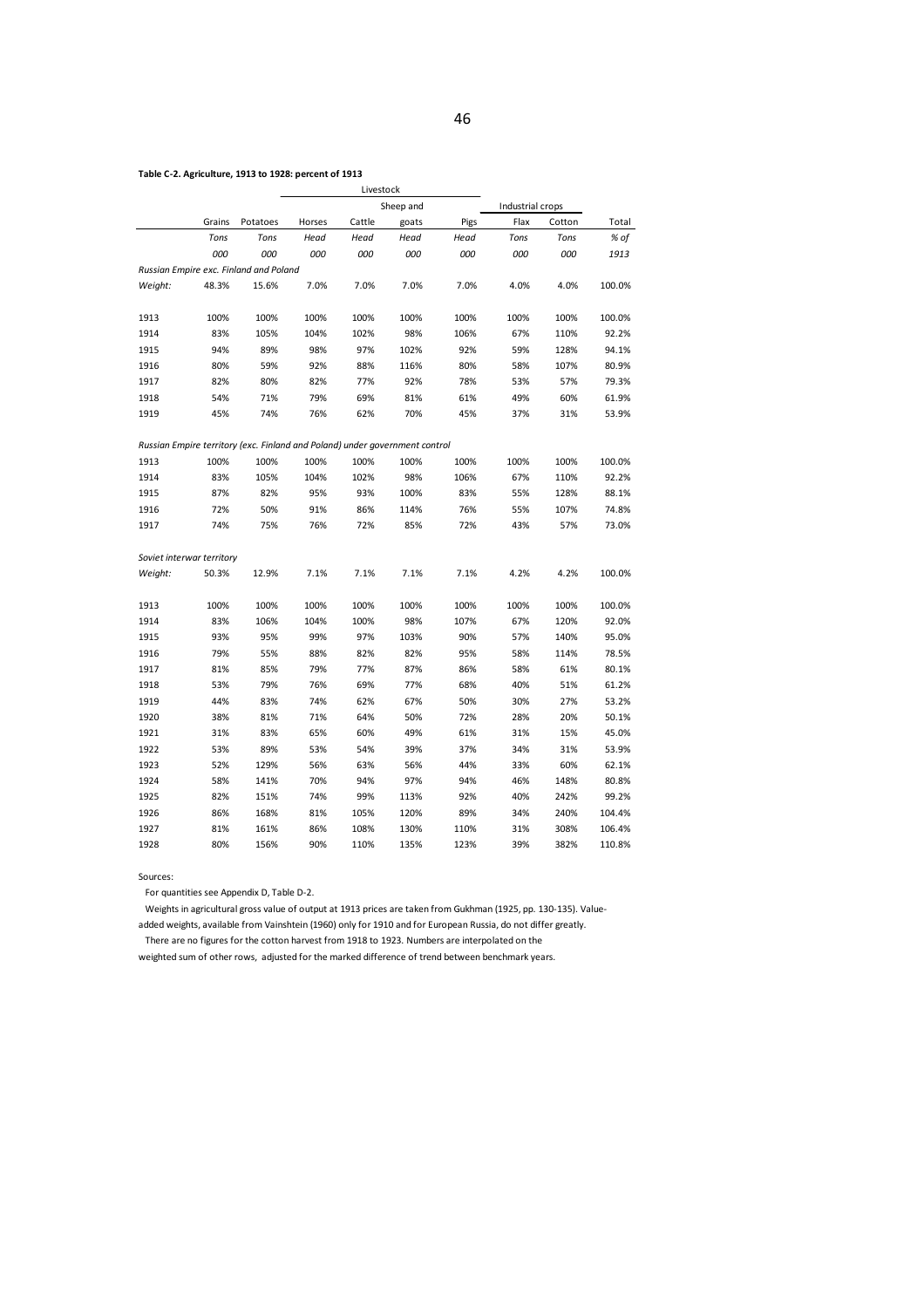| Table C-3. Agriculture, 1913 to 1928, alternative estimates: Soviet territory, percent of 1913 |  |  |
|------------------------------------------------------------------------------------------------|--|--|
|                                                                                                |  |  |

| Groman | Gosplan |       |       | Varzar      |        |             |
|--------|---------|-------|-------|-------------|--------|-------------|
| (1927) | (1929)  |       |       | (1929)      |        |             |
| Total  | Total   | Total | Crops | Grains      | Grains | Meat        |
| 100    | 100     | 100   | 100   | 100         | 100    | 100         |
| 99     | 98      |       |       | 82          |        |             |
| 103    | 101     |       |       | 82          |        |             |
| 98     | 99      |       |       | 70          |        |             |
| 93     | 92      | 88    | 81    | 68          | 71     | 105         |
| 85     | 91      |       |       | 68          | 65     | 102         |
| 75     | 76      |       |       | 68          | 66     | 100         |
| 61     | 69      | 67    | 64    | 46          | 59     | 63          |
| 52     | 64      | 60    | 55    | 38          | 47     | 80          |
| 71     | 54      | 75    | 75    | 49          | 66     | 54          |
| 76     | 74      | 86    | 84    | 61          | 74     | 63          |
| 82     | 80      | 90    | 82    | 56          | 67     | 83          |
| 97     | 84      | 112   | 107   | 80          | 95     | 93          |
|        | 101     | 118   | 114   | 85          | 100    | 102         |
|        | 107     | 121   | 113   |             | 95     | 110         |
|        | 106     | 124   | 117   |             | 96     | 120         |
|        |         |       |       | TsSU (1960) |        | TsSU (1987) |

Source: Groman (1927, p. 47), Poletaev (1998, pp. 186-256).

### **Table C-4. Large-scale industry by sector: Soviet territory, per cent of 1913**

|                   |       |        |             |              |        | Food,    |                |          |                |          |              |        |
|-------------------|-------|--------|-------------|--------------|--------|----------|----------------|----------|----------------|----------|--------------|--------|
|                   | Stone |        |             |              |        | drink,   |                |          |                | Flax and | Paper        |        |
|                   | and   |        |             | Wood-        | Chemi- | and nar- | Leather        | Cotton   | Woolen         | hemp     | and          |        |
|                   | glass | Mining | <b>MBMW</b> | working      | cals   | cotics   | and fur        | textiles | textiles       | textiles | printing     | Total  |
| Number of series: |       |        |             |              |        |          |                |          |                |          |              |        |
|                   | 3     | 15     | 7           | $\mathbf{1}$ | 16     | 10       | $\overline{2}$ | 2        | $\overline{2}$ | 1        | $\mathbf{1}$ | 60     |
| Weight:           | 3.9%  | 29.9%  | 13.2%       | 2.7%         | 6.2%   | 21.5%    | 1.4%           | 13.1%    | 3.1%           | 1.9%     | 3.2%         | 100.0% |
| 1913              | 100%  | 100%   | 100%        | 100%         | 100%   | 100%     | 100%           | 100%     | 100%           | 100%     | 100%         | 100.0% |
| 1914              | 107%  | 93%    | 144%        | 85%          | 106%   | 111%     | 108%           | 100%     | 98%            | 125%     | 89%          | 106.3% |
| 1915              | 78%   | 80%    | 216%        | 64%          | 105%   | 110%     | 99%            | 110%     | 101%           | 132%     | 75%          | 110.9% |
| 1916              | 61%   | 82%    | 141%        | 49%          | 111%   | 83%      | 111%           | 110%     | 97%            | 115%     | 51%          | 94.2%  |
| 1917              | 40%   | 60%    | 146%        | 47%          | 85%    | 64%      | 93%            | 63%      | 70%            | 80%      | 29%          | 73.3%  |
| 1918              | 11%   | 23%    | 31%         | 23%          | 29%    | 39%      | 69%            | 41%      | 54%            | 42%      | 12%          | 31.4%  |
| 1919              | 5%    | 18%    | 18%         | 17%          | 18%    | 21%      | 35%            | 6%       | 21%            | 23%      | 6%           | 16.6%  |
| 1920              | 5%    | 17%    | 22%         | 12%          | 18%    | 26%      | 21%            | 5%       | 17%            | 25%      | 5%           | 17.5%  |
| 1921              | 4%    | 28%    | 7%          | 14%          | 24%    | 12%      | 37%            | 6%       | 12%            | 12%      | 4%           | 16.0%  |
| 1922              | 9%    | 25%    | 17%         | 26%          | 23%    | 21%      | 57%            | 20%      | 27%            | 50%      | 8%           | 22.1%  |
| 1922/23           | 14%   | 29%    | 31%         | 39%          | 42%    | 31%      | 86%            | 27%      | 35%            | 55%      | 25%          | 31.0%  |
| 1923/24           | 21%   | 39%    | 32%         | 47%          | 55%    | 40%      | 159%           | 36%      | 41%            | 73%      | 33%          | 40.4%  |
| 1924/25           | 38%   | 51%    | 74%         | 69%          | 82%    | 58%      | 209%           | 66%      | 60%            | 89%      | 53%          | 62.7%  |
| 1925/26           | 65%   | 74%    | 120%        | 84%          | 119%   | 87%      | 205%           | 85%      | 72%            | 124%     | 69%          | 89.4%  |
| 1926/27           | 81%   | 89%    | 150%        | 95%          | 124%   | 88%      | 102%           | 99%      | 89%            | 126%     | 99%          | 101.4% |
| 1927/28           | 99%   | 91%    | 153%        | 105%         | 174%   | 123%     | 314%           | 110%     | 109%           | 116%     | 93%          | 118.4% |

Sources:

For quantities, see Appendix E, Tables E-2 to E-13.

Weights in industry gross value added at 1913 prices are from TsSU (1924b, p. 198).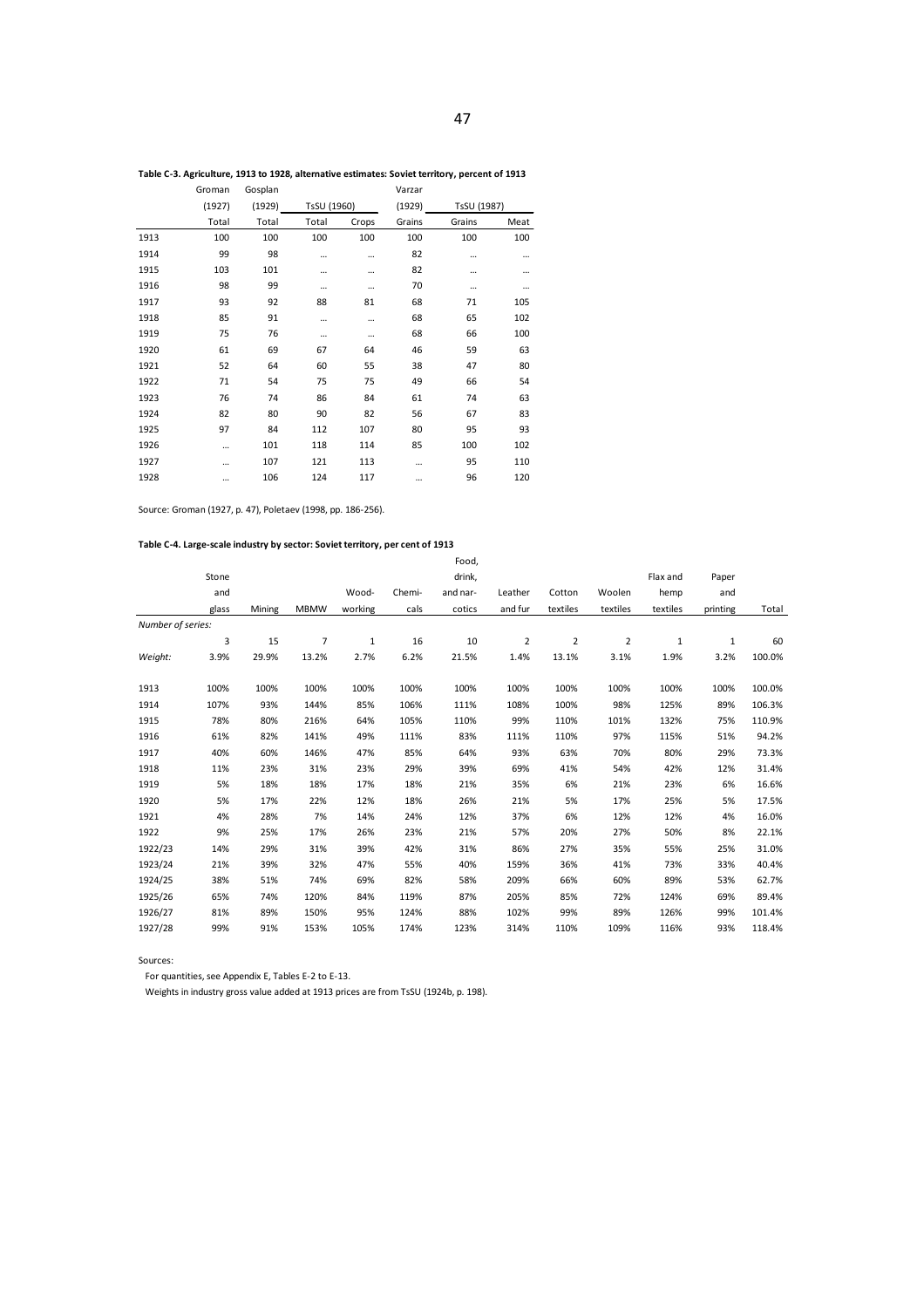### **Table C-5. Industry gross value of output, 1913 to 1927/28, alternative estimates: Soviet Union, billion prewar rubles**

|         |      |             |      | Small- |
|---------|------|-------------|------|--------|
|         |      | Large-scale |      | scale  |
|         | (A)  | (B)         | (C)  | (D)    |
| 1913    | 5.62 |             | 6.39 | 2.04   |
| 1914    | 5.69 |             | 6.43 | 2.00   |
| 1915    | 6.39 |             | 7.06 | 1.60   |
| 1916    | 6.83 | .           | 7.42 | 1.80   |
| 1917    | 4.34 |             | 4.78 | 1.60   |
| 1918    | 1.91 | 1.85        | 2.16 | 1.50   |
| 1919    | 1.45 | 0.96        | 0.95 | 1.00   |
| 1920    | 0.98 | 0.82        | 0.82 | 0.90   |
| 1921    | 1.49 | 1.17        | 1.08 | 1.00   |
| 1922    | 1.95 | 1.52        | 1.44 | 1.10   |
| 1922/23 | 2.54 | 2.17        | 2.13 | 1.20   |
| 1923/24 |      | 2.59        | 2.59 | 1.46   |
| 1924/25 |      | 4.14        | 3.96 | 1.69   |
| 1925/26 |      | 6.02        | 5.72 | 1.86   |
| 1926/27 |      | 6.89        | 6.72 | 2.04   |
| 1927/28 |      | 8.43        |      |        |
|         |      |             |      |        |

Sources:

A. Gukhman (1928, p. 114).

B. TsSU (1929a, pp. 302-311).

C and D. Akademii nauk (1960, p. 198), citing *Planovoe khoziaistvo* 1929, no. 5, p. 191.

### **Table C-6. Industry gross value of output, 1913 to 1927/28, alternative estimates: Soviet Union, 1913=100%**

|        |         | Large scale industry |          |          |         | All industry |               |      |  |
|--------|---------|----------------------|----------|----------|---------|--------------|---------------|------|--|
|        | Gosplan | TsUNKhU              | TsSU     | Maevskii | Gosplan | TsSU         |               |      |  |
|        | (1929)  | (1939)               | (1957)   | (1957)   | (1929)  | (1964)       | Nutter (1962) |      |  |
| Prices | 1926/27 | 1926/27              | 1926/27  | 1926/27  | 1913    | 1926/27      | 1913          | 1928 |  |
| 1913   | 100     | 100                  | 100      | 100      | 100     | 100          | 100           | 100  |  |
| 1914   | 101     | 101                  |          | 102      | 100     |              | 110           | 113  |  |
| 1915   | 110     | 114                  |          | 118      | 103     |              | 107           | 109  |  |
| 1916   | 116     | 122                  | $\cdots$ | 120      | 109     |              | 111           | 112  |  |
| 1917   | 75      | 63                   | 63       | 85       | 76      | 71           | 92            | 92   |  |
| 1918   | 34      | 35                   | $\cdots$ |          | 43      |              | 40            | 43   |  |
| 1919   | 15      | 26                   | $\cdots$ |          | 23      |              | 24            | 21   |  |
| 1920   | 13      | 14                   | 14       |          | 20      | 22           | 22            | 19   |  |
| 1921   | 17      | 20                   | 21       |          | 25      | 31           | 24            | 21   |  |
| 1922   | 23      | 26                   | $\cdots$ |          | 30      | 41           | 34            | 34   |  |
| 1923   | 33      | 39                   | $\cdots$ |          | 40      | $\cdots$     | 43            | 43   |  |
| 1924   | 41      | 46                   | 46       |          | 48      | 51           | 53            | 52   |  |
| 1925   | 62      | 76                   | 75       |          | 67      | 73           | 73            | 75   |  |
| 1926   | 90      | 108                  | 108      |          | 90      | 98           | 91            | 91   |  |
| 1927   | 105     | 124                  | 122      |          | 104     | 111          | 101           | 98   |  |
| 1928   | 127     | 154                  | 152      |          | 120     | 132          | 103           | 100  |  |

Source: Poletaev (1998, pp. 186-256).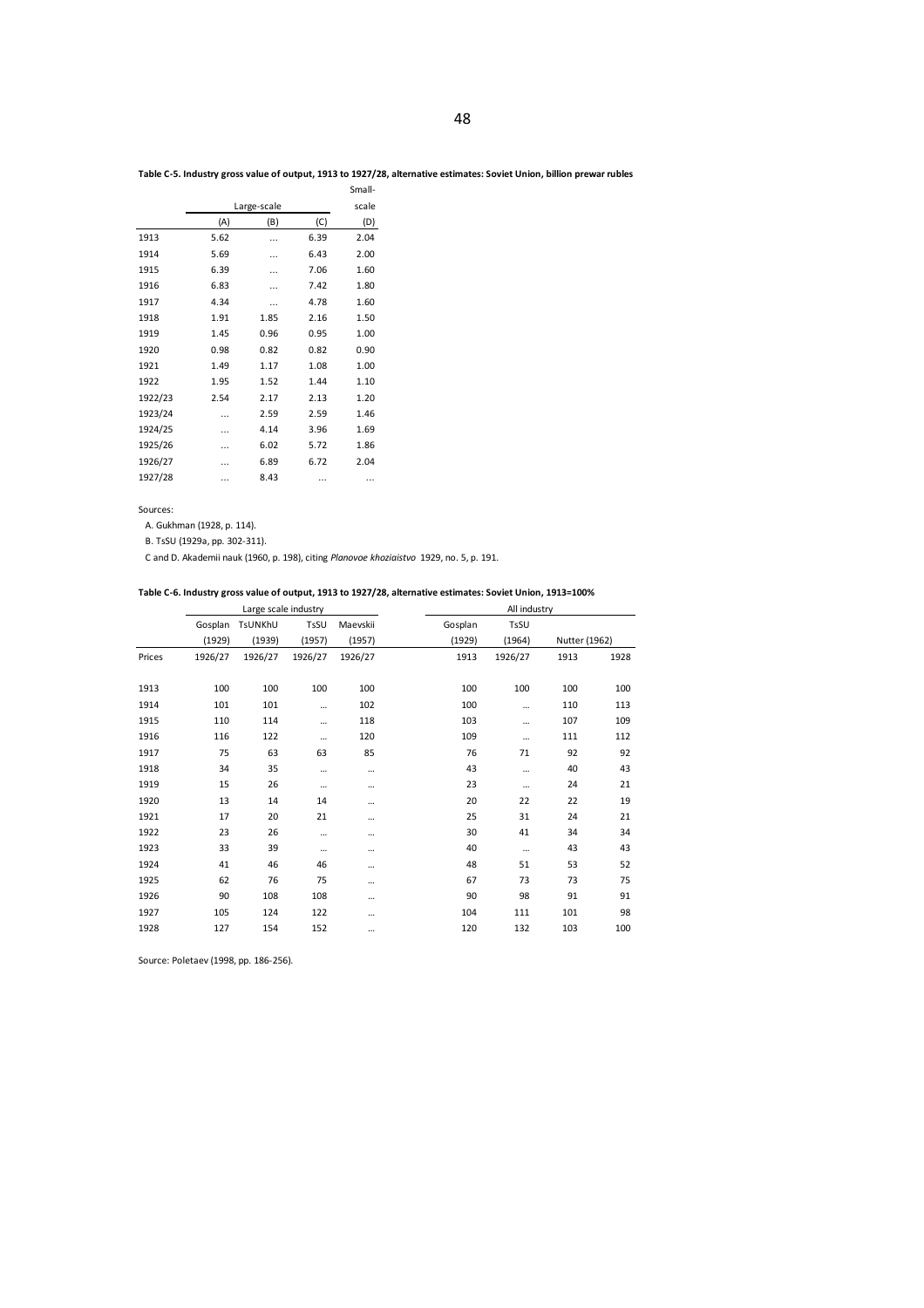**Table C-7. Construction materials: Soviet territory, per cent of 1913**

|         |        | Red    | Window | Sawn   |        |
|---------|--------|--------|--------|--------|--------|
|         | Cement | bricks | glas   | timber | Total  |
| 1913    | 100%   | 100%   | 100%   | 100%   | 100.0% |
| 1914    | 119%   | 110%   | 93%    | 85%    | 101.5% |
| 1915    | 93%    | 64%    | 77%    | 64%    | 74.6%  |
| 1916    | 88%    | 43%    | 53%    | 49%    | 58.3%  |
| 1917    | 58%    | 31%    | 30%    | 47%    | 41.8%  |
| 1918    | 6%     | 15%    | 13%    | 23%    | 14.3%  |
| 1919    |        | 9%     | 7%     | 17%    | 10.9%  |
| 1920    | 2%     | 9%     | 5%     | 12%    | 7.1%   |
| 1921    | 4%     | 4%     | 4%     | 14%    | 6.9%   |
| 1922    | 10%    | 6%     | 10%    | 26%    | 12.9%  |
| 1922/23 | 15%    | 10%    | 18%    | 39%    | 20.3%  |
| 1923/24 | 24%    | 14%    | 24%    | 47%    | 27.5%  |
| 1924/25 | 48%    | 23%    | 43%    | 69%    | 45.7%  |
| 1925/26 | 88%    | 47%    | 61%    | 84%    | 69.9%  |
| 1926/27 | 108%   | 65%    | 70%    | 95%    | 84.7%  |
| 1927/28 | 126%   | 82%    | 88%    | 105%   | 100.3% |

Source: Calculated from Tables E-2 and E-6. The total is the unweighted mean of the component series in each year.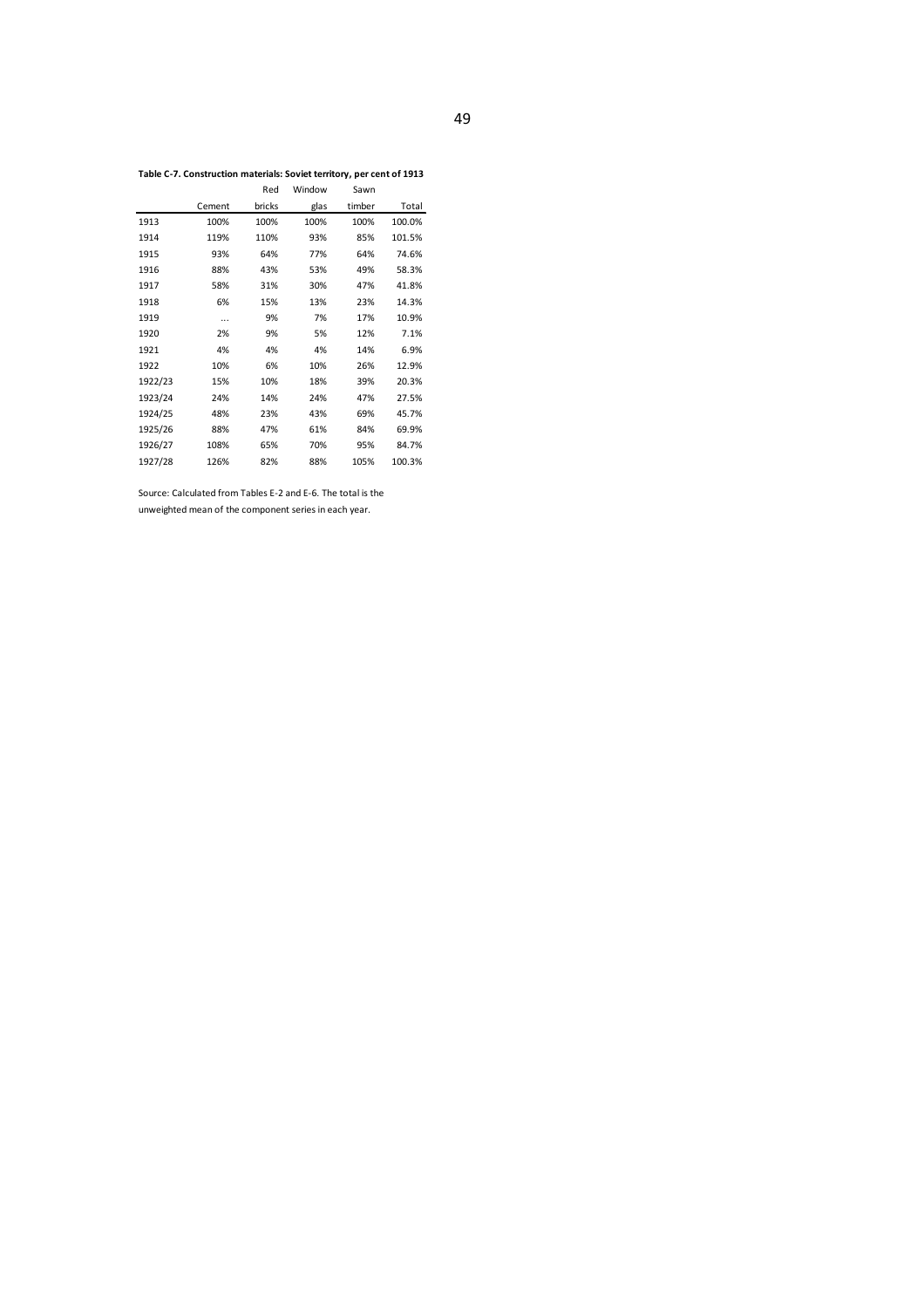### **Table C-8. Rail and water transport, 1913 to 1927/28: physical units**

|                                        |         | Railways |          | Rail and  |            |        |  |
|----------------------------------------|---------|----------|----------|-----------|------------|--------|--|
|                                        |         | Pass-    | Convent- | Water-    | waterways, |        |  |
|                                        | Freight | engers   | ional*   | ways      | total      |        |  |
|                                        | Ton/km  | Person   | Ton/km   | Ton/km    | Ton/km     | % of   |  |
|                                        | billion | /km, bn  | billion  | billion   | billion    | 1913   |  |
| Russian Empire exc. Finland and Poland |         |          |          |           |            |        |  |
| 1913                                   | 76.8    | 29.7     | 106.5    | .         |            | 100.0% |  |
| 1914                                   | 74.7    | 38.5     | 113.2    |           | .          | 106.3% |  |
| 1915                                   | 83.0    | 53.2     | 136.2    |           | .          | 127.9% |  |
| 1916                                   | 96.1    | 49.5     | 145.7    | .         | .          | 136.8% |  |
| 1917                                   | 63.0    | 22.0     | 85.0     |           |            | 79.8%  |  |
|                                        |         |          |          |           |            |        |  |
| Soviet interwar territory              |         |          |          |           |            |        |  |
| 1913                                   | 65.7    | 25.2     | 90.9     | 29.0      | 119.9      | 100.0% |  |
| 1914                                   | 61.1    | 32.7     | 93.8     |           |            | 103.2% |  |
| 1915                                   | 73.6    | 45.2     | 118.8    |           |            | 130.6% |  |
| 1916                                   | 88.7    | 42.1     | 130.8    | $\ddotsc$ |            | 143.8% |  |
| 1917                                   | 61.1    | 18.7     | 79.8     | 15.0      | 94.8       | 79.0%  |  |
| 1918                                   | 13.8    | 8.2      | 22.0     | 3.3       | 25.2       | 21.0%  |  |
| 1919                                   | 17.5    | 10.4     | 27.9     | 4.2       | 32.0       | 26.7%  |  |
| 1920                                   | 11.4    | 6.7      | 18.1     | 2.7       | 20.8       | 17.4%  |  |
| 1921                                   | 14.0    | 8.3      | 22.3     | 3.3       | 25.6       | 21.3%  |  |
| 1922                                   | 18.0    | 10.6     | 28.6     | 4.3       | 32.9       | 27.4%  |  |
| 1922/23                                | 23.5    | 13.9     | 37.4     | 5.6       | 43.0       | 35.8%  |  |
| 1923/24                                | 33.7    | 15.4     | 49.1     | 8.0       | 57.1       | 47.6%  |  |
| 1924/25                                | 47.4    | 19.0     | 66.4     | 8.6       | 75.0       | 62.5%  |  |
| 1925/26                                | 68.9    | 23.4     | 92.3     | 12.5      | 104.8      | 87.4%  |  |
| 1926/27                                | 81.7    | 22.1     | 103.8    | 14.8      | 118.6      | 98.9%  |  |
| 1927/28                                | 88.2    | 23.6     | 111.8    | 16.0      | 127.8      | 106.6% |  |

### Note:

\* Conventional ton/kilometres sum freight and passenger traffic, converting one passenger/kilometre to one ton/kilometre of freight.

### Sources:

Russian Empire: All figures are from Westwood (1990, pp. 305, 309) except 1916. For 1916 we interpolate railway freight on the figure for Soviet territory, taking into account the divergent trends of Russian and Soviet railway freight in 1917 relative to 1915. The figure for passenger transport is then interpolated on freight transport, again adjusting for the different trends of freight and passenger transport across adjacent years.

Soviet territory: Figures for 1913 in real terms from Westwood (1990, pp. 305, 309) are extrapolated through subsequent years as follows. For railway freight we use index numbers from Poletaev (1998, unpublished appendix) that closely match series reported by Westwood. For railway passenger transport we use 1913-based index numbers reported by Poletaev for 1922 through 1928; for the intervening years, we interpolate up to 1917 on passenger transport in the Russian Empire and, from 1918 to 1921, on freight transport, taking into account the divergent trends of freigh and passenger transport from 1917 to 1922/23. We ignore the index number for passenger traffic in 1917 cited by Poletaev which, translated into real terms, gives a figure for Soviet territory as large as that for the entire Russian Empire. For water transport we have figures in real terms only for 1913, 1917, 1923/24, and 1927/28. We interpolate missing years on railway freight transport, again adjusting for the different trends across benchmark years.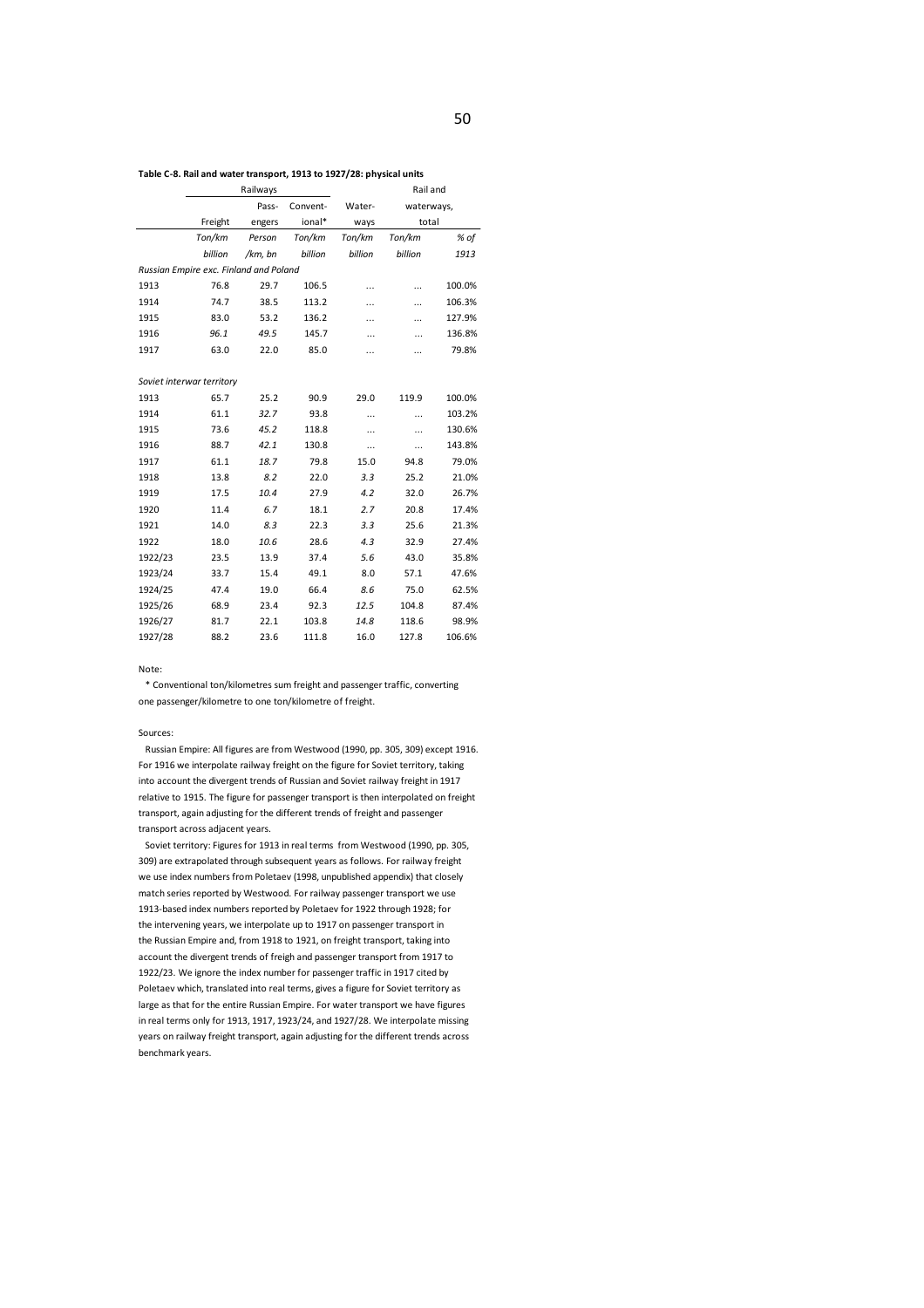### **Table C-9. Trade, 1923/24 to 1927/28: Soviet Union, persons employed**

|         | Persons |
|---------|---------|
|         | ooo     |
| 1922/23 | 286     |
| 1923/24 | 279     |
| 1924/25 | 420     |
| 1925/26 | 532     |
| 1926/27 | 582     |
| 1927/28 | 599     |

Sources:

1922/23: Vovsi (1926, p. 8), from a census of 1923.

1923/24-1927/28: TsSU (1929a).

### **Table C-10. Civilian services, 1923/24 to 1927/28: Soviet Union, persons employed**

|         |          | Govern-  | Edu-     | Medical  | Commu-    | <b>Domestic</b> |
|---------|----------|----------|----------|----------|-----------|-----------------|
|         | Finance  | ment     | cation   | services | nications | service         |
|         | 000      | 000      | 000      | 000      | 000       | 000             |
| 1920    |          | $\cdots$ |          | 111      |           | $\cdots$        |
| 1921    | $\cdots$ | $\cdots$ | $\cdots$ | 103      | $\cdots$  | $\cdots$        |
| 1922    | $\cdots$ | $\cdots$ | $\cdots$ | 117      |           | $\cdots$        |
| 1922/23 | 31       | 923      | 421      | 179      | 92        | 0               |
| 1923/24 | 48       | 947      | 484      | 244      | 76        | 133             |
| 1924/25 | 66       | 1004     | 551      | 271      | 82        | 193             |
| 1925/26 | 82       | 1127     | 603      | 324      | 94        | 253             |
| 1926/27 | 85       | 1164     | 714      | 365      | 95        | 317             |
| 1927/28 | 86       | 1135     | 781      | 405      | 95        | 317             |

Sources:

1920-1923: Employment in medical services is based on TsSU (1927, pp. 104-5).

1922/23: Vovsi (1926, p. 9).

1923-1927: TsSU (1929a).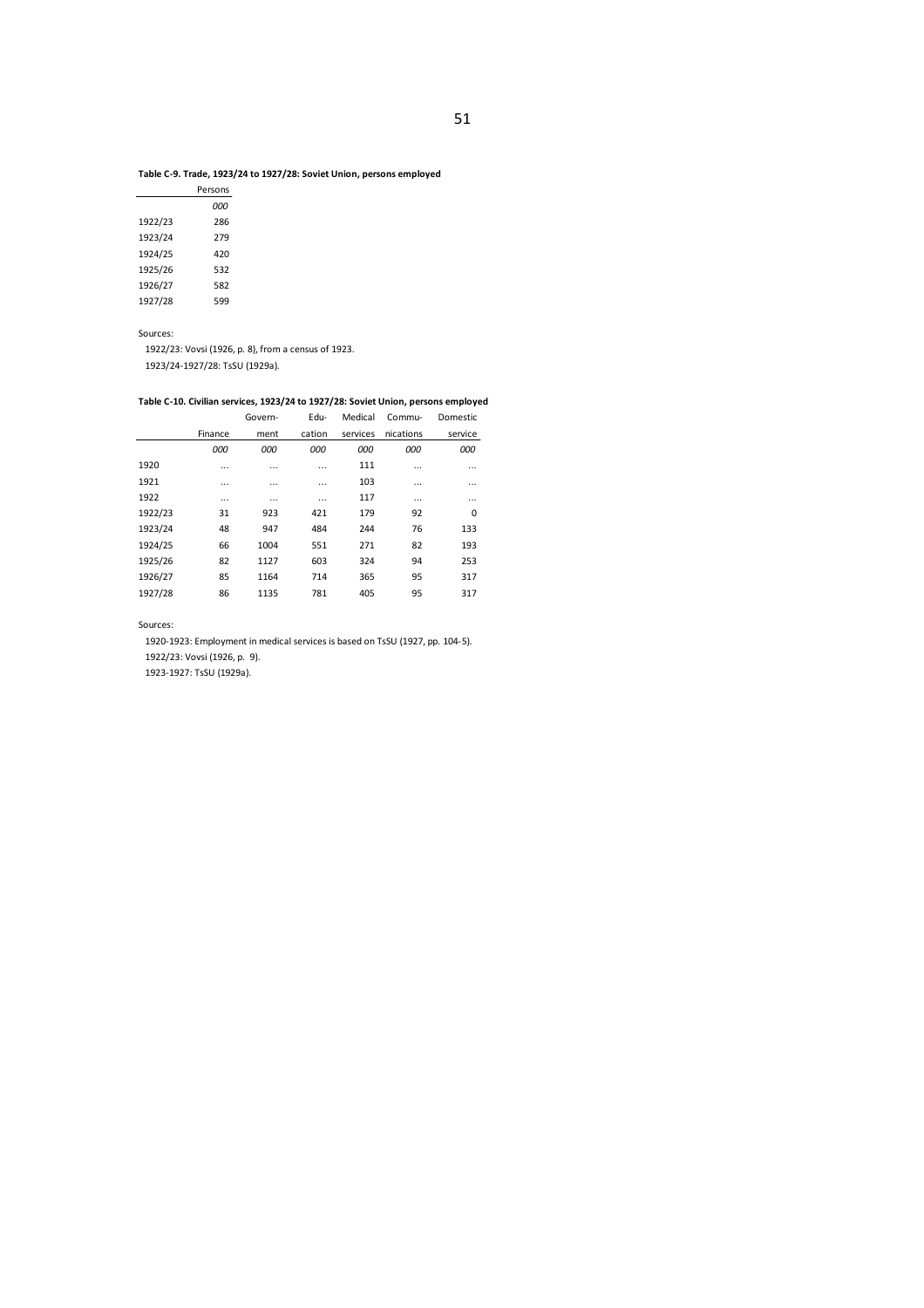### **Table C-11. Military services, 1913 to 1927/28: persons employed**

|                                        | Armed forces              |      | <b>Bolshevik</b> |       |  |  |  |  |  |  |  |
|----------------------------------------|---------------------------|------|------------------|-------|--|--|--|--|--|--|--|
|                                        | of Russia and USSR        |      | forces           | Total |  |  |  |  |  |  |  |
|                                        | (A)                       | (B)  | (C)              | (D)   |  |  |  |  |  |  |  |
|                                        | 000                       | 000  | 000              | 000   |  |  |  |  |  |  |  |
| Russian Empire exc. Finland and Poland |                           |      |                  |       |  |  |  |  |  |  |  |
| 1913                                   | 1286                      | 1423 |                  | 1423  |  |  |  |  |  |  |  |
| 1914                                   | 1321                      | 2405 | .                | 2405  |  |  |  |  |  |  |  |
| 1915                                   | 5500                      | 6425 |                  | 6425  |  |  |  |  |  |  |  |
| 1916                                   | 10900                     | 9108 |                  | 9108  |  |  |  |  |  |  |  |
| 1917                                   | 9050                      | 7992 |                  | 7992  |  |  |  |  |  |  |  |
|                                        |                           |      |                  |       |  |  |  |  |  |  |  |
|                                        | Soviet interwar territory |      |                  |       |  |  |  |  |  |  |  |
| 1913                                   |                           | 1239 | $\ddotsc$        | 1239  |  |  |  |  |  |  |  |
|                                        |                           |      |                  |       |  |  |  |  |  |  |  |
| 1918                                   |                           | 313  | 50               | 363   |  |  |  |  |  |  |  |
| 1919                                   | 1550                      | 1867 | 300              | 2167  |  |  |  |  |  |  |  |
| 1920                                   | 3050                      | 4139 | 75               | 4214  |  |  |  |  |  |  |  |
| 1921                                   | 5500                      | 3113 |                  | 3113  |  |  |  |  |  |  |  |
| 1922                                   | 3600                      | 1590 |                  | 1590  |  |  |  |  |  |  |  |
| 1922/23                                | 2100                      | 703  |                  | 703   |  |  |  |  |  |  |  |
| 1923/24                                | 562                       | 562  |                  | 562   |  |  |  |  |  |  |  |
| 1924/25                                | 562                       | 562  |                  | 562   |  |  |  |  |  |  |  |
| 1925/26                                | 562                       | 562  |                  | 562   |  |  |  |  |  |  |  |
| 1926/27                                | 562                       | 562  |                  | 562   |  |  |  |  |  |  |  |
| 1927/28                                | 562                       | 562  |                  | 562   |  |  |  |  |  |  |  |

### Sources:

A. Correlates of War database, at www.correlatesofwar.org. B. 1913-1917: Calculated from Golovin (2001, pp. 166, 186). The figure given for Soviet territory in 1913 under column (B) is notional, and represents the Russian Empire figure for the same year adjusted in proportion to the official population figures for the two territories shown in Table 2. Figures for 1918 to 1921 are calculated from Direktivy (1978, pp. 15-227) and those for 1922 to 1927 are from TsSU (1929a).

C. An arbitrary allowance.

D. The sum of B and C.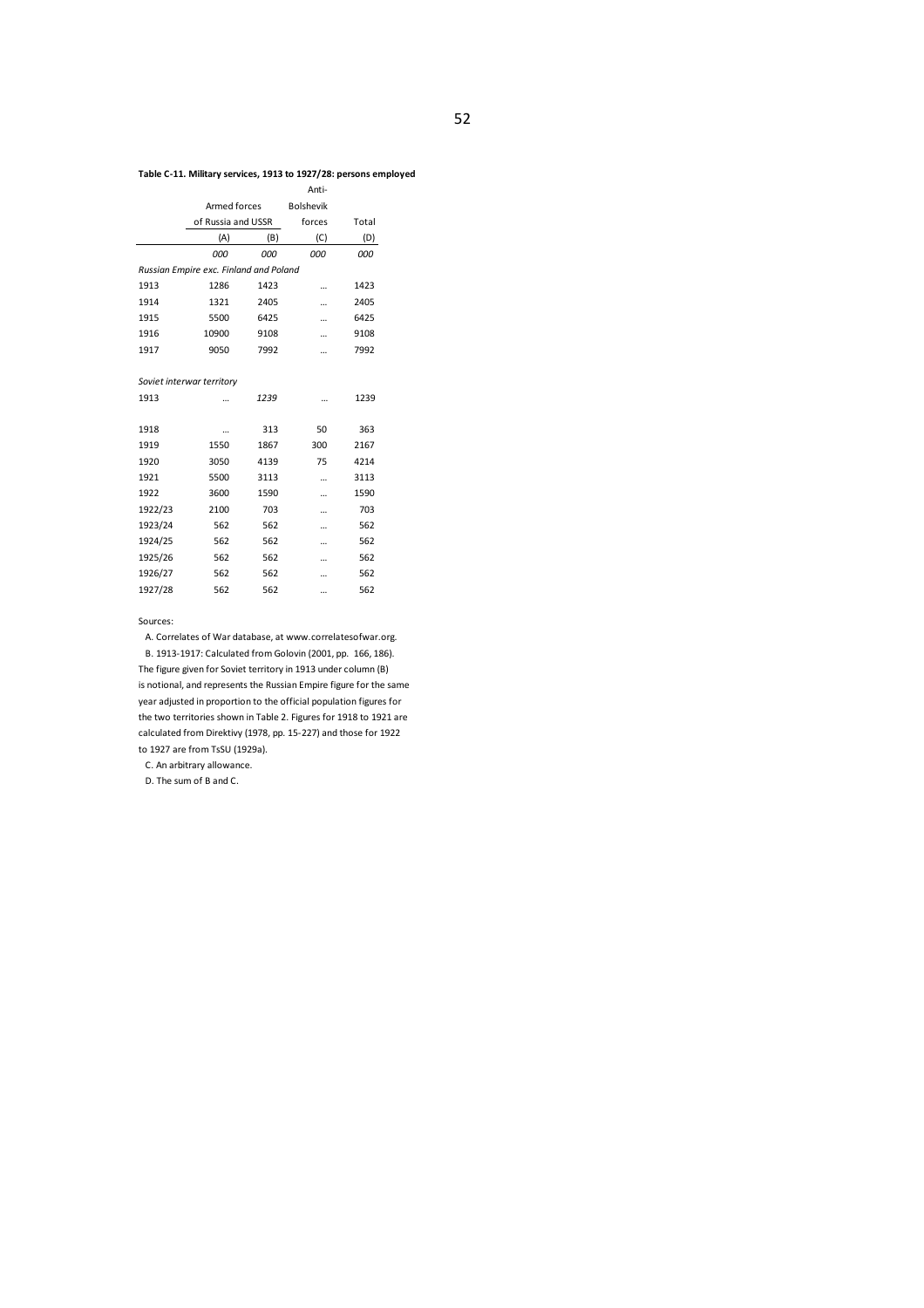## Appendix D. Agriculture

Table D-1 reports the corrections we apply to the original agricultural data as published at the time, and table D-2 presents our final corrected series.

The basic source for pre-revolutionary figures on Russian agriculture is an official summary of Russian economic development during World War I (Narkomfin 1922). Figures for 1913 and 1914 cover the whole empire, but there are omissions for particular regions – mainly those that were occupied by Germany – and for particular products in the later years.<sup>10</sup> We interpolate missing figures from trends in neighboring regions. To move from Imperial to Soviet territory, we use regional information from this volume and from the Imperial yearbooks for 1913 and 1915. In moving to Soviet frontiers we added the cotton production of Khiva and Bukhara.

Livestock figures are of worse quality than the arable data. For 1916 there are no livestock figures at all for the Asiatic part of the empire; the European part is represented by data for 48 out of 53 provinces. These omissions were interpolated using data on the regional distribution of livestock across the Empire in previous years. We use the same regional information to estimate figures for Soviet territory.

The agricultural data of lowest quality are those for 1918 and 1919. For grains, potatoes, and flax fibers, figures exist only for particular districts of 34 Russian provinces. These report average yields per unit of area in 1918 and 1919, and cropped areas in 1917 and 1919. For these regions, cropped areas multiplied by yields give output (for 1918 we use the average of areas cropped in 1917 and 1919). We extend the regional figures to the entire Empire and Soviet territories on the basis of these districts' share in national output figures of 1917.

For livestock, too, figures exist only for the same districts of the 34 regions. Because national livestock figures in 1917 are not known, we have difficulty extending the regional figures to the country as a whole. As an approximation, we use the average of the regional shares of grains, potatoes, and flax fibers.

Territorial adjustments are not the only obstacle to comparability of agricultural statistics before and after the Revolution. In addition, there was widespread underreporting. To compensate for this, we apply various corrections to the pre-revolutionary statistics, as shown in Table D-1. These, especially those applied to grains, are the most likely source of the divergence between our own aggregate series and the estimates of the 1920s, mentioned in Appendix C.

We start with grains, to which we apply two correction factors. Many contemporary statisticians and economists believed that peasants tended to underreport yields and sown areas, particularly before the Revolution. From the mid-1920s, Gosplan statisticians applied a

 $10$  For 1915 there are no data on grain production for 6 out of 53 regions in the European part of the Russian Empire, and 3 out of 24 regions in the Asiatic part. In 1916 we miss 5 European and 13 Asiatic regions, and in 1917 we miss 2 and 5. On potatoes in 1916 there are no data for the Baltic region, Belorussia, the Middle Volga, South Steppe, and Steppe regions, Turkestan, Transcaucasia, and Siberia and in 1917 for the Steppe region and Turkestan.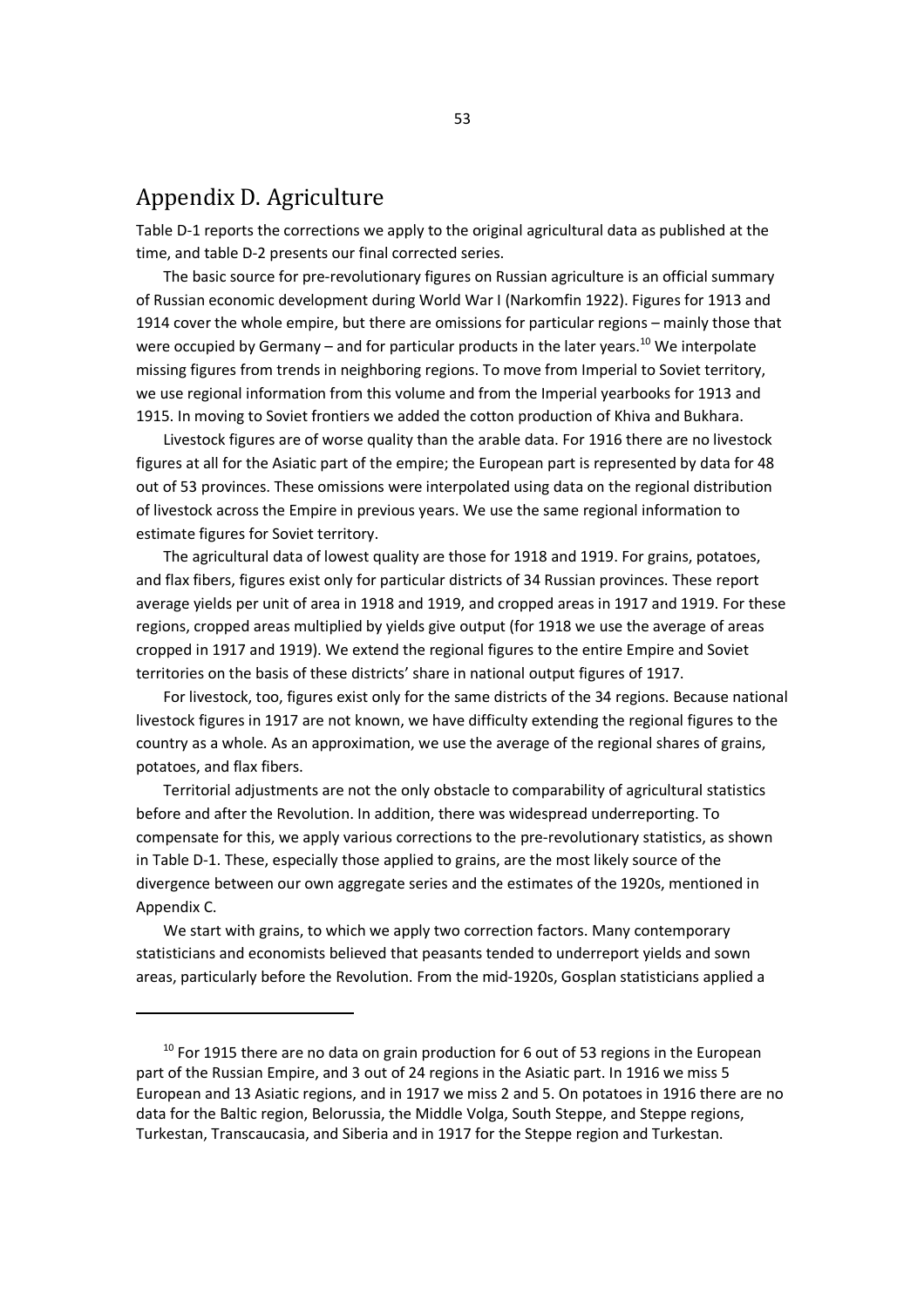1.19 correction factor to scale up the pre-revolutionary grain harvest retrospectively (Wheatcroft and Davies 1994c). While the intrinsic validity of this correction is debatable, it continues to be required for comparability between grain statistics gathered before and after the Revolution. We apply it therefore to our series for 1913 to 1917.

In the early 1920s, however, Soviet statisticians applied a smaller correction factor, namely 10-12%. They applied this both to the pre-revolutionary grain statistics and to the contemporary Soviet figures, in the belief that the pre-revolutionary problem of underreporting had been carried over into the Soviet registration system. Thus, grain figures for 1918 and 1919 appeared in the 1921 source that we use, already multiplied by 1.11 (not 1.19). For consistency with the grain figures of the later 1920s, multiplied by 1.19 (not 1.11), therefore, we apply a further adjustment factor of 1.072 (1.19 divided by 1.11). We do not adjust the 1920 figure because, at the time it was published in 1924, Soviet statistics had already switched to a 1.19 correction.

The further problem of wartime underreporting deserves special mention. Under the policy of compulsory grain requisitions from 1918 to 1920, peasants had stronger incentives to conceal harvests than in peacetime. Contemporary statisticians were well aware of the issue and introduced further corrections for it from the early 1920s. These corrections are already in our data. The original TsSU (1921b) correction factor was 1.25, which was the product of multiplying the 10-12 percent adjustment for peacetime underreporting, discussed above, and a further 10- 15 percent correction for wartime underreporting of yields.

Alternative views from the 1920s, reviewed by Kabanov (1988), suggested larger corrections of wartime yields, in a range that varied up to 40 percent. In the early 1920s, TsSU did not support such larger adjustments. At this time TsSU remained a relatively independent organization, with highly qualified statisticians still in charge. In the late 1920s, however, higher agricultural figures for 1918 and 1919 began to appear in official publications. It is likely that these responded to political requirements of the time, rather than changes in expert assessment. The official line blamed the grain procurement difficulties on the peasants' concealment of harvests and hoarding of stocks, and applied the same logic to the grain figures of 1918 and 1919.

To summarize, we reject the further upward correction of the figures published in the early 1920s as driven by ideology rather than scholarship. In fact, larger adjustments would imply the concealment not only of yields but also of areas under crops. The latter is less likely because cropped areas were more easily observable.

We apply further corrections to the potato harvests reported for the same years. At this time official figures included only field-grown potatoes, omitting those grown on the side, in "subsidiary" farming in both town and country. Wheatcroft and Davies (1994c) cite Gukhman's (1925) estimate of 1913 potato production for a correction factor of 1.283, which we use to scale the figures up.

Finally, livestock-breeding accounted for almost one third of agricultural production in 1913. The 1916 agricultural census revealed underreporting of livestock on a large scale. This was brought to light by Vainshtein (1960); before his work, no corrections were made. We follow him in multiplying livestock figures for 1913 to 1915 by factors of 1.198 for horses; 1.415 for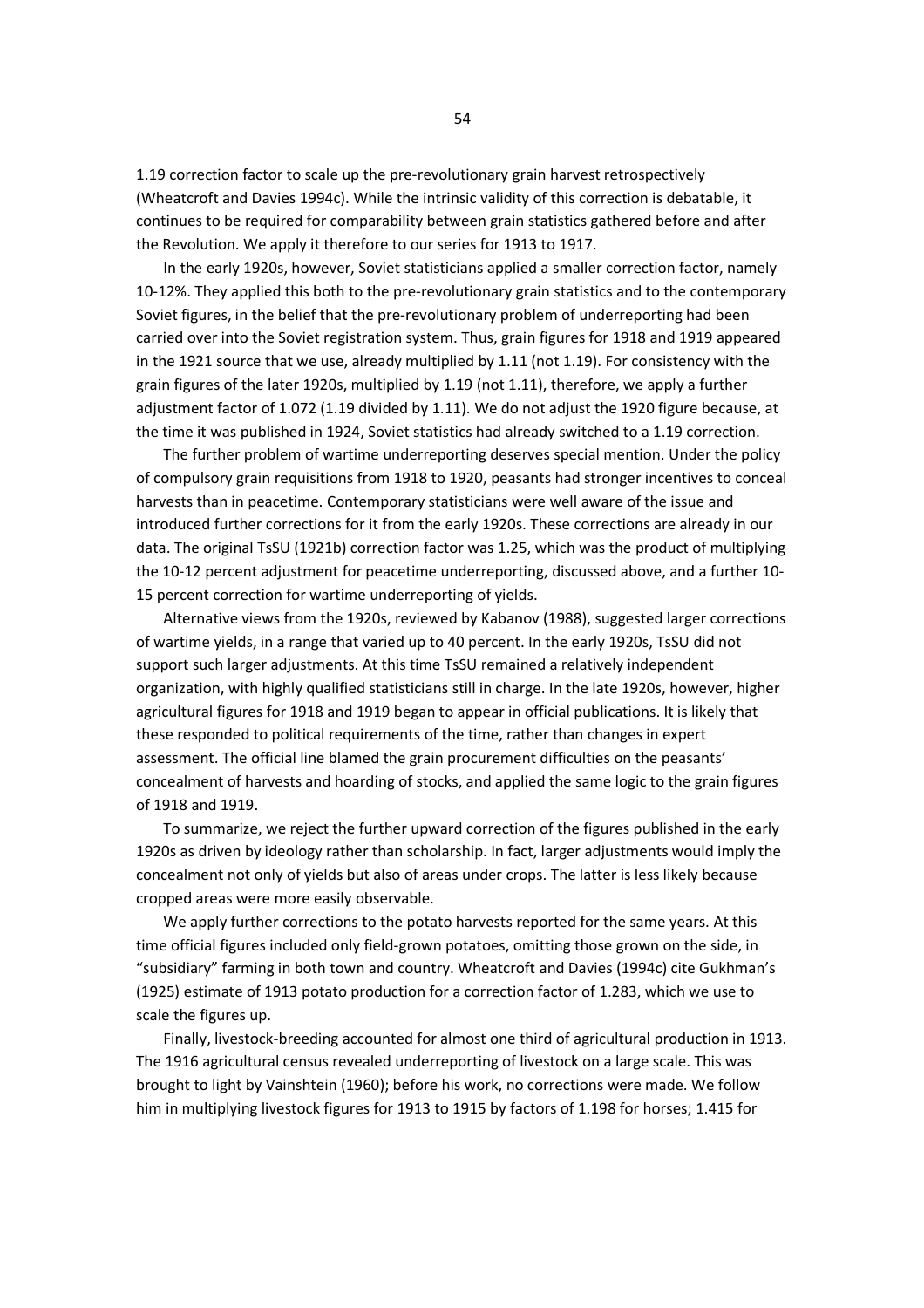cattle; and 1.896 for pigs. The correction factor we apply to sheep and goats (1.504) is the arithmetic mean of the three Vainshtein correction factors for other livestock.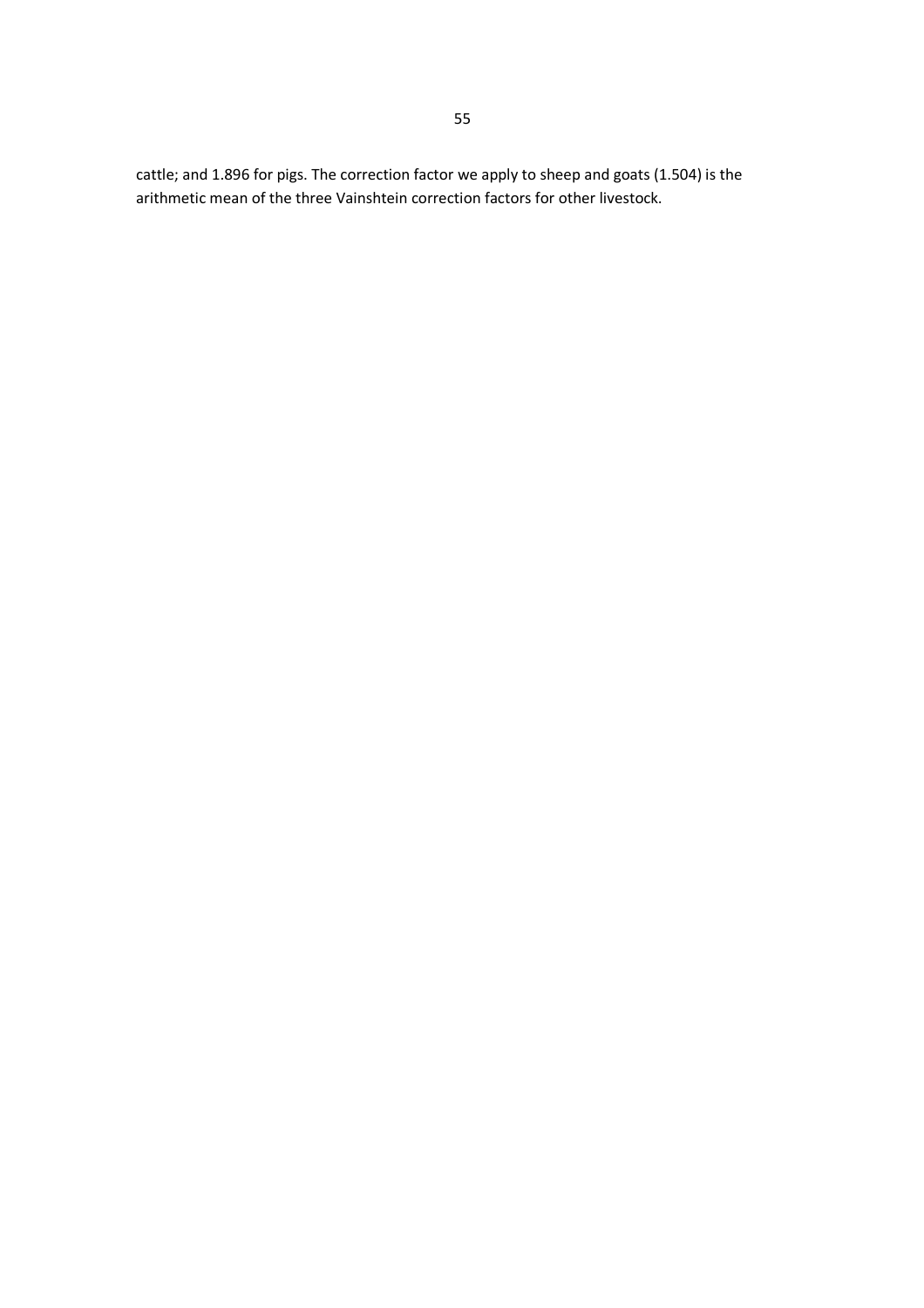### **Table D-1. Correction factors for agriculture**

|                 | Period    | Factor |
|-----------------|-----------|--------|
| Grains          | 1913-1917 | 1.19   |
| Grains          | 1918-1919 | 1.072  |
| Potatoes        | 1913-1919 | 1.283  |
| Horses          | 1913-1919 | 1.199  |
| Cattle          | 1913-1919 | 1.416  |
| Pigs            | 1913-1919 | 1.897  |
| Sheep and goats | 1913-1919 | 1.504  |

Sources:

For discussion of the undereporting of agricultural production in peacetime and wartime, see the text of this appendix. Correction factors are applied to grains on the authority of Wheatcroft (1990) and Wheatcroft and Davies (1994c); to potatoes following Gukhman (1925), cited by Wheatcroft and Davies (1994c); and to horses, cattle, and pigs following Vainshtein (1960). The correction factor for sheep and goats is the arithmetic mean of the three Vainshtein correction factors for other livestock.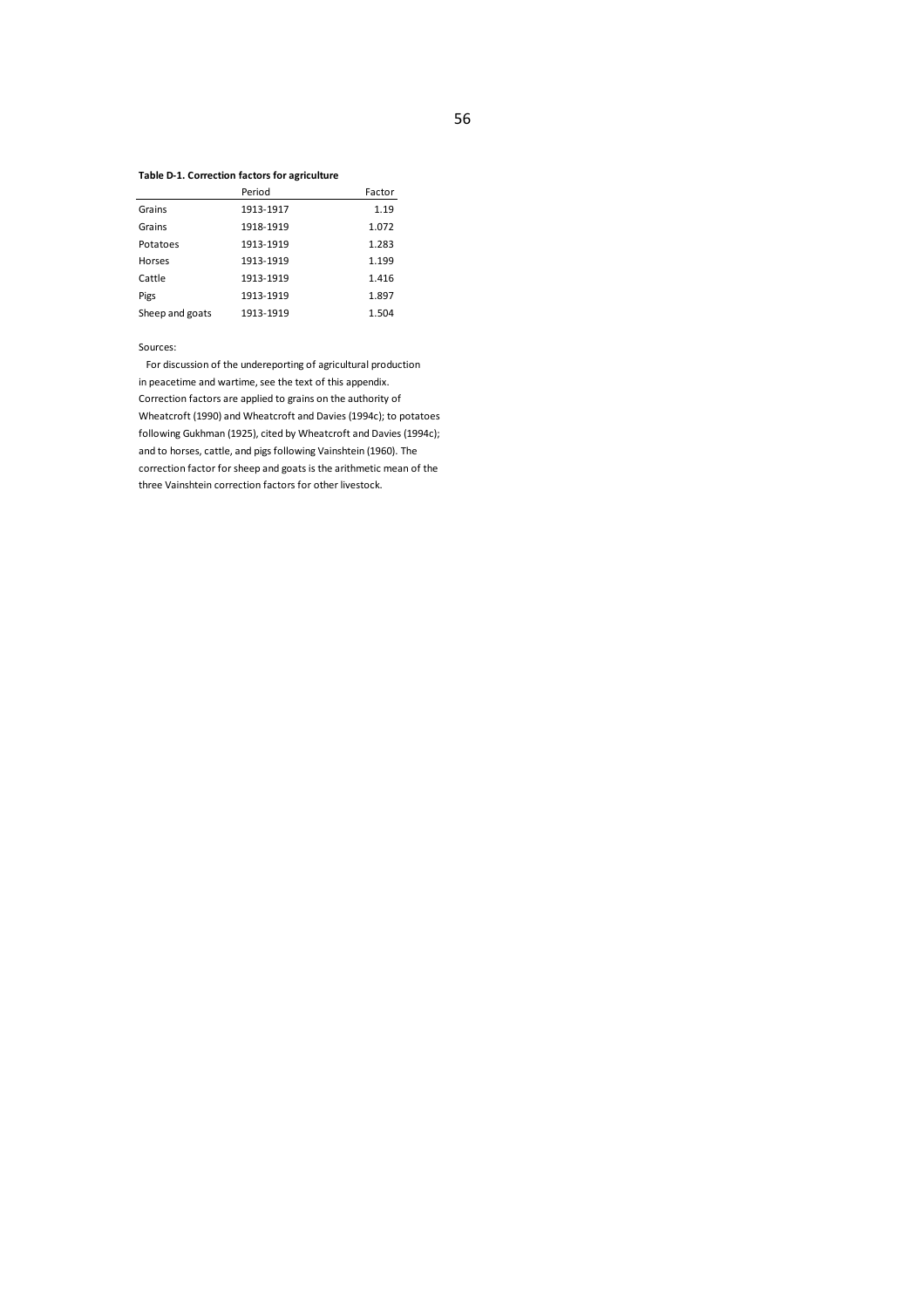### **Table D-2. Agriculture, 1913 to 1928: physical units**

|                           |        |                                                                             |        | Livestock |        |       |       |           |                  |           |        |
|---------------------------|--------|-----------------------------------------------------------------------------|--------|-----------|--------|-------|-------|-----------|------------------|-----------|--------|
|                           |        |                                                                             |        |           | Sheep  |       |       |           | Industrial crops |           |        |
|                           |        |                                                                             |        |           | and    |       | flax  | hemp      | flax             | hemp      |        |
|                           | Grains | Potatoes                                                                    | Horses | Cattle    | goats  | Pigs  | fibre | fibre     | seed             | seed      | cotton |
|                           | Tons   | Tons                                                                        | Head   | Head      | Head   | Head  | Tons  | Tons      | Tons             | Tons      | Tons   |
|                           | 000    | 000                                                                         | 000    | 000       | 000    | 000   | 000   | 000       | 000              | 000       | 000    |
| Weights                   | 51.0%  | 14.0%                                                                       | 7.0%   | 7.0%      | 7.0%   | 7.0%  | 3.5%  | $\cdots$  |                  | $\cdots$  | 3.5%   |
|                           |        | Russian Empire exc. Finland and Poland                                      |        |           |        |       |       |           |                  |           |        |
| 1913                      | 99176  | 32699                                                                       | 39099  | 69495     | 110034 | 25948 | 861   |           |                  |           | 199    |
| 1914                      | 82155  | 34225                                                                       | 40606  | 70831     | 107821 | 27581 | 579   | $\cdots$  |                  | $\cdots$  | 218    |
| 1915                      | 93212  | 28958                                                                       | 38344  | 67462     | 112540 | 23790 | 512   | $\cdots$  |                  | $\cdots$  | 255    |
| 1916                      | 79406  | 19431                                                                       | 36100  | 61092     | 127281 | 20832 | 498   | $\cdots$  |                  | $\cdots$  | 212    |
| 1917                      | 80912  | 26091                                                                       | 31978  | 53541     | 101166 | 20141 | 460   | $\cdots$  |                  | $\cdots$  | 113    |
| 1918                      | 53437  | 23109                                                                       | 30911  | 48245     | 89312  | 15958 | 420   |           |                  | $\cdots$  | 120    |
| 1919                      | 44654  | 24246                                                                       | 29844  | 42948     | 77459  | 11774 | 315   | $\cdots$  | $\cdots$         | $\cdots$  | 62     |
|                           |        | Russian Empire territory (exc. Finland and Poland) under government control |        |           |        |       |       |           |                  |           |        |
| 1913                      | 99176  | 32699                                                                       | 39099  | 69495     | 110034 | 25948 | 861   |           |                  |           | 199    |
| 1914                      | 82155  | 34225                                                                       | 40606  | 70831     | 107821 | 27581 | 579   | $\cdots$  |                  |           | 218    |
| 1915                      | 86002  | 26714                                                                       | 37299  | 64803     | 110398 | 21526 | 475   | $\cdots$  |                  |           | 255    |
| 1916                      | 71413  | 16276                                                                       | 35458  | 59856     | 125797 | 19672 | 471   | $\ddotsc$ | .                | $\ddotsc$ | 212    |
| 1917                      | 73873  | 24391                                                                       | 29724  | 49768     | 94036  | 18722 | 368   | $\cdots$  | .                | $\ddotsc$ | 113    |
| Soviet interwar territory |        |                                                                             |        |           |        |       |       |           |                  |           |        |
| 1913                      | 88934  | 25640                                                                       | 35638  | 61096     | 101526 | 20546 | 928   |           |                  |           | 233    |
| 1914                      | 73428  | 27112                                                                       | 36969  | 61359     | 99209  | 22009 | 618   | $\cdots$  |                  | $\cdots$  | 279    |
| 1915                      | 82919  | 24404                                                                       | 35207  | 59151     | 105047 | 18423 | 533   | $\cdots$  |                  |           | 326    |
| 1916                      | 69920  | 14045                                                                       | 31506  | 49966     | 83176  | 19587 | 537   | 307       | 563              | 289       | 265    |
| 1917                      | 72054  | 21752                                                                       | 28078  | 47012     | 88829  | 17685 | 539   | $\cdots$  | $\cdots$         | $\cdots$  | 141    |
| 1918                      | 46920  | 20291                                                                       | 27141  | 42361     | 78421  | 14011 | 369   | $\cdots$  |                  |           | 120    |
| 1919                      | 39209  | 21289                                                                       | 26205  | 37711     | 68013  | 10338 | 277   | $\cdots$  | $\ddotsc$        | $\ddotsc$ | 62     |
| 1920                      | 34111  | 20863                                                                       | 25412  | 39101     | 51030  | 14830 | 263   | 257       |                  | $\cdots$  | 46     |
| 1921                      | 27668  | 21343                                                                       | 23331  | 36818     | 49721  | 12491 | 286   | 216       | $\cdots$         | $\cdots$  | 34     |
| 1922                      | 46971  | 22889                                                                       | 18875  | 33031     | 40022  | 7637  | 319   | 291       | 279              | 257       | 72     |
| 1923                      | 45895  | 33089                                                                       | 20035  | 38567     | 56745  | 9105  | 305   | 316       | 312              | 313       | 140    |
| 1924                      | 51581  | 36237                                                                       | 24980  | 57690     | 98389  | 19254 | 430   | 321       | 303              | 268       | 346    |
| 1925                      | 72657  | 38606                                                                       | 26440  | 60781     | 114502 | 18946 | 367   | 483       | 576              | 548       | 565    |
| 1926                      | 76562  | 42969                                                                       | 28772  | 64074     | 121671 | 18249 | 315   | 431       | 536              | 529       | 559    |
| 1927                      | 71719  | 41218                                                                       | 30727  | 66203     | 131768 | 22552 | 292   | 511       | 518              | 596       | 718    |
| 1928                      | 71542  | 39904                                                                       | 32207  | 67124     | 137138 | 25367 | 365   | 489       | 563              | 534       | 891    |
|                           |        |                                                                             |        |           |        |       |       |           |                  |           |        |

Note:

All figures in the original sources cited below have been multiplied by the correction coefficients in Table D-1, for reasons

given in the text.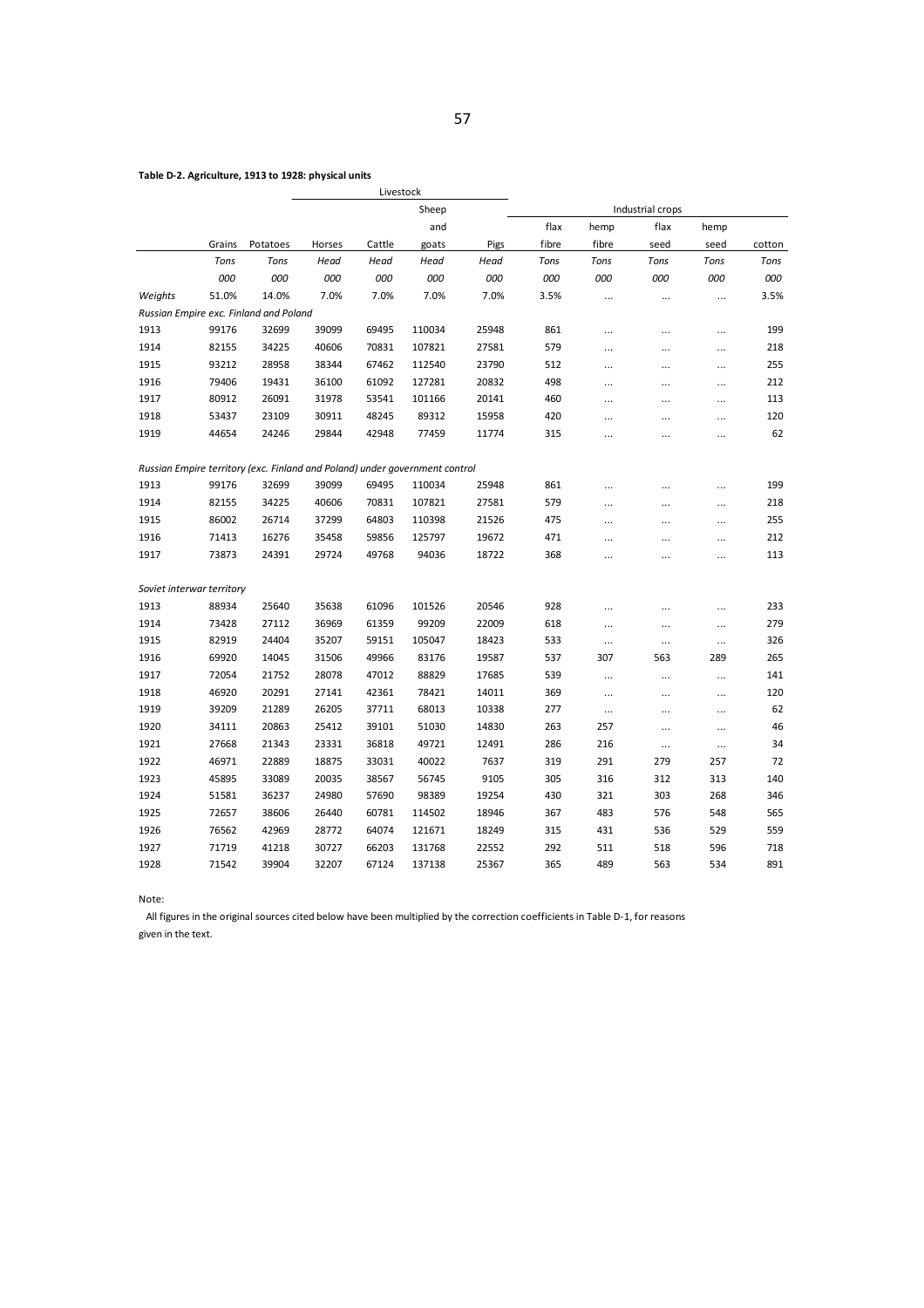(Table D-2 cont.) Sources:

*Russian Empire territory exc. Finland and Poland:*

1913-1917: Grains, potatoes, livestock, and cotton are from Narkomfin (1922). Grains are computed as the sum of winter and oats, barley, spring rye and wheat, buckwheat, and millet. Original data for 1916 and 1917 do not cover the entire territory of the Empire because of the occupation of western provinces and the failure of some interior provinces to report to the centre. Adjustments are based on the weights of missing provinces in 1913-1915. Poods are converted-tons.

1917: livestock are from TsSU (1921b). Original data for 34 provinces are multiplied by a factor of 82/34 for the 82 provinces of the Empire. An alternative correction would use population weights.

1918-1919: grains, potatoes, livestock, and cotton are from TsSU (1921b). Original data for 34 provinces are multiplied by a factor of 82/34 for Empire territory.

*Soviet interwar territory:*

1916: livestock are from TsSU (1924b, pp. 136-137).

1913-1917: grains and potatoes are calculated from Narkkomfin (1922).

1913-1916: livestock are calculated from Narkomfin (1922).

1913-1917: cotton is from Narkomfin (1922).

1917: livestock are from TsSU (1921b). Original data for 34 provinces are multiplied by a factor of 72/34 for the 72 provinces of the interwar Soviet Union.

1918-1919: grains, potatoes, livestock, and cotton are from TsSU (1921b). Original data for 34 provinces are multiplied by a factor of 72/34 for Soviet interwar territory.

1918-1923: cotton is from Narodnoe khozyastvo za 70 let (1987).

1920-1921: grains, potatoes, livestock, and flax are from TsSU (1924b, pp. 131, 135).

1922: potatoes, livestock, and flax are from TsSU (1924b, pp. 131, 135).

1923: potatoes are from Gukhman (1925, p. 133).

1922-1923: grains are from TsSU (1924a, p. 83).

1924: grains, potatoes, flax, hemp, and cotton are from TsSU (1927, p. 119).

1924-1926: livestock are from TsSU (1927, p. 188).

1925-1928: grains, potatoes, flax, hemp, and cotton are from TsSU (1929b, pp. 221, 249-261).

1927-1928: livestock are from TsSU (1929b, p. 221).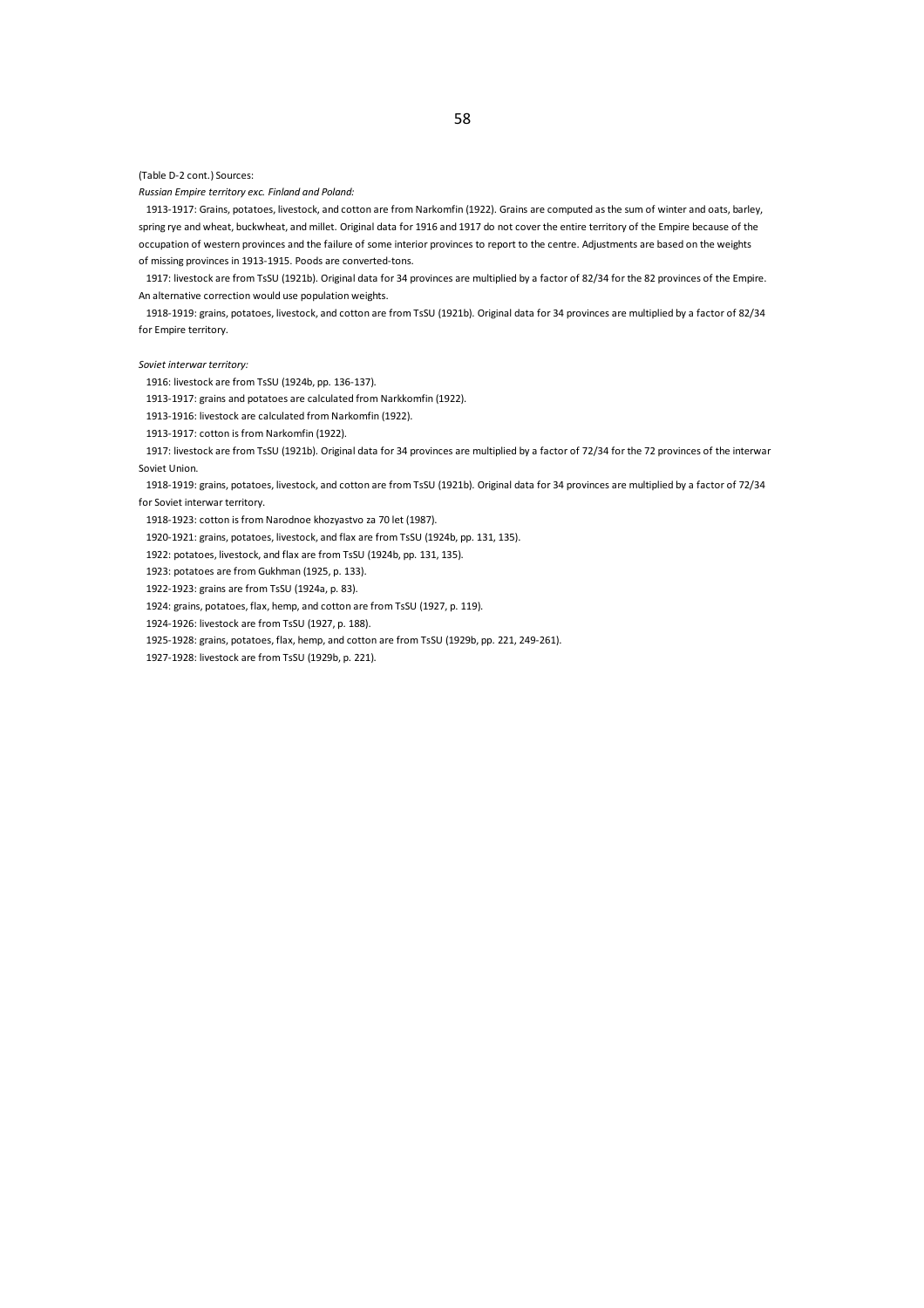# Appendix E. Large-Scale Industry\*

### **Table E-1. Large-scale industry, 1913 to 1917: the Russian Empire, physical units**

|      |       |        |      |      |          | Open   |          |          |          |          |       |          |
|------|-------|--------|------|------|----------|--------|----------|----------|----------|----------|-------|----------|
|      |       | Anth-  |      |      |          | hearth | Rolled   |          |          | Solar    |       | Raw      |
|      | Coal  | racite | Oil  | Peat | Pig iron | steel  | steel    | Aircraft | Gasoline | oil      | Flour | spirit   |
|      | Tons  | Tons   | Tons | Tons | Tons     | Tons   | Tons     | Units    | Tons     | Tons     | Tons  | Grams    |
|      | 000   | 000    | 000  | 000  | 000      | 000    | 000      |          | 000      | 000      | 000   | million  |
| 1913 | 30631 | 4077   | 8876 | 1458 | 4186     | 4302   | 3560     | 280      | 29.2     | 77.0     | 1713  | 87101    |
| 1914 | 30288 | 4366   | 8896 | 1649 | 4062     | 4442   | 3625     | 535      | 25.0     | 69.9     | 1528  | 79972    |
| 1915 | 31212 | 3258   | 9197 | 1417 | 3667     | 4098   | 3249     | 1305     | 22.0     | 39.8     | 1520  | 93307    |
| 1916 | 32018 | 2150   | 9723 | 1360 | 3779     | 4252   | 3356     | 1870     | $\cdots$ | $\cdots$ | 1659  | 83351    |
| 1917 | 28615 | 5189   | 8198 | 1163 | 3121     | 2549   | $\cdots$ | 1897     | $\cdots$ | $\cdots$ | 1761  | $\cdots$ |
|      |       |        |      |      |          |        |          |          |          |          |       |          |

Open

Sources: TsSU (1921a); Narkomfin (1922).

### **Table E-2. Large-scale industry on Soviet territory, 1913 to 1927/28: Stone and glass, physical units**

|         |        | Red     | Window |
|---------|--------|---------|--------|
|         | Cement | brick   | glass  |
|         | Casks  | Units   | Tons   |
|         | 000    | million |        |
| 1913    | 9275   | 2143.6  | 403255 |
| 1914    | 10996  | 2353.6  | 374344 |
| 1915    | 8632   | 1374.2  | 310230 |
| 1916    | 8167   | 921.5   | 214011 |
| 1917    | 5425   | 674.1   | 121789 |
| 1918    | 578    | 314.5   | 53351  |
| 1919    | 42     | 188.8   | 28224  |
| 1920    | 222    | 189.7   | 18919  |
| 1921    | 397    | 94      | 17600  |
| 1922    | 888    | 129     | 41600  |
| 1922/23 | 1385   | 215.6   | 70858  |
| 1923/24 | 2250   | 303.5   | 98122  |
| 1924/25 | 4454   | 486.3   | 174563 |
| 1925/26 | 8144   | 1007.9  | 246078 |
| 1926/27 | 10056  | 1397.8  | 281788 |
| 1927/28 | 11661  | 1765    | 356200 |
|         |        |         |        |

Sources:

1917: TsSU (1927), pp. 244-247.

1918-1928: TsSU (1929a), pp. 302-311.

1913-1927/28: Kafengaus (1994/1930, pp. 354-551).

\* Not for publication.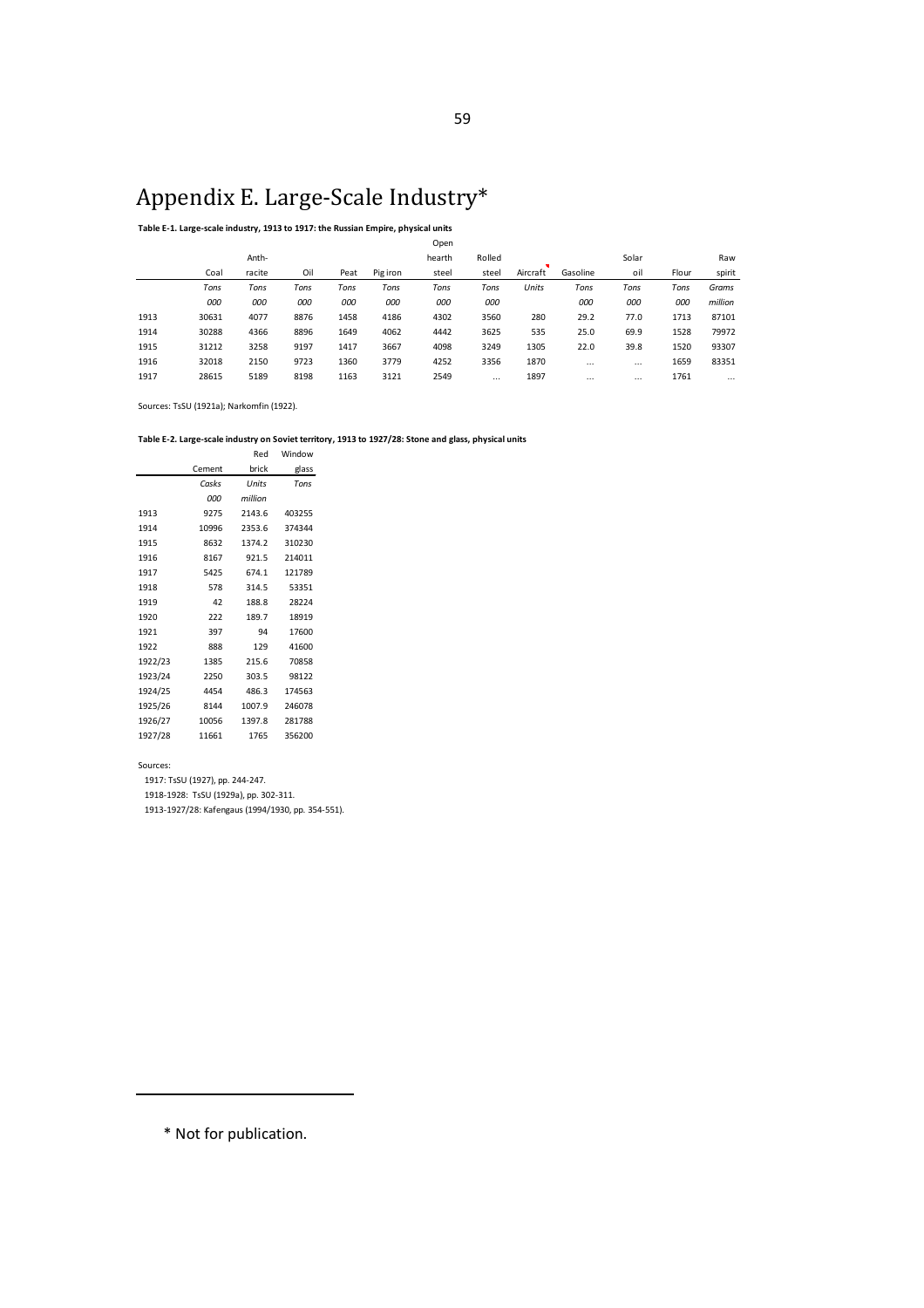|         | Coal and | Anth-   |          |       |         |          | Iron    | Copper | Manga-   | Sulphur  | Chrome   |          | HCI   |
|---------|----------|---------|----------|-------|---------|----------|---------|--------|----------|----------|----------|----------|-------|
|         | lignite  | racite  | Lignite  | Oil   | Peat    | Coke     | ore     | ore    | nese     | pyrites  | ore      | Asbestos | salts |
|         | Tons     | Tons    | Tons     | Tons  | Tons    | Tons     | Tons    | Tons   | Tons     | Tons     | Tons     | *        | Tons  |
|         | million  | million | million  | 000   | million | million  | million | 000    | million  | 000      |          |          | 000   |
| 1913    | 24.257   | 4.706   | 9.235    | 9235  | 1.724   |          | 9.215   | 1117   | 1.254    | 66.2     | 25979    | 22490    | 1978  |
| 1914    | 26.813   | 5.137   | 9.132    | 9132  | 1.814   | $\cdots$ | 6.539   | 999    | 0.906    | 131.3    | 9828     | 15905    | 1933  |
| 1915    | 26.443   | 5.037   | 9.305    | 9305  | 1.635   | $\cdots$ | 5.269   | 838    | 0.537    | 158.8    | 7207     | 10172    | 2003  |
| 1916    | 28.935   | 5.511   | 9.880    | 9880  | 1.608   | $\cdots$ | 6.635   | 762    | 0.472    | 364.5    | 4259     | 12171    | 2602  |
| 1917    | 26.232   | 4.997   | 8.725    | 8725  | 1.391   | $\cdots$ | 4.955   | 607    | 0.382    | 206.3    | 13694    | 6274     | 1804  |
| 1918    | 10.894   | 2.075   | 3.842    | 3842  | 1.099   |          | 0.772   | 135    | 0.065    | $\cdots$ | 868      | 1360     | 1321  |
| 1919    | 7.805    | 1.487   | 4.614    | 4614  | 1.187   | $\cdots$ | 0.183   | 64     | 0.056    | $\cdots$ | 115      | 672      | 610   |
| 1920    | 7.186    | 1.369   | 3.831    | 3831  | 1.526   |          | 0.164   | 4      | 0.097    | $\cdots$ | 2965     | 1458     | 740   |
| 1921    | 7.002    | 1.528   | $\cdots$ | 4001  | 2.027   | $\cdots$ | 0.129   | 4      | $\cdots$ | $\cdots$ | $\cdots$ | $\cdots$ | 983   |
| 1922    | 7.317    | 1.723   | 4.646    | 4912  | 2.137   | $\cdots$ | 0.244   | 13     | 0.066    | 6.3      | 966      | 3391     | 743   |
| 1922/23 | 8.604    | 2.035   | 5.271    | 5271  | 2.376   | $\cdots$ | 0.481   | 62     | 0.320    | 18.5     | 672      | 6028     | 1040  |
| 1923/24 | 12.659   | 2.530   | 6.069    | 6069  | 2.821   | 0.725    | 1.043   | 100    | 0.427    | 24.9     | 7273     | 8469     | 1207  |
| 1924/25 | 13.138   | 3.334   | 7.060    | 7060  | 2.680   | 1.356    | 2.083   | 178    | 0.573    | 46.0     | 30648    | 12318    | 1356  |
| 1925/26 | 20.180   | 5.351   | 8.323    | 8323  | 3.510   | 2.761    | 3.307   | 381    | 0.970    | 95.0     | 26667    | 18297    | 1587  |
| 1926/27 | 25.220   | 6.798   | 10.284   | 10284 | 4.813   | 3.415    | 4.804   | 541    | 0.840    | 167.4    | 18060    | 21056    | 2088  |
| 1927/28 | 26.439   | 8.074   | $\cdots$ | 11509 | 5.040   | $\cdots$ | 5.357   | 647    | 0.737    | $\cdots$ | $\cdots$ | $\cdots$ | 2428  |

Source: As Table E-2.

Note: \* Units not reported.

### **Table E-4. Large-scale industry on Soviet territory, 1913 to 1927/28: Metallurgy, physical units**

|         |      | Sheet | Rolled |          |          |      |        |       |
|---------|------|-------|--------|----------|----------|------|--------|-------|
|         | Iron | steel | steel  | Copper   | Zinc     | Lead | Silver | Rails |
|         | Tons | Tons  | Tons   | Tons     | Tons     | Tons | Tons   | Tons  |
|         | 000  | 000   | 000    | 000      |          |      |        | 000   |
| 1913    | 4216 | 4247  | 3509   | 32.3     | 2948     | 1371 | 4.1    | 645   |
| 1914    | 4082 | 4400  | 3582   | 32.3     | 2408     | 1082 | 2.4    | 706   |
| 1915    | 3685 | 4106  | 3257   | 26.0     | 1884     | 819  | 2.0    | 561   |
| 1916    | 3798 | 4273  | 3372   | 23.6     | 1523     | 901  | 0.9    | 408   |
| 1917    | 3023 | 3080  | 2444   | 18.5     |          | 41   |        | 195   |
| 1918    | 516  | 402   | 357    | 4.0      |          |      |        | 19    |
| 1919    | 113  | 199   | 179    | $\cdots$ |          |      |        | 35    |
| 1920    | 115  | 162   | 147    | .        | 82       | 193  |        | 21    |
| 1921    | 116  | 182   | 224    |          |          |      |        |       |
| 1922    | 188  | 317   | 250    | 10.8     |          | 328  | 0.4    | 6     |
| 1922/23 | 300  | 615   | 474    | 2.3      | 16       | 405  | 2.6    | 65    |
| 1923/24 | 680  | 993   | 690    | 2.8      | 508      | 643  | 2.8    | 93    |
| 1924/25 | 1292 | 1873  | 1390   | 7.6      | 1491     | 876  | 4.2    | 169   |
| 1925/26 | 2202 | 2911  | 2250   | 11.6     | 1867     | 1273 | 10.0   | 295   |
| 1926/27 | 2961 | 3592  | 2744   | 13.7     | 2266     | 1027 | 12.6   | 313   |
| 1927/28 | 3282 | 4104  | 3232   | $\cdots$ | $\cdots$ |      |        |       |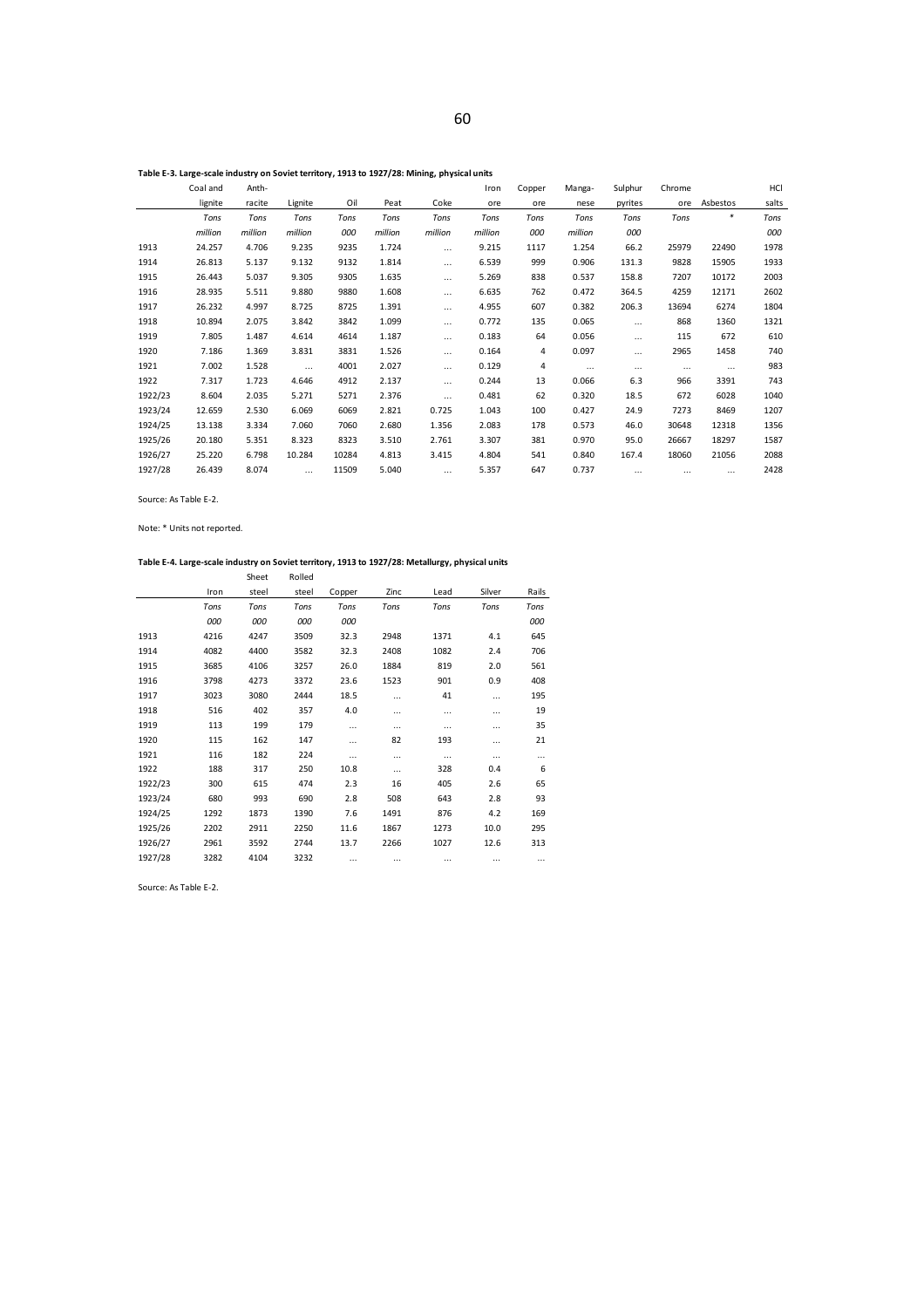|         |          |                |          |          |         |           | Winnow- | Reapers |          | Pass-  |         |
|---------|----------|----------------|----------|----------|---------|-----------|---------|---------|----------|--------|---------|
|         | ×        |                |          |          |         |           | ers and | and     | Steam    | enger  | Freight |
|         | Aircraft | Tractors       | Ploughs  | Harrows  | Seeders | Threshers | sorters | mowers  | engines  | wagons | wagons  |
|         | Units    | Units          | 000      | Units    | Units   | Units     | Units   | Units   | Units    | Units  | Units   |
|         |          |                |          |          |         |           |         |         |          |        |         |
| 1913    | 280      | 1              | 667      | $\cdots$ | 68300   | 110180    | 49000   | 111000  | 654      | 1031   | 13801   |
| 1914    | 535      | 0              | $\cdots$ | $\cdots$ |         |           |         |         | 763      | 1223   | 20385   |
| 1915    | 1305     | 0              | $\cdots$ | $\cdots$ |         |           |         |         | 917      | 886    | 23486   |
| 1916    | 1870     | 0              | 133      | $\cdots$ | 13688   | 22000     |         | 22200   | 600      | 502    | 16792   |
| 1917    | 1897     | 0              | 50       | 6500     |         | 15200     | 3200    | 7600    | 420      | 298    | 12702   |
| 1918    | 255      | 0              | 13       | 100      |         | 100       | 500     | 600     |          |        |         |
| 1919    | 137      | 0              | 23       | 1000     |         | 100       | 800     | 1000    |          |        |         |
| 1920    | 166      | 0              | 89       | 2600     | 9900    | 1200      | 3300    | 2300    |          |        |         |
| 1921    | 13       | 0              | 101      | 6200     | 5000    | 1700      | 2000    | 1700    |          |        |         |
| 1922    | 44       | 0              | 159      | 15400    | 8500    | 19700     | 8800    | 19700   |          |        |         |
| 1922/23 | 146      | $\overline{2}$ | 207      | 26800    | 10700   | 25900     | 11600   | 25900   |          |        |         |
| 1923/24 | 208      | 10             | 174      | 125800   | 9700    | 13600     | 21300   | 13600   |          |        |         |
| 1924/25 | 326      | 481            | 582      | 174500   | 29980   | 35600     | 57600   | 55800   |          |        |         |
| 1925/26 | 469      | 813            | 945      | 310200   | 61995   | 54700     | 94800   | 88100   |          |        |         |
| 1926/27 | 575      | 781            | 1037     | 355390   | 58065   | 66472     | 141974  | 170501  |          |        |         |
| 1927/28 | 870      | 1332           | 1167     | 590028   | 55123   | 84025     | 194052  | 244895  | $\cdots$ |        |         |

### **Table E-5. Large-scale industry on Soviet territory, 1913 to 1927/28: Machine building and metalworking, physical units**

Source: As Table E-2.

### **Table E-6. Large-scale industry on Soviet territory, 1913 to 1927/28: Woodworking, physical units**

|         | Sawn    | Ply-   |
|---------|---------|--------|
|         | timber  | wood   |
|         | Cи. т   | Cu. m  |
|         | million | ooo    |
| 1913    | 11875   | 24556  |
| 1914    | 10062   | 40459  |
| 1915    | 7657    | 42583  |
| 1916    | 5813    | 45905  |
| 1917    | 5578    | 54652  |
| 1918    | 2754    |        |
| 1919    | 2008    |        |
| 1920    | 1484    |        |
| 1921    | 1710    |        |
| 1922    | 3057    | 3330   |
| 1922/23 | 4584    | 22995  |
| 1923/24 | 5621    | 52600  |
| 1924/25 | 8165    | 84500  |
| 1925/26 | 9943    | 118000 |
| 1926/27 | 11322   | 137435 |
| 1927/28 | 12458   |        |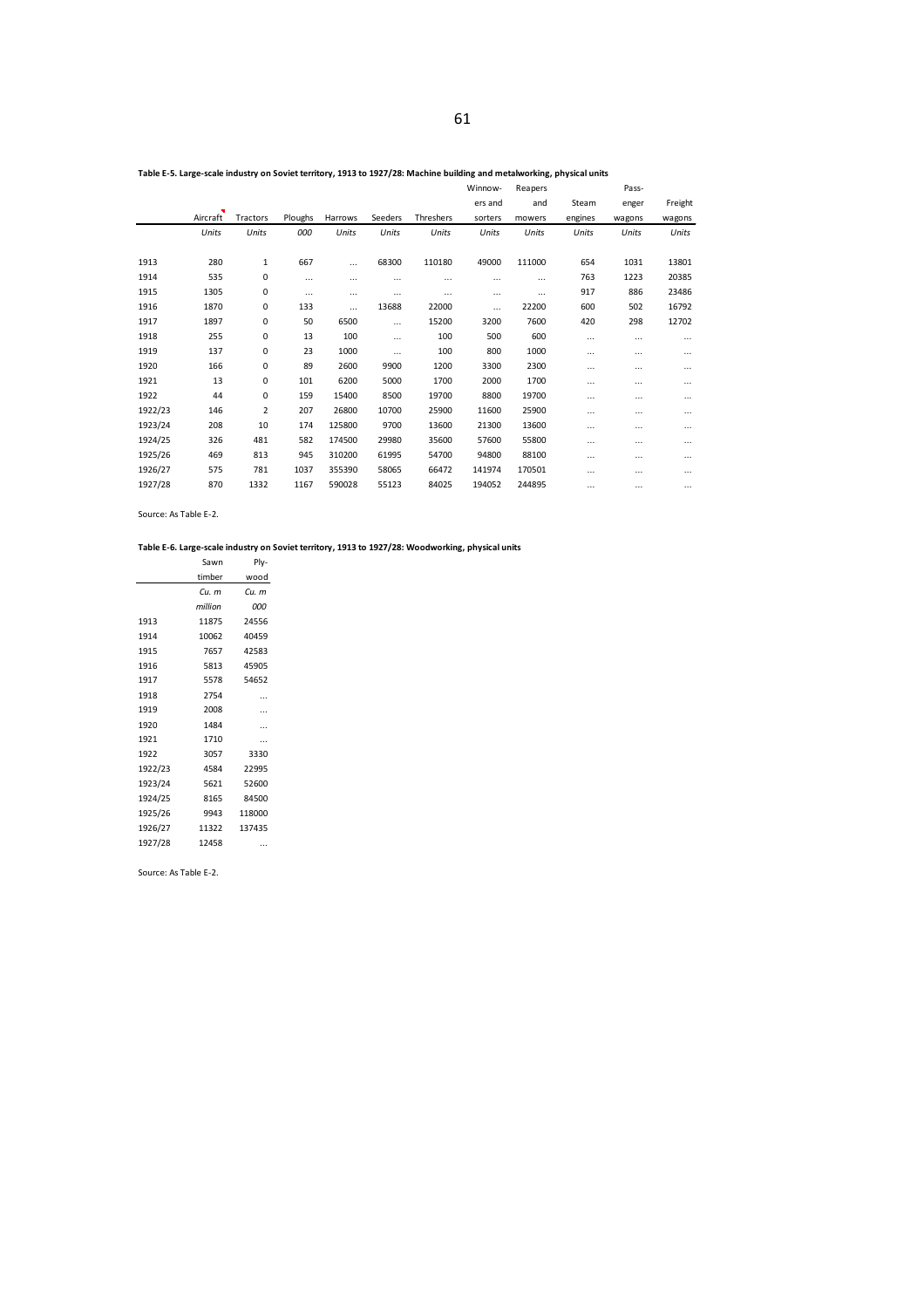**Table E-7. Large-scale industry on Soviet territory, 1913 to 1927/28: Chemicals, physical units**

|         |          |        |              |        |        |          |          |          | Conc.  |          |
|---------|----------|--------|--------------|--------|--------|----------|----------|----------|--------|----------|
|         |          |        | House-       | Rubber |        |          | Hydro-   | Sul-     | sul-   |          |
|         | Caustic  | Baking | hold         | foot-  | Sul-   | Nitric   | chloric  | phuric   | phuric |          |
|         | soda     | soda   | soap         | wear   | phates | acid     | acid     | acid     | acid   | Paints   |
|         | Tons     | Tons   | <b>Boxes</b> | Pairs  | Tons   | *        | $\ast$   | *        | $*$    | *        |
|         |          |        | 000          | 000    |        |          |          |          |        |          |
| 1913    | 49338    | 159873 | 94892        | 27885  | 70649  | 9992     | 60737    | 132786   | 51142  | 3243     |
| 1914    | 52565    | 144378 | 96252        | 23164  | 41033  | 8665     | 42376    | 98414    | 43441  | 3964     |
| 1915    | 46291    | 117071 | 111273       | 23769  | 54973  | 16626    | 31582    | 156172   | 79773  | 1114     |
| 1916    | 49205    | 135647 | 111273       | 19695  | 49010  | 25390    | 39263    | 184980   | 73704  | 164      |
| 1917    | 40017    | 101307 | 87341        | 17402  | 30502  | 20197    | 39354    | 194693   | 85224  | 410      |
| 1918    | 7797     | 18984  | 63835        | 5856   | 14489  | 5602     | 21726    | 45197    | 24586  | 213      |
| 1919    | 1671     | 4056   | 7579         | 2616   | 3623   | 3178     | 4875     | 22403    | 17418  | 98       |
| 1920    | $\cdots$ | 11212  | 11475        | 10     | 9999   | 1769     | 16734    | 16911    | 6952   | 49       |
| 1921    | $\cdots$ |        | 8348         | 626    |        |          | $\cdots$ | $\cdots$ |        |          |
| 1922    | 10631    | 32170  | 11603        | 8568   |        |          | 17780    | 36491    | 6843   | 524      |
| 1922/23 | 19384    | 55120  | 20263        | 9971   | 15398  | $\cdots$ | 23440    | 51848    | 12489  | 1605     |
| 1923/24 | 29550    | 78151  | 41197        | 6178   | 26176  |          | 38380    | 84818    | 22146  | 1458     |
| 1924/25 | 35742    | 98447  | 74957        | 15731  | 23408  |          | 35906    | 106064   | 23424  | 3800     |
| 1925/26 | 43621    | 136728 | 101690       | 25302  | 27912  |          | 43310    | 147949   | 24047  | 8485     |
| 1926/27 | 51437    | 171445 | 129623       | 29631  | 29824  |          | 46481    | 167705   | 32986  |          |
| 1927/28 | 55734    | 209011 | 156097       | 36004  |        |          |          |          |        | $\cdots$ |
|         |          |        |              |        |        |          |          |          |        |          |

Source: As Table E-2.

Note: \* Units not reported.

#### **Table E-7 (continued).**

|         | Gaso- | Lighting | Solar | Residual |              |
|---------|-------|----------|-------|----------|--------------|
|         | line  | oil      | oil   | oils     | Matches      |
|         | Tons  | Tons     | Tons  | Tons     | <b>Boxes</b> |
|         | 000   | 000      | 000   | 000      | 000          |
| 1913    | 262.6 | 1553     | 144.1 | 4127     | 3753         |
| 1914    | 179.3 | 1366     | 111.6 | 4132     | 4092         |
| 1915    | 91.3  | 1153     | 76.1  | 5514     | 2940         |
| 1916    | 223.5 | 1164     | 112.9 | 3713     | 2900         |
| 1917    | 229.8 | 1223     | 147.8 | 3410     | 2280         |
| 1918    | 18.7  | 386      | 36.9  | 956      | 1019         |
| 1919    | 50.9  | 524      | 23.2  | 1643     | 1008         |
| 1920    | 36.2  | 396      | 103.8 | 1115     | 633          |
| 1921    | 67.0  | 532      | 32.0  | 2167     | 782          |
| 1922    | 83.0  | 565      | 39.0  | 2258     | 1031         |
| 1922/23 | 140.3 | 613      | 242.0 | 2190     | 1425         |
| 1923/24 | 223.4 | 789      | 275.1 | 2399     | 1883         |
| 1924/25 | 406.6 | 1132     | 355.1 | 2927     | 3162         |
| 1925/26 | 603.0 | 1324     | 521.6 | 3191     | 3955         |
| 1926/27 | 775.2 | 1740     | 482.5 | 3705     | 4250         |
| 1927/28 | 934.0 | 2047     | 655.0 | 4683     | 5554         |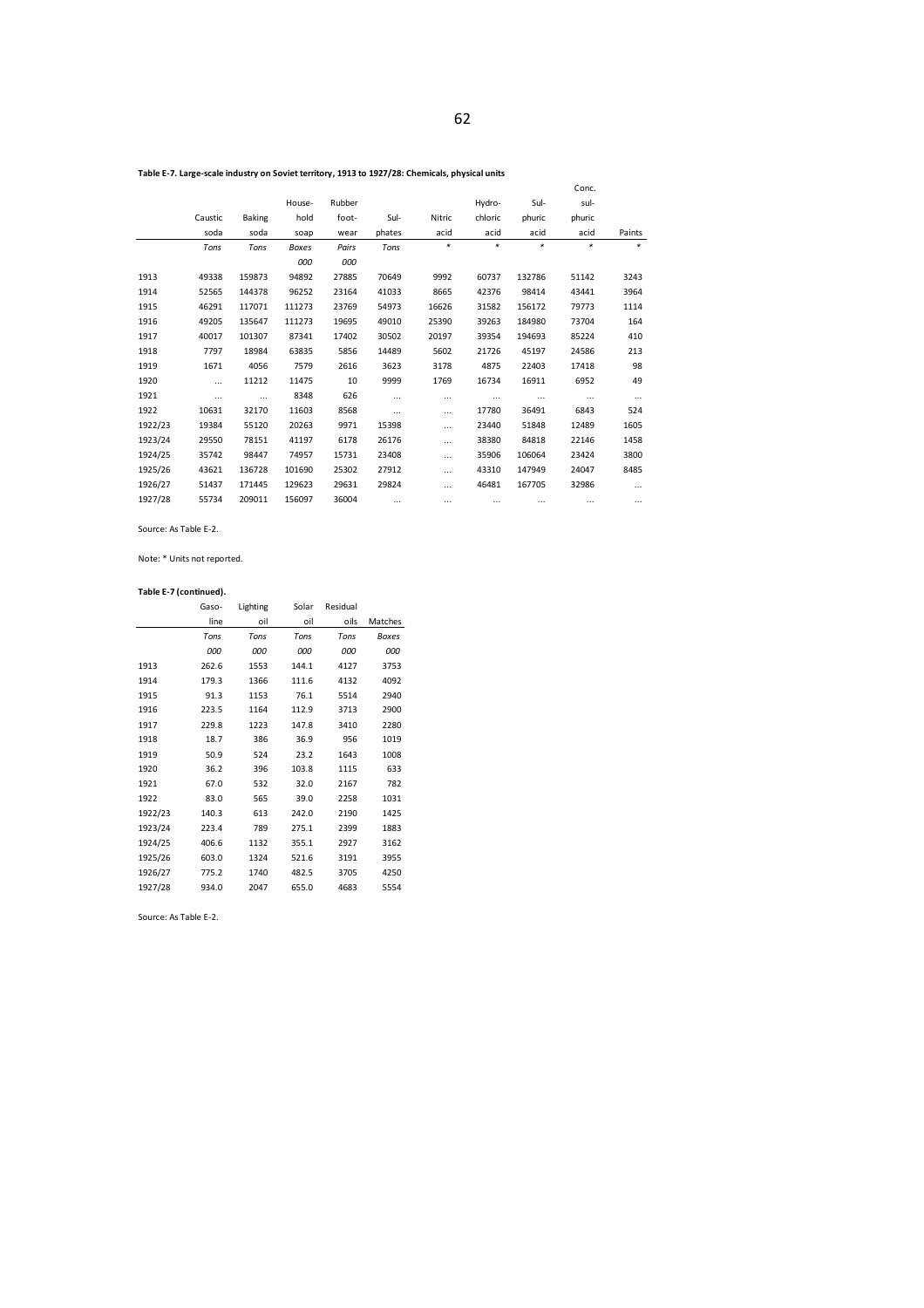#### **Table E-8. Large-scale industry on Soviet territory, 1913 to 1927/28: Food, beverages, and narcotics, physical units**

|         | Beet    |          | Candle   | Gly-     | Cigar-   | Makh- |          |          |          |          |          |          | Raw      |
|---------|---------|----------|----------|----------|----------|-------|----------|----------|----------|----------|----------|----------|----------|
|         | sugar   | Vinegar  | wax      | cerin    | ettes    | orka  | Butter   | Beer     | Starch   | Molasses | Flour    | Groats   | spirit   |
|         | Tons    | $\ast$   | $*$      | Tons     | Units    | Tons  | Tons     | Hectol.  | Tons     | Tons     | Tons     | Tons     | Hectol.  |
|         | million |          |          |          | trillion |       |          | 000      |          |          | million  | 000      | 000      |
| 1913    | 1794    | 7257     | 19100    | 4980     | 22.1     | 78676 | $\cdots$ | 8064     | 123673   | 54154    | 4938     | 218631   | 11564    |
| 1914    | 2130    | 5242     | 16348    | 17707    | 25.7     | 84654 |          | 5015     | 114357   | 110241   | 5496     | 243365   | 13443    |
| 1915    | 2578    | 6634     | 12482    | 15561    | 31.1     | 73304 | $\cdots$ | 136      | 97418    | 111027   | 7305     | 321582   | 6028     |
| 1916    | 2354    | 3833     | 10467    | 16184    | 29.4     | 82330 |          | $\cdots$ | 77578    | 93664    | 3888     | 172126   | 2005     |
| 1917    | 2030    | 1556     | 4292     | 2637     | 22.0     | 81564 | $\cdots$ | $\cdots$ | 58495    | 66996    | $\cdots$ | $\cdots$ | 476      |
| 1918    | 1166    | 770      | 2817     | 2850     | 12.7     | 28468 | $\cdots$ | $\cdots$ | 13497    | 30304    | $\cdots$ |          | $\cdots$ |
| 1919    | 394     | 442      | $\cdots$ | $\cdots$ | 12.0     | 18722 | $\cdots$ | $\cdots$ | 9370     | 17331    | $\cdots$ | .        | 60       |
| 1920    | 98      | 246      |          | $\cdots$ | 4.8      | 21384 | $\cdots$ | $\cdots$ | 5831     | 8354     | 2977     | 203348   | 309      |
| 1921    | 65      | $\cdots$ | $\cdots$ | $\cdots$ | 5.1      | 11923 | 26754    | $\cdots$ | $\cdots$ | $\cdots$ | $\cdots$ |          | 504      |
| 1922    | 241     | $\cdots$ | 131      | 98       | 12.6     | 13252 | 55995    | $\cdots$ | 35415    | 5209     | $\cdots$ | $\cdots$ | 216      |
| 1922/23 | 248     | 410      | 573      | 442      | 10.8     | 19546 | 87652    | 989      | $\cdots$ | 17593    | 2673     | 182266   | 280      |
| 1923/24 | 499     | 770      | 1491     | 704      | 13.0     | 30599 | 127506   | 2276     | 51861    | $\cdots$ | 3524     | 180076   | 220      |
| 1924/25 | 753     | 983      | 3636     | 1769     | 26.3     | 46506 | 219320   | 2531     | 63702    | 20115    | 4231     | 277972   | 1004     |
| 1925/26 | 1507    | 1523     | 5111     | 3112     | 37.3     | 81458 | 327034   | 4084     | 99168    | 22277    | 5881     | 358499   | 4106     |
| 1926/27 | 1285    | 1770     | 4346     | 4310     | 40.7     | 82486 | 252922   | 4181     | 119320   | 26995    | 7060     | 250151   | 4726     |
| 1927/28 | 1637    | $\cdots$ | $\cdots$ | $\cdots$ | 49.0     | 83815 | 335070   | $\cdots$ |          | $\cdots$ | 6753     | 300000   | 5205     |

Source: As Table E-2.

### **Table E-9. Large-scale industry on Soviet territory, 1913 to 1927/28: Leather and fur, physical units**

|         | Large | Small | Foot- | Pig     |
|---------|-------|-------|-------|---------|
|         | hides | hides | wear  | bristle |
|         | Units | Units | Pairs | Tons    |
|         | 000   | 000   | 000   |         |
| 1913    | 570   | 1203  | 8349  | 491     |
| 1914    | 1021  | 4872  | 9743  | 491     |
| 1915    | 1156  | 4353  | 8705  | 459     |
| 1916    | 1100  | 4919  | 9837  | 508     |
| 1917    | 1049  | 3587  | 7173  | 491     |
| 1918    | 3140  | 4764  | 4551  | 410     |
| 1919    | 2613  | 4517  | 3105  | 164     |
| 1920    | 2466  | 3665  | 2638  | 49      |
| 1921    | 3416  | 3274  | 3361  | 165     |
| 1922    | 3510  | 2856  | 3442  | 357     |
| 1922/23 | 4973  | 4676  | 4070  | 606     |
| 1923/24 | 6249  | 5379  | 4568  | 1294    |
| 1924/25 | 7385  | 9651  | 8200  | 1572    |
| 1925/26 | 8397  | 12521 | 10827 | 1376    |
| 1926/27 | 10163 | 13347 | 17035 |         |
| 1927/28 | 11554 | 15643 | 26246 |         |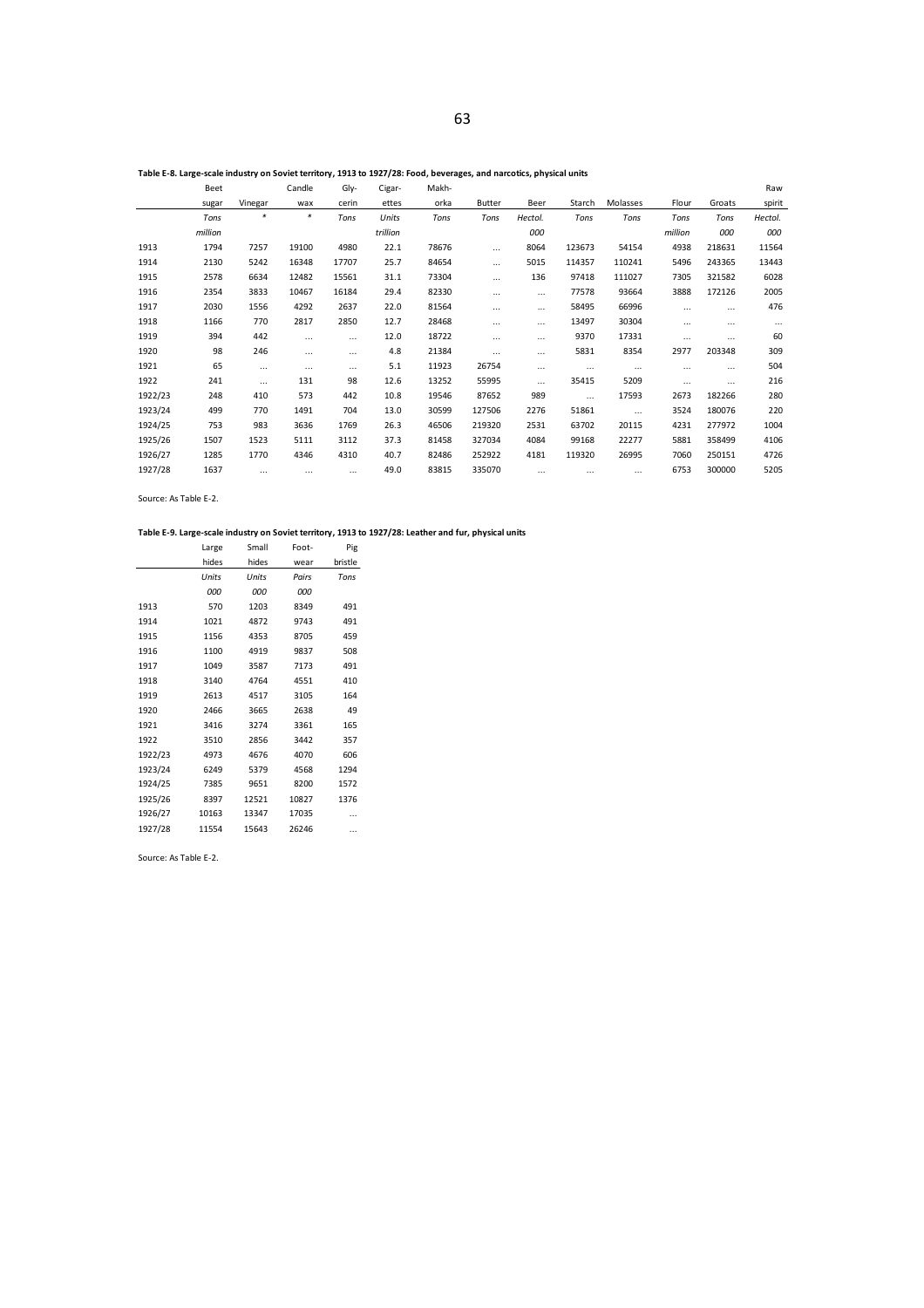### **Table E-10. Large-scale industry on Soviet territory, 1913 to 1927/28: Cotton textiles, physical units**

| $Un-$         |        |         |  |
|---------------|--------|---------|--|
| bleached      |        |         |  |
| cloth         | Yarn   |         |  |
| <b>Metres</b> | Tons   |         |  |
| 000           |        |         |  |
| 250064        | 270770 | 1913    |  |
|               | 270311 | 1914    |  |
|               | 298207 | 1915    |  |
|               | 297945 | 1916    |  |
| 120188        | 209638 | 1917    |  |
| 92992         | 118906 | 1918    |  |
| 15266         | 17986  | 1919    |  |
| 11984         | 13514  | 1920    |  |
| 10008         | 21819  | 1921    |  |
| 33118         | 71501  | 1922    |  |
| 65440         | 74394  | 1922/23 |  |
| 84196         | 101893 | 1923/24 |  |
| 157330        | 185050 | 1924/25 |  |
| 201857        | 240826 | 1925/26 |  |
| 237778        | 278101 | 1926/27 |  |
| 256836        | 316878 | 1927/28 |  |
|               |        |         |  |

### Source: As Table E-2.

### **Table E-11. Large-scale industry on Soviet territory, 1913 to 1927/28: Woollen textiles, physical units**

|         |       | $Un-$         |               |
|---------|-------|---------------|---------------|
|         |       | bleached      | Finished      |
|         | Yarn  | cloth         | fabric        |
|         | Tons  | <b>Metres</b> | <b>Metres</b> |
|         |       | 000           | 000           |
| 1913    | 46455 | 45063         | .             |
| 1914    | 45521 | 44161         |               |
| 1915    | 46815 | 45407         |               |
| 1916    | 44244 | 44358         | .             |
| 1917    | 32450 | 31483         | 78602         |
| 1918    | 24948 | 24194         | 60417         |
| 1919    | 9943  | 9632          | 24068         |
| 1920    | 8045  | 7338          | 18340         |
| 1921    | 6790  | 4583          | 14305         |
| 1922    | 13745 | 10694         | 23402         |
| 1922/23 | 14564 | 17237         | 29946         |
| 1923/24 | 19306 | 17855         | 33853         |
| 1924/25 | 27665 | 27664         | 51823         |
| 1925/26 | 32943 | 32943         | 66796         |
| 1926/27 | 41100 | 40606         | 85209         |
| 1927/28 | 52383 | 47240         | 78575         |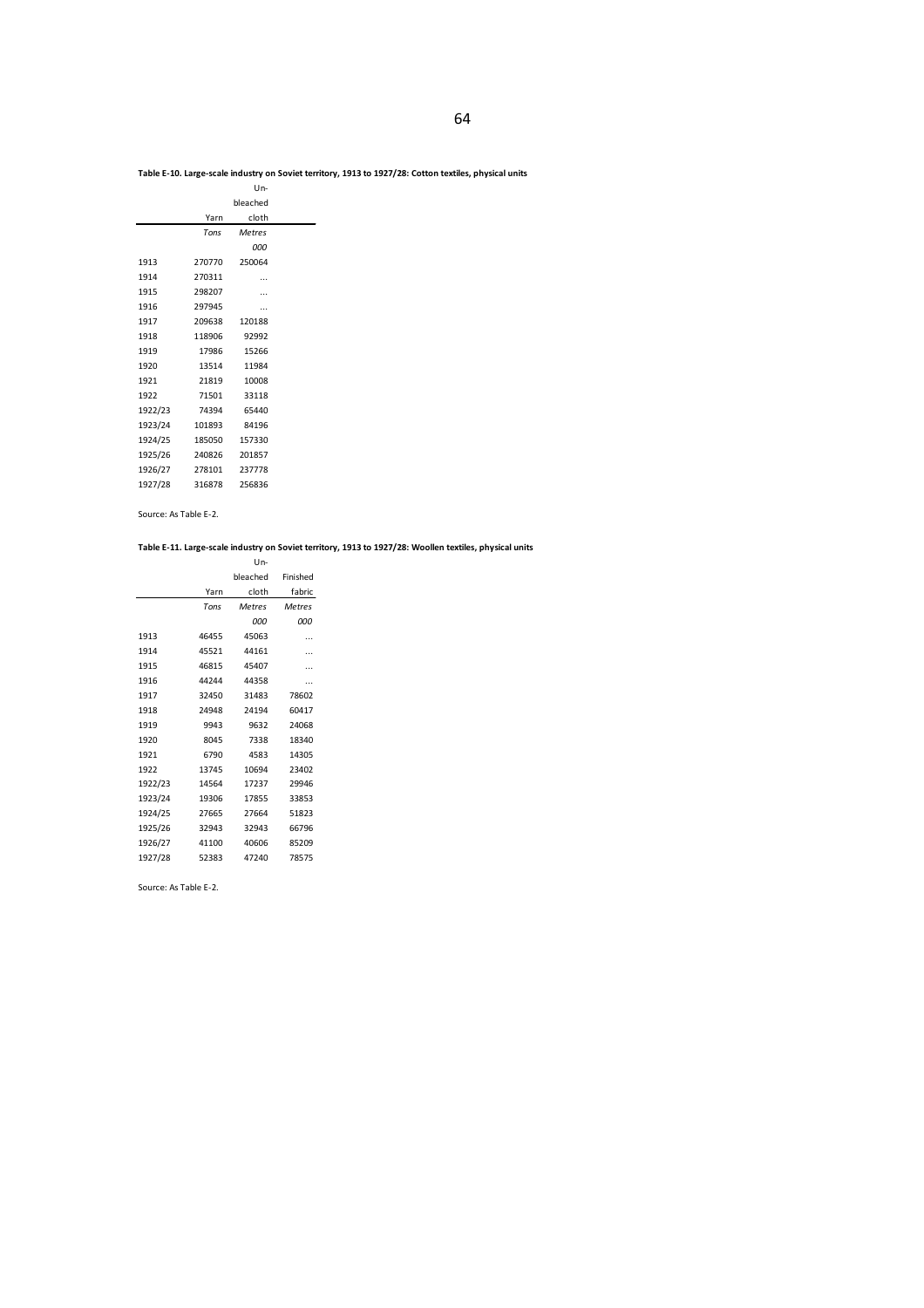### **Table E-12. Large-scale industry on Soviet territory, 1913 to 1927/28: Silk textiles, physical units**

|         | Finished  |
|---------|-----------|
|         | fabrics   |
|         | Metres    |
|         | ooo       |
| 1913    |           |
| 1914    |           |
| 1915    |           |
| 1916    | $\ddotsc$ |
| 1917    |           |
| 1918    |           |
| 1919    | 604       |
| 1920    | 429       |
| 1921    | 663       |
| 1922    | 2245      |
| 1922/23 | 3542      |
| 1923/24 | 2161      |
| 1924/25 | 2212      |
| 1925/26 | 5588      |
| 1926/27 | 6468      |
| 1927/28 | 9776      |

Source: As Table E-2.

### **Table E-13. Large-scale industry on Soviet territory, 1913 to 1927/28: Flax and hemp textiles, physical units**

|         | Finished      |
|---------|---------------|
|         | fabrics       |
|         | <b>Metres</b> |
|         | ooo           |
| 1913    | 53253         |
| 1914    | 66751         |
| 1915    | 70076         |
| 1916    | 61198         |
| 1917    | 42360         |
| 1918    | 22605         |
| 1919    | 12367         |
| 1920    | 13104         |
| 1921    | 6605          |
| 1922    | 26678         |
| 1922/23 | 29402         |
| 1923/24 | 39038         |
| 1924/25 | 47536         |
| 1925/26 | 66003         |
| 1926/27 | 66860         |
| 1927/28 | 61979         |
|         |               |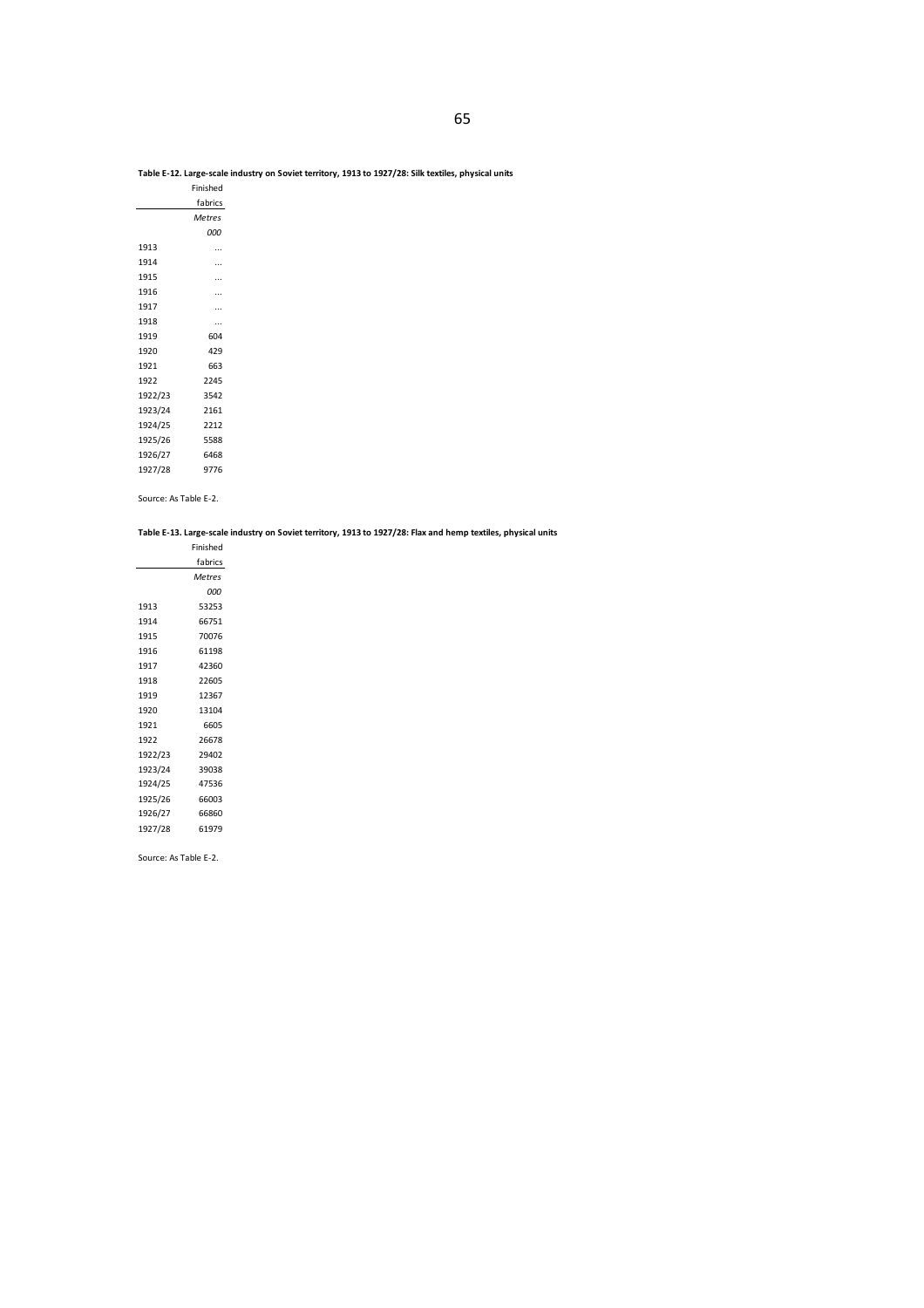### **Table E-14. Large-scale industry on Soviet territory, 1913 to 1927/28: Paper and printing, physical units**

|         | Cartons |
|---------|---------|
|         | Tons    |
| 1913    | 38216   |
| 1914    | 34055   |
| 1915    | 28764   |
| 1916    | 19657   |
| 1917    | 11188   |
| 1918    | 4714    |
| 1919    | 2277    |
| 1920    | 1854    |
| 1921    | 1553    |
| 1922    | 2935    |
| 1922/23 | 9422    |
| 1923/24 | 12427   |
| 1924/25 | 20168   |
| 1925/26 | 26536   |
| 1926/27 | 37772   |
| 1927/28 | 35460   |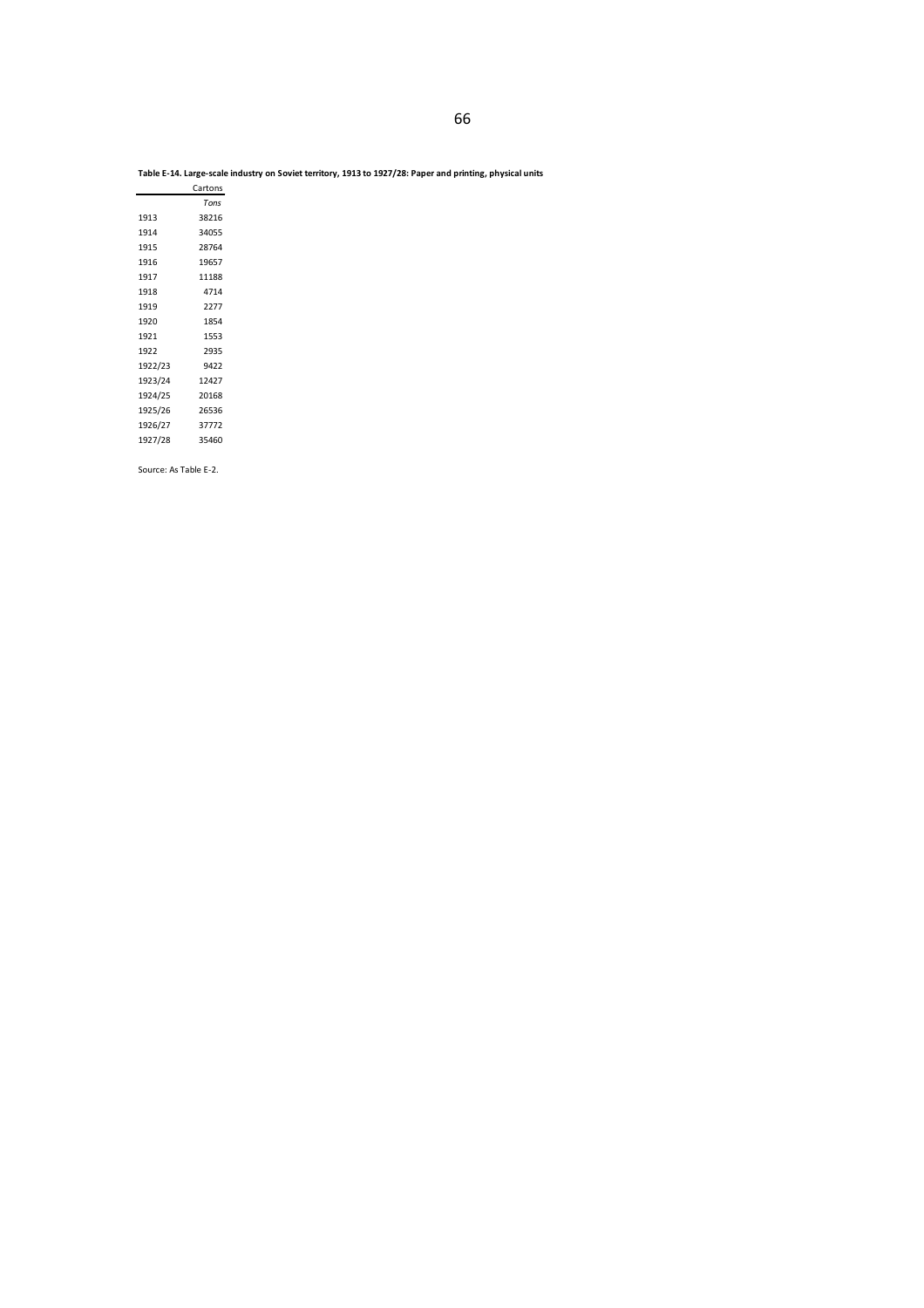# Appendix F. Comparative and Long-Run Data\*

**Table F-1. GDP in 1913, 1917, and 1928: selected European countries in international dollars at 1990 prices and per cent**

|                 | GDP per  | GDP, total, per |      |
|-----------------|----------|-----------------|------|
|                 | head, \$ | cent of 1913    |      |
|                 | 1913     | 1917            | 1928 |
| United Kingdom  | 4921     | 113%            | 109% |
| Belgium         | 4220     | 84%             | 127% |
| Germany         | 3648     | 76%             | 111% |
| France          | 3485     | 79%             | 126% |
| Austria         | 3465     | 67%             | 104% |
| Finland         | 2111     | 77%             | 144% |
| Hungary         | 2098     | 75%             | 125% |
| Czechoslovakia  | 2096     |                 | 148% |
| Romania         | 1741     |                 | 77%  |
| Greece          | 1592     | 55%             | 161% |
| <b>Bulgaria</b> | 1534     |                 | 99%  |
| Russia          | 1488     | 80%             | 110% |
| Turkey          | 1213     | 75%             | 85%  |
| Yugoslavia      | 1057     |                 | 128% |
|                 |          |                 |      |

Source:

All figures are from or based on estimates by Angus Maddison at http://www.ggdc.net/maddison/, except as follows: UK (1917) from Broadberry and Howlett (2005, p. 208); Germany (1917) from Ritschl (2005, p. 45, midpoint of columns VI and VII); France (1917) from Hautcoeur (2005, p. 171); Austria and Hungary (1917) from Schulze (2005, p. 83); USSR (1917 and 1928) from Table 8; Turkey (1917) is based on the statement by Pamuk (2005, p. 120) that "by 1918 the GDP of the empire had declined had declined by at least 30 per cent, and perhaps 40 per cent or more, from its prewar level."

\* Not for publication.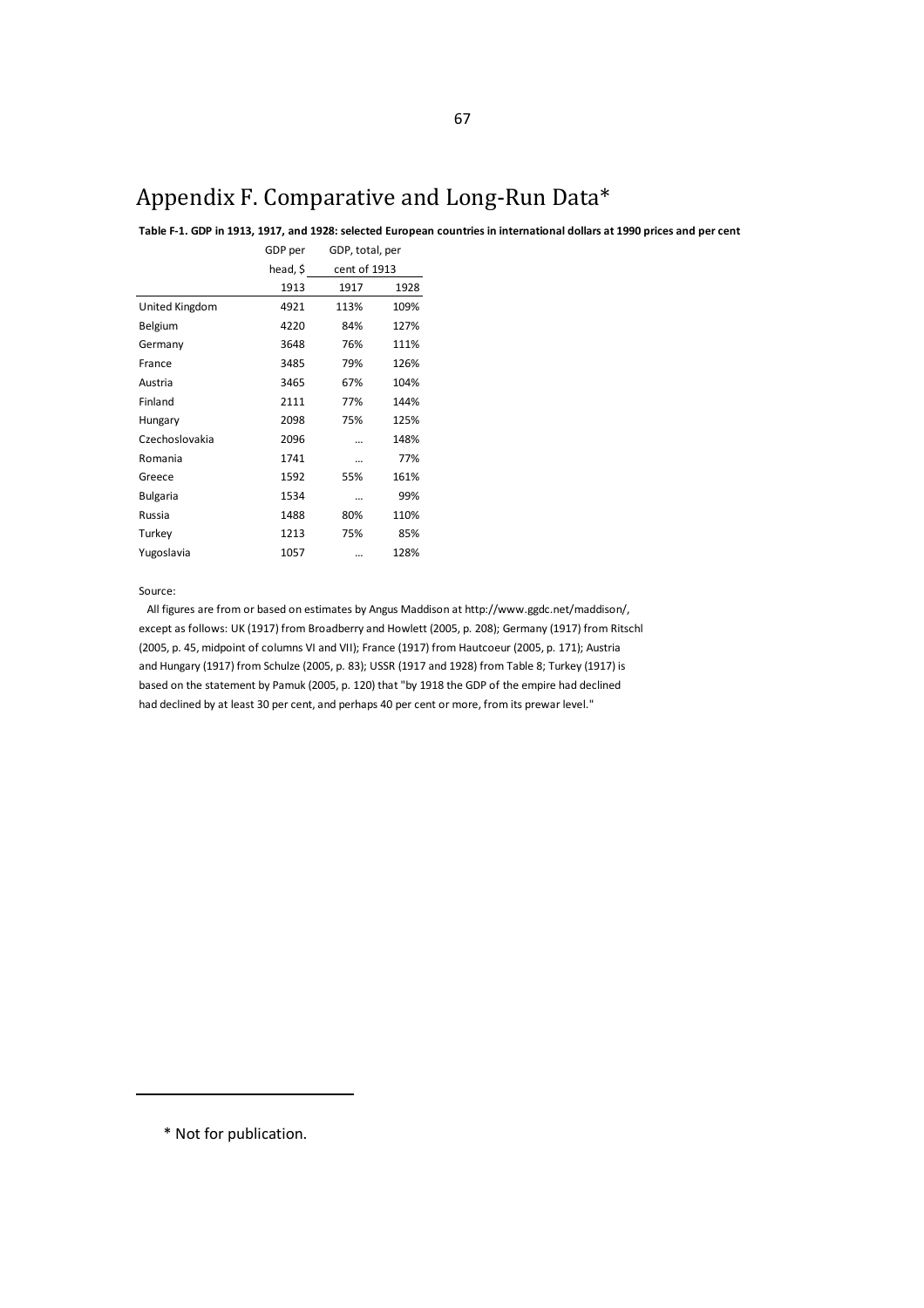|                 | Annual    | Natural   |              |                      | Annual    | Natural   |              |
|-----------------|-----------|-----------|--------------|----------------------|-----------|-----------|--------------|
|                 | average   | log of    |              |                      | average   | log of    |              |
|                 | growth of | GDP per   |              |                      | growth of | GDP per   |              |
|                 | GDP per   | head in   | Great        |                      | GDP per   | head in   | Great        |
|                 | head      | 1913 and  | War          |                      | head      | 1913 and  | War          |
|                 | 1913-1928 | 1990 GK\$ | dummy        |                      | 1913-1928 | 1990 GK\$ | dummy        |
| United Kingdom  | 0.57%     | 8.50127   | 1            | Spain                | 1.52%     | 7.62852   | $\Omega$     |
| Belgium         | 1.31%     | 8.34759   | $\mathbf{1}$ | Australia            | 0.37%     | 8.54811   | 1            |
| Germany         | 0.76%     | 8.20194   | $\mathbf{1}$ | New Zealand          | $-0.01%$  | 8.54714   | 1            |
| France          | 1.60%     | 8.15622   | $\mathbf{1}$ | Canada               | 1.01%     | 8.39999   | 1            |
| Austria         | 0.36%     | 8.15047   | $\mathbf{1}$ | <b>United States</b> | 1.43%     | 8.57565   | 1            |
| Finland         | 1.66%     | 7.65492   | $\mathbf{1}$ | Argentina            | 0.82%     | 8.24197   | 0            |
| Hungary         | 0.94%     | 7.64874   | 1            | <b>Brazil</b>        | 2.37%     | 6.69827   | 1            |
| Czechoslovakia  | 2.34%     | 7.64779   | 1            | Chile                | 0.73%     | 8.00236   | 0            |
| Romania         | $-2.34%$  | 7.46222   | $\mathbf{1}$ | Colombia             | 1.25%     | 7.11964   | 0            |
| Greece          | 2.26%     | 7.37275   | $\mathbf{1}$ | Mexico               | 0.46%     | 7.45703   | 0            |
| <b>Bulgaria</b> | $-1.53%$  | 7.33563   | $\mathbf{1}$ | Peru                 | 3.54%     | 6.93925   | 1            |
| Russia          | $-0.24%$  | 7.30519   | 1            | Uruguay              | 1.10%     | 8.10470   | 1            |
| Turkey          | $-0.88%$  | 7.10085   | 1            | Venezuela            | 6.79%     | 7.00670   | 0            |
| Yugoslavia      | 1.45%     | 6.96319   | $\mathbf{1}$ | India                | 0.32%     | 6.51175   | 1            |
| Denmark         | 1.34%     | 8.27180   | $\mathbf 0$  | Indonesia and Timor  | 1.71%     | 6.77308   | $\mathbf 0$  |
| Italy           | 1.08%     | 7.84932   | $\mathbf{1}$ | Japan                | 2.41%     | 7.23490   | $\mathbf{1}$ |
| Netherlands     | 2.30%     | 8.30623   | 0            | Philippines          | 2.29%     | 6.89568   | $\mathbf{1}$ |
| Norway          | 1.59%     | 7.80262   | $\mathbf 0$  | South Korea          | 2.10%     | 6.76734   | 1            |
| Sweden          | 1.56%     | 8.03041   | $\mathbf 0$  | Taiwan               | 2.72%     | 6.59578   | $\mathbf{1}$ |
| Switzerland     | 2.46%     | 8.35843   | $\mathbf 0$  | Malaysia             | 2.89%     | 6.80240   | $\mathbf{1}$ |
| Ireland         | 0.00%     | 7.91425   | $\mathbf{1}$ | Sri Lanka            | 0.12%     | 7.11802   | 1            |
| Portugal        | 1.08%     | 7.13090   | $\mathbf{1}$ |                      |           |           |              |

### Source:

Rows from the UK to Yugoslavia as Table F-1; all other GDP figures are from

or based on estimates by Angus Maddison at http://www.ggdc.net/maddison/.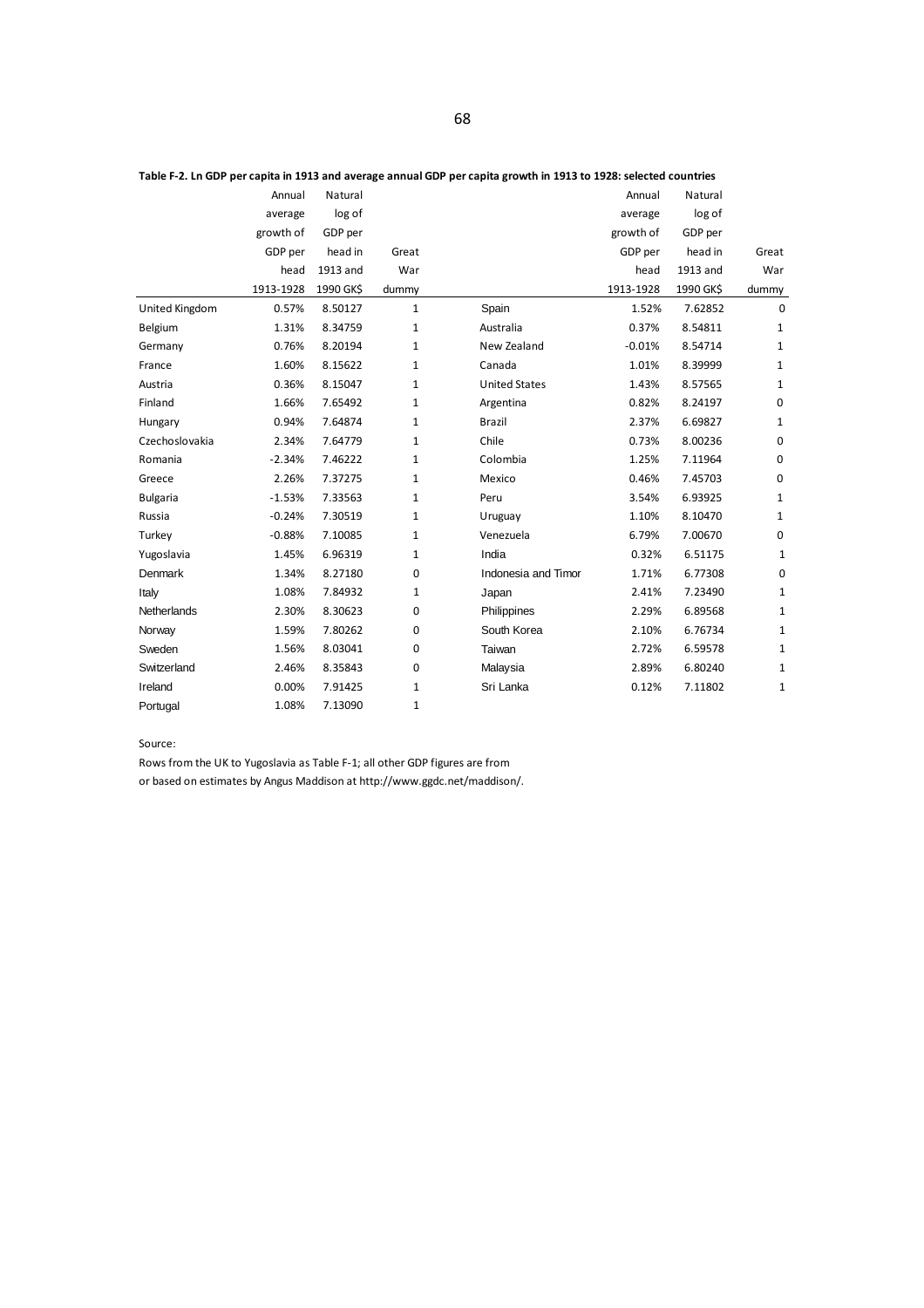## Table F-2, note 1. Regression results

Dependent variable is GDP per head growth, 1913 to 1928 in natural logs

|                                            | 1          | $\overline{2}$ | 3           | 4           | 5          | 6          | 7           | 8           |  |  |  |
|--------------------------------------------|------------|----------------|-------------|-------------|------------|------------|-------------|-------------|--|--|--|
|                                            | <b>OLS</b> | <b>OLS</b>     | <b>OLS</b>  | <b>OLS</b>  | <b>OLS</b> | <b>OLS</b> | <b>OLS</b>  | <b>OLS</b>  |  |  |  |
| In GDP per capita in 1913                  | $-0.005*$  | $-0.006*$      | $-0.006*$   | $-0.007**$  | $-0.004*$  | $-0.005**$ | $-0.005*$   | $-0.005*$   |  |  |  |
|                                            | 0.003      | 0.003          | 0.003       | 0.003       | 0.003      | 0.002      | 0.003       | 0.002       |  |  |  |
| World War I dummy                          |            | $-0.009*$      |             | $-0.009$    |            | $-0.004$   |             | $-0.004$    |  |  |  |
|                                            |            | 0.005          |             | 0.005       |            | 0.003      |             | 0.003       |  |  |  |
| Soviet Union dummy                         |            |                | $-0.018***$ | $-0.015***$ |            |            | $-0.016***$ | $-0.015***$ |  |  |  |
|                                            |            |                | 0.003       | .003        |            |            | 0.002       | 0.002       |  |  |  |
| Constant                                   | $0.054**$  | $0.068**$      | $.057**$    | $0.07**$    | $0.045**$  | $0.053***$ | $0.049**$   | $0.055***$  |  |  |  |
|                                            | 0.024      | 0.027          | 0.025       | 0.027       | 0.020      | 0.019      | 0.020       | 0.019       |  |  |  |
| <b>Excluding outliers</b>                  | <b>No</b>  | No             | No          | No          | Yes        | Yes        | Yes         | Yes         |  |  |  |
| (Venezuela and India)                      |            |                |             |             |            |            |             |             |  |  |  |
| R-squared                                  | 0.06       | 0.14           | 0.14        | 0.17        | 0.05       | 0.08       | 0.10        | 0.12        |  |  |  |
| N                                          | 43         | 43             | 43          | 43          | 41         | 41         | 41          | 41          |  |  |  |
| Note: robust starndard errors are reported |            |                |             |             |            |            |             |             |  |  |  |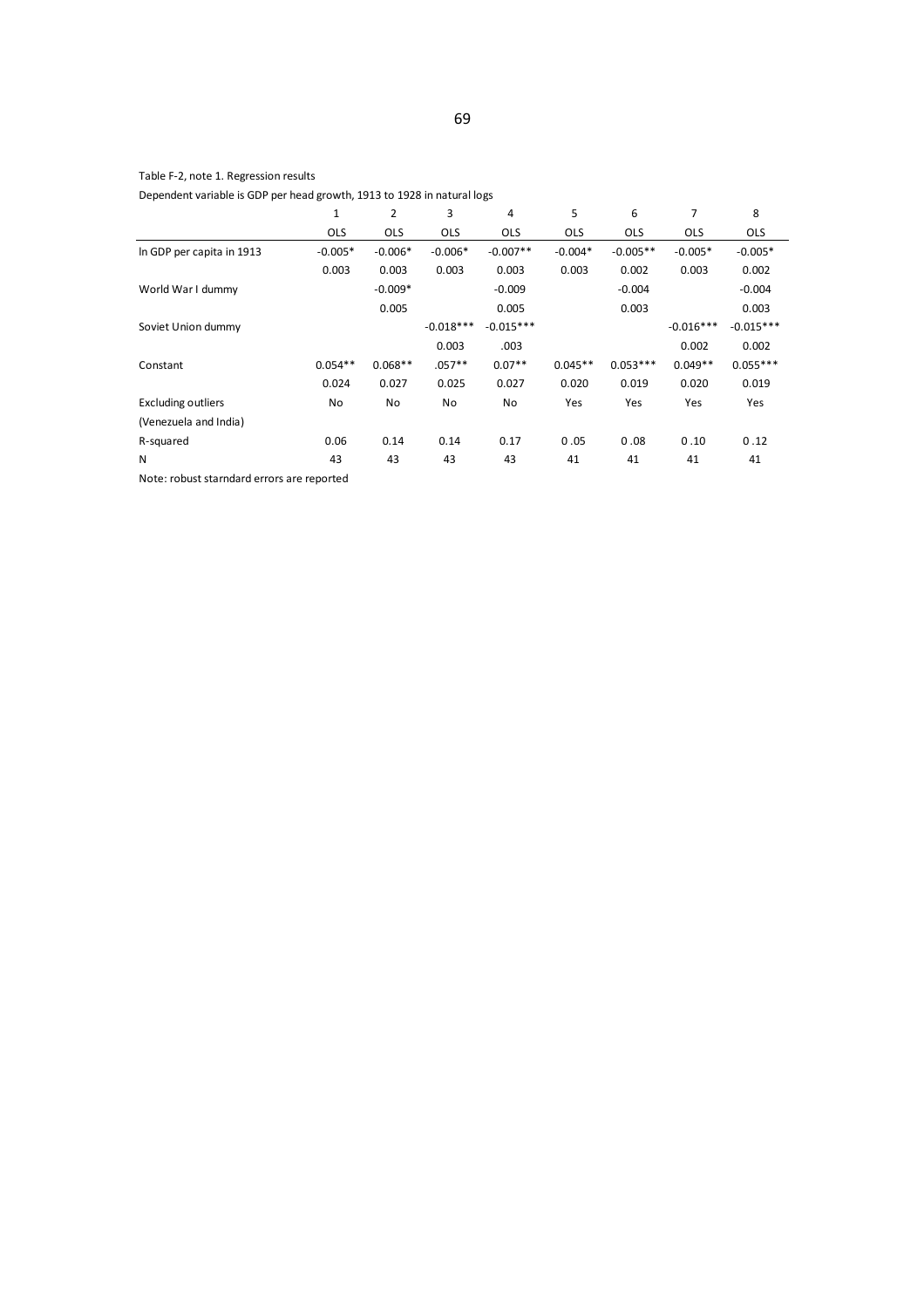|      |           |           | Maddison, |           |      |           | Maddison,       |           |           |
|------|-----------|-----------|-----------|-----------|------|-----------|-----------------|-----------|-----------|
|      |           |           | inter-    |           |      |           |                 | inter-    |           |
|      | Gregory,  | M&H,      | national  | Harrison, |      | Gregory,  | <b>M&amp;H,</b> | national  | Harrison, |
|      | rubles of | rubles of | dollars   | rubles of |      | rubles of | rubles of       | dollars   | rubles of |
|      | 1913      | 1913      | of 1990   | 1937      |      | 1913      | 1913            | of 1990   | 1937      |
| 1885 | 72.5      |           |           | $\ldots$  | 1915 |           | 119.9           |           |           |
| 1886 | 69.7      | $\cdots$  |           |           | 1916 | $\ldots$  | 106.6           |           |           |
| 1887 | 81.5      | $\cdots$  | .         | $\cdots$  | 1917 | $\ldots$  | 93.6            |           |           |
| 1888 | 78.4      |           | .         | $\cdots$  | 1918 | $\ldots$  | 57.3            |           |           |
| 1889 | 72.9      | $\cdots$  | $\cdots$  | $\ldots$  | 1919 |           | 49.4            |           | $\cdots$  |
| 1890 | 72.6      |           | .         |           | 1920 | $\ldots$  | 49.6            |           |           |
| 1891 | 66.5      | $\ddotsc$ | .         |           | 1921 | $\ldots$  | 45.4            | .         |           |
| 1892 | 72.8      |           | .         |           | 1922 | $\ldots$  | 52.7            | .         | .         |
| 1893 | 82.5      |           | .         |           | 1923 |           | 60.7            |           |           |
| 1894 | 93.8      |           | $\cdots$  | $\ldots$  | 1924 |           | 76.9            |           |           |
| 1895 | 86.8      |           | .         | $\cdots$  | 1925 |           | 96.1            |           |           |
| 1896 | 95.6      |           | .         |           | 1926 |           | 107.9           | .         | .         |
| 1897 | 94.0      |           | .         |           | 1927 | $\ldots$  | 112.4           | $\ddotsc$ |           |
| 1898 | 96.5      |           | .         |           | 1928 | $\ldots$  | 118.2           | 1370      |           |
| 1899 | 102.4     |           | .         | $\ldots$  | 1929 |           |                 | 1386      | $\cdots$  |
| 1900 | 100.2     |           | 1237      | $\ldots$  | 1930 |           |                 | 1448      |           |
| 1901 | 102.7     | $\cdots$  | $\cdots$  |           | 1931 |           | $\ldots$        | 1462      | .         |
| 1902 | 111.6     |           | .         |           | 1932 |           | $\ldots$        | 1439      |           |
| 1903 | 103.9     |           | .         |           | 1933 |           | $\ldots$        | 1493      | .         |
| 1904 | 114.9     | $\cdots$  | .         | $\ldots$  | 1934 |           | $\ldots$        | 1630      | .         |
| 1905 | 101.7     |           | .         |           | 1935 |           |                 | 1864      |           |
| 1906 | 97.2      | $\ldots$  | $\cdots$  | $\ldots$  | 1936 |           |                 | 1991      | $\cdots$  |
| 1907 | 93.4      |           | .         |           | 1937 |           | $\ldots$        | 2156      | .         |
| 1908 | 102.0     | $\cdots$  | .         |           | 1938 |           |                 | 2150      |           |
| 1909 | 105.9     |           | .         |           | 1939 |           | $\ldots$        | 2237      | $\cdots$  |
| 1910 | 113.0     |           | $\cdots$  |           | 1940 | $\ldots$  |                 | 2144      | 1309      |
| 1911 | 104.4     | $\ldots$  | .         | $\ldots$  | 1941 |           | $\ldots$        | $\cdots$  |           |
| 1912 | 112.8     | $\ldots$  | .         |           | 1942 |           |                 |           | $\cdots$  |
| 1913 | 118.5     | 122.0     | 1488      |           | 1943 | $\ddotsc$ |                 |           | 1363      |
| 1914 | $\ldots$  | 116.5     | .         |           | 1944 |           |                 |           | $\ldots$  |
|      |           |           |           |           | 1945 |           |                 |           | 1226      |

**Table F-3. Real national income per head in the former Russian Empire and USSR, 1885 to 2006**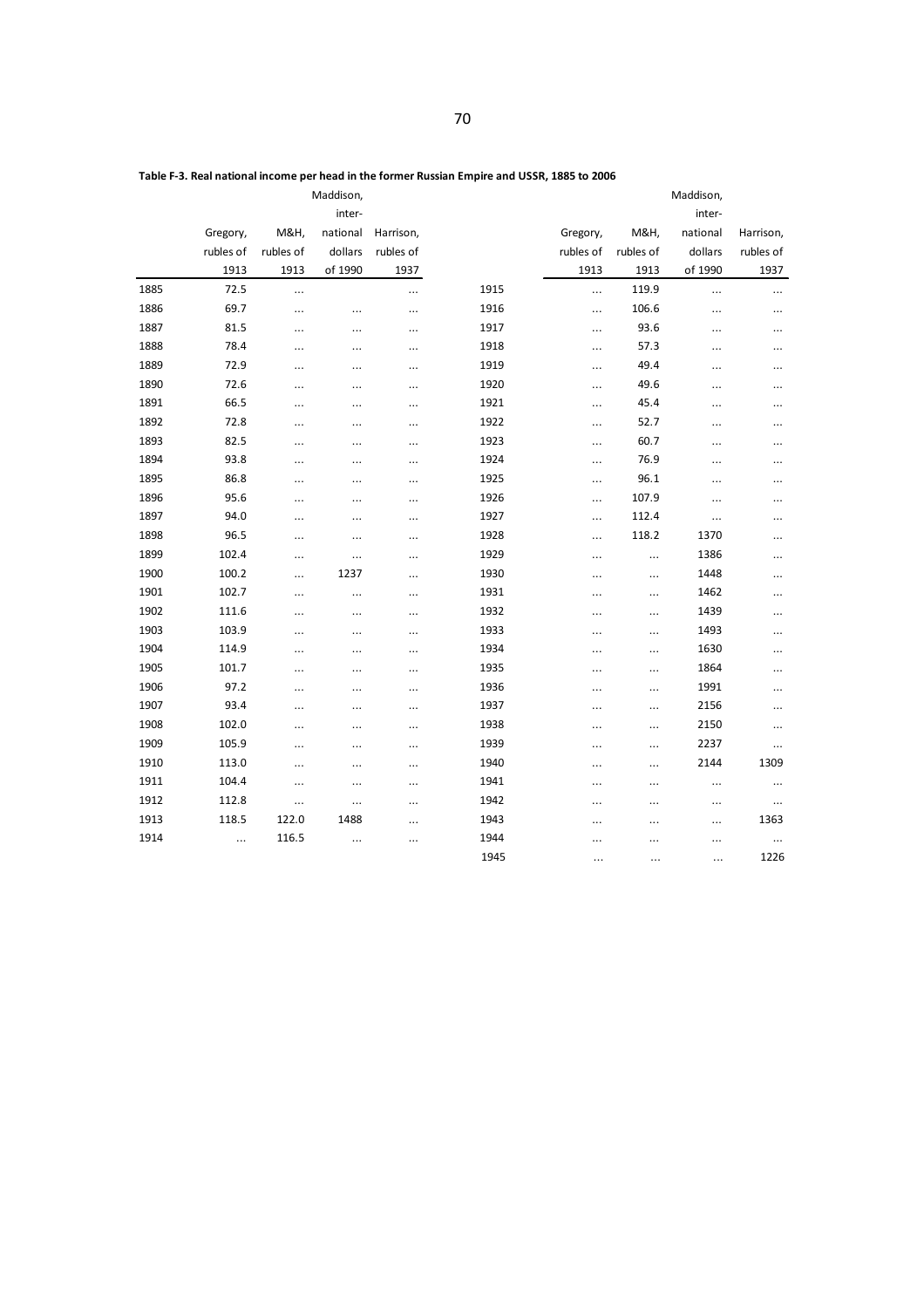Table F-3 (continued)

|      |           |                 | Maddison, |           |      |           |           |          |           |
|------|-----------|-----------------|-----------|-----------|------|-----------|-----------|----------|-----------|
|      |           |                 | inter-    |           |      |           |           | inter-   |           |
|      | Gregory,  | <b>M&amp;H,</b> | national  | Harrison, |      | Gregory,  | M&H,      | national | Harrison, |
|      | rubles of | rubles of       | dollars   | rubles of |      | rubles of | rubles of | dollars  | rubles of |
|      | 1913      | 1913            | of 1990   | 1937      |      | 1913      | 1913      | of 1990  | 1937      |
| 1946 | $\ldots$  |                 | 1913      | $\cdots$  | 1976 | $\ldots$  | $\ldots$  | 6363     | $\ldots$  |
| 1947 |           |                 | 2126      | $\ddotsc$ | 1977 |           |           | 6454     |           |
| 1948 | $\cdots$  |                 | 2402      | $\cdots$  | 1978 |           |           | 6559     | $\cdots$  |
| 1949 | $\ddots$  |                 | 2623      | $\ldots$  | 1979 |           |           | 6472     | $\ldots$  |
| 1950 | $\ldots$  |                 | 2841      | $\ldots$  | 1980 |           |           | 6427     | $\ldots$  |
| 1951 |           | $\ldots$        | 2806      | $\ddotsc$ | 1981 |           |           | 6432     |           |
| 1952 |           |                 | 2937      |           | 1982 |           | $\ldots$  | 6535     |           |
| 1953 | $\cdots$  | $\ldots$        | 3013      | $\cdots$  | 1983 |           | $\ldots$  | 6684     |           |
| 1954 | $\cdots$  | $\ldots$        | 3106      | $\ddotsc$ | 1984 |           | $\ldots$  | 6708     |           |
| 1955 | $\cdots$  |                 | 3313      | $\ddotsc$ | 1985 |           |           | 6707     | $\ldots$  |
| 1956 |           |                 | 3566      | $\ldots$  | 1986 |           |           | 6921     | $\cdots$  |
| 1957 | $\cdots$  |                 | 3576      |           | 1987 |           |           | 6950     | $\cdots$  |
| 1958 | $\cdots$  |                 | 3777      | $\ddotsc$ | 1988 |           |           | 7040     | $\cdots$  |
| 1959 |           |                 | 3669      | $\ldots$  | 1989 |           |           | 7109     |           |
| 1960 | $\cdots$  | $\cdots$        | 3945      | $\ldots$  | 1990 |           | $\ldots$  | 6890     | $\cdots$  |
| 1961 | $\ldots$  |                 | 4098      | $\cdots$  | 1991 |           |           | 6419     | $\ldots$  |
| 1962 |           |                 | 4140      | $\ldots$  | 1992 |           |           | 5470     | $\cdots$  |
| 1963 | $\cdots$  |                 | 3985      |           | 1993 |           | $\ldots$  | 4928     |           |
| 1964 | $\cdots$  |                 | 4439      |           | 1994 |           |           | 4247     |           |
| 1965 | $\cdots$  |                 | 4634      | $\ddotsc$ | 1995 |           | $\ldots$  | 4025     | $\cdots$  |
| 1966 | $\ldots$  |                 | 4804      | $\cdots$  | 1996 |           |           | 3911     | $\ldots$  |
| 1967 | $\cdots$  | $\cdots$        | 4963      | $\cdots$  | 1997 |           | $\ldots$  | 3995     | $\cdots$  |
| 1968 |           |                 | 5202      | $\cdots$  | 1998 |           |           | 3907     |           |
| 1969 | $\cdots$  |                 | 5225      | $\ldots$  | 1999 |           | $\ldots$  | 4098     | $\cdots$  |
| 1970 | $\cdots$  | $\ldots$        | 5575      | $\ldots$  | 2000 |           |           | 4454     |           |
| 1971 | $\ldots$  |                 | 5667      | $\ldots$  | 2001 |           |           | 4741     | $\ldots$  |
| 1972 | $\cdots$  | $\ldots$        | 5643      | $\cdots$  | 2002 | $\ldots$  |           | 5006     | $\cdots$  |
| 1973 | $\ddotsc$ |                 | 6059      | $\ldots$  | 2003 |           |           | 5397     |           |
| 1974 | $\ddotsc$ |                 | 6176      | $\ldots$  | 2004 |           |           | 5852     |           |
| 1975 | $\cdots$  |                 | 6135      | $\ddotsc$ | 2005 |           |           | 6264     |           |
|      |           |                 |           |           | 2006 | $\cdots$  |           | 6766     |           |

Sources:

Gregory, 1885-1913 (Russian Empire territory): Gregory (1980, pp. 56-57).

M&H, 1913-1928 (Soviet interwar territory): Table 5.

Maddison, 1900, 1913, 1928-1940, and 1946-2006 (Soviet post-1945 territory): http://www.ggdc.net/maddison/.

Harrison, 1940, 1943, and 1945 (Soviet controlled territory): GDP from Harrison (1996, p. 92); population from

Harrison (1996, p. 104), and Andreev, Darskii, and Khar'kova (1990, pp. 25-27).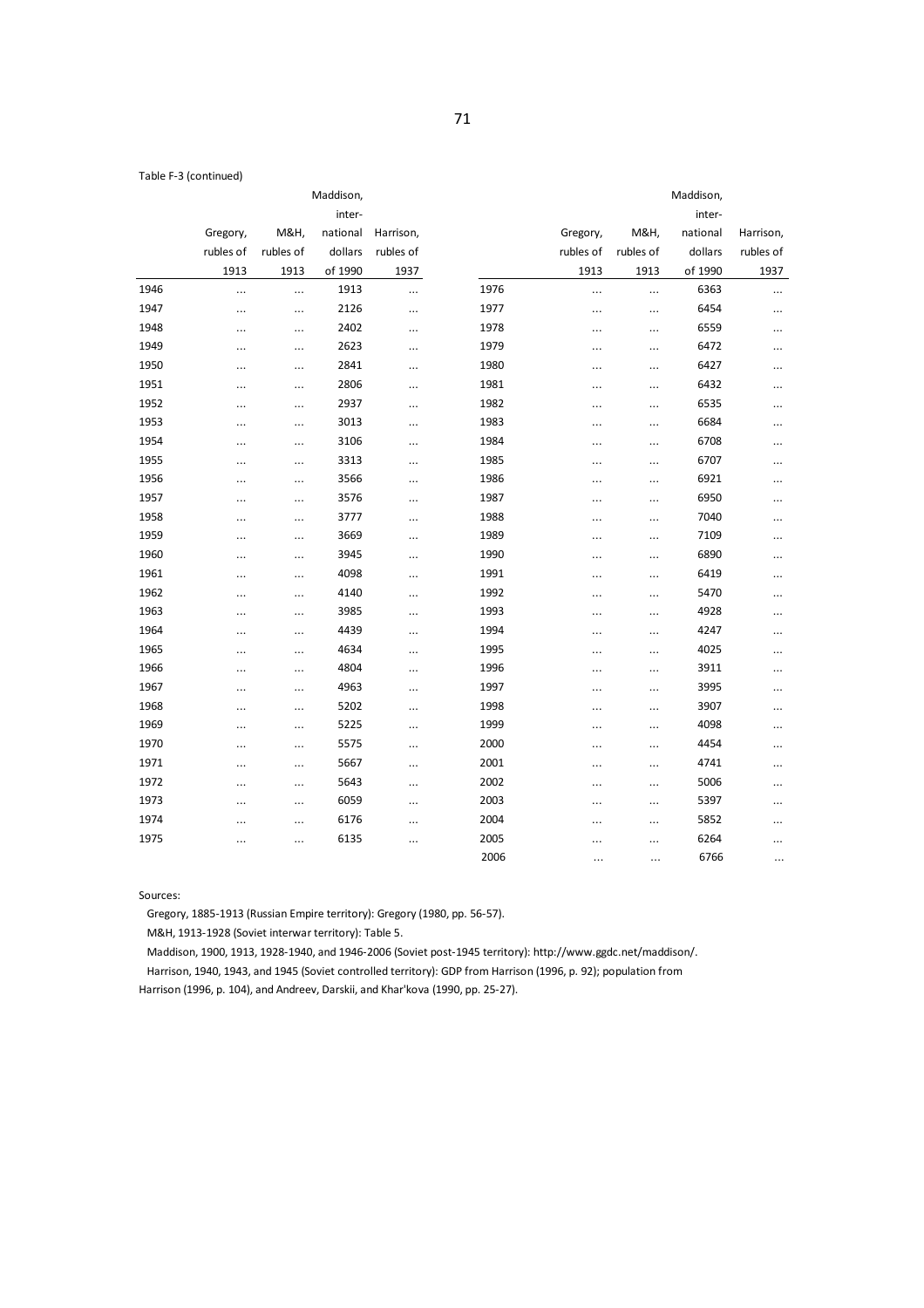## References

## *Statistical publications*

- CIA 1982. *USSR: Measures of Economic Growth and Development, 1950-1980.* Washington, DC: U.S. Government Printing Office.
- CIA. 1990. *Measures of Soviet Gross National Product in 1982 Prices.* Washington, DC: US Government Printing Office.
- Goskomstat. 1995. *Rossiiskii statisticheskii ezhegodnik.* Moscow: Goskomstat Rossii.
- Goskomstat. 2000. *Rossiiskii statisticheskii ezhegodnik.* Moscow: Goskomstat Rossii.
- Gosplan. 1929a. *Kontrol'nye tsifry narodnogo khoziaistva SSSR na 1928/29 g.* Moscow: Planovoe khoziaistvo.
- Gosplan. 1929b. *Piatiletnii plan narodno-khoziaistvennogo stroitel'stva SSSR.* Vols 1-3. Moscow: Planovoe khoziaistvo.
- Narkomfin. 1922. *Narodnoe khoziaistvo v 1916 godu.* Issue no. 7. *Svodnye statisticheskie tablitsy za 1913-1916 gg.* Petrograd.
- TsSK. 1914. *Statisticheskii ezhegodnik Rossii v 1913 g.* St Petersburg: TsSK.
- TsSK. 1915. *Statisticheskii ezhegodnik Rossii v 1914 g.* St Petersburg: TsSK.
- TsSK. 1916. *Statisticheskii ezhegodnik Rossii v 1915 g.* St Petersburg: TsSK.
- TsSK. 1918. *Statisticheskii ezhegodnik Rossii v 1916 g.* St Petersburg: TsSK.
- TsSU. 1921a. *Trudy TsSU.* Vol. 7, issue no. 1. *Statisticheskii sbornik za 1913-17 gg.* Moscow: TsSU RSFSR.
- TsSU. 1921b. *Trudy TsSU.* Vol. 8, issue no. 1. *Statisticheskii ezhegodnik 1918-1920 gg.* Moscow: TsSU RSFSR.
- TsSU. 1924a. *Narodnoe khoziaistvo SSSR v tsifrakh. Kratkii spravochnik.* Moscow: TsSU SSSR.
- TsSU. 1924b. *Trudy TsSU.* Vol. 18. *Sbornik statisticheskikh svedenii po SSSR. 1918-1923 gg. Za piat' let raboty TsSU.* Moscow: TsSU SSSR.
- TsSU. 1927. *Itogi desiatiletiia Sovetskoi vlasti v tsifrakh. 1917-1927.* Moscow: TsSU SSSR.
- TsSU. 1929a. *Statisticheskii spravochnik SSSR za 1928 g.* Moscow: TsSU SSSR.
- TsSU. 1929b. *Sel'skoe khoziaistvo SSSR. 1925-1928.* Moscow: TsSU SSSR.
- TsSU. 1957. Promyshlennost' SSSR. Statisticheskii sbornik. Moscow: Gosstatizdat.
- TsSU. 1960. *Selskoe khoziaistvo SSSR. ^ƚĂƟƐƟĐŚĞƐŬŝŤƐďŽƌŶŝŬ.* Moscow: Gosstatizdat.
- TsSU. 1964. Promyshlennost' SSSR. Statisticheskii sbornik. Moscow: Statistika.
- TsSU. 1973. *Narodnoe khoziaistvo SSSR. 1922-1972. Iubileinyi statisticheskii ezhegodnik.* Moscow: Statistika.
- TsSU. 1987. *Narodnoe khoziaistvo za 70 let. Iubileinyi statisticheskii ezhegodnik.* Moscow: Finansy i statistika.
- TsUNKhU. 1939. *SSSR i kapitalisticheskie strany. Statisticheskii sbornik tekhnikoekonomicheskikh pokazatelei narodnogo khoziaistva SSSR i kapitalisticheskikh stran za 1913- 37 gg.* Moscow: Gosplanizdat.
- UN. 1971. *Basic Principles of the System of Balances of the National Economy.* Studies in Methods, Series F, no. 17. New York: United Nations Statistical Office.
- UN. 2009. *System of National Accounts 2008.* New York: European Commission-International Monetary Fund-Organization for Economic Cooperation and Development-United Nations-World Bank.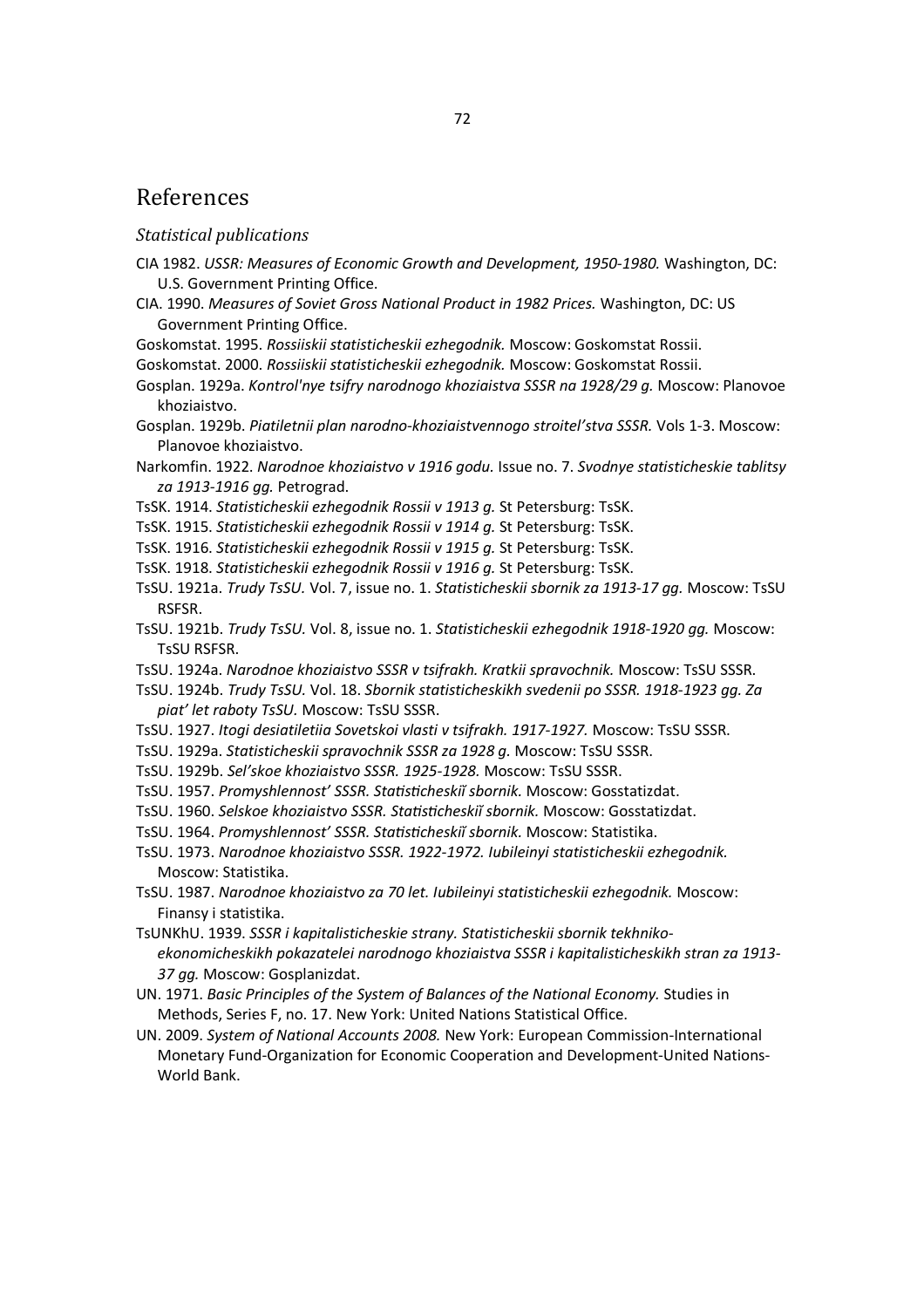## *Secondary sources*

Note: Relevant works that were prepared for publication in Soviet Russia in the early 1920s,

suppressed by the censorship at the time, and published only decades later, include Kafengauz (1994) and Litoshenko (2001).

- Adamets, S. 2003. *Guerre civile et famine en Russie: Le pouvoir bolchévique et la population face à la catastrophe démographique de 1917-1923.* Paris: Institute d'études slaves.
- Akademii nauk. 1960. *Sovetskoe narodnoe khoziaistvo v 1921-25 gg.* Moscow: Nauka.
- Allen, Robert C. 2003. *Farm to Factory: A Reinterpretation of the Soviet Industrial Revolution.* Princeton: Princeton University Press.
- Andreev, E. M., L. E. Darskii, and T. L. Kharkova. 1990. Otsenka liudskikh pter' v period Velikoi Otechestvennoi voiny. *Vestnik statistiki* no. 10, pp. 25-27.
- Andreev, E. M., L. E. Darskii, and T. L. Kharkova. 1993. *Naselenie Sovetskogo Soiuza, 1922-1991.* Moscow: Nauka.
- Antonio Ortega, José, and Javier Silvestre. 2006. Las consecuencias demográficas. In *La Economía de la Guerra Civil*, pp. 53-106. Madrid: Marcial Pons.
- Bergson, Abram. 1961. *The Real National Income of Soviet Russia Since 1928.* Cambridge, MA: Harvard University Press.
- Blattman, Christopher, and Edward Miguel. 2010. Civil War. *Journal of Economic Literature* 48:1, pp. 3-57.
- Boettke, Peter J. 1990. *The Political Economy of Soviet Socialism: the Formative Years, 1918- 1928.* Boston: Kluwer Academic.
- Boiarskii, A. Ia. 1948, reprinted 1975. K voprosu o estestvennom dvizhenii naseleniia v Rossii i v SSSR v 1915-1923 gg. First published in *Uchenye zapiski Moskovskogo ekonomikostatisticheskogo instituta*, vol. 1. Moscow.Reprinted in *Naselenie i metody ego izucheniiya. Sbornik nauchnykh trudov,* pp. 225-238. By A. Ia. Boiarskii. Moscow: Statistika.
- Brainerd, Elizabeth, and David M. Cutler. 2005. Autopsy on an Empire: Understanding Mortality in Russia and the Former Soviet Union. *Journal of Economic Perspectives* 19:1, pp. 107-130.
- Broadberry, Stephen. 2006. *Market Services and the Productivity Race, 1850-2000: British Performance in International Perspective.* Cambridge: Cambridge University Press.
- Brown, J. David, John S. Earle, and Álmos Telegdy. 2010. Employment and Wage Effects of privatisation: Evidence from Hungary, Romania, Russia, and Ukraine. *Economic Journal* 120:545, pp. 683-708.
- Carr, E. H. 1952. *The Bolshevik Revolution, 1917-1923*, vol. 2, London: Macmillan
- Carr, E. H. 1959. *Socialism in One Country, 1924-1926*, vol. 2. London: Macmillan.
- Collier, Irwin L. 2003. The 'Welfare Standard' and Soviet Consumers. *Comparative Economic Studies* 47:2, pp. 333-345.
- Collier, Paul, and Anke Hoeffler. 2004. Greed and Grievance in Civil War. *Oxford Economic Papers* 56:4, pp. 563-595.
- Collier, Paul, and Anke Hoeffler. 2007. Civil War. In *Handbook of Defense Economics*, Volume 2, Defense in a Globalized World, pp. 711-740. Edited by Todd Sandler and Keith Hartley. Amsterdam and Oxford: Elsevier.
- Crafts, Nicholas, and Gianni Toniolo. 1996. Postwar Growth: An Overview. In *Economic Growth in Europe Since 1945*, pp. 1-37. Edited by Nicholas Crafts and Gianni Toniolo. Cambridge: Cambridge University Press.
- Crafts, Nicholas, and Terence C. Mills. 1996. Europe's Golden Age: an Econometric Investigation of Changing Trend Rates of Growth. In *Quantitative Aspects of Europe's Postwar Growth*, pp. 415-31. Edited by Bart van Ark and Nicholas Crafts. Cambridge: Cambridge University Press.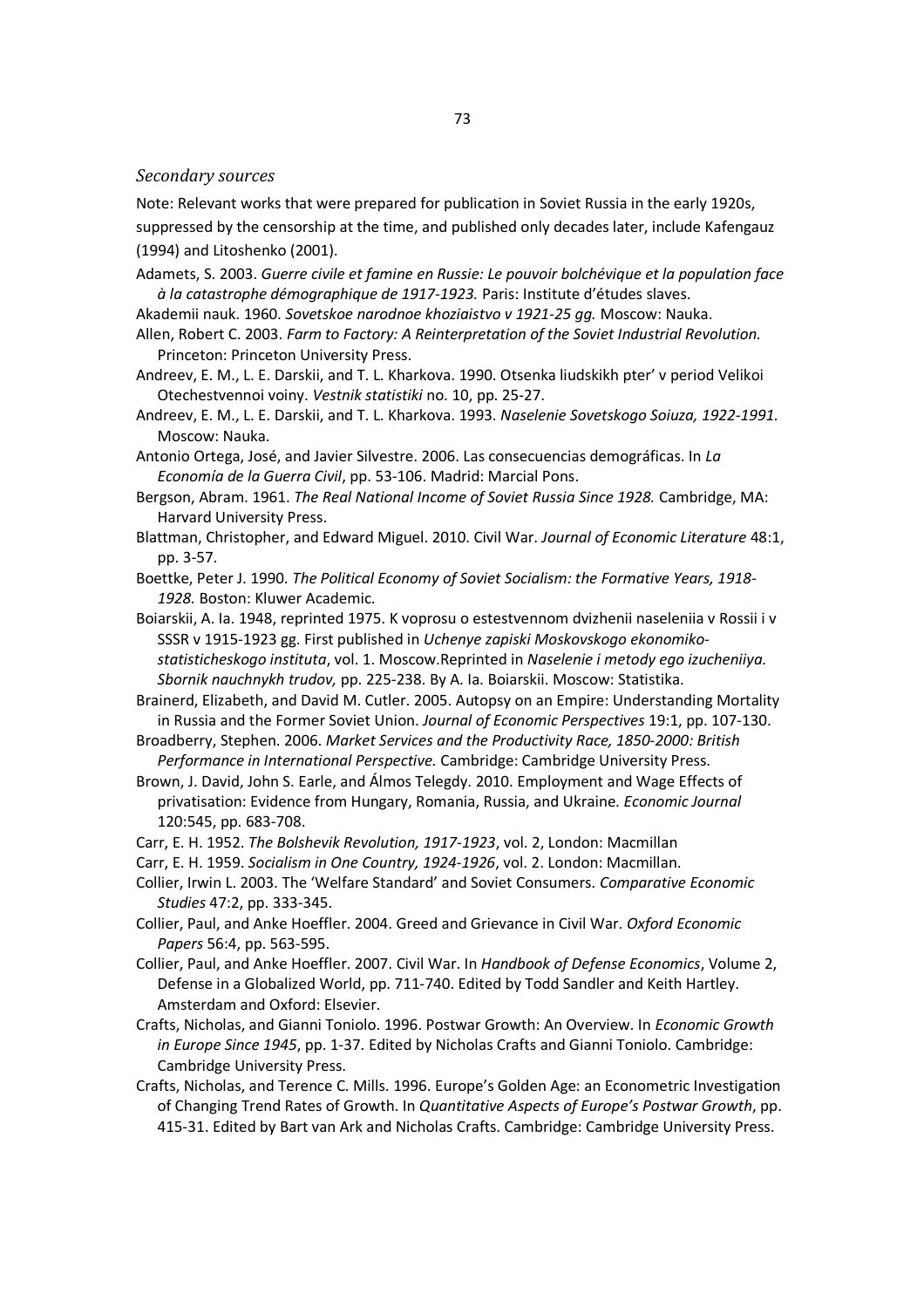- Davies, R. W. 1989. Economic and Social Policy in the USSR, 1917–41. In *The Cambridge Economic History of Europe*, vol. VIII. *The Industrial Economies: The Development of Economic and Social Policies*, pp. 000-000. Edited by Peter Mathias and Sidney Pollard. Cambridge (England): Cambridge University Press.
- Davies, R. W. 1990. Introduction: From Tsarism to NEP. In *From Tsarism to the New Economic Policy: Continuity and Change in the Economy of the USSR*, pp. 1-28. Edited by R. W. Davies. Basingstoke and London: Macmillan.
- Davies, R. W. 1994. Industry. In *The Economic Transformation of the Soviet Union, 1913-1945*, pp. 131-157. Edited by R. W. Davies, Mark Harrison, and S. G. Wheatcroft. Cambridge: Cambridge University Press.
- Davies, R. W. 2004. Review of *Farm to Factory: A Reinterpretation of the Soviet Industrial Revolution*, by Robert C. Allen. EH.NET.

URL http://eh.net/book\_reviews/farm-factory-reinterpretation-soviet-industrial-revolution.

- Davies, R.W., and S. G. Wheatcroft. 2004. The Industrialisation of Soviet Russia, 5: The Years of Hunger: Soviet Agriculture, 1931-1933. Basingstoke: Palgrave.
- Demoscope. 2009. Smertnost' v Rossii skvoz' prizmu privatizatsii. *Demoscope Weekly*, no. 363- 364. February 2 to 15.

URL http://demoscope.ru/weekly/2009/0363/lisa01.php.

- Direktivy. 1978. *Direktivy komandovaniia frontov Krasnoi armii (1917-1922),* vol. 4. Moscow.
- Dobb, Maurice. 1949. *Soviet Economic Development since 1917.* London: Routledge and Kegan Paul.
- Drobizhev, V. Z., A. K. Sokolov, and V. A. Ustinov. 1975. *Rabochii klass Sovetskoi Rossii v pervii god proletarskoi diktatury (Opyt sravnitel'nogo analiza po materialam professional'noi perepisi 1918 g.).* Moscow: Izdatel'stvo MGU.
- Earle, John S. 2009. Mass Privatisation and Mortality. *The Lancet* 373 (April 11), p. 1247
- Earle, John S., and Scott Gehlbach. 2010. Did Mass Privatisation Really Increase Post-Communist Mortality? *The Lancet* 375 (January 30), p. 372.
- Ellman, Michael, and S. Maksudov. 1994. Soviet Deaths in the Great Patriotic War. *Europe-Asia Studies* 46:4, pp. 671-680.
- Ellman, Michael. 2000a. The 1947 Soviet Famine and the Entitlement Approach to Famines. *Cambridge Journal of Economics* 24:5, pp. 603-630.
- Ellman, Michael. 2000b. The Social Costs and Consequences of the Transformation Process. *Economic Survey of Europe* no. 2/3, pp. 125-145.
- Ellman, Michael. 2004. Soviet Industrialization: A Remarkable Success? *Slavic Review* 63: 4, pp. 841-849.
- Engerman, Stanley L. "The Economic Impact of the Civil War." *Explorations in Entrepreneurial History*, second series 3 (1966): 176-199 .
- Falkus, M. E. 1968. Russia's National Income, 1913: A Revaluation. *Economica* 35:137, pp. 52-73.
- Figes, Orlando. 1989. *Peasant Russia, Civil War: The Volga Countryside in revolution, 1917-1921.* Oxford: Oxford University Press.
- Gatrell, Peter, and Mark Harrison. 1993. The Russian and Soviet Economy in Two World Wars. *Economic History Review* 46:3, pp. 425-452.
- Gatrell, Peter. 1994. The First World War and War Communism, 1914-1920. In *The Economic Transformation of the Soviet Union, 1913-1945*, pp. 216-237. Edited by R. W. Davies, Mark Harrison, and S. G. Wheatcroft. Cambridge: Cambridge University Press.
- Gatrell, Peter. 1999. *A Whole Empire Walking: Refugees in Russia During the First World War.* Bloomington: Indiana University Press.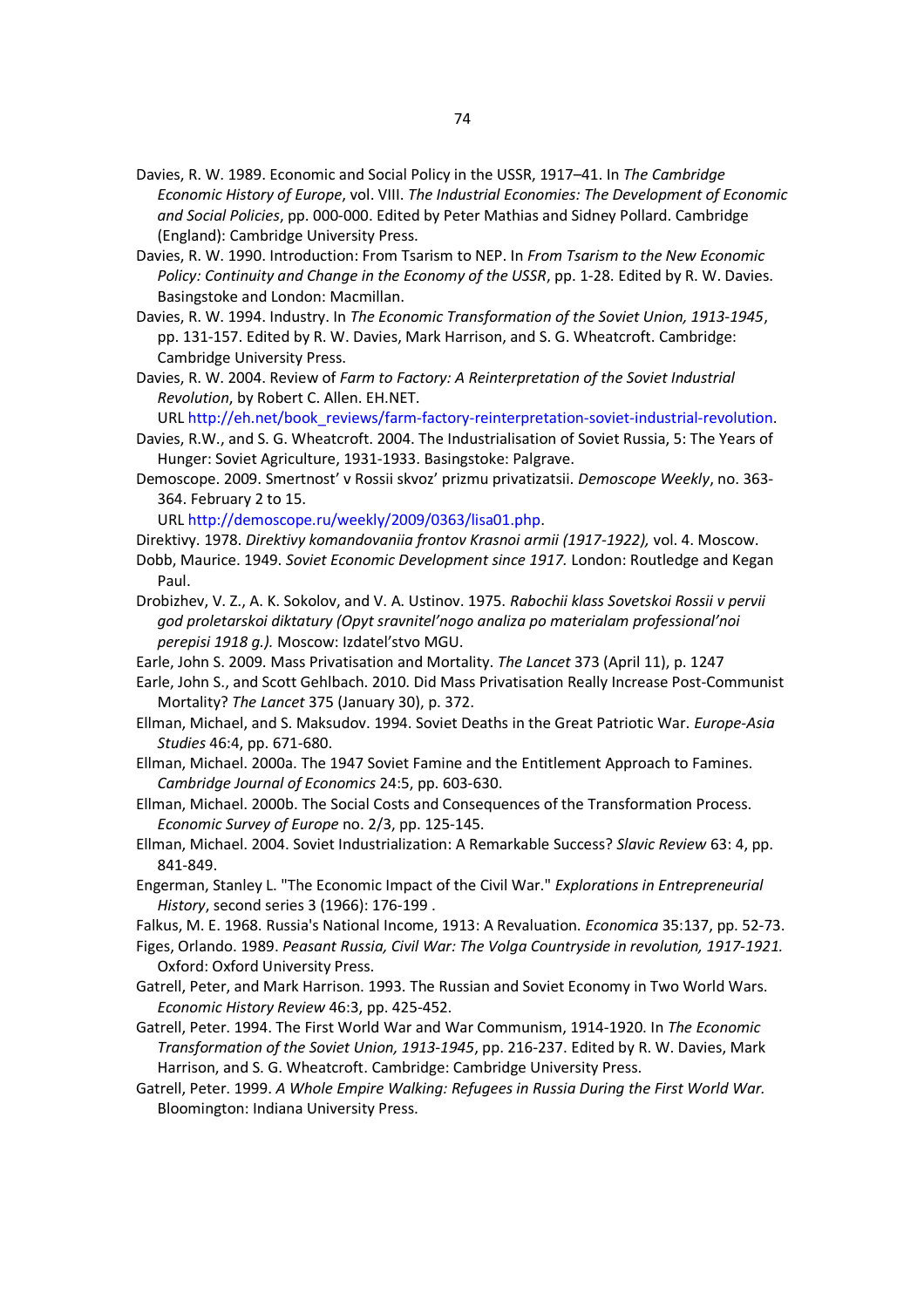- Gatrell, Peter. 2005. Poor Russia, Poor Show: Mobilising a Backward Economy for War, 1913- 1917. In *The Economics of World War I*, pp. 235-275. Edited by Stephen Broadberry and Mark Harrison. Cambridge: Cambridge University Press.
- Gerry, Christopher J., Tomasz M. Mickiewicz,and Zlatko Nikoloski. 2010. Did Mass Privatisation Really Increase Post-Communist Mortality? *The Lancet* 375 (January 30), p. 371.
- Gerschenkron, Alexander. 1951. *A Dollar Index of Soviet Machinery Output, 1927-28 to 1937.* Santa Monica, CA: Rand.
- Goland, Iu. M. 2006. *Diskussii ob ekonomicheskom politike v gody denezhnoi reform 1921-1924.* Moscow: Ekonomika.
- Goldin, Claudia, and Frank Lewis. "The Economic Costs of the American Civil War: Estimates and Implications." *Journal of Economic History* 35 (1975): 299-326.
- Golovin, N. N. 1930, reprinted 2001. *Voennye usiliia Rossii v mirovoi voine*. Moscow: Kuchkovo pole.
- Gregory, Paul R. 1982. *Russian National Income, 1885-1913.* Cambridge: Cambridge University Press.
- Gregory, Paul R. 1990. National income. In *From Tsarism to the New Economic Policy: continuity and change in the economy of the USSR*, pp. 237-47. Edited by R. W. Davies. Basingstoke and London: Macmillan.
- Groman, V. G. 1927. *Narodnoe khoziaistvo SSSR.* Moscow: Gosizdat.
- Gukhman, B. A. 1925. *Produktsiia i potreblenie SSSR.* Moscow: Gosplan.
- Gukhman, B. A. 1927. Dinamika promyshlennosti Rossii v sviazi s dinamikoi narodnogo khoziaistva. In *Promyshlennost' i narodnoe khozyaistvo: sbornik statei.* Edited by E. I. Kviring et al.
- Gukhman, B. A. 1928. *Produktsiia i potreblenie SSSR. K narodno-khoziaistvennomu balansu (1922/23 khoziaistvennyi god).* With introduction by S. G. Strumilin. Moscow: Gosplan.
- Harrison, Mark. 1980. Why Did NEP Fail? *Economics of Planning* 16:2, pp. 57-67.
- Harrison, Mark. 1990. The Peasantry and Industrialization. In *From Tsarism to the New Economic Policy: Continuity and Change in the Economy of the USSR*, pp. 104-124. Edited by R. W. Davies. Basingstoke and London: Macmillan.
- Harrison, Mark. 1994. National Income. In *The Economic Transformation of the Soviet Union, 1913-1945*, pp. 38-56. Edited by R. W. Davies, Mark Harrison, and S. G. Wheatcroft. Cambridge: Cambridge University Press.
- Harrison, Mark. 1996. *Accounting for War: Soviet Production, Employment, and the Defence Burden, 1940-1945*. Cambridge, England: Cambridge University Press.
- Harrison, Mark. 2008. Prices in the Politburo, 1927: Market Equilibrium Versus the Use of Force. In *The Lost Transcripts of the Politburo: From Collective Rule to Stalin's Dictatorship*, pp. 224- 246. Edited by Paul R. Gregory and Norman Naimark. New Haven: Yale University Press.
- Hessler, Julie. 2004. *A Social History of Soviet Trade: Trade Policy, Retail Practices, and Consumption, 1917-1953.* Princeton: Princeton University Press.
- Higgs, Robert V. 2006. *Depression, War and Cold War: Studies in Political Economy*. Oxford University Press.
- Il'iukhov, A. A. 2010. *Kak platili bol'sheviki: Politika sovetskoi vlasti v sfere oplaty truda v 1917- 1941 gg.* Moscow: ROSSPEN.
- Jánossy, Ferenc. 1971. *The End of the Economic Miracle: Appearance and Reality in Economic Development,* White Plains, NY: International Arts and Sciences Press.
- Johnson, Simon, and Peter Temin. 1993. The Macroeconomics of NEP. *Economic History Review* 46:4, pp. 750-767.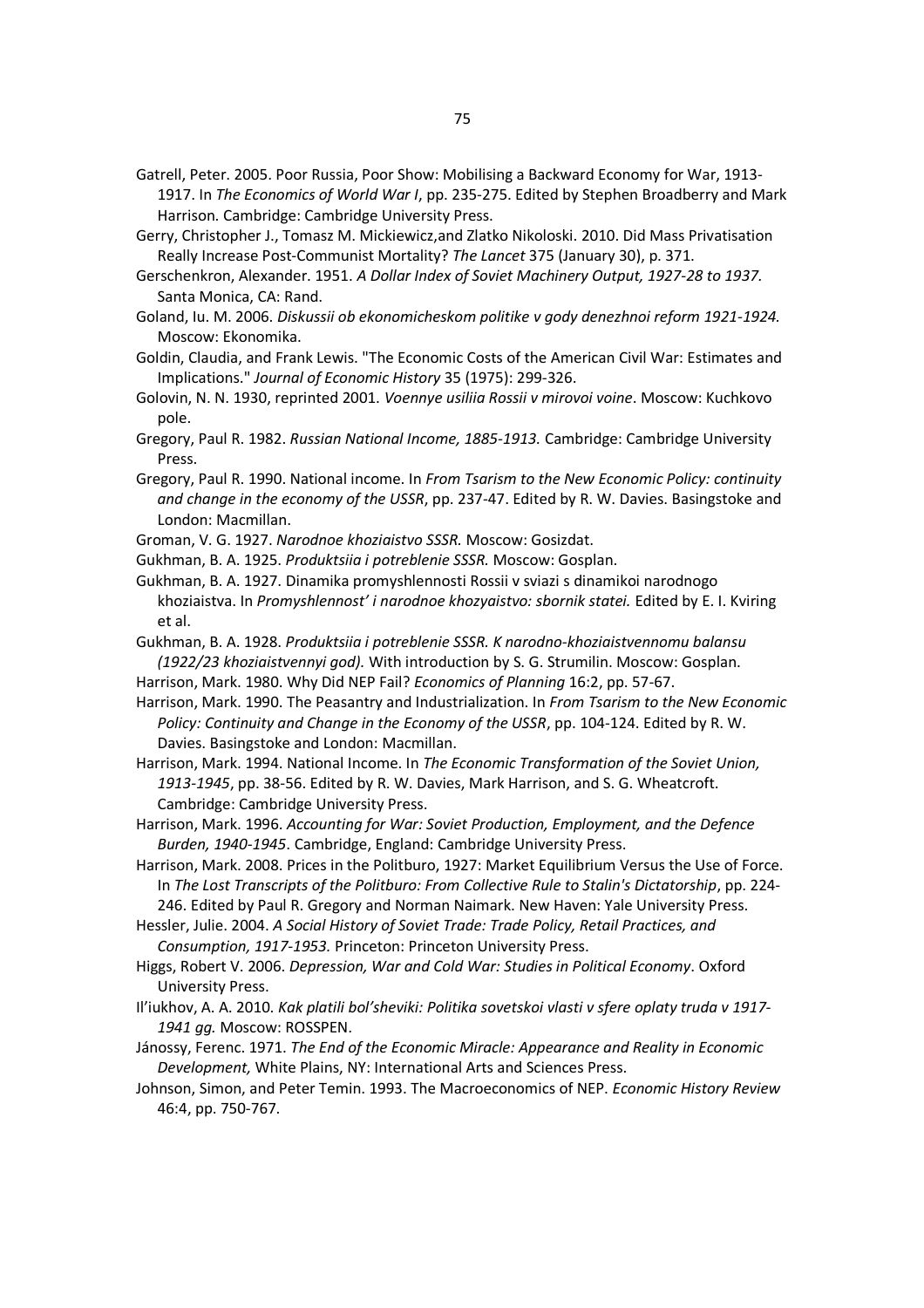Kabanov, V. V. 1988. *Krest'ianskoe khoziaistvo v usloviiakh "voennogo kommunizma."* Moscow: Nauka.

- Kafengaus, L. B. 1994. *Evoliutsiia promyshlennogo proizvodstva Rossii (posledniaia tret' XIX 30 e gody XX veka).* Moscow: Epifaniia.
- Lih, Lars T. 1990. *Bread and Authority in Russia, 1914-1921.* Berkeley, CA: University of California Press.
- Litoshenko, L. N. 1925. *Natsional'nyi dokhod SSSR.* Moscow: Finansizdat.
- Litoshenko, L. N. 1927. The National Income of the Soviet Union. *Quarterly Journal of Economics* 42: 1, pp. 70-93.

Litoshenko, L. N. 2001. *Sotsializatsiya zemli v Rossii.* Novosibirsk: Sibirskii khronograph.

- Maevskii, I. V. 1957. *Ekonomika russkoi promyshlennosti v usloviiakh pervoi mirovoi voiny.* Moscow: Gospolitizdat.
- Malle, Silvana. 1985. *The Economic Organization of War Communism, 1918-1921.* Cambridge: Cambridge University Press.
- Maksudov, S. 1989. *Poteri naseleniia SSSR.* Benson: Chalidze Publications.

Martín Aceña, Pablo. 2006. La economía de la guerra civil: perspectiva general y comparada. In *La Economía de la Guerra Civil*, pp. 13-52. Edited by Pablo Martín Aceña and Elena Martínez Ruiz. Madrid: Marcial Pons.

- McMeekin, Sean. 2009. *History's Greatest Heist: The Looting of Russia by the Bolsheviks.* New Haven: Yale University Press.
- Moorsteen, Richard, and Raymond P. Powell. 1966. *The Soviet Capital Stock, 1928-1962.* Homewood, IL: Irwin.
- Nove, Alec. 1992. *An Economic History of the USSR, 1917-1991*, 3rd edn. Harmondsworth (England): Penguin Books.
- Nutter, G. Warren. 1962. *The Growth of Industrial Production in the Soviet Union*. Princeton, NJ: National Bureau of Economic Research.
- Nutter, G. Warren. 1963. The Soviet Economy: Retrospect and Prospect. In *National Security: Political, Military, and Economic Strategies in the Decade Ahead*, pp. 000-000. Edited by David Abshire and Richard V. Allen. NY: Praeger.

Ó Gráda, Cormac. 2007. Making Famine History. *Journal of Economic Literature* 45:1, pp. 5-38.

- Ofer, Gur. 1987. Soviet Economic Growth: 1928-1985. *Journal of Economic Literature* 25:4, pp. 1767-1833.
- Osokina, Elena. 2009. *Zoloto dlia industrializatsii: Torgsin.* Moscow: Rosspen.

Poletaev, A. V. 1998. Ekonomicheskie krizisi v Rossii v XX veke (statisticheskoe issledovanie). in *Istoki. Voprosi istorii narodnogo khoziaistva i ekonomicheskoi mysli* vol. 3, pp. 186-256. Edited by Ia. I. Kuz'monov. Moscow: Higher Economic School.

- Poletaev, A. V., and I. M. Savel'ev. 2001. Sravnitel'nyi analiz dvukh sistemnykh krizisov v rossiiskoi istorii (1920-e i 1990-e gody). In *Ekonomicheskaia istoriia. Ezhegodnik. 2000*, pp. 98-134. Moscow: Rosspen.
- Popov, Vladimir. 2010. The Long Road to Normalcy: Where Russia Now Stands. United Nations University, World Institute for Development Economics Research. Working Paper no. 2010/13.
- Prokopovich, S. N. 1918a. *Opyt ischisleniia narodnogo dokhoda 50 gubernii evropeiskoi Rossii v 1900-1913 gg.*
- Prokopovich, S. N. 1918b. *Voina i narodnoe khoziaistvo*. St Petersburg.
- Prokopovich, S. N. 1931. *The National Income of the U.S.S.R.* Memorandum no. 3, University of Birmingham.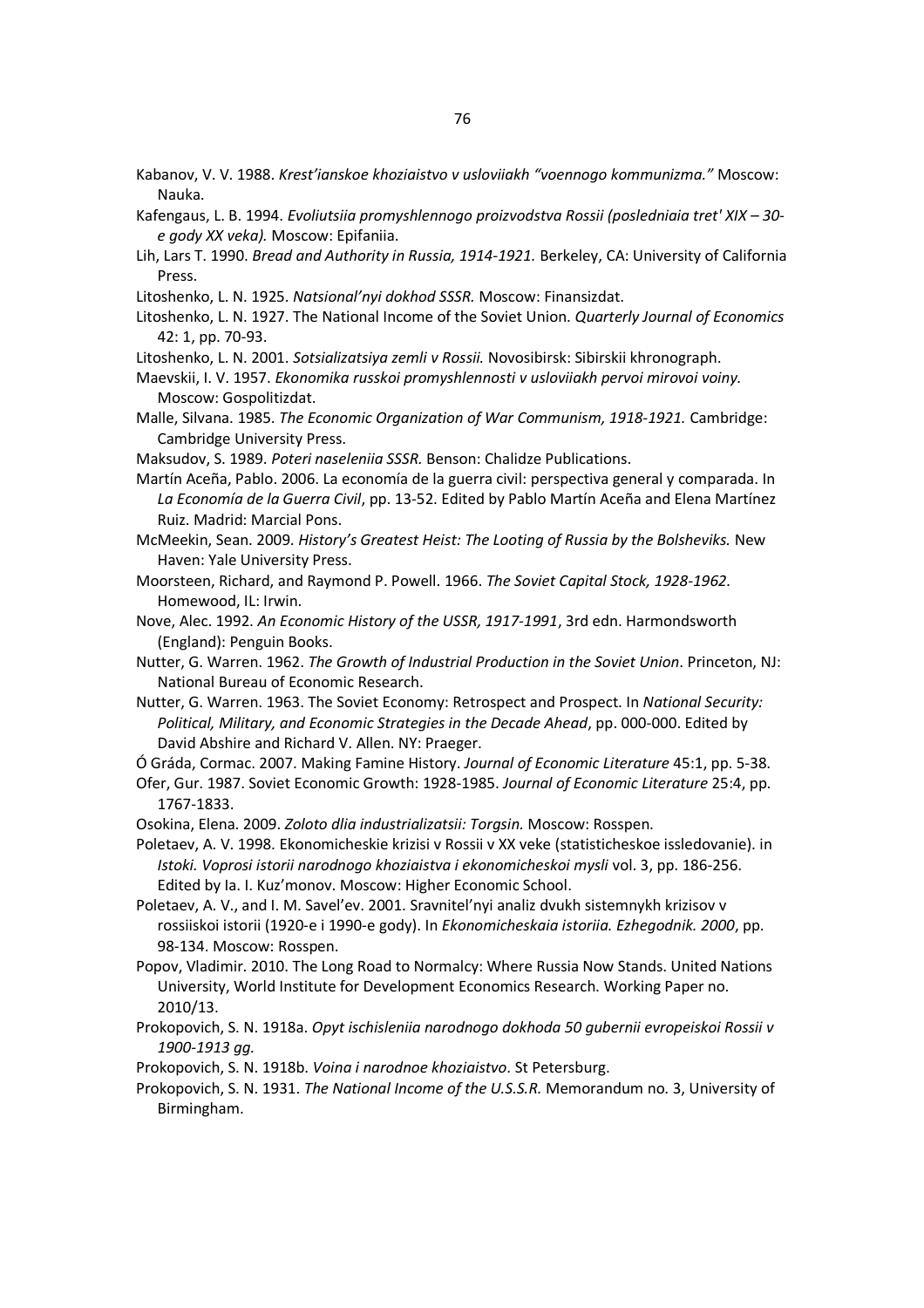- Putin, Vladimir. 2000. The State of Russia: A Way to an Effective State. The state of the nation address to the Federal Assembly of the Russian Federation, 8 July 2000. Moscow: Novosti. URL http://www.un.int/russia/pressrel/2000/00\_07\_00.htm.
- Raleigh, Donald. 2006. The Russian Civil War, 1917-1922. In *The Cambridge History of Russia.* Vol. 3. *The Twentieth Century,* pp. 140-167. Edited by Ronald Grigor Suny. Cambridge: Cambridge University Press.
- Ransom, Roger L. 2001. Economics of the Civil War. *EH.Net Encyclopedia.* Edited by Robert Whaples.

URL http://eh.net/encyclopedia/article/ransom.civil.war.us.

- Rosefielde, Steven. 2001. Premature Deaths: Russia's Radical Economic Transition in Soviet Perspective. *Europe-Asia Studies* 53:8, pp. 1159-1176.
- Rosefielde, Steven. 2005. Tea Leaves and Productivity: Bergsonian Norms for Gauging the Soviet Future. *Comparative Economic Studies* 47:2, pp. 249-273.
- Rosefielde, Steven, and Ralph W. Pfouts. 1995. Neoclassical Norms and the Valuation of National Product in the Soviet Union and Its Postcommunist Successor States. *Journal of Comparative Economics* 21:3, pp. 375-389.

Sidorov, A. L. 1973. *Ekonomicheskoe polozhenie Rossii v godi pervoi mirovoj voini*. Moscow.

Sifman, R. I. 1977. Dinamika chislennosti naseleniia Rossii za 1897-1914 gg. In Brachnost', rozhdaemost' i smertnost' v Rossii i SSSR, pp. 62-82. Edited by A. G. Vishnevskii. Moscow: Statistika.

URL http://demoscope.ru/weekly/knigi/polka/gold\_fund05.html.

- Stevenson, Betsey, and Justin Wolfers. 2008. Economic Growth and Subjective Well-Being: Reassessing the Easterlin Paradox. *Brookings Papers on Economic Activity* 2008:1, pp. 1-87.
- Stuckler, David, Lawrence King, and Martin McKee. 2009. Mass Privatisation and the Post-Communist Mortality Crisis: a Cross-National Analysis. *The Lancet* no. 373 (January 31), pp. 399-407.
- Stuckler, David, Lawrence King, and Martin McKee. Did Mass Privatisation Really Increase Post-Communist Mortality? – Authors' Reply. *The Lancet* 375 (January 30), pp 372-374.
- Tao Wenzhao. 2010. Zhongri zhanzheng yu taipingyang zhanzheng (The Sino-Japanese War and the Pacific War). In *Zhongri lishi gongtong yanjiu baogaoshu, zhongfang baogaoshu* (Chinese Report in the Joint Report of the Joint Japanese-Chinese Historical Research Project). Edited by Zhongri gongtong lishi yanjiu zhongfang weiyuanhui (The Chinese Committee of Sino-Japanese Joint Historical Research Committee). Beijing.

URL http://www.mofa.go.jp/mofaj/area/china/pdfs/rekishi\_kk\_c.pdf.

- UN 2002. *International Migration Report 2002.* New York: UN Department of Economic and Social Affairs.
- UNICEF 2001. *Desiat' let perekhodnogo perioda.* Regional'nyi monitoringovyi doklad no. 8. Florence: UNICEF Innocenti Research Centre.
- Vainshtein, A. L. 1960. *Narodnoe bogatstvo i narodnokhoziaistvennoe nakoplenie predrevoliutsionnoi Rossii*. Moscow.
- Vainshtein, A. L. 1969. *Narodnyi dokhod Rossii i SSSR*. Moscow: Nauka.
- Varzar, V. E. 1929, published 1955. Indeks fizicheskogo ob'ema potrebleniia v SSSR. In *Kriticheskii analiz burzhuaznykh statisticheskikh publikatsii*, pp. 448-462. Edited by P. P. Maslov. Moscow: Akademii nauk SSSR.
- Vishnevskii, A. G., ed. 2006. *Demographicheskaia modernizatsiia Rossii, 1900-2000.* Moscow: Novoe izdatel'stvo.
- Volkov, E. Z. 1930. *Dinamika narodonaseleniia SSSR za vosem'desiat let.* Moscow-Leningrad: Gosizdat.